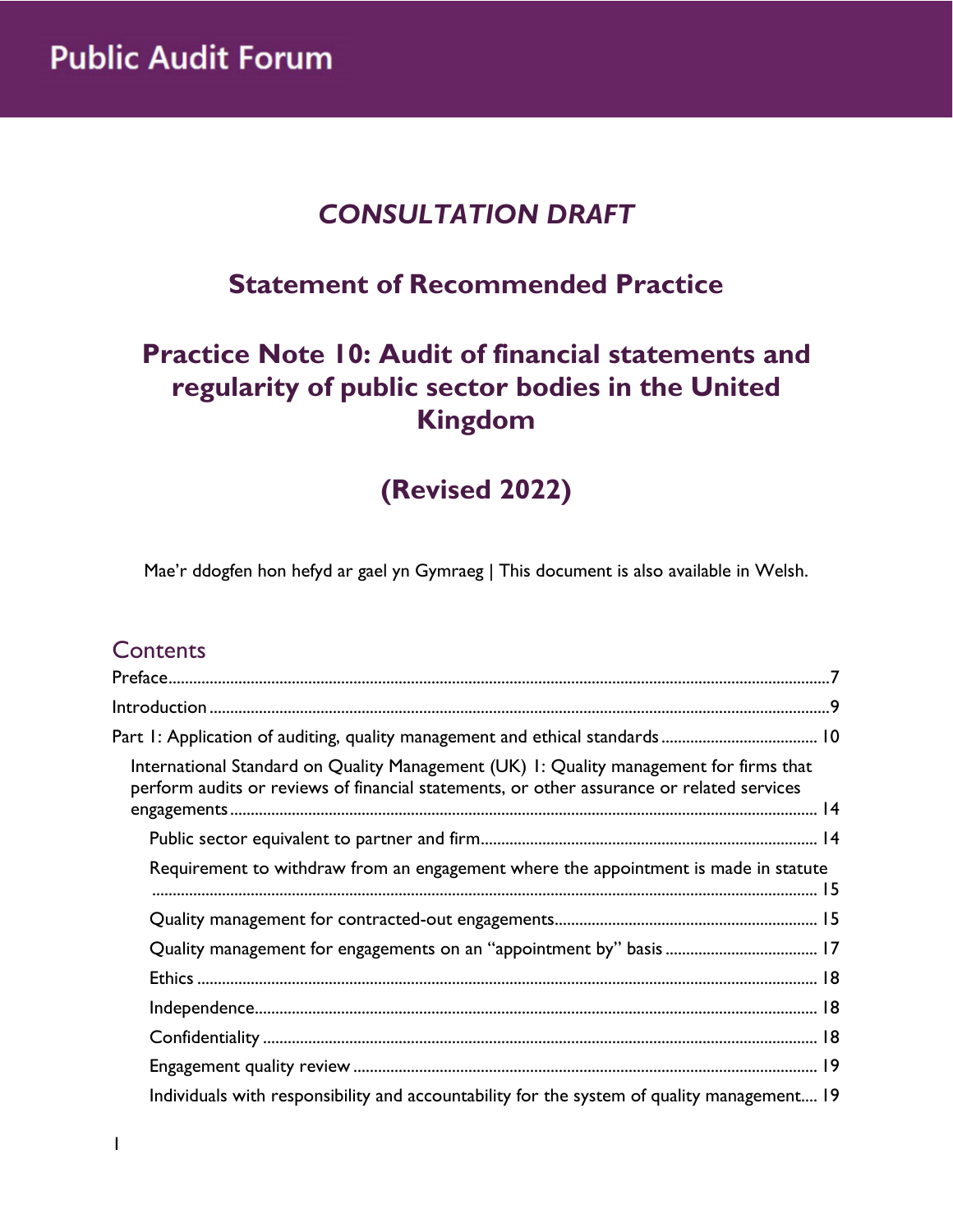| Areas that may be covered in a letter of engagement or understanding  21                       |  |
|------------------------------------------------------------------------------------------------|--|
| ISA (UK) 240 (Revised May 2021): The auditor's responsibilities relating to fraud in an audit  |  |
|                                                                                                |  |
| The auditor's consideration of the risk of fraudulent financial reporting 24                   |  |
| The auditor's consideration of the risk of fraud external to the audited entity 24             |  |
|                                                                                                |  |
| ISA (UK) 250A – Consideration of laws and regulations in an audit of financial statements 25   |  |
|                                                                                                |  |
| The public sector auditor's consideration of legislation on corruption 26                      |  |
|                                                                                                |  |
|                                                                                                |  |
|                                                                                                |  |
| Determining who is charged with governance in the public sector context 27                     |  |
|                                                                                                |  |
|                                                                                                |  |
|                                                                                                |  |
|                                                                                                |  |
| ISA (UK) 315 (Revised July 2020): Identifying and assessing the risks of material misstatement |  |
|                                                                                                |  |
|                                                                                                |  |
| ISA (UK) 320 (Revised June 2016): Materiality in planning and performing an audit  34          |  |
| Box 1: Illustrative examples of applying different benchmarks for setting materiality 35       |  |
| ISA (UK) 402: Audit considerations relating to an entity using a service organisation 36       |  |
|                                                                                                |  |
|                                                                                                |  |
|                                                                                                |  |
| Opening balances in the context of a machinery of government change 37                         |  |
|                                                                                                |  |
|                                                                                                |  |
| The risk of management bias in accounting estimates in the public sector  39                   |  |
|                                                                                                |  |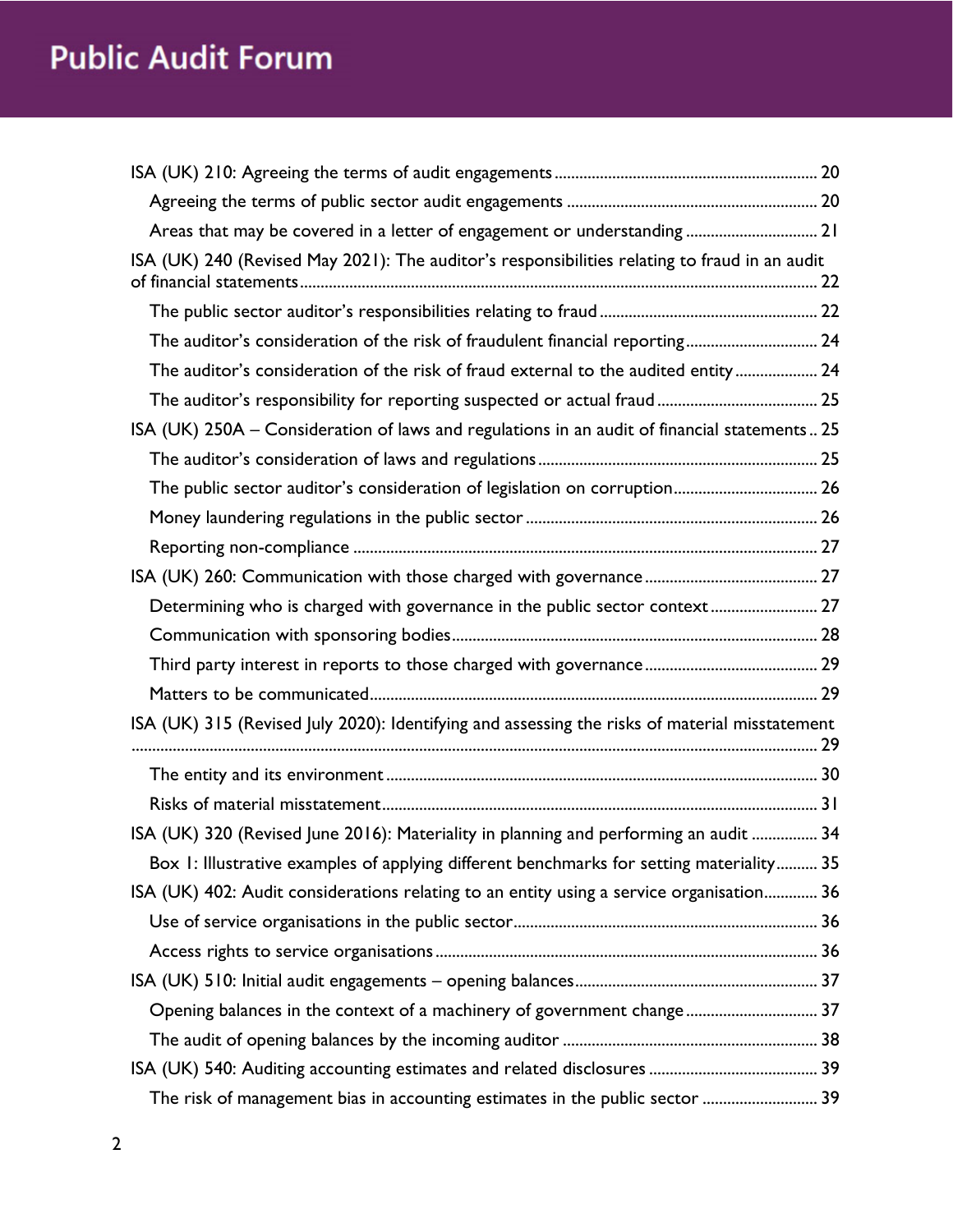| Inherent risk factors relevant to accounting estimates in the public sector 39             |  |
|--------------------------------------------------------------------------------------------|--|
|                                                                                            |  |
|                                                                                            |  |
|                                                                                            |  |
|                                                                                            |  |
| Public sector specific considerations with regard to related party transactions  41        |  |
|                                                                                            |  |
| Additional considerations with regard to subsequent events in the public sector  42        |  |
|                                                                                            |  |
| Facts which become known to the auditor after the date of the auditor's report but before  |  |
| Facts which become known after the financial statements have been issued 46                |  |
|                                                                                            |  |
|                                                                                            |  |
|                                                                                            |  |
|                                                                                            |  |
|                                                                                            |  |
| Continued provision of service approach - risk assessment procedures and related           |  |
|                                                                                            |  |
| Continued provision of service approach - evaluating management's assessment 50            |  |
| The auditor's responsibilities for the consideration of the appropriateness of the going   |  |
|                                                                                            |  |
|                                                                                            |  |
| Public sector auditors' responsibilities for reviewing and reporting upon an entity's      |  |
|                                                                                            |  |
|                                                                                            |  |
| Identifying who is competent to give written representation in the public sector  56       |  |
|                                                                                            |  |
| ISA (UK) 600: Special considerations - audits of group financial statements (including the |  |
|                                                                                            |  |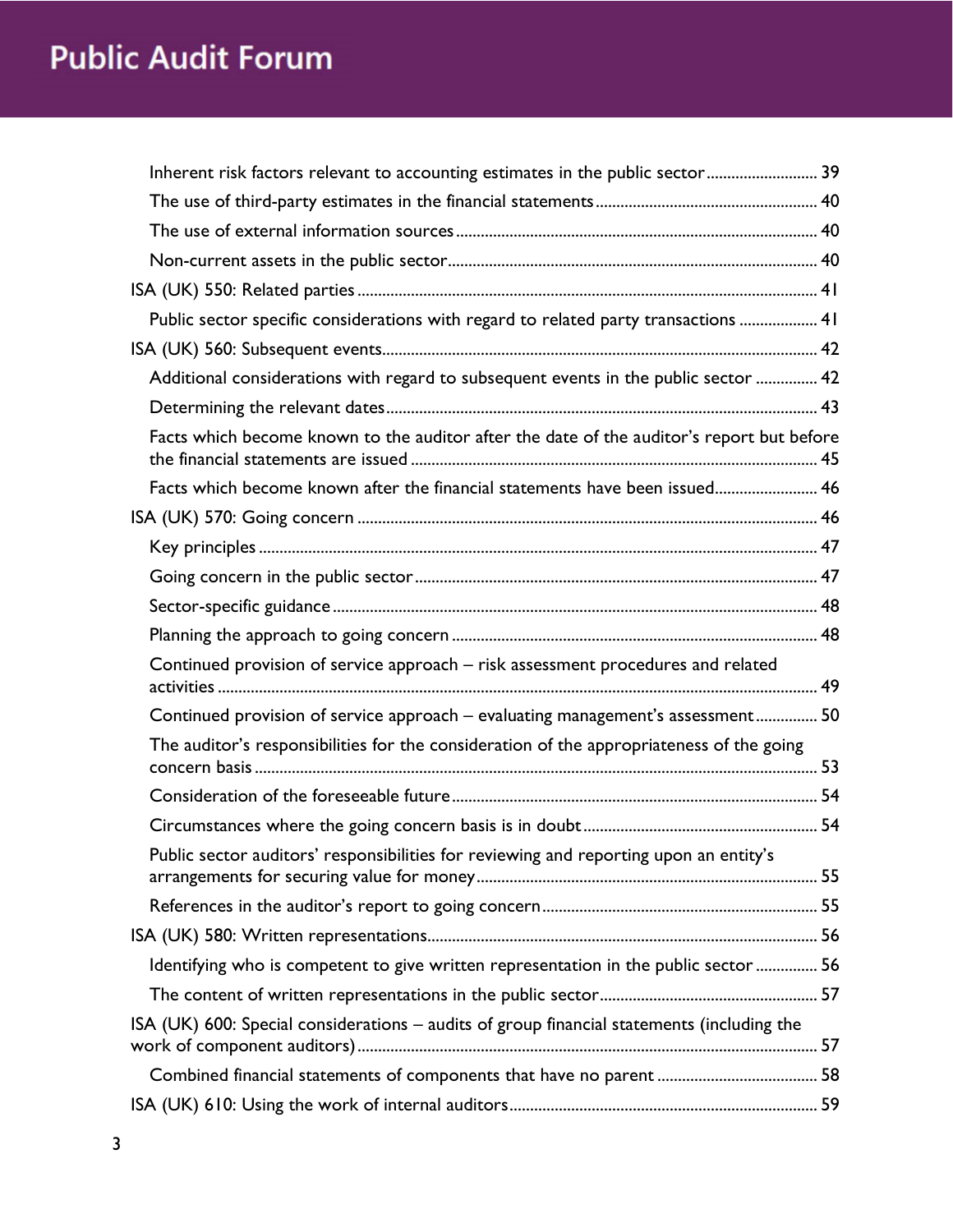| Using the work of internal audit in relation to the auditor's other responsibilities.  59 |  |
|-------------------------------------------------------------------------------------------|--|
|                                                                                           |  |
| ISA (UK) 700: Forming an opinion and reporting on financial statements  60                |  |
|                                                                                           |  |
|                                                                                           |  |
| The requirement to certify that the audit has been completed in the public sector 61      |  |
| Reference to the basis for the audit in the public sector auditor's report 61             |  |
| Implications of the prescribed wording of the audit opinion on compliance with            |  |
|                                                                                           |  |
|                                                                                           |  |
| Explanation of the extent to which the audit was considered capable of detecting          |  |
| ISA (UK) 701: Communicating key audit matters in the independent auditor's report 63      |  |
| ISA (UK) 706: Emphasis of matter paragraphs and other matter paragraphs in the            |  |
| ISA (UK) 720: The auditor's responsibilities relating to other information  64            |  |
|                                                                                           |  |
|                                                                                           |  |
|                                                                                           |  |
|                                                                                           |  |
|                                                                                           |  |
|                                                                                           |  |
| Partners and engagement team members joining an entity relevant to an engagement 66       |  |
| Long association with engagements and with entities relevant to engagements  67           |  |
|                                                                                           |  |
|                                                                                           |  |
|                                                                                           |  |
|                                                                                           |  |
| How regularity relates to other concepts including propriety and compliance with laws and |  |
|                                                                                           |  |
|                                                                                           |  |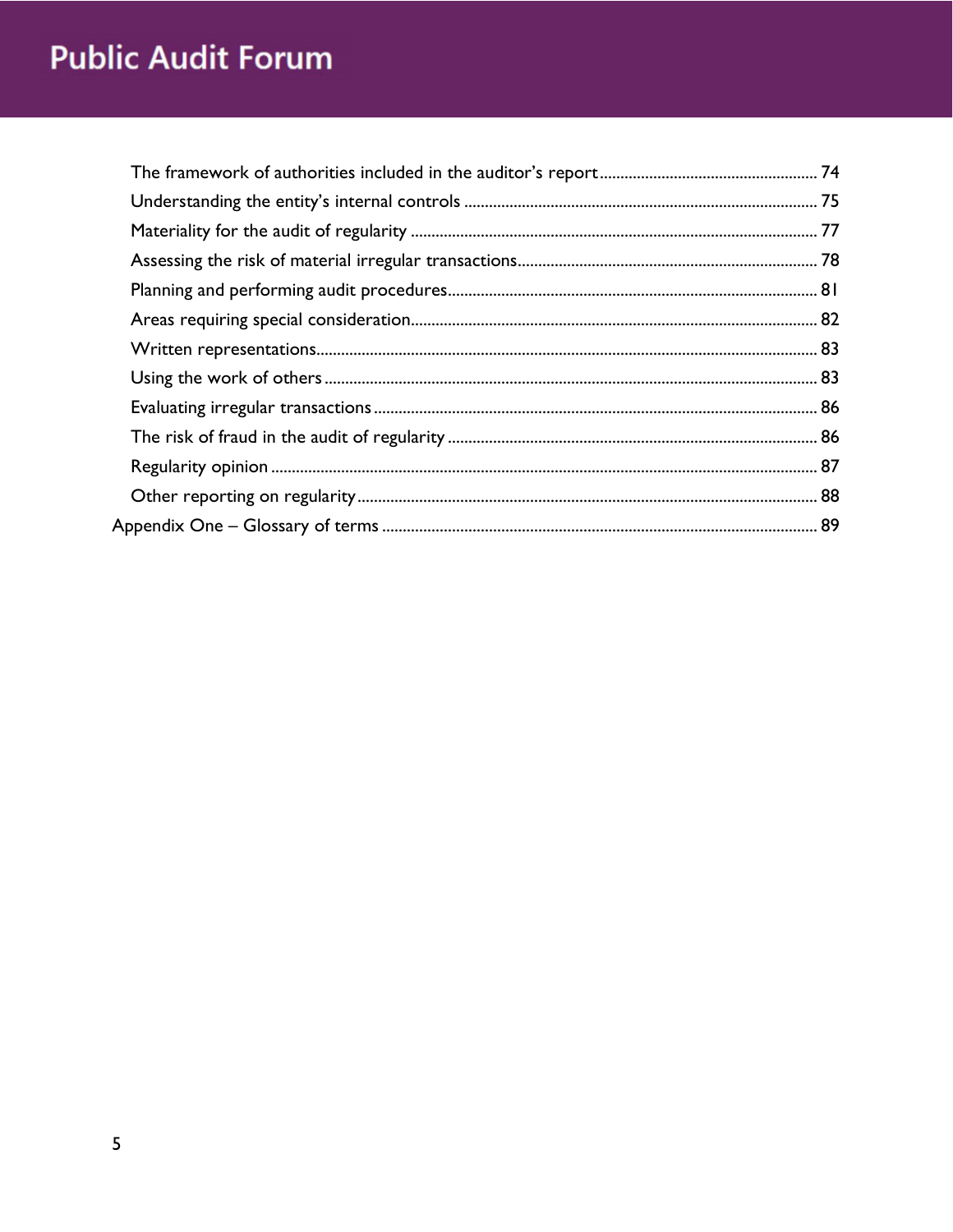## **The Financial Reporting Council's Statement on the Statement of Recommended Practice – Practice Note 10: Audit of financial statements and regularity of public sector bodies in the United Kingdom**

The aim of the Financial Reporting Council (FRC) is to promote high-quality corporate governance and reporting to foster investment. In relation to auditing standards applicable in the UK the FRC's overriding objective is to enable users of financial statements to have confidence that they have been subject to high-quality, robust and independent audit, proportionate to the size and complexity of the entity and users' information needs. In particular industries or sectors, it may be necessary to clarify how those standards are applied to an entity in a manner that is relevant and provides useful information to the users of financial statements in that industry or sector.

Such clarification is issued in the form of guidance developed and issued in accordance with the FRC's [Policy on Developing Statements of Recommended Practice \(SORPs\),](https://www.frc.org.uk/getattachment/b9d6b0a4-6c66-4618-bf54-04ce6949a899/Policy-on-Developing-SORPs-Jan-2021.pdf) by bodies recognised for this purpose by the FRC. The Public Audit Forum, comprising the four UK national audit agencies has confirmed that it shares the FRC's aim of high-quality audit and has been recognised by the FRC for the purpose of issuing the Statement of Recommended Practice: *Practice Note 10: Audit of financial statements and regularity of public sector bodies in the United Kingdom*.

In accordance with the FRC's [Policy on Developing Statements of Recommended Practice](https://www.frc.org.uk/getattachment/b9d6b0a4-6c66-4618-bf54-04ce6949a899/Policy-on-Developing-SORPs-Jan-2021.pdf)  [\(SORPs\),](https://www.frc.org.uk/getattachment/b9d6b0a4-6c66-4618-bf54-04ce6949a899/Policy-on-Developing-SORPs-Jan-2021.pdf) the FRC carried out a review of the proposed SORP focusing on those aspects relevant to the audit of financial statements, but also including aspects relevant to the FRC's broader responsibilities where appropriate.

On the basis of its review, the FRC has concluded that the Statement of Recommended Practice has been developed in accordance with the FRC's Policy on [Developing Statements of](https://www.frc.org.uk/getattachment/b9d6b0a4-6c66-4618-bf54-04ce6949a899/Policy-on-Developing-SORPs-Jan-2021.pdf)  [Recommended Practice](https://www.frc.org.uk/getattachment/b9d6b0a4-6c66-4618-bf54-04ce6949a899/Policy-on-Developing-SORPs-Jan-2021.pdf) and does not appear to contain any fundamental points of principle that are unacceptable in the context of present auditing practices or to conflict with International Standards on Auditing (UK).

### **[DATE]**

### **Financial Reporting Council**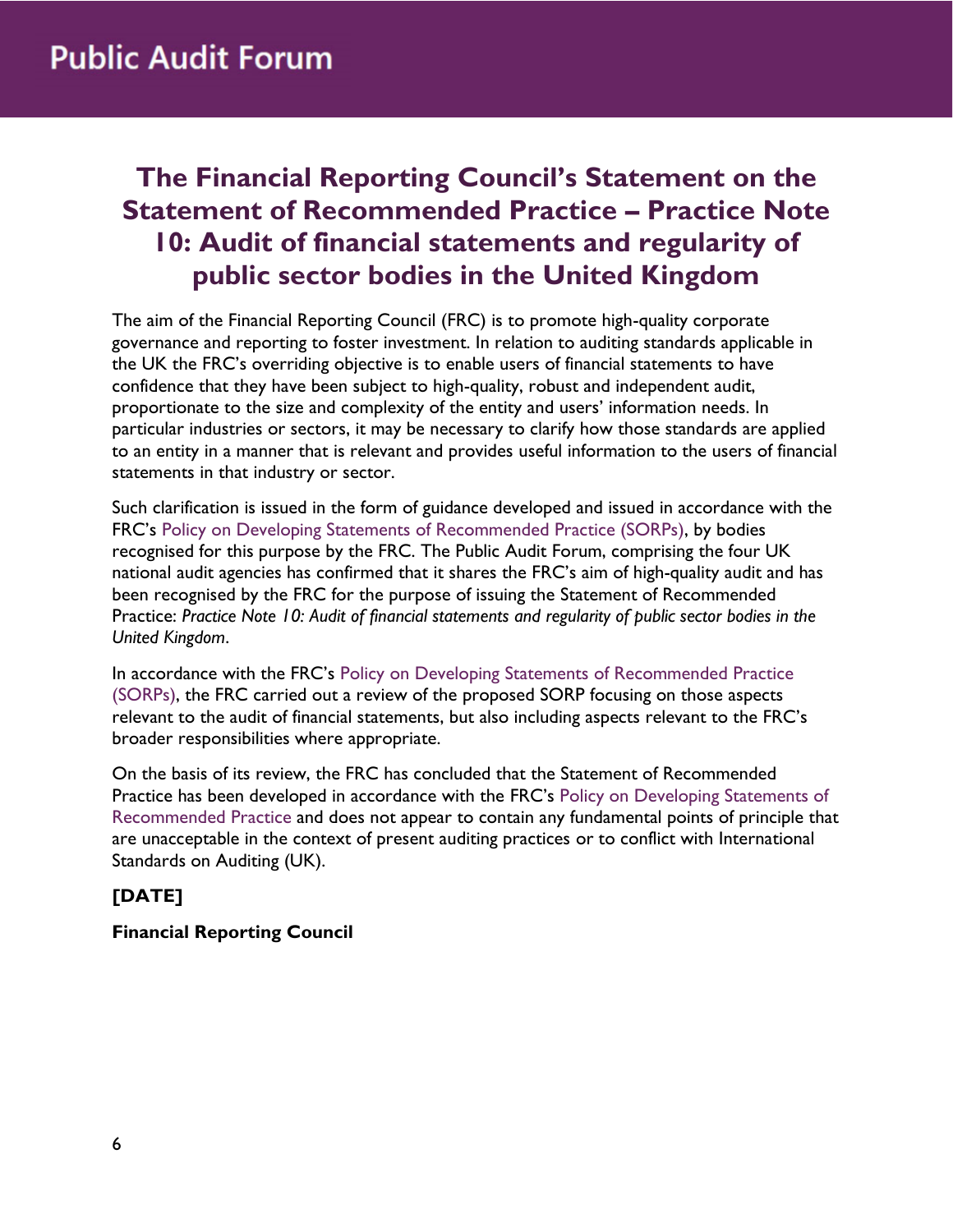## **Statement of Recommended Practice – Practice Note 10: Audit of financial statements and regularity of public sector bodies in the United Kingdom (Revised 2022)**

This Statement of Recommended Practice, referred to hereafter as a Practice Note, replaces Practice Note 10: *Audit of financial statements of public sector bodies in the United Kingdom (Revised 2020)*, which was issued in November 2020.

## <span id="page-6-0"></span>**Preface**

This Practice Note contains guidance on the application of quality management, auditing and ethical standards issued by the Financial Reporting Council (FRC) to the audit of public sector bodies in the United Kingdom, as classified by the Office for National Statistics.<sup>1</sup>

This Practice Note is supplementary to, and is intended to be read in conjunction with, International Standards on Auditing (ISAs) (UK) and International Standard on Quality Control 1 (ISQC 1) (UK), which apply to all audits undertaken in the United Kingdom. The Practice Note sets out the special considerations relating to the audit of public sector bodies which arise from individual quality control and auditing standards. It is not the intention of the Practice Note to provide step-by-step guidance on the audit of public sector bodies, so where no special considerations arise from a particular ISA or ISQC 1 (UK), no material is included. Where this document is silent on certain aspects of the auditing requirements, users may refer to relevant auditing standards.

Entities or work complying with this SORP shall apply the auditing standards applicable at the relevant reporting date (which does not preclude early application when permitted). When the current edition of this SORP predates a change in legislation or auditing standards and a conflict is thereby created, or other developments lead to a conflict, the affected provisions of this SORP cease to have effect.

This Practice Note has been prepared by the Public Audit Forum (PAF) with advice and assistance from representatives from each of the UK national audit agencies and certain private sector firms who carry out public sector audit work. It is based on auditing standards,

 $<sup>1</sup>$  Auditors are reminded that the publication of ONS decisions takes place after consideration</sup> of relevant criteria, and it may be appropriate to consider, on a case-by-case basis, evidence for the classification of an entity that may be subject to ongoing ONS consideration. Decisions are published on the ONS website:

[www.ons.gov.uk/economy/nationalaccounts/uksectoraccounts/datasets/publicsectorclassification](http://www.ons.gov.uk/economy/nationalaccounts/uksectoraccounts/datasets/publicsectorclassificationguide) [guide](http://www.ons.gov.uk/economy/nationalaccounts/uksectoraccounts/datasets/publicsectorclassificationguide)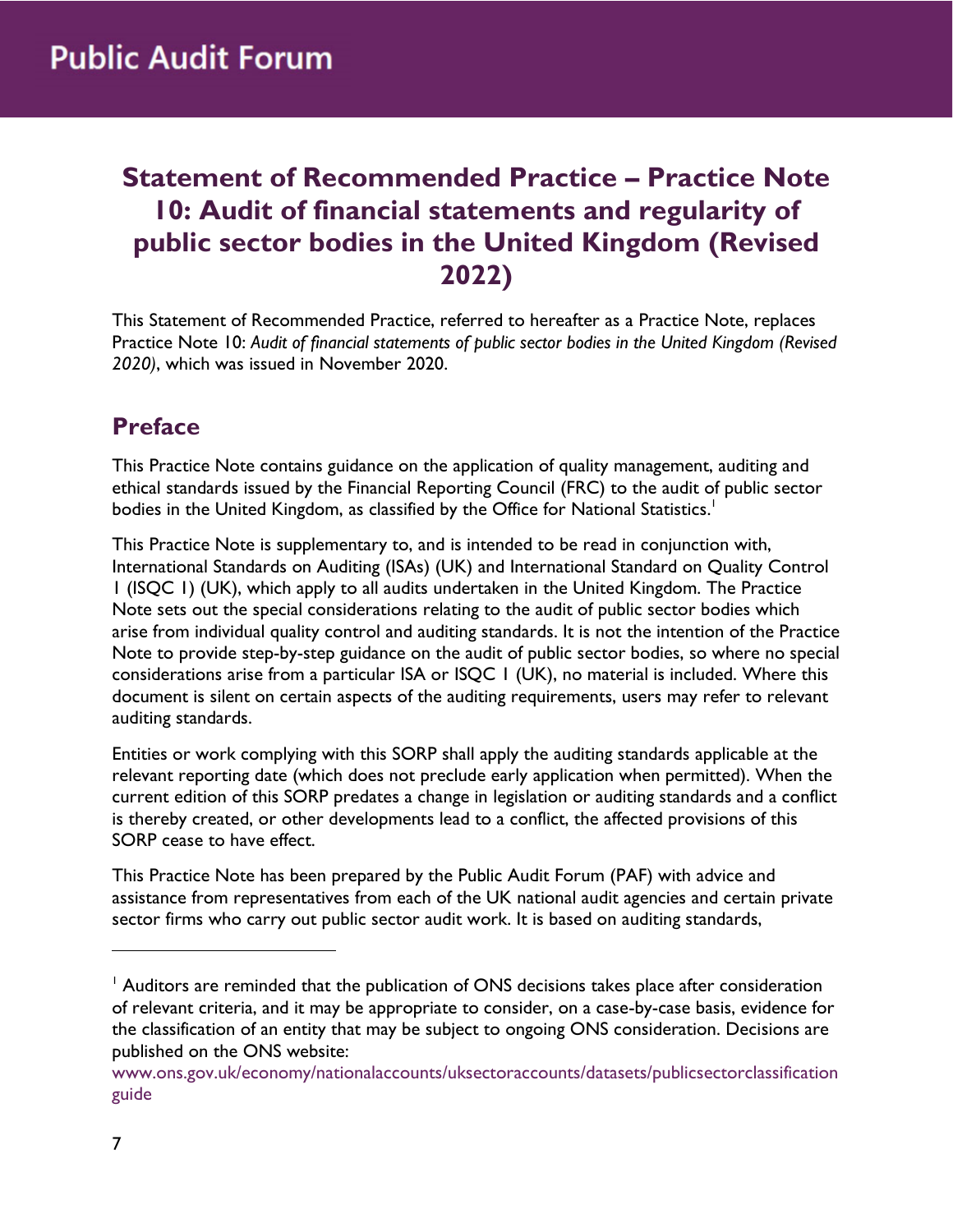legislation and regulations which were in effect at [DATE]. This Practice Note is not an exhaustive list of all of the obligations that public sector auditors may have under legislation.

The PAF has been designated by the Financial Reporting Council (FRC) as a "SORP-making body" for the purposes of maintaining and updating Practice Note 10: *Audit of financial statements and regularity of public sector bodies in the United Kingdom* (PN 10). Under "SORPmaking body" arrangements PAF is responsible for preparing and consulting on revisions to PN 10 prior to seeking the FRC's endorsement that there is nothing within the Practice Note that is inconsistent with auditing standards or the FRC's wider objectives.

This version of Practice Note 10 has been updated to take account of revisions to ISAs (UK) since the previous version: principally the revised ISA (UK) 240 and ISA (UK) 315, which took effect for audits of financial statements for periods beginning on or after 15 December 2021, as well as International Standard on Quality Management (ISQM) (UK) 1, systems of quality management in compliance with which are required to be designed and implemented by 15 December 2022. Other updates have also been made to reflect the latest developments in public sector auditing practice. All auditing standards and other FRC pronouncements issued by 31 August 2022 were considered in the development of this SORP.

ISQM (UK) 2: *Engagement quality reviews* will be effective for audits and reviews of financial statements beginning on or after 15 December 2022 and other assurance and related services engagements beginning on or after 15 December 2022, although early adoption is strongly encouraged. ISQM (UK) 2 includes enhanced requirements relating to the appointment and eligibility of the engagement quality reviewer and their responsibilities relating to the performance and documentation of an engagement quality review – these matters were previously covered within ISQC (UK) 1 and ISA (UK) 220 (Revised November 2019), but now have their own standard.

ISA (UK) 220 (Revised July 2021): *Quality management for an audit of financial statement*s is effective for audits of financial statements for periods beginning on or after 15 December 2022. ISA (UK) 220 (Revised July 2021) deals with the specific responsibilities of the auditor regarding quality management at the engagement level for an audit of financial statements, and the related responsibilities of the engagement partner.

Since ISQM (UK) 2 and ISA (UK) 220 (Revised July 2021) will not be effective for most public sector entities until their 2023-24 audits, guidance relating to these standards will be included in a future revision of Practice Note 10.

Codes of Audit Practice issued by the national audit agencies<sup>2</sup> require public sector auditors to comply with auditing standards in their work on financial statements. This Practice Note applies to all public sector auditors, whether these are audit agencies or audit firms.

 $2$  The Codes can be found on the respective websites of the national audit agencies.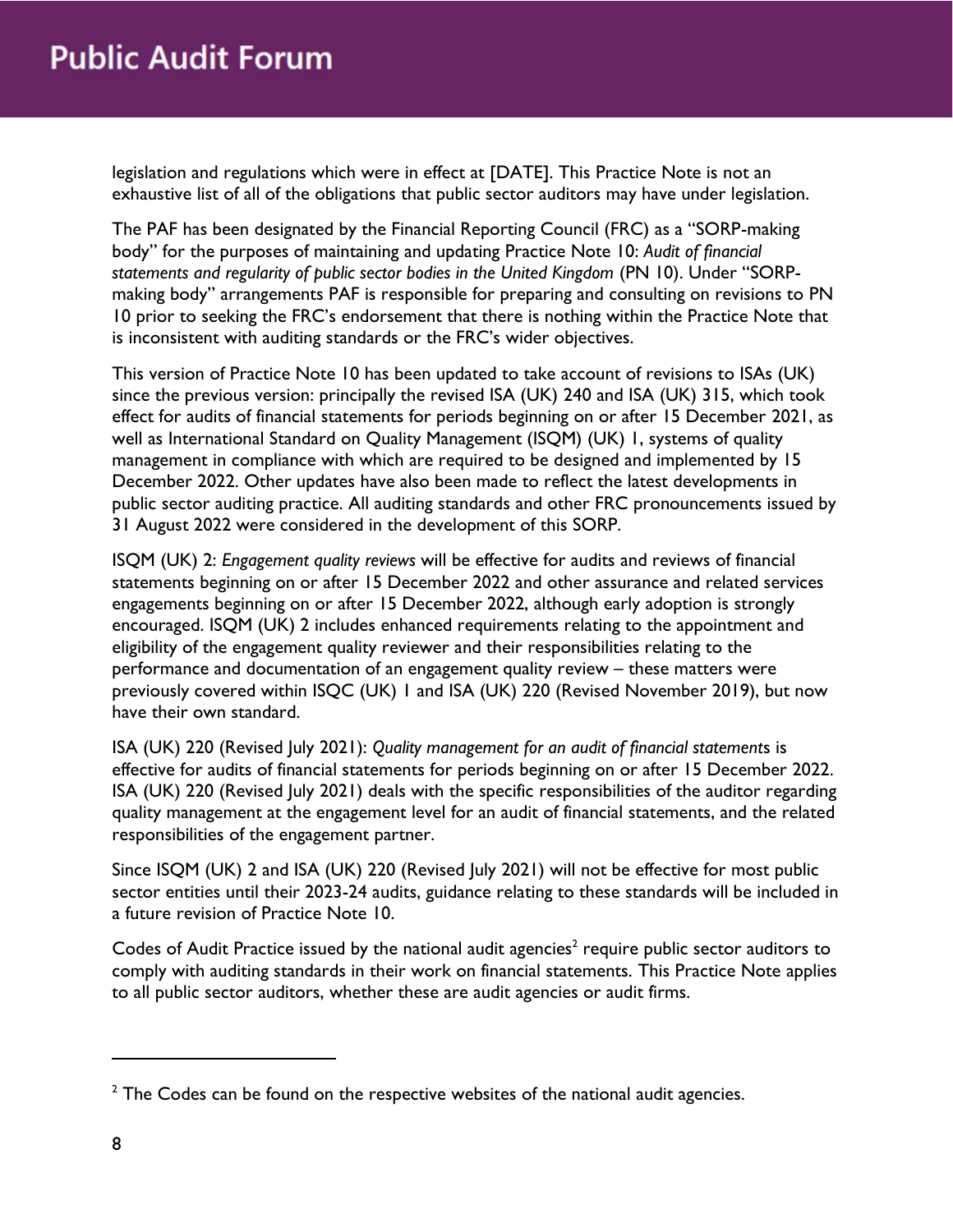Part 2 of this Practice Note relates to the audit of regularity. This guidance reflects current practice across the United Kingdom in relation to auditors' work on regularity and the relevant legislative requirements and frameworks of authorities that apply to this work. In particular, PN 10 provides guidance on the work needed to support a separate opinion on regularity where one is needed.

## <span id="page-8-0"></span>**Introduction**

**1** External auditors in the public sector give an independent opinion on the financial statements and may review and, where appropriate, report on aspects of the arrangements set in place by the audited body to ensure the proper conduct of its financial affairs and to manage its performance and use of resources. As such, external audit is an essential element in the process of accountability and makes an important contribution to the stewardship of public money and the corporate governance of public services.

**2** Public sector auditors act and report in accordance with the mandates that govern their activities and provide the authority for the auditor to carry out and to report the results of the audit work. These mandates are embodied in legislation and, in some circumstances, set out in Codes of Audit Practice which may be established in accordance with legislation and issued by the national audit agencies.

**3** The mandates of public sector auditors vary in accordance with the requirements laid down in the legislation relevant to each jurisdiction within the public sector and within each geographical area. The legislative framework governing the audit of public sector bodies UK wide and in England, Wales, Scotland and Northern Ireland is set out on websites of the individual national audit agencies.

**4** These mandates establish broadly similar responsibilities for each jurisdiction in relation to:

- the financial statements;
- compliance with legislative and other authorities (sometimes referred to as "regularity"); and
- economy, efficiency and effectiveness (sometimes referred to as "performance audit", "value for money" or "use of resources").

**5** In some parts of the UK, English is not the primary language used by public bodies for the conduct of business including preparation of accounts, for example as a result of applying options available under the *[Welsh Language Act 1993](https://www.legislation.gov.uk/ukpga/1993/38/introduction/2012-11-22)* and *[Welsh Language \(Wales\) Measure 2011](https://www.legislation.gov.uk/mwa/2011/1/contents)*. Where this occurs, the auditor ensures that the auditor's responsibilities under auditing standards can be properly discharged through, for example, including staff with the appropriate language skills in the engagement team and the use of translation services.

**6** This Practice Note provides auditors with further guidance on the application of ISAs (UK) to the audit of financial statements, including the regularity opinion where appropriate, in the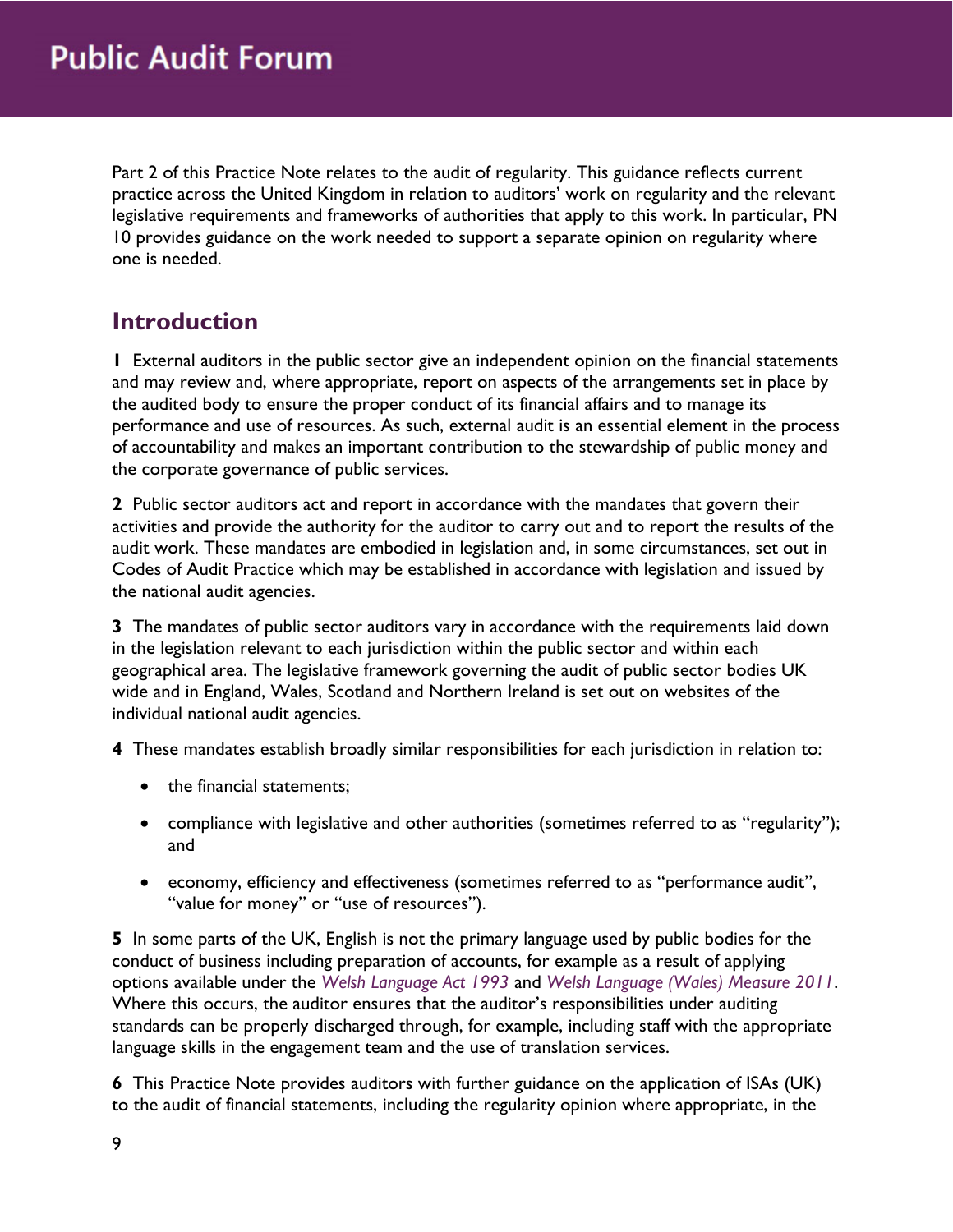public sector. The heads of the national audit agencies in the UK have chosen to apply ISAs (UK) and follow Practice Note 10. They require auditors conducting work on their behalf to have regard to Practice Note 10 in the application of ISAs (UK) to that work.

**7** Public sector auditors may also be required to review and report on other documents prepared by public bodies. Such other documents may relate to aspects of corporate governance or arrangements to secure economy, efficiency and effectiveness in the use of resources. Practice Note 10 does not provide guidance to the auditor on conducting these assignments, unless it is directly related to reporting on the audit of financial statements or regularity. The standards governing other reporting assignments in the public sector are a matter for the national audit agencies and certain regulators to determine. These may be included in a separate Code of Audit Practice.

### <span id="page-9-0"></span>**Part 1: Application of auditing, quality management and ethical standards**

1-1 A list of International Standards on Quality Management (ISQMs) (UK) and International Standards on Auditing (ISAs) (UK) is shown in the table below. This identifies those ISAs (UK) and ISQM (UK) in respect of which application guidance is included in this Practice Note and, for completeness, also shows those ISAs for which there is no need for further guidance:

| <b>Extant auditing and quality standards</b>                                                                                                                            | <b>Further</b><br>guidance<br>relevant to<br>the public<br>sector<br>context<br>included in<br>this part of<br><b>PN 10</b> | No further<br>guidance<br>relevant to<br>the public<br>sector<br>context<br>provided |
|-------------------------------------------------------------------------------------------------------------------------------------------------------------------------|-----------------------------------------------------------------------------------------------------------------------------|--------------------------------------------------------------------------------------|
| ISQM (UK) 1: Quality management for firms that perform<br>audits or reviews of financial statements, or other assurance<br>or related services engagements <sup>3</sup> | $\sqrt{}$                                                                                                                   |                                                                                      |

<sup>&</sup>lt;sup>3</sup> Systems of quality management in compliance with ISQM (UK) 1 are required to be designed and implemented by 15 December 2022 and the evaluation of the system of quality management required by paragraphs 53-54 of ISQM (UK) 1 is required to be performed within one year following 15 December 2022.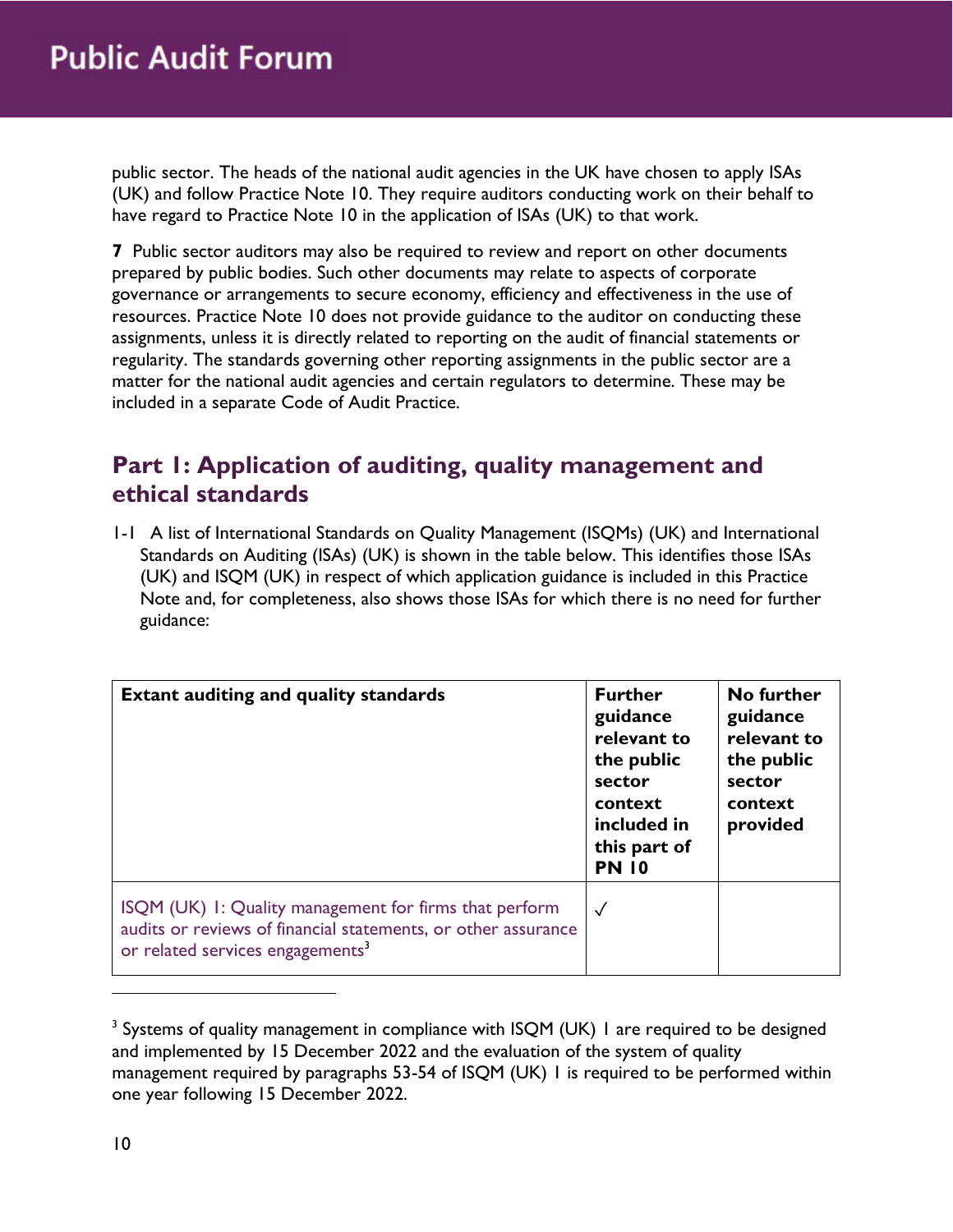| ISA (UK) 200 (Revised June 2016) (Updated January 2020):<br>Overall objectives of the independent auditor and the<br>conduct of an audit in accordance with International<br>Standards on Auditing (UK) |              | $\checkmark$ |
|---------------------------------------------------------------------------------------------------------------------------------------------------------------------------------------------------------|--------------|--------------|
| ISA (UK) 210 (Revised June 2016) (Updated July 2017):<br>Agreeing the terms of audit engagements                                                                                                        | $\checkmark$ |              |
| ISA (UK) 220 (Revised November 2019): Quality control<br>for an audit of financial statements                                                                                                           |              | $\checkmark$ |
| ISA (UK) 230 (Revised June 2016) (Updated January 2020):<br><b>Audit documentation</b>                                                                                                                  |              | $\checkmark$ |
| ISA (UK) 240 (Revised May 2021): The auditor's<br>responsibilities relating to fraud in an audit of financial<br>statements <sup>4</sup>                                                                | $\checkmark$ |              |
| ISA (UK) 250A (Revised November 2019): Consideration of<br>laws and regulations in an audit of financial statements                                                                                     | $\sqrt{}$    |              |
| ISA (UK) 250B (Revised November 2019): The auditor's<br>statutory right and duty to report to regulators of public<br>interest entities and regulators of other entities in the<br>financial sector     |              | $\checkmark$ |
| ISA (UK) 260 (Revised November 2019) (Updated January<br>2020): Communication with those charged with governance                                                                                        | $\checkmark$ |              |
| ISA (UK) 265: Communicating deficiencies in internal<br>control to those charged with governance and management                                                                                         |              | ✓            |
| ISA (UK) 300 (Revised June 2016): Planning an audit of<br>financial statements                                                                                                                          |              | $\checkmark$ |

<sup>&</sup>lt;sup>4</sup> ISA (UK) 240 (Revised May 2021) is effective for audits of financial statements for periods commencing on or after 15 December 2021. It replaces ISA (UK) 240 (Revised June 2016) (Updated January 2020).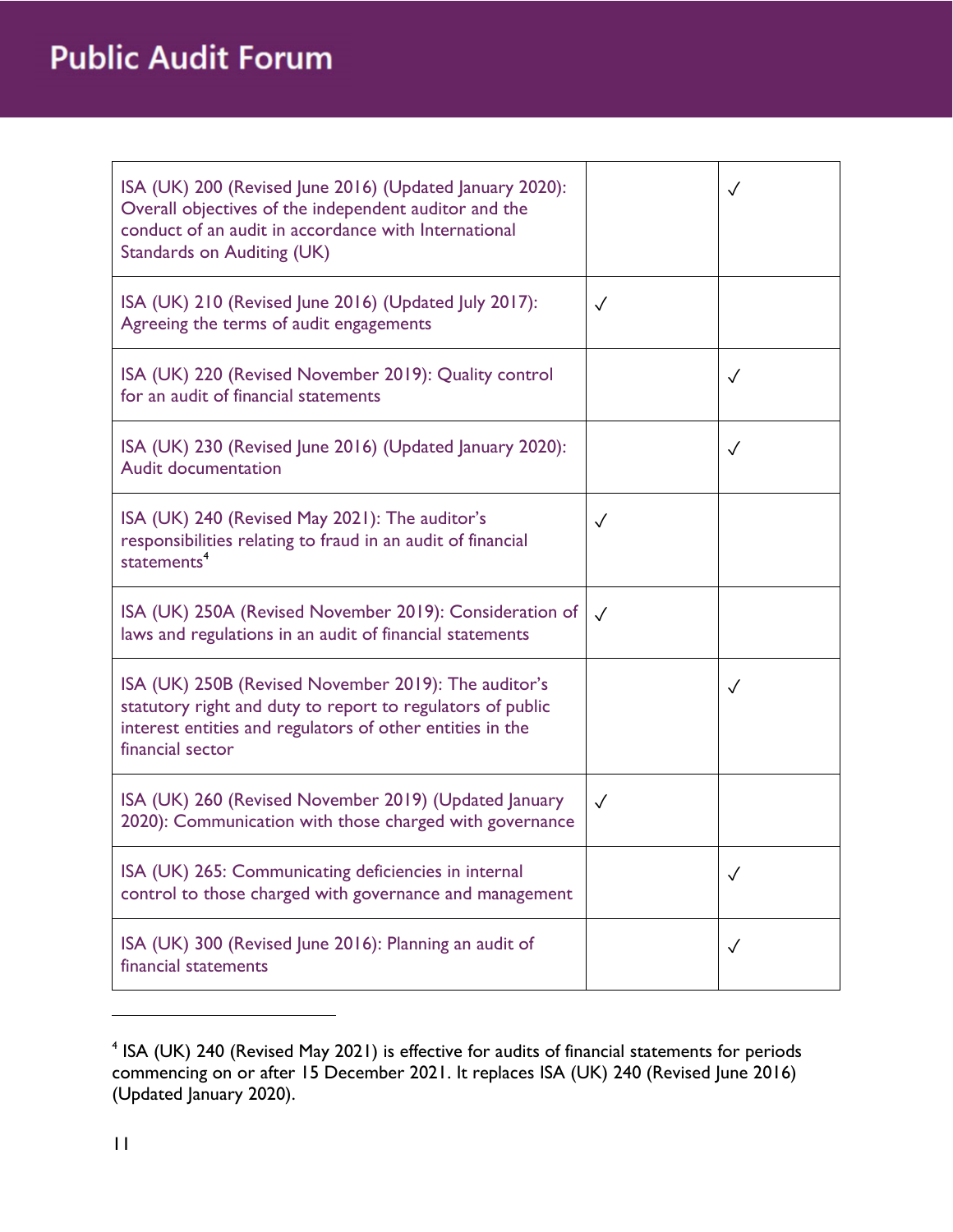| ISA (UK) 315 (Revised July 2020): Identifying and assessing<br>the risks of material misstatement <sup>5</sup>   | $\checkmark$ |              |
|------------------------------------------------------------------------------------------------------------------|--------------|--------------|
| ISA (UK) 320 (Revised June 2016): Materiality in planning<br>and performing an audit                             | $\checkmark$ |              |
| ISA (UK) 330 (Revised July 2017): The auditor's responses<br>to assessed risks                                   |              | $\checkmark$ |
| ISA (UK) 402: Audit considerations relating to an entity<br>using a service organisation                         | $\checkmark$ |              |
| ISA (UK) 450 (Revised June 2016) (Updated July 2017):<br>Evaluation of misstatements identified during the audit |              | $\checkmark$ |
| ISA (UK) 500 (Updated January 2020): Audit evidence                                                              |              | $\sqrt{}$    |
| ISA (UK) 501: Audit evidence: Specific considerations for<br>selected items                                      |              | $\checkmark$ |
| ISA (UK) 505 (Updated July 2017): External confirmations                                                         |              | $\checkmark$ |
| ISA (UK) 510 (Revised June 2016): Initial audit engagements:<br><b>Opening balances</b>                          | $\checkmark$ |              |
| ISA (UK) 520: Analytical procedures                                                                              |              | $\sqrt{}$    |
| ISA (UK) 530: Audit sampling                                                                                     |              |              |
| ISA (UK) 540 (Revised December 2018): Auditing<br>accounting estimates and related disclosures                   | $\checkmark$ |              |
| ISA (UK) 550: Related parties                                                                                    | $\checkmark$ |              |

 $<sup>5</sup>$  ISA (UK) 315 (Revised July 2020) is effective for audits of financial statements for periods</sup> beginning on or after 15 December 2021. It replaces ISA (UK) 315 (Revised June 2016).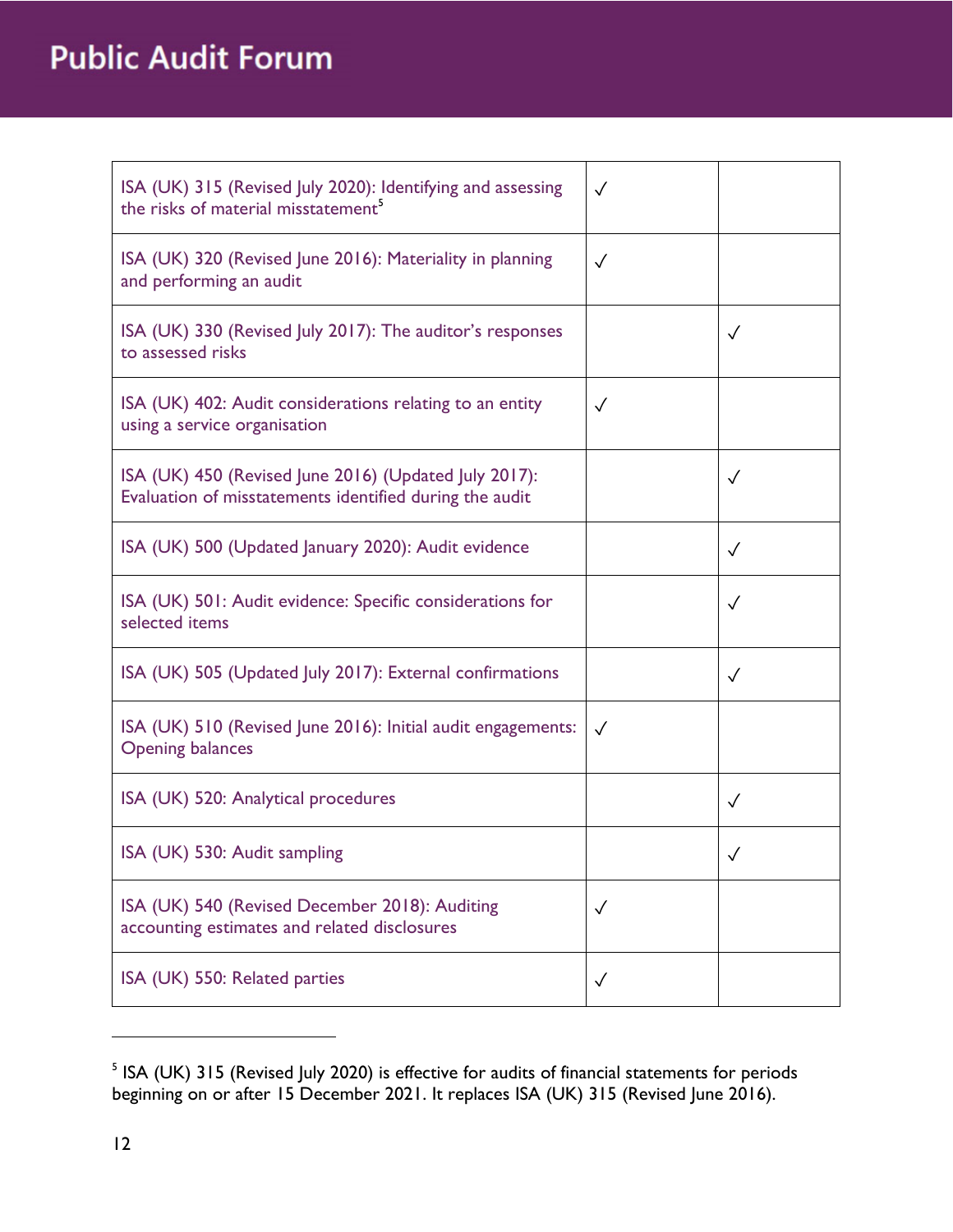| ISA (UK) 560: Subsequent events                                                                                                                   | $\checkmark$ |              |
|---------------------------------------------------------------------------------------------------------------------------------------------------|--------------|--------------|
| ISA (UK) 570 (Revised September 2019): Going concern                                                                                              | $\checkmark$ |              |
| ISA (UK) 580 (Updated January 2020): Written<br>representations                                                                                   | $\checkmark$ |              |
| ISA (UK) 600 (Revised November 2019): Special<br>considerations: Audits of group financial statements<br>including the work of component auditors | $\checkmark$ |              |
| ISA (UK) 610 (Revised June 2013): Using the work of<br>internal auditors                                                                          | $\checkmark$ |              |
| ISA (UK) 620 (Revised November 2019): Using the work of<br>an auditor's expert                                                                    | $\checkmark$ |              |
| ISA (UK) 700 (Revised November 2019): Forming an<br>opinion and reporting on financial statements                                                 | $\checkmark$ |              |
| ISA (UK) 701 (Revised November 2019) (Updated January<br>2020): Communicating key audit matters in the independent<br>auditor's report            | $\checkmark$ |              |
| ISA (UK) 705 (Revised June 2016): Modifications to the<br>opinion in the independent auditor's report                                             |              | $\checkmark$ |
| ISA (UK) 706 (Revised June 2016): Emphasis of matter<br>paragraphs and other matter paragraphs in the independent<br>auditor's report             | $\checkmark$ |              |
| ISA (UK) 710: Comparative information: corresponding<br>figures and comparative financial statements                                              |              | $\checkmark$ |
| ISA (UK) 720 (Revised November 2019): The auditor's<br>responsibilities relating to other information                                             | $\checkmark$ |              |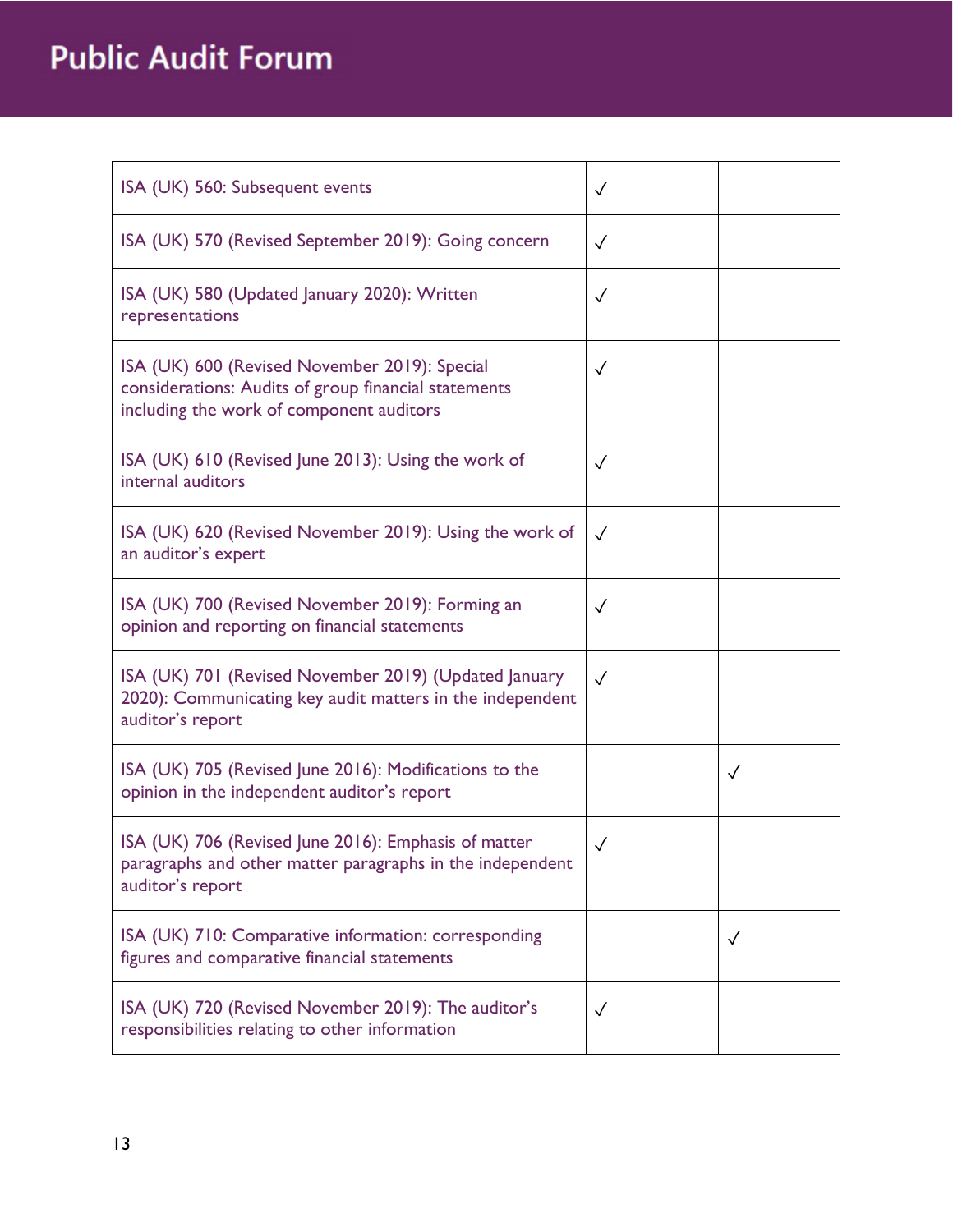| ISA (UK) 800 (Revised): Special considerations – Audits of<br>financial statements prepared in accordance with special<br>purpose frameworks                   |  |
|----------------------------------------------------------------------------------------------------------------------------------------------------------------|--|
| ISA (UK) 805 (Revised): Special considerations - Audits of<br>single financial statements and specific elements, accounts<br>or items of a financial statement |  |

1-2The following sections of this part set out the further guidance on the application of the ISQC (UK) 1 and ISAs (UK) for public sector audit. Where there are public sector considerations in the quality management and auditing standards, these have been referenced throughout this document. References to ISQC and ISAs in this Practice Note are to standards applicable in the UK. Part 2 of this Practice Note sets out guidance on the audit of regularity.

## <span id="page-13-0"></span>**International Standard on Quality Management (UK) 1: Quality management for firms that perform audits or reviews of financial statements, or other assurance or related services engagements**

**1-3The objective of the [audit organisation or] firm is to design, implement and operate a system of quality management for audits or reviews of financial statements, or other assurance or related services engagements performed by the firm, that provides the firm with reasonable assurance that:**

**(a) The firm and its personnel fulfil their responsibilities in accordance with professional standards and applicable legal and regulatory requirements, and conduct engagements in accordance with such standards and requirements; and**

**(b) Engagement reports issued by the firm or engagement partners are appropriate in the circumstances (ISQM 1, 14).**

### <span id="page-13-1"></span>**Public sector equivalent to partner and firm**

**1-4[In applying ISQM (UK) 1,] "Engagement partner" and "partner" is to be read as referring to their public sector equivalents where relevant (ISQM (UK) 1, footnote 3 to paragraph 16(c)).**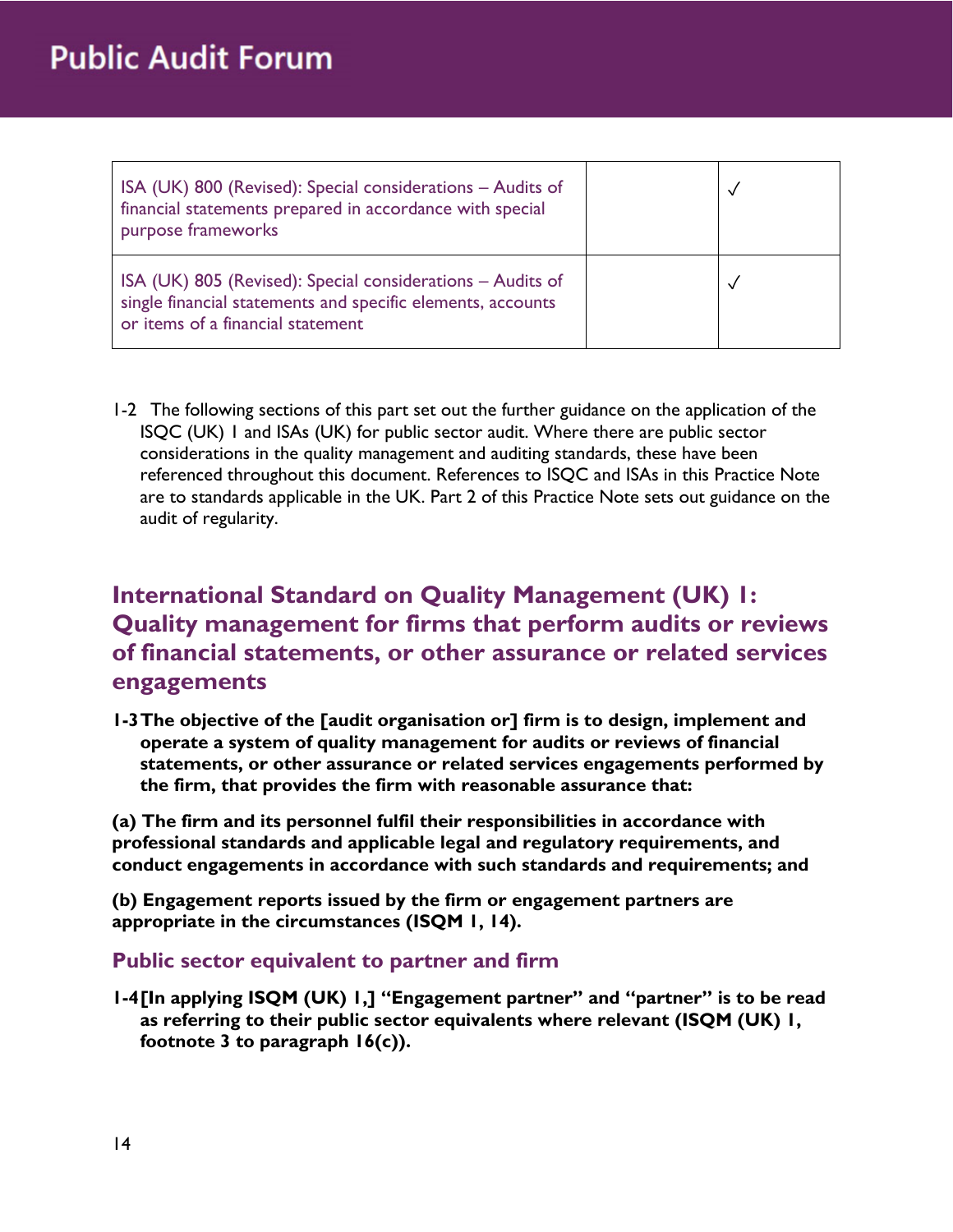### <span id="page-14-0"></span>**Requirement to withdraw from an engagement where the appointment is made in statute**

- **1-5 In some circumstances, jurisdictional law or regulation may impose an obligation on the firm to accept or continue a client engagement, or in the case of the public sector, the firm may be appointed through statutory provisions (ISQM (UK) 1, A123).**
- 1-6The requirements of law, regulation or statute to accept or continue an engagement, as described above, may prevent a public sector auditor from withdrawing or resigning from the engagement where auditing or ethical standards would otherwise have led them to do so. In most cases, statutory-appointed auditors have the authority to report publicly such matters that may otherwise have caused their withdrawal or resignation from a statutory engagement. This may be relevant, for example, to a head of one of the public audit agencies who is appointed by the legislation as an auditor of specific public sector bodies.

### <span id="page-14-1"></span>**Quality management for contracted-out engagements**

- 1-7A contracted-out engagement is an engagement where, although responsibility for issuing the audit report remains with the statutory auditor, all or some of the audit assignment is undertaken by another firm or auditor under contract or agreement. In some cases the contractor firm or auditor provides a fully ISA (UK) compliant audit report to the statutory auditor. For example, the Comptroller and Auditor General contracts out audit work on some of the statutory appointments, but is still responsible for signing the audit certificate and report.
- 1-8For contracted-out engagements, responsibility for quality remains with the statutory auditor. This includes:
	- ensuring that the contractor auditor has sufficient personnel with the competencies, capabilities and commitment to ethical principles necessary for compliance with relevant standards;
	- confirming that the contractor auditor meets the relevant ethical standards, including independence, on appointment and periodically thereafter;
	- ensuring that there are policies and procedures in place to identify and resolve potential conflicts;
	- considering whether an internal consultation and the appointment of an engagement quality reviewer is necessary for contracted-out engagements;
	- applying the organisation-wide quality management arrangements (including, for example, the organisation's risk assessment process, governance and leadership responsibilities, relevant ethical requirements and resourcing) to contracted-out engagements;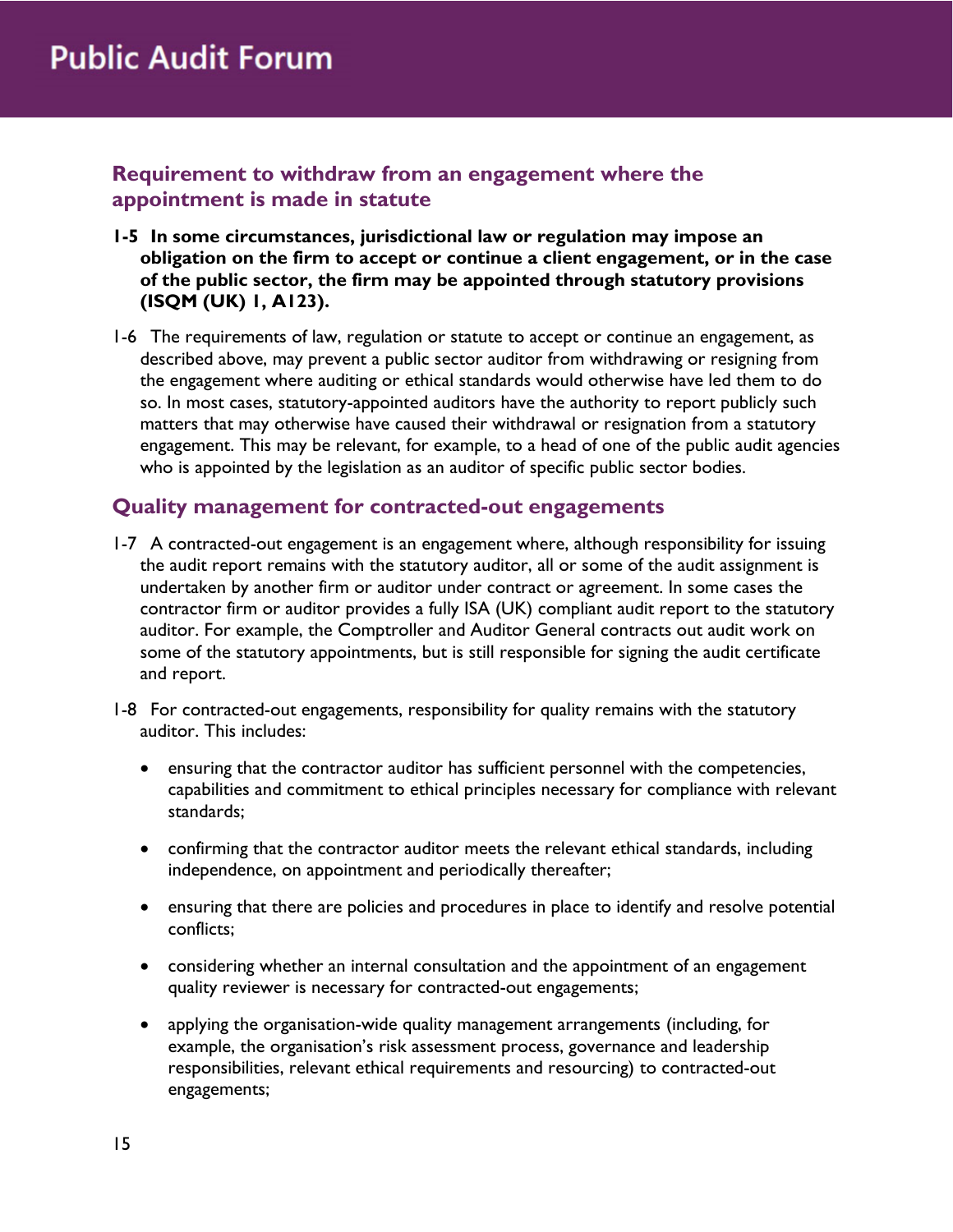- including contracted-out engagements within the scope of the statutory auditor's overall quality management arrangements (for example, by the person employed by the statutory auditor acting in the role of engagement partner carrying out appropriate direction, supervision and review and taking overall responsibility for managing and achieving quality; referring technical queries and judgements through the statutory auditor's formal consultation processes where appropriate; and including contracted-out audits in the scope of audits that are considered for whether they require an engagement quality review);
- reporting any deficiencies identified as a result of monitoring a contracted-out engagement to the contractor auditor undertaking the assignment; and
- establishing policies and procedures designed to provide reasonable assurance that complaints and allegations relating to quality are dealt with appropriately.
- 1-9This does not absolve contractor auditors of responsibility for systems of quality management within their organisations in accordance with ISQM (UK) 1. The contractor auditor is considered to be a service provider $^6$  for the purpose of ISQM (UK) 1. In this context, the contractor auditor may agree to provide the statutory auditor with a report on the system of quality management within their firm (a 'service provider report') to inform the statutory auditor's understanding of the impact of using the service provider on the achievement of its quality objectives. In practice, the statutory auditor either obtains assurance over quality from its contractors or undertakes procedures to confirm that its contractors' systems of quality management are working effectively.
- 1-10 If the contractor auditor identifies deficiencies in any of its public sector assignments that fall within the remit of the statutory auditor, these are communicated, along with the action undertaken, to the relevant statutory auditor. If the statutory auditor identifies deficiencies in the performance by the contractor auditor of any of its contracted-out assignments, the statutory auditor communicates these to the contractor auditor and determines what actions are required to address these, which may include additional work being performed by the contractor auditor.
- 1-11 The contractor auditor establishes policies and procedures designed to provide reasonable assurance that it deals appropriately with complaints and allegations relating to quality. These policies and procedures allow for escalation of such issues to the statutory auditor, where relevant.

 $6$  Paragraph 16(v) of ISQM (UK) 1 defines a service provider as an individual or organization external to the firm that provides a resource that is used in the system of quality management or in the performance of engagements. Service providers exclude the firm's network, other network firms or other structures or organizations in the network.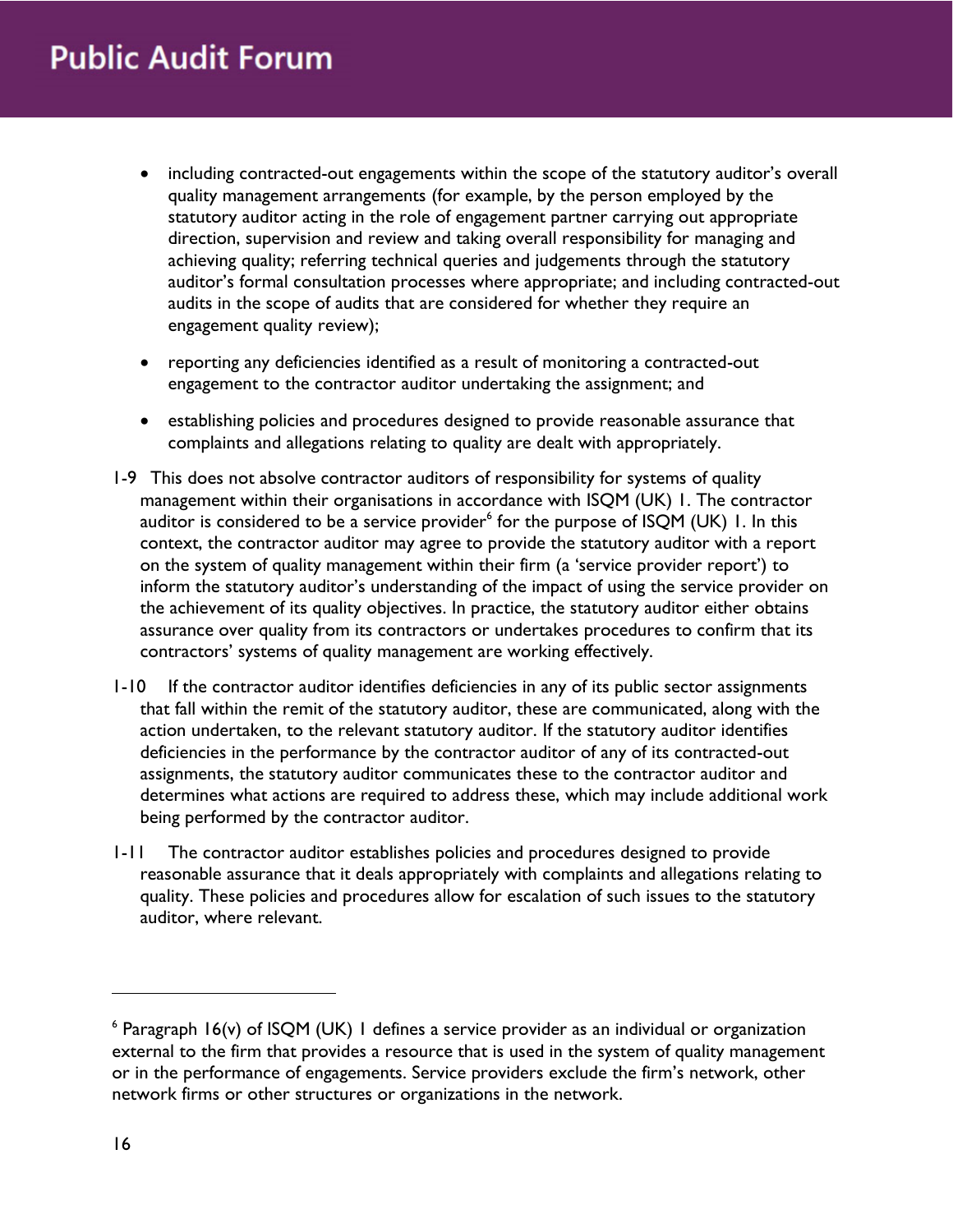### <span id="page-16-0"></span>**Quality management for engagements on an "appointment by" basis**

- 1-12 An assignment undertaken on an "appointment by" basis is an engagement where another firm or individual is responsible for the assignment, its performance and the issuing of the audit report. An example of this arrangement is the relationship between the Accounts Commission in Scotland and its appointed auditors.
- 1-13 Where an auditor undertakes the engagement on an "appointment by" basis and issues the audit report in its own name, it assumes responsibility for quality. This does not affect any statutory responsibility the national audit agency has for the oversight of, or quality assurance for, those assignments undertaken on an "appointment by" basis. The responsibilities of the auditor include:
	- ensuring that the engagement has sufficient personnel with the competencies, capabilities and commitment to ethical principles necessary for compliance with relevant standards;
	- ensuring that the engagement meets the relevant ethical standards, including independence, on appointment and periodically thereafter;
	- ensuring that there are policies and procedures in place to identify and resolve potential conflicts;
	- considering whether an internal consultation is necessary for "appointment by" engagements;
	- applying the firm's quality management arrangements to "appointment by" engagements;
	- reporting any deficiencies identified as a result of monitoring "appointment by" engagements to the national audit agency, where appropriate; and
	- establishing policies and procedures designed to provide reasonable assurance that complaints and allegations relating to quality are dealt with appropriately.
- 1-14 Where an engagement is undertaken on an "appointment by" basis, the national audit agency also:
	- satisfies itself that the appointed auditor has sufficient personnel with the competencies, capabilities and commitment to ethical principles necessary for compliance with relevant standards;
	- considers whether to apply quality management arrangements to such assignments;
	- confirms whether the appointed auditor meets the relevant ethical standards, including independence, on appointment and periodically thereafter; and
	- ensures that there are policies and procedures in place to identify and resolve potential conflicts.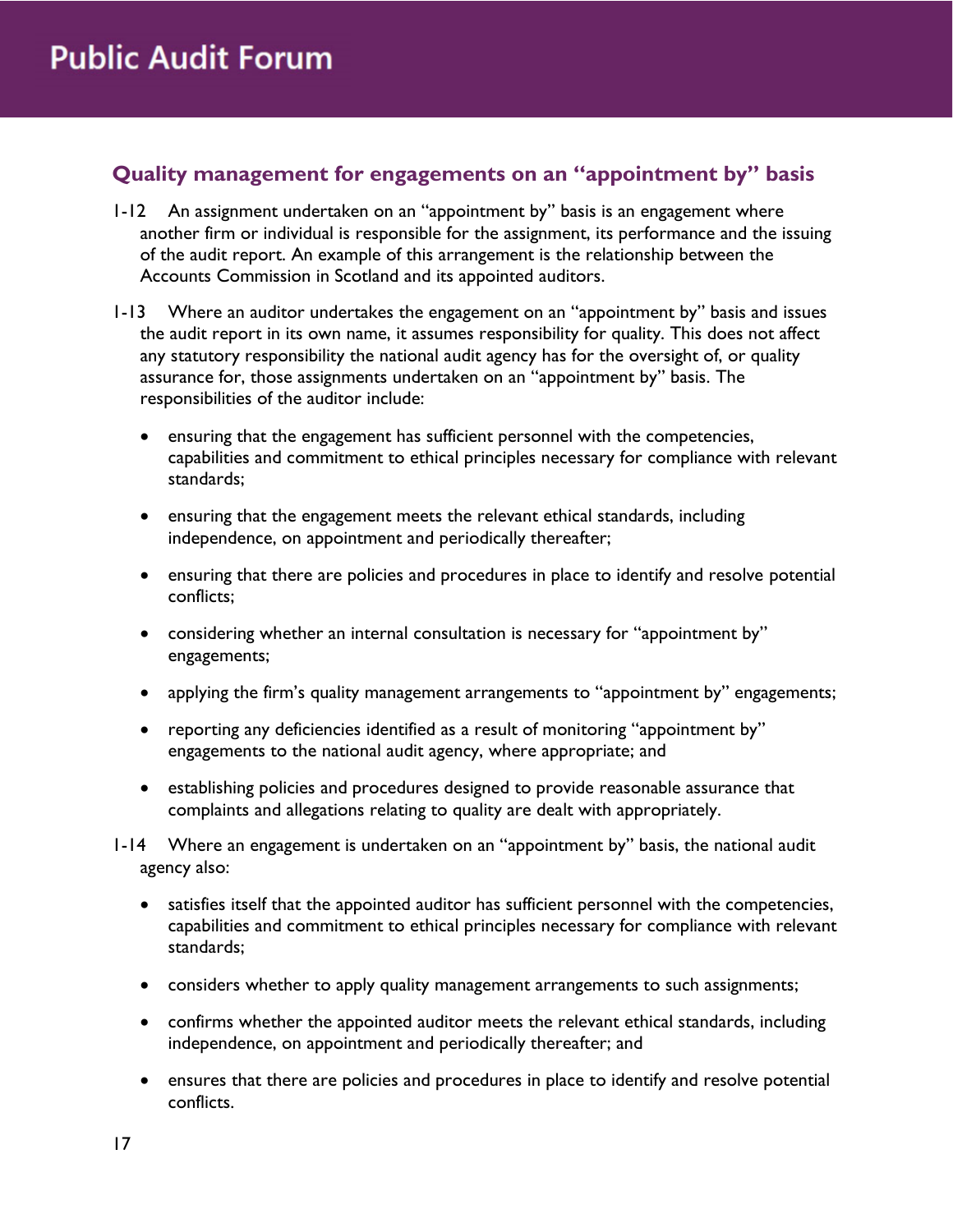### <span id="page-17-0"></span>**Ethics**

1-15 Auditors in the public sector may need to meet relevant ethical and propriety requirements in addition to the FRC's Ethical Standard, such as restrictions on political activities or requirements established by regulators. The Official Secrets Act also covers some public sector activities. No other requirement is expected to compromise the ability of the firm or individual auditors to comply with relevant ethical requirements required by ISQM (UK) 1 and the FRC Ethical Standard.

### <span id="page-17-1"></span>**Independence**

- 1-16 Statutory measures may provide safeguards for the independence of public sector auditors. However, threats to independence may exist regardless of any statutory measures designed to protect it. **In achieving the quality objectives in [ISQM (UK) 1] related to independence, public sector auditors may address independence in the context of the public sector mandate and statutory measures (ISQM (UK) 1, A66).**
- 1-17 Listed entities as defined in paragraph 16(j) of ISQM (UK) 1 and referred to in paragraph 34 and elsewhere are not common in the public sector. However, there may be other public sector entities that are significant due to size, complexity or public interest aspects, and which consequently have a wide range of stakeholders. Therefore, there may be instances when the auditor determines, based on their quality management policies and procedures, that a public sector entity is significant for the purposes of expanded quality control procedures.
- 1-18 Other matters relating to independence are discussed in the section of Practice Note 10 on the FRC Revised Ethical Standard 2019, which includes considerations specific to the public sector that were previously addressed in International Standard on Quality Control (UK) 1, but are not reflected in ISQM (UK) 1.

### <span id="page-17-2"></span>**Confidentiality**

- 1-19 In addition to the provisions of ISQM (UK) 1, public sector auditors may have additional statutory obligations relating to confidentiality, for example under the *Official Secrets Act 1989*.
- 1-20 As well as complying with applicable statutory obligations relating to confidentiality, auditors also consider whether audit work is potentially disclosable under applicable freedom of information legislation. For example, where the auditor is classified as a public authority under Schedule 1 of the *Freedom of Information Act 2000* or *Freedom of Information (Scotland) Act 2002*, legislation provides a right of access to recorded information held by that auditor.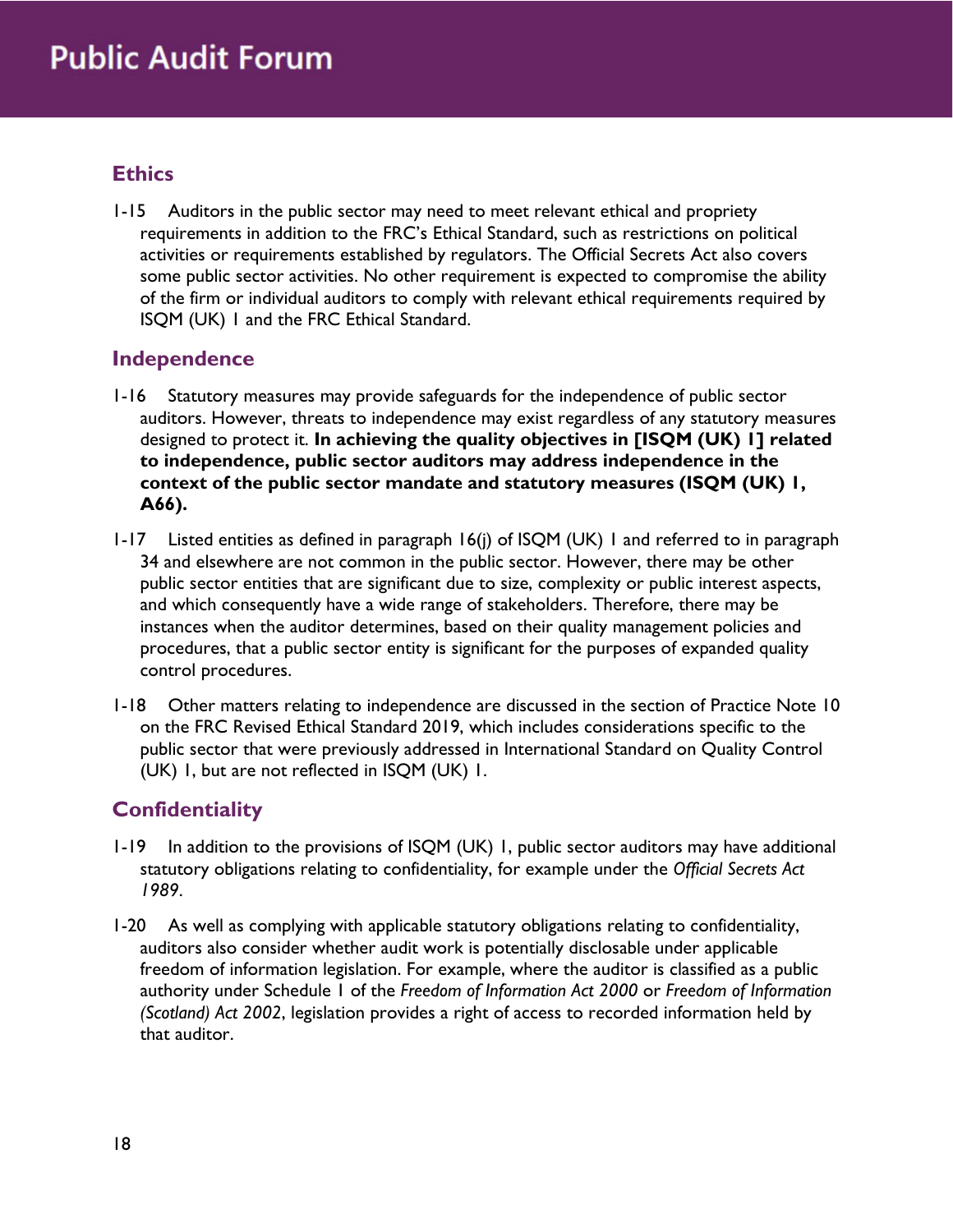- 1-21 For auditors not classified as public authorities, relevant audit legislation may permit an auditor to disclose information obtained in the course of an audit except where it would prejudice the effective performance of the auditor's functions.
- 1-22 The acceptance of some appointments in the public sector requires the auditor to acknowledge that their working papers may be subject to inspection by the national audit agency that appointed the auditor or that is responsible for the audit of a higher tier entity or by review agencies that have statutory rights of access to information relevant to the auditor's duties. If not bound by a specific statutory requirement (for example, freedom of information legislation), ethical considerations normally require that the national audit agency acquires the duty of confidentiality that is held by the auditor.

#### <span id="page-18-0"></span>**Engagement quality review**

- 1-23 Although (in most cases) they do not meet the definition of listed entities or Public Interest Entities, large public sector entities may have a high public profile, which is an example given in paragraph A134 of ISQM (UK) 1 of a condition giving rise to one or more quality risk(s) for which an engagement quality review may be an appropriate response. Public sector auditors may therefore determine that an engagement quality review is an appropriate response for such engagements under paragraph 34(f)(iii) of ISQM (UK) 1.
- 1-24 In the public sector, a statutorily appointed auditor (for example, an Auditor General, or other suitably qualified person appointed on behalf of the Auditor General) may act in a role equivalent to that of engagement partner with overall responsibility for public sector audits. In such circumstances, where applicable, the selection of the engagement quality reviewer includes consideration of the need for independence from the audited entity and the ability of the engagement quality reviewer to provide an objective evaluation.
- 1-25 Auditors may also appoint engagement quality reviewers at their discretion, where considered necessary.

### <span id="page-18-1"></span>**Individuals with responsibility and accountability for the system of quality management**

- **1-26 In the case of the public sector, it may not be practicable to perform a performance evaluation of the individual(s) assigned ultimate responsibility and accountability for the system of quality management, or to take actions to address the results of the performance evaluation, given the nature of the individual's appointment. Nevertheless, performance evaluations may still be undertaken for other individuals in the firm who are assigned operational responsibility for aspects of the system of quality management (ISQM (UK) 1, A201).**
- 1-27 In the national audit agencies, the individual or individuals assigned operational responsibility for the system of quality management under paragraphs 20 and 21-1 of ISQM (UK) 1 may not be eligible for appointment as a statutory auditor under the *Companies Act*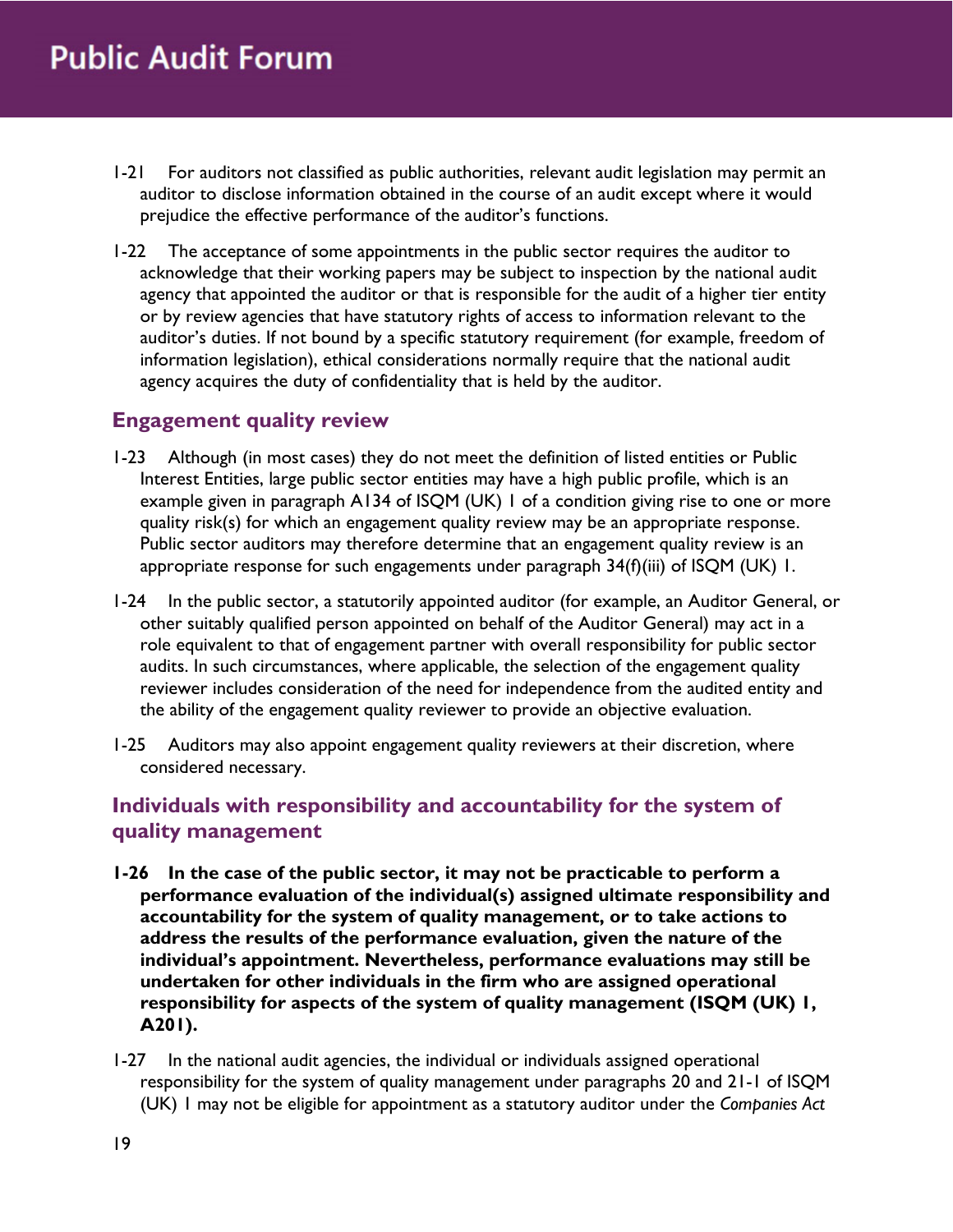*2006*, since the national audit agencies' audit appointments are vested personally in the Comptroller and Auditor General, the Comptroller and Auditor General for Northern Ireland, the Auditor General for Scotland and the Auditor General for Wales. In this case, the national audit agencies comply with paragraph 21-1 of ISQM (UK) 1 by ensuring that the individual or individuals assigned operational responsibility for the system of quality management have levels of experience, knowledge, influence and authority within the national audit agency such that they are capable of fulfilling the role of engagement partner for an audit engagement as defined in ISAs (UK), which is considered to be equivalent to the levels required to achieve eligibility for appointment as a statutory auditor.

## <span id="page-19-0"></span>**ISA (UK) 210: Agreeing the terms of audit engagements**

- **1-28 The objective of the auditor is to accept or continue an audit engagement only when the basis upon which it is to be performed has been agreed, through:**
- **(a) establishing whether the preconditions for an audit are present; and**

**(b) confirming that there is a common understanding between the auditor and management and, where appropriate, those charged with governance of the terms of the audit engagement (ISA (UK) 210, 3).**

### <span id="page-19-1"></span>**Agreeing the terms of public sector audit engagements**

- **1-29 In the public sector, specific requirements may exist within the legislation governing the audit mandate; for example, the auditor may be required to report directly to a minister, the legislature or the public if the entity attempts to limit the scope of the audit (ISA (UK) [210,](https://library.croneri.co.uk/isauk210r1&p=#a37.) A39 which relates to the requirements of ISA (UK) [210, 21\)](https://library.croneri.co.uk/isauk210r1&p=#21.).**
- **1-30 Law or regulation governing the operations of public sector audits generally mandate the appointment of a public sector auditor and commonly set out the public sector auditor's responsibilities and powers, including the power to access an entity's records and other information. When law or regulation prescribes in sufficient detail the terms of the audit engagement, the public sector auditor may nonetheless consider that there are benefits in issuing a fuller audit engagement letter than permitted by paragraph 11 [of ISA (UK) 210] (ISA (UK) 210, A29 which relates to the requirements of ISA (UK) 210, 10–11).**
- 1-31 With some exceptions, the statutory framework allows national audit agencies to mandate a substantial part of the scope and objectives of the audit. In other cases, an appointment letter or Code of Audit Practice issued by a national audit agency may determine the nature and scope of the audit engagement. For this reason, formal engagement letters for statutory engagements may not always be necessary. However, for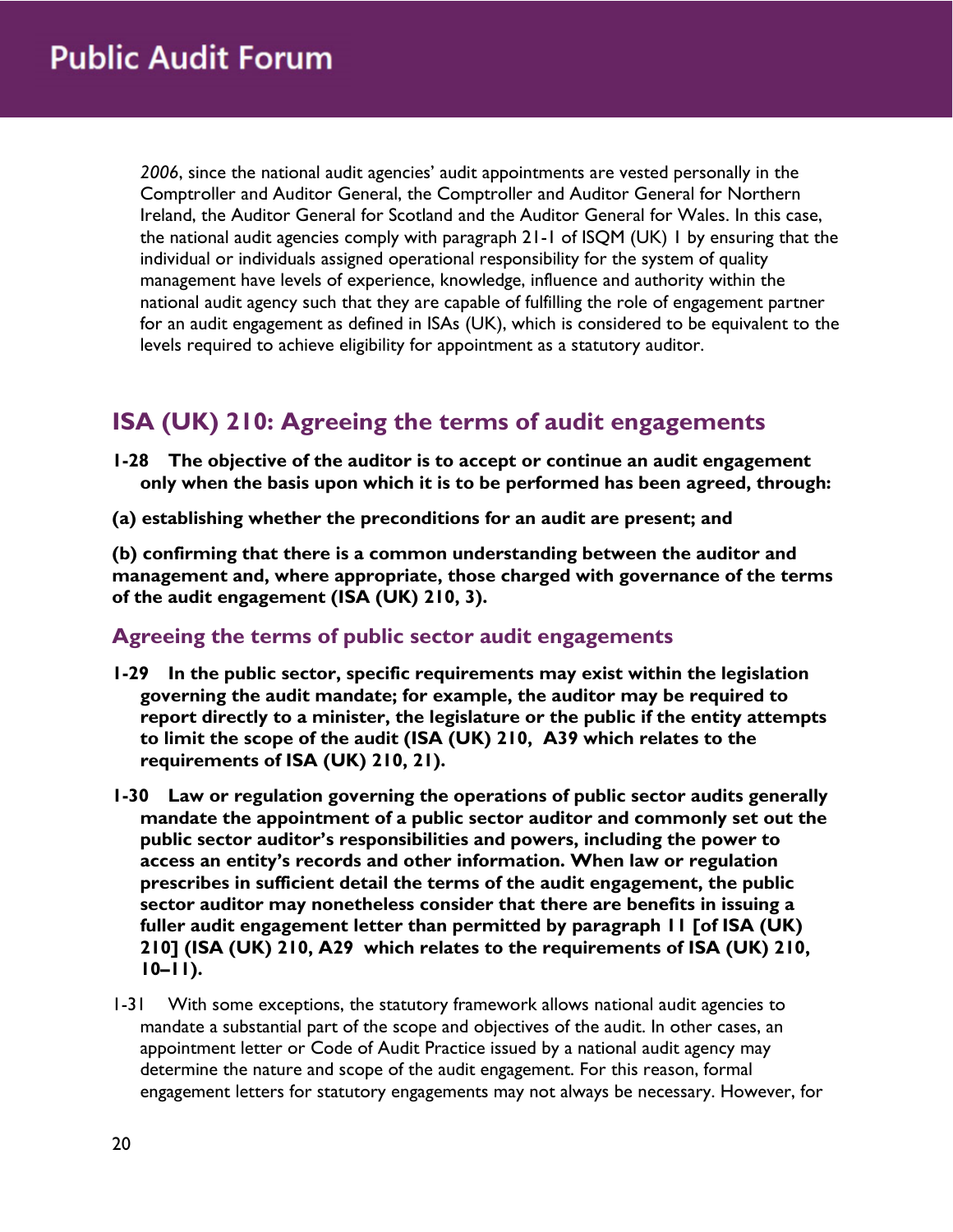audits of local bodies in England, for example where appointments have been made directly by the audited bodies under the Local Audit and Accountability Act 2014 or for the audit of Foundation Trusts, a letter of engagement is required.

- 1-32 Nevertheless, it remains important that management and the auditor formally recognise their respective responsibilities. It may also be necessary, where legislation does not provide sufficient detail on the scope of the audit, to ensure that it is appropriately understood by those charged with governance. A letter of understanding may therefore be necessary.
- 1-33 The auditor may find it appropriate to conclude letters of understanding with the audited entity to confirm the auditor's understanding of the roles of the parties with an interest in the engagement, the requirements of the audit, the responsibilities of each party, how the responsibilities will be met, and the expectations that each party can have of the other. Such a document is not intended to be a substitute for the clarification of any uncertainties in the auditing framework that will need to be resolved with the relevant national audit agency.
- 1-34 In circumstances where roles, requirements and responsibilities mandated by the national audit agency are not clear or are debatable, the auditor requests that the national audit agency provides greater clarity in the terms of its appointment; auditor and audited entities do not seek to interpret the intentions behind the uncertainties without the advice of the national audit agency.
- 1-35 Where the auditor has not been appointed under statute, an engagement letter is required to set out the responsibilities of the auditor and the audited body. The auditor agrees the terms of engagement with the addressee of the auditor's report.
- 1-36 Where financial statements are laid before Parliament, either by statute or command, the auditor also considers whether HM Treasury agreement of these terms may be required.

### <span id="page-20-0"></span>**Areas that may be covered in a letter of engagement or understanding**

- 1-37 The auditor determines the areas that may be covered by the letter of engagement or understanding. These areas may change over time and the auditor considers developments that may be relevant to the audited body. In preparing the letter of engagement or understanding, the auditor may consider the following:
	- responsibilities of the Accounting Officer or Accountable Officer, and, where relevant, those charged with governance;
	- responsibilities of the auditor, with reference to the relevant legislative framework;
	- the audit framework, distinguishing between statutory and non-statutory requirements. Statutory considerations might include examination in respect of regularity and Whole of Government Accounts. Non-statutory elements might include, if relevant, the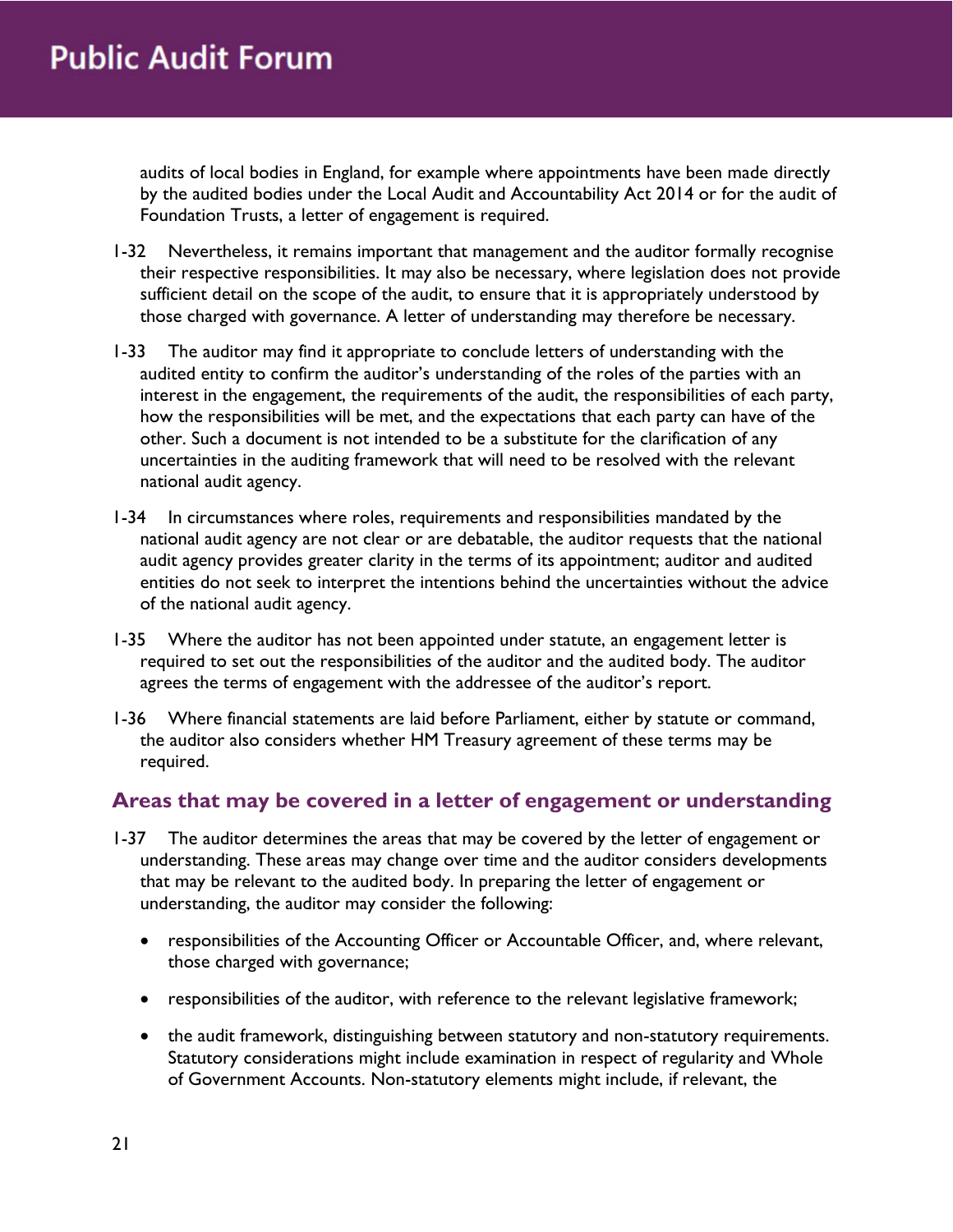involvement of other auditors and the relationship between the national audit agency and the other auditors;

- reporting responsibilities, acknowledging that there may be wider responsibilities to report to other entities, such as Parliament, or those charged with governance;
- wider auditor responsibilities, such as obligations under the Freedom of Information Act or the Proceeds of Crime Act;
- considering the Governance Statement;
- electronic publication of financial statements;
- value for money examinations;
- other audit related services, for example limited assurance reports and other assurance products that are closely related to the work carried out on the audit; and
- audit fees.

## <span id="page-21-0"></span>**ISA (UK) 240 (Revised May 2021): The auditor's responsibilities relating to fraud in an audit of financial statements**

**1-38 The objectives of the auditor are:**

**(a) to obtain reasonable assurance about whether the financial statements as a whole are free from material misstatement due to fraud, including:**

**(i) identifying and assessing the risks of material misstatement of the financial statements due to fraud;**

**(ii) obtaining sufficient appropriate audit evidence regarding the assessed risks of material misstatement due to fraud, through designing and implementing appropriate responses; and**

**(b) to respond appropriately to fraud or suspected fraud identified during the audit (ISA (UK) 240, 10).**

### <span id="page-21-1"></span>**The public sector auditor's responsibilities relating to fraud**

**1-39 The public sector auditor's responsibilities relating to fraud may be a result of law, regulation or other authority applicable to public sector entities or separately covered by the auditor's mandate. Consequently, the public sector auditor's responsibilities may not be limited to consideration of risks of material misstatement of the financial statements, but may also include a broader**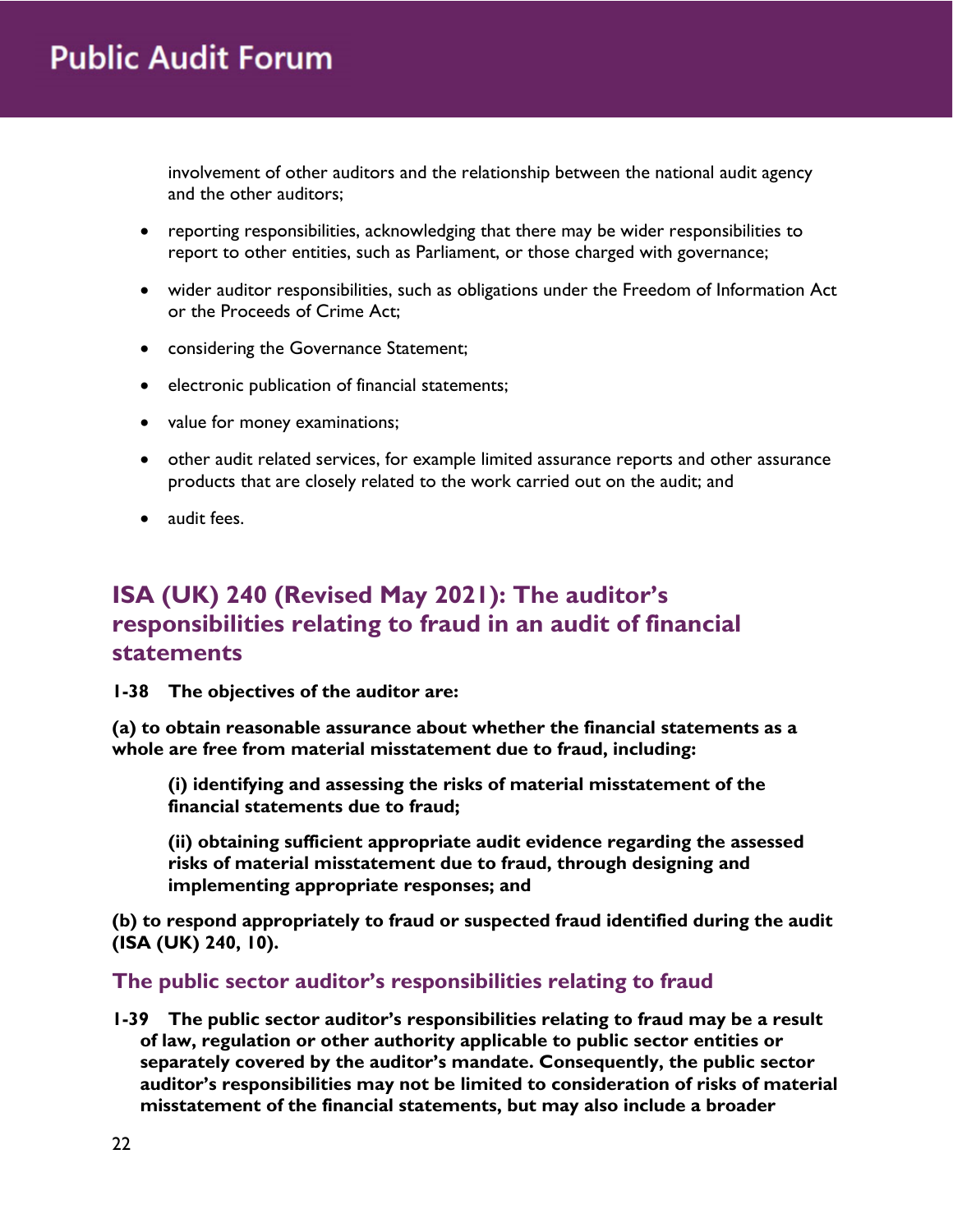#### **responsibility to consider risks of fraud (ISA (UK) 240, A6 which relates to the requirements of ISA (UK) 240, 3).**

- 1-40 The public sector auditor's responsibilities relating to fraud under ISA (UK) 240 are interrelated with the work that underpins the regularity opinion, where one is given (see Part 2). However, compliance with the requirements of Part 2 on the audit of regularity is not in itself sufficient to provide reasonable assurance about whether the financial statements as a whole are free from material misstatement due to fraud, as required by ISA (UK) 240.
- 1-41 When giving a regularity opinion on a public sector entity, the auditor's objectives include obtaining reasonable assurance about whether the financial statements as a whole are free from material irregular transactions (that is, transactions not in accordance with the framework of authorities – see paragraph 1-43) due to fraud, including identifying and assessing the risks of material irregular transactions due to fraud and obtaining sufficient appropriate audit evidence regarding the assessed risks of material irregular transactions due to fraud, through designing and implementing appropriate responses. These objectives are in addition to and complement those of ISA (UK) 240.
- 1-42 Fraud or suspected fraud identified during the audit of a public sector entity may include fraud that does not result in misstatement of the financial statements but does result in transactions that are not in accordance with the framework of authorities, which may have implications for the regularity opinion. The public sector auditor's responsibilities under ISA (UK) 240 to:
- determine whether law, regulation or relevant ethical requirements require them to report fraud or suspected fraud that is identified during the audit to an appropriate authority outside the entity; and
- communicate to management and/or those charged with governance, as appropriate, identified fraud or information that indicates that a fraud may exist,

extend to such fraud or suspected fraud with an impact on regularity rather than on the financial statements.

1-43 The term 'irregularities' is used in ISAs (UK) to refer to instances of non-compliance with laws and regulations, including fraud.<sup>7</sup> If such irregularities are identified or suspected, ISA (UK) 250A requires the auditor to carry out specified procedures and to communicate and report these to those charged with governance or others as appropriate. In the context of the regularity opinion, 'irregular transactions' refers to transactions not in accordance with the framework of authorities, as described in Part 2. The regularity opinion, if given,

 $7$  For example, ISA (UK) 700, 29-1 requires the auditor's report to explain to what extent the audit was considered capable of detecting irregularities, including fraud.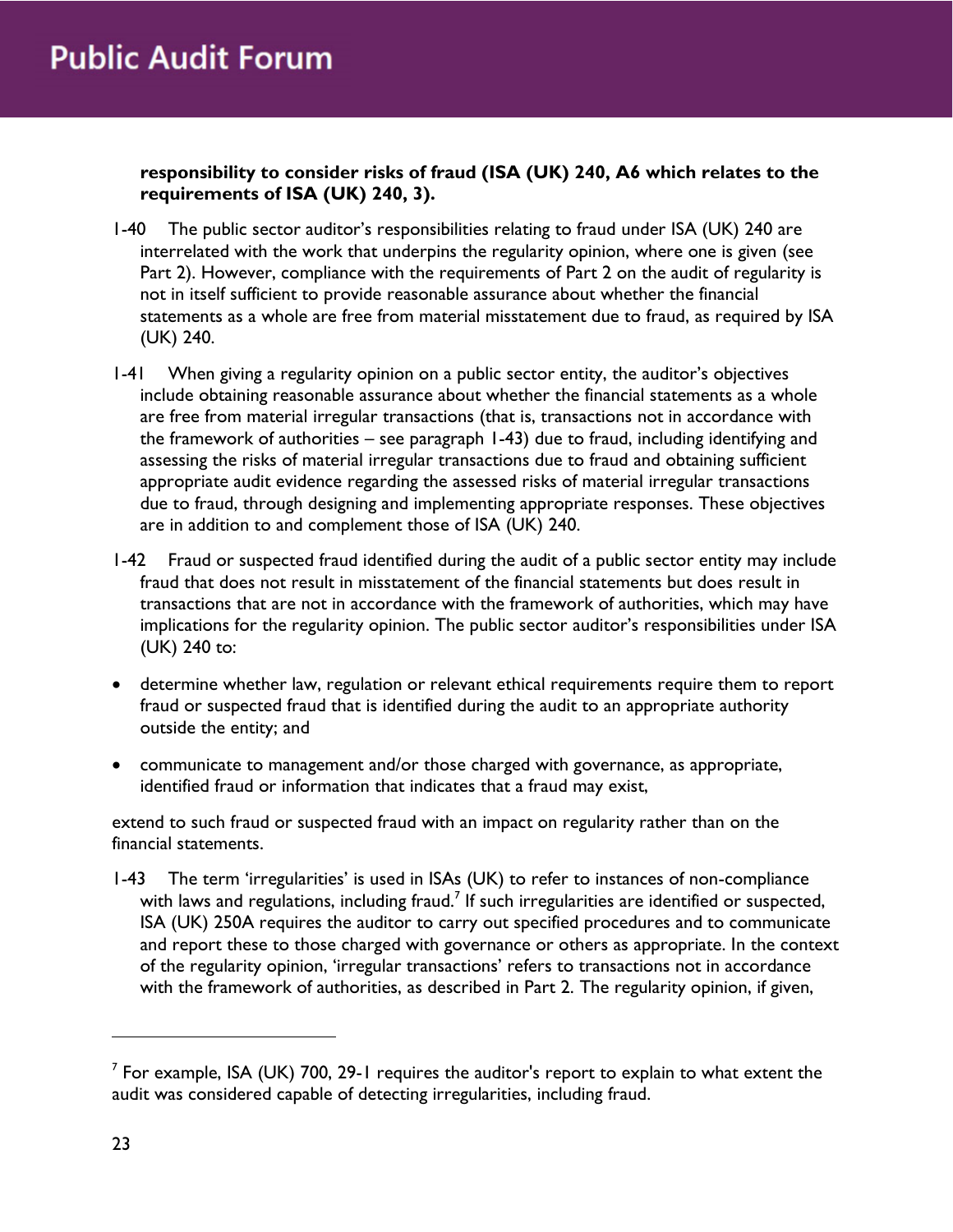sets out whether there are material irregular transactions included in the financial statements.

1-44 An irregular transaction may not be an irregularity under ISAs (UK) (for example, a breach of non-statutory spending controls that are part of the framework of authorities may not be unlawful). However, it is likely that transactions relating to an irregularity under ISAs (UK) would also be irregular transactions for the purpose of the regularity opinion, since the framework of authorities includes compliance with the law (for example, a fraudulent payment would be in breach of primary legislation, which is also part of the framework of authorities).

### <span id="page-23-0"></span>**The auditor's consideration of the risk of fraudulent financial reporting**

- 1-45 A public sector auditor considers misstatements that may arise from fraudulent financial reporting where the audited body may manipulate its results to meet externally set targets: for example, the achievement of a statutory break-even duty by a health body or where financial results impact on achievement of objectives and/or wider performance reporting.
- 1-46 ISA (UK) 240 requires the auditor to evaluate, based on a presumption that there are risks of fraud in revenue recognition, which types of revenue, revenue transactions or assertions give rise to such risks, as material misstatements due to fraudulent financial reporting often result from a misstatement of revenue. The auditor may rebut this presumption: for example, if revenue is considered immaterial or where there is a single type of simple revenue transaction. However, the auditor may need to consider whether there is a risk of material misstatement due to fraud related to revenue recognition where the audited body is required to meet externally set targets. For example, within central government departments, income may be an immaterial transaction stream but could be manipulated in order to ensure that net expenditure is within the resource limits.
- 1-47 In the public sector, auditors focus their consideration of the risk of fraud and error on expenditure. As most public bodies are net spending bodies, the risk of material misstatement due to fraud related to expenditure may be greater than the risk of material misstatements due to fraud related to revenue recognition.

### <span id="page-23-1"></span>**The auditor's consideration of the risk of fraud external to the audited entity**

1-48 As well as misstatements resulting from the misappropriation of assets and misstatements resulting from fraudulent financial reporting, auditors in the public sector also consider the risk of external fraud. The risk of external fraud may be particularly high where there is an increased risk of fraudulent activity by individuals or groups outside the immediate control of the entity: for example, fraudulent benefit or prescription claims.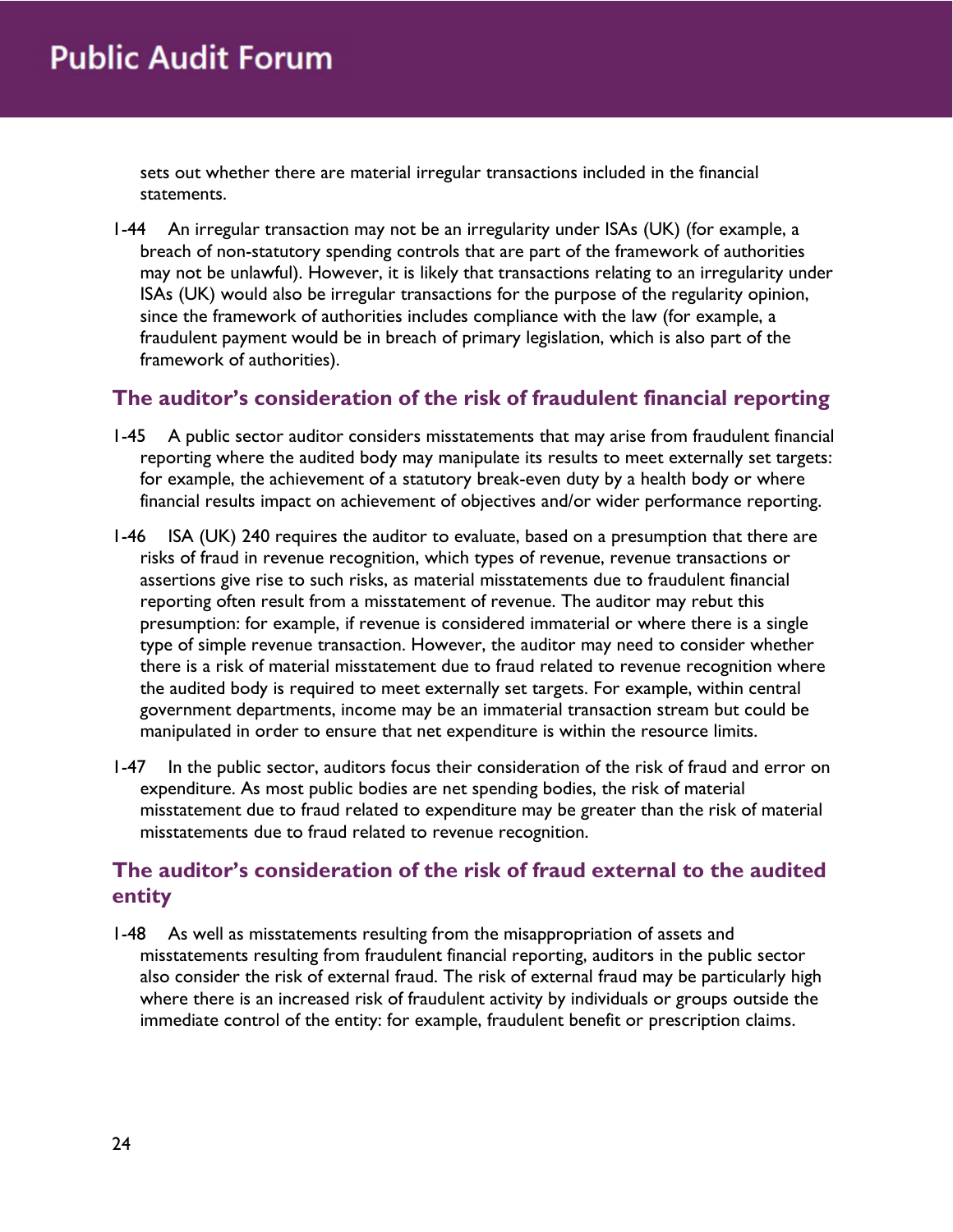### <span id="page-24-0"></span>**The auditor's responsibility for reporting suspected or actual fraud**

- 1-49 In considering whether to report a suspected or actual instance of fraud to a proper authority, in addition to paragraph 43 of ISA (UK) 240, the public sector auditor has regard to:
	- the provisions relevant to the entity that set out the responsibilities of those charged with governance for the reporting of misconduct, fraud or other irregularity; and
	- the duties which the auditor may have under the terms of engagement to report to a third party.
- **1-50 In the public sector, requirements for reporting fraud, whether or not discovered through the audit process, may be subject to specific provisions of the audit mandate or related law, regulation or other authority (ISA (UK) 240, A67 which relates to the requirements of ISA (UK) 240, 43).**
- 1-51 Where the public sector auditor considers that there is a duty to report instances or suspected or actual fraud to a third party, they determine the proper authority to whom they are initially expected to report. The relevant authority differs for different parts of the public sector, depending upon the terms of the engagement and statutory requirements. This is in addition to responsibilities under [the](https://library.croneri.co.uk/cch_uk/btl/20072157-it) *Money Laundering, Terrorist Financing and Transfer of Funds (Information on the Payer) Regulations 2017*.

## <span id="page-24-1"></span>**ISA (UK) 250A – Consideration of laws and regulations in an audit of financial statements**

### **1-52 The objectives of the auditor are:**

**(a) to obtain sufficient appropriate audit evidence regarding compliance with the provisions of those laws and regulations generally recognised to have a direct effect on the determination of material amounts and disclosures in the financial statements;**

**(b) to perform specified audit procedures to help identify instances of noncompliance with other laws and regulations that may have a material effect on the financial statements; and**

**(c) to respond appropriately to identified or suspected non-compliance with laws and regulations identified during the audit (ISA (UK) 250A, 11).**

### <span id="page-24-2"></span>**The auditor's consideration of laws and regulations**

**1-53 In the public sector, there may be additional audit responsibilities with respect to the consideration of laws and regulations which may relate to the**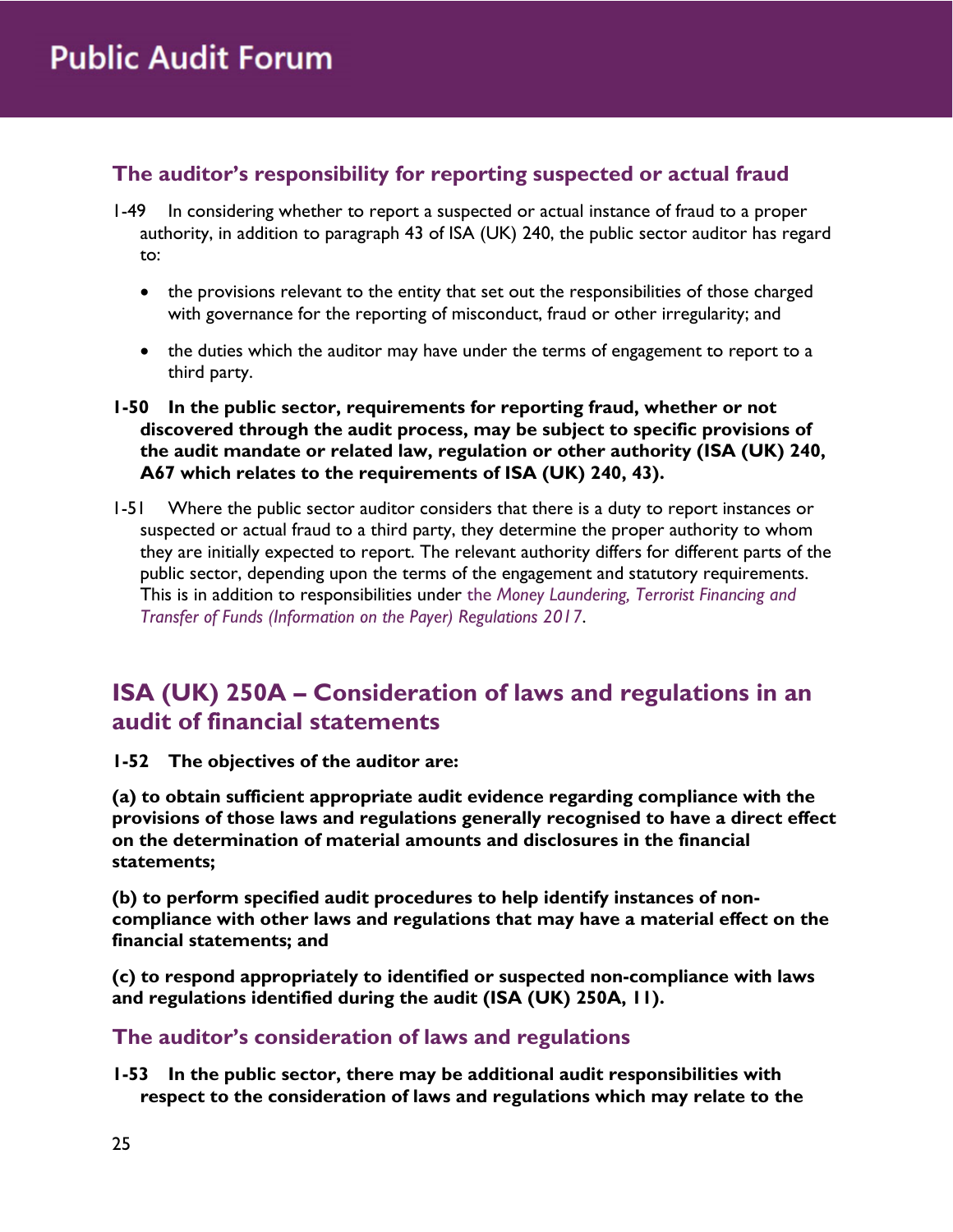#### **audit of financial statements or may extend to other aspects of the entity's operations (ISA (UK) 250A, A7 which relates to the requirements of ISA (UK) 250A, 3–9).**

- 1-54 Auditors of central government and some health bodies have wider regard to laws and regulations as part of their responsibilities in respect of the audit of regularity. ISA (UK) 250A is concerned with ensuring that the auditor considers the risks of material misstatement in the financial statements due to non-compliance with laws and regulations and performs further audit procedures whose nature, timing and extent are responsive to assessed risks.
- 1-55 Auditors of other public sector entities (for example those required to follow a Code of Audit Practice) may be required to have a wider regard to laws and regulations than those to which ISA (UK) 250A is directly relevant. These requirements are set out in the relevant Code of Audit Practice and assign particular duties to the auditor in relation to the entity's arrangements to prevent non-compliance and to matters that come to the auditor's attention that may require consideration under ISA (UK) 250A. For example, some local auditors who are required to report on arrangements to secure value for money may, in that work, become aware of instances of non-compliance with laws and regulations.

### <span id="page-25-0"></span>**The public sector auditor's consideration of legislation on corruption**

1-56 The public sector auditor considers to whom the auditor may report suspected or actual acts of corruption, irrespective of whether, in the auditor's opinion, the consequences of the corruption could have a material effect on the financial statements. In the first instance, the auditor normally brings the matter to the attention of those charged with governance. It is then the responsibility of those charged with governance to report the matter to the proper authorities. If the auditor of an entity identifies a suspected or actual instance of corruption and if, having reported the matter to those charged with governance the auditor is unable to establish whether those charged with governance have reported the matter to the relevant third party, the auditor takes the steps set out in paragraph 43 of ISA (UK) 240.

### <span id="page-25-1"></span>**Money laundering regulations in the public sector**

- 1-57 Guidance on the auditor's responsibilities in relation to the UK anti-money laundering legislation when auditing and reporting on financial statements is provided in the Appendix to ISA (UK) 250A. This legislation includes the *Money Laundering, Terrorist Financing and Transfer of Funds (Information on the Payer) Regulations 2017* and the *Proceeds of Crime Act 2002*.
- 1-58 Under regulation 103 of the *Money Laundering, Terrorist Financing and Transfer of Funds (Information on the Payer) Regulations 2017*, various listed public authorities (including the Comptroller and Auditor General, the Auditors General for Wales and Scotland and the Comptroller and Auditor General for Northern Ireland) must, if they know or suspect or have reasonable grounds for knowing or suspecting that a person is or has engaged in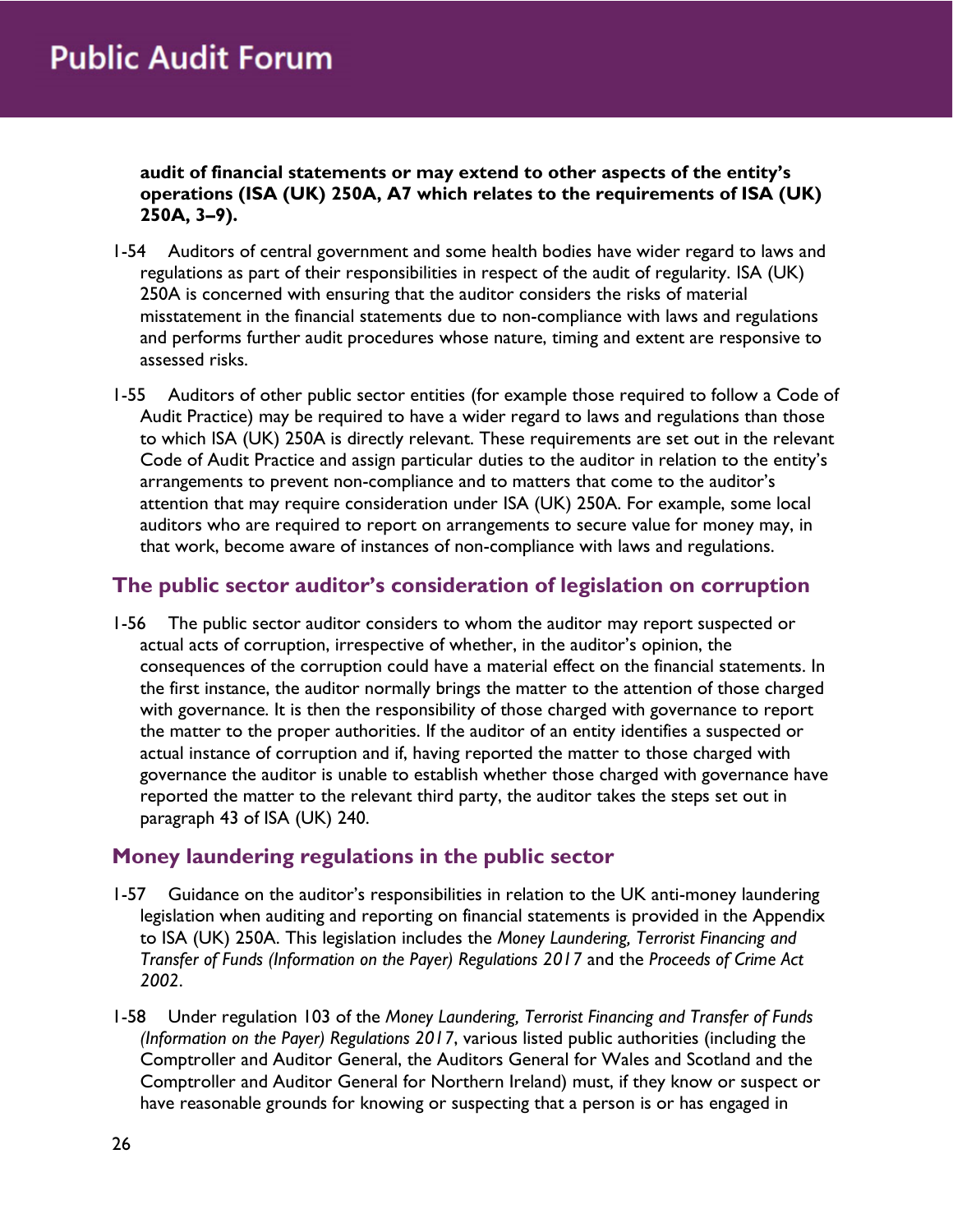money laundering or terrorist financing, as soon as reasonably practicable, inform the National Crime Agency. This report will normally be made by the audit organisation's nominated Money Laundering Reporting Officer. Such a disclosure is not to be taken to breach any restriction, however imposed, on the disclosure of information.

1-59 The auditor considers the offence of tipping off under section 333 of the 2002 Act. There is also an offence under section 342 of the 2002 Act which applies to all persons. This offence occurs where a person knows or suspects that an appropriate officer (such as an officer from the National Crime Agency) is acting (or proposing to act) in connection with a money laundering investigation which is being or about to be conducted, and makes a disclosure which is likely to prejudice the investigation or falsifies, conceals, destroys or otherwise disposes of, or causes or permits the falsification, concealment, destruction or disposal of, documents which are relevant to the investigation.

### <span id="page-26-0"></span>**Reporting non-compliance**

**1-60 The public sector auditor may be obliged to report on instances of noncompliance to the legislature or other governing body or to report them in the auditor's report (ISA (UK) 250A, A34 which relates to the requirements of ISA (UK) 250A, 29).**

## <span id="page-26-1"></span>**ISA (UK) 260: Communication with those charged with governance**

**1-61 The objectives of the auditor are:**

**(a) to communicate clearly with those charged with governance the responsibilities of the auditor in relation to the financial statement audit, and an overview of the planned scope and timing of the audit;**

**(b) to obtain from those charged with governance information relevant to the audit;**

**(c) to provide those charged with governance with timely observations arising from the audit that are significant and relevant to their responsibility to oversee the financial reporting process; and**

**(d) to promote effective two-way communication between the auditor and those charged with governance (ISA (UK) 260, 9).**

### <span id="page-26-2"></span>**Determining who is charged with governance in the public sector context**

1-62 At the outset of the audit, the auditor determines who is charged with governance. This may include the Accounting/Accountable Officer (or equivalent) and other individuals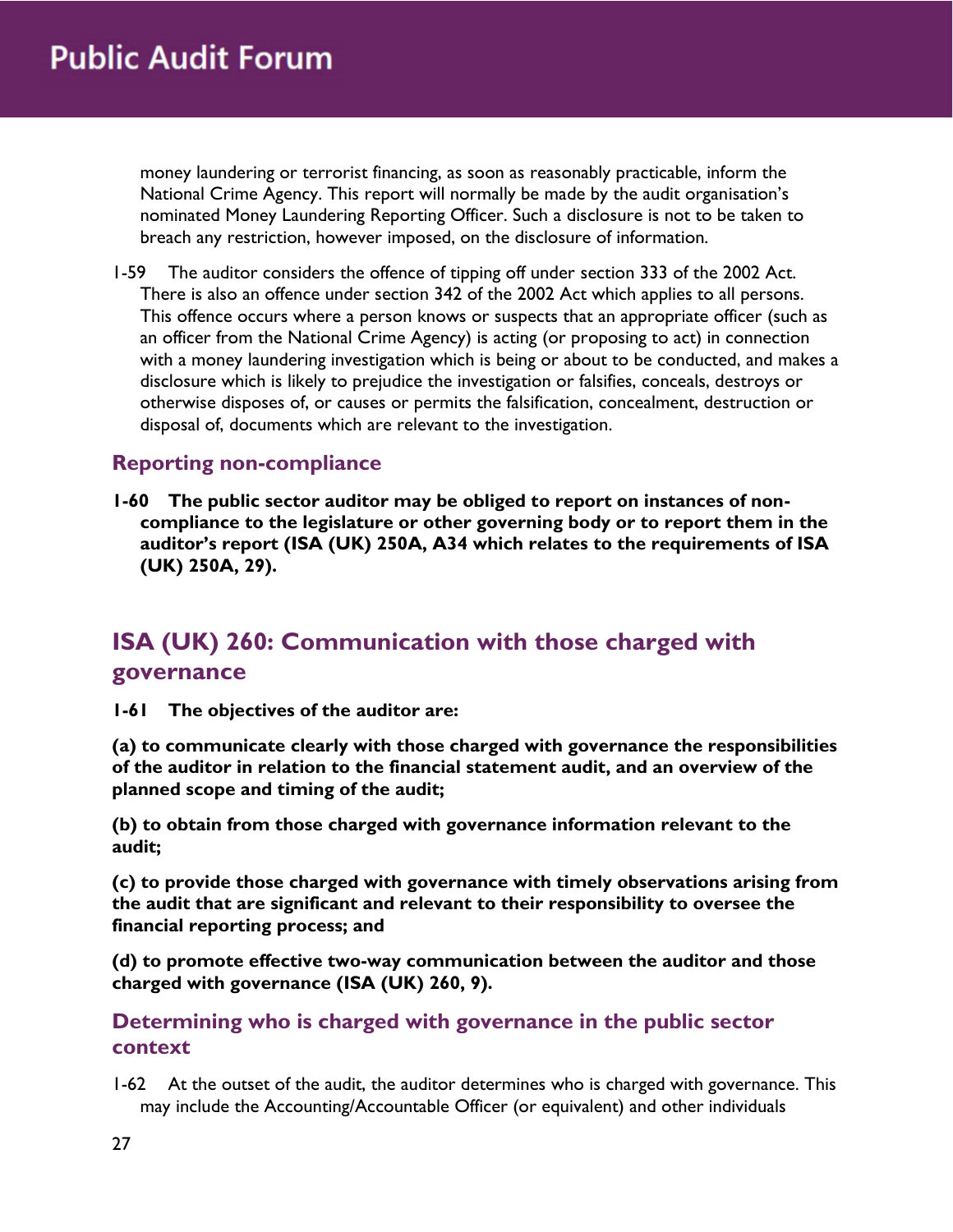responsible for decision-making, for example a board, scrutiny committee, Council, governing body or another group.

1-63 The responsibilities of those charged with governance may include, for example:

- ensuring that effective management systems appropriate for the achievement of the organisation's objectives including financial monitoring and control systems have been put in place;
- keeping proper accounts;
- ensuring internal audit is established and organised in accordance with the Public Sector Internal Audit Standards; and
- ensuring the regularity and propriety of public finances.
- 1-64 If the two-way communication between the auditor and those charged with governance is not adequate and the situation cannot be resolved, the public sector auditor may communicate the matter to a responsible government minister or Parliament (ISA (UK) 260, A53 which relates to the requirements of ISA (UK) 260, 22).

### <span id="page-27-0"></span>**Communication with sponsoring bodies**

- 1-65 Special arrangements may have developed for reporting to those charged with governance by auditors of some entities sponsored by government departments. In such cases the Accounting/Accountable Officer of the sponsor department obtains assurance that the financial and other management controls applied by the sponsored entity are adequate to ensure regularity and propriety. Reports from the auditor of the lower tier entity may assist the Accounting/Accountable Officer in obtaining such assurance. Sponsor departments may, therefore, require auditors of their arm's length bodies to:
	- provide the sponsor department with copies of management letters and other relevant correspondence; and
	- report significant matters arising out of the audit work to the sponsor department, including:
	- failures of internal control, misconduct, fraud or other irregularity,
	- occasions where the board, Chief Executive or any other official has fallen short of the high standards of financial integrity expected of those responsible for the management of public assets, or
	- occasions where the entity has incurred expenditure of an extravagant or wasteful nature.
- 1-66 The auditors of local health bodies in England have specific responsibilities to refer certain matters to the Secretary of State or other relevant national body.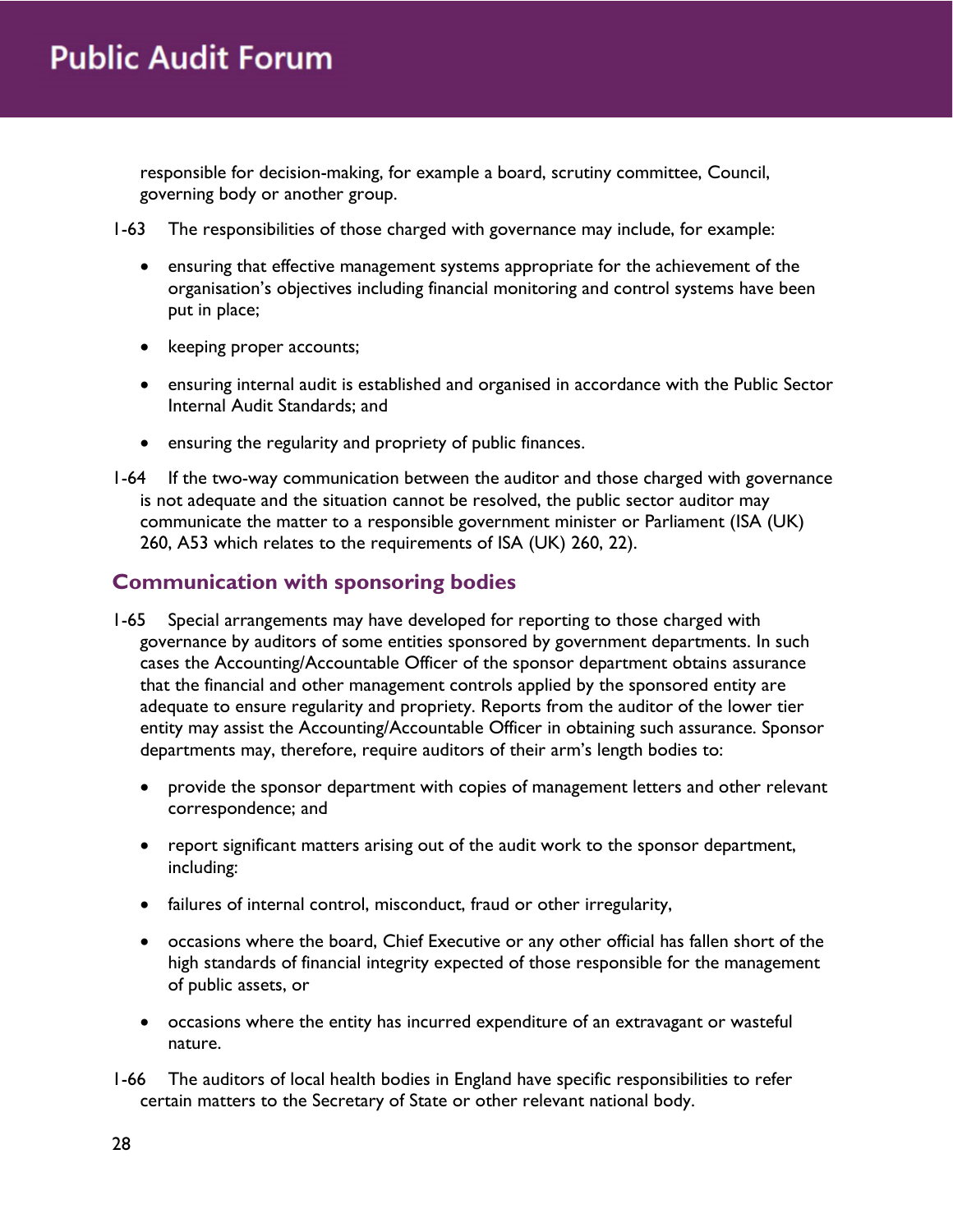1-67 These and any other matters on which the auditor may be required to report to management are normally specified in the terms of appointment or engagement letter or Codes of Audit Practice.

### <span id="page-28-0"></span>**Third party interest in reports to those charged with governance**

- 1-68 In the public sector there may be a requirement to make public communications between the auditor and audited body. Even where this is not the case, third parties may seek to place reliance on a report by a public sector auditor addressed to those charged with governance. As such, auditors may need to state that the report is for use only by the audited entity to ensure that third parties who see the communication understand that it was not prepared with their use in mind.
- 1-69 Codes of Audit Practice applicable to local public audit in England, Northern Ireland, Scotland and Wales set out requirements relating to reporting to those charged with governance and considerations relating to defining who those charged with governance are, addressees and any relevant considerations relating to their purpose. Effective reference to relevant Codes of Audit Practice, as appropriate, in any report to those charged with governance achieves the purpose intended in the ISAs (UK).

### <span id="page-28-1"></span>**Matters to be communicated**

- **1-70 Law or regulation, or an agreement with the entity or additional requirements applicable to the engagement may provide for broader communication with those charged with governance. In the public sector, the auditor's mandate may provide for matters to be communicated that come to the auditor's attention as a result of other work, such as performance audits (ISA (UK) 260, A10 which relates to the requirements of ISA (UK) 260, 14).**
- 1-71 The communication requirements relating to auditor independence that apply in the case of listed entities may also be relevant to some public sector entities (other that those that are listed, in which case the requirements are mandatory). The auditor of such bodies may consider whether this additional information would be beneficial where the audited entity has a wide range of stakeholders, as a result of their business, their size or their corporate status.

## <span id="page-28-2"></span>**ISA (UK) 315 (Revised July 2020): Identifying and assessing the risks of material misstatement**

**1-72 The objective of the auditor is to identify and assess the risks of material misstatement, whether due to fraud or error, at the financial statement and assertion levels, thereby providing a basis for designing and implementing responses to the assessed risks of material misstatement (ISA (UK) 315, 11).**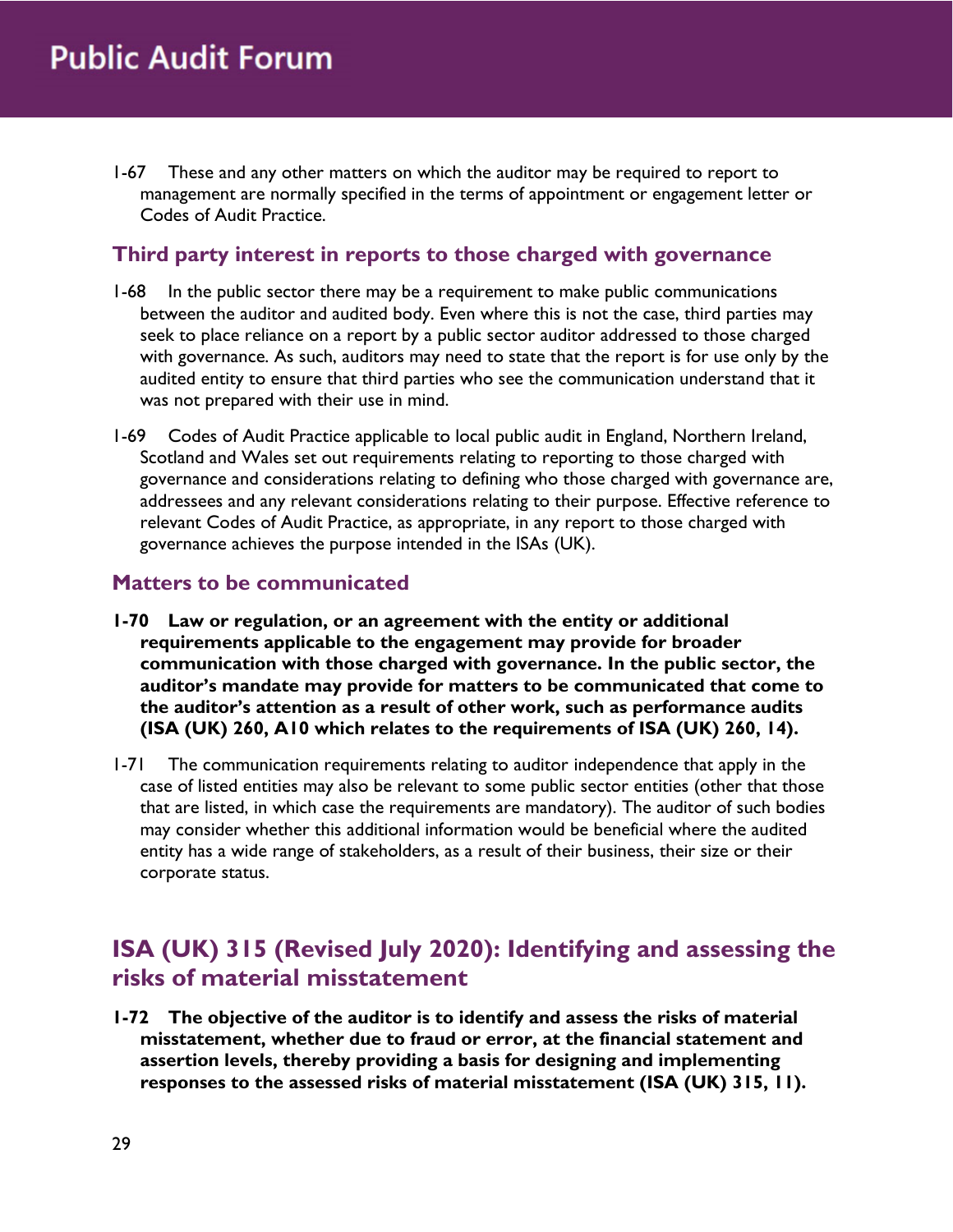### <span id="page-29-0"></span>**The entity and its environment**

- **1-73 Ownership of a public sector entity may not have the same relevance as in the private sector because decisions related to the entity may be made outside of the entity as a result of political processes. Therefore, management may not have control over certain decisions that are made. Matters that may be relevant include understanding the ability of the entity to make unilateral decisions, and the ability of other public sector entities to control or influence the entity's mandate and strategic direction. For example, a public sector entity may be subject to laws or other directives from authorities that require it to obtain approval from parties external to the entity of its strategy and objectives prior to it implementing them. Therefore, matters related to understanding the legal structure of the entity may include applicable laws and regulations, and the classification of the entity (i.e., whether the entity is a ministry, department, agency or other type of entity) (ISA (UK) 315, A58, which relates to the requirements of ISA (UK) 315, 19(a)(i)).**
- **1-74 Entities operating in the public sector may create and deliver value in different ways to those creating wealth for owners but will still have a 'business model' with a specific objective. Matters public sector auditors may obtain an understanding of that are relevant to the business model of the entity, include:**
	- **knowledge of relevant government activities, including related programs; and**
	- **program objectives and strategies, including public policy elements (ISA (UK) 315, A66, which relates to the requirements of ISA (UK) 315, 19(a)(i)).**
- **1-75 For the audits of public sector entities, there may be particular laws or regulations that affect the entity's operations. Such elements may be an essential consideration when obtaining an understanding of the entity and its environment (ISA (UK) 315, A72 which relates to the requirements of ISA (UK) 315, 19(a)(ii)).**
- **1-76 For the audits of public sector entities, "management objectives" may be influenced by requirements to demonstrate public accountability and may include objectives which have their source in law, regulation or other authority (ISA (UK) 315, A67 which relates to the requirements of ISA (UK) 315, 19(a)(i)).**
- **1-77 In addition to considering relevant measures used by a public sector entity to assess the entity's financial performance, auditors of public sector entities may also consider non-financial information such as achievement of public benefit outcomes (for example, the number of people assisted by a specific programme) (ISA (UK) 315, A81, which relates to the requirements of ISA (UK) 315, 19(a)(iii)).**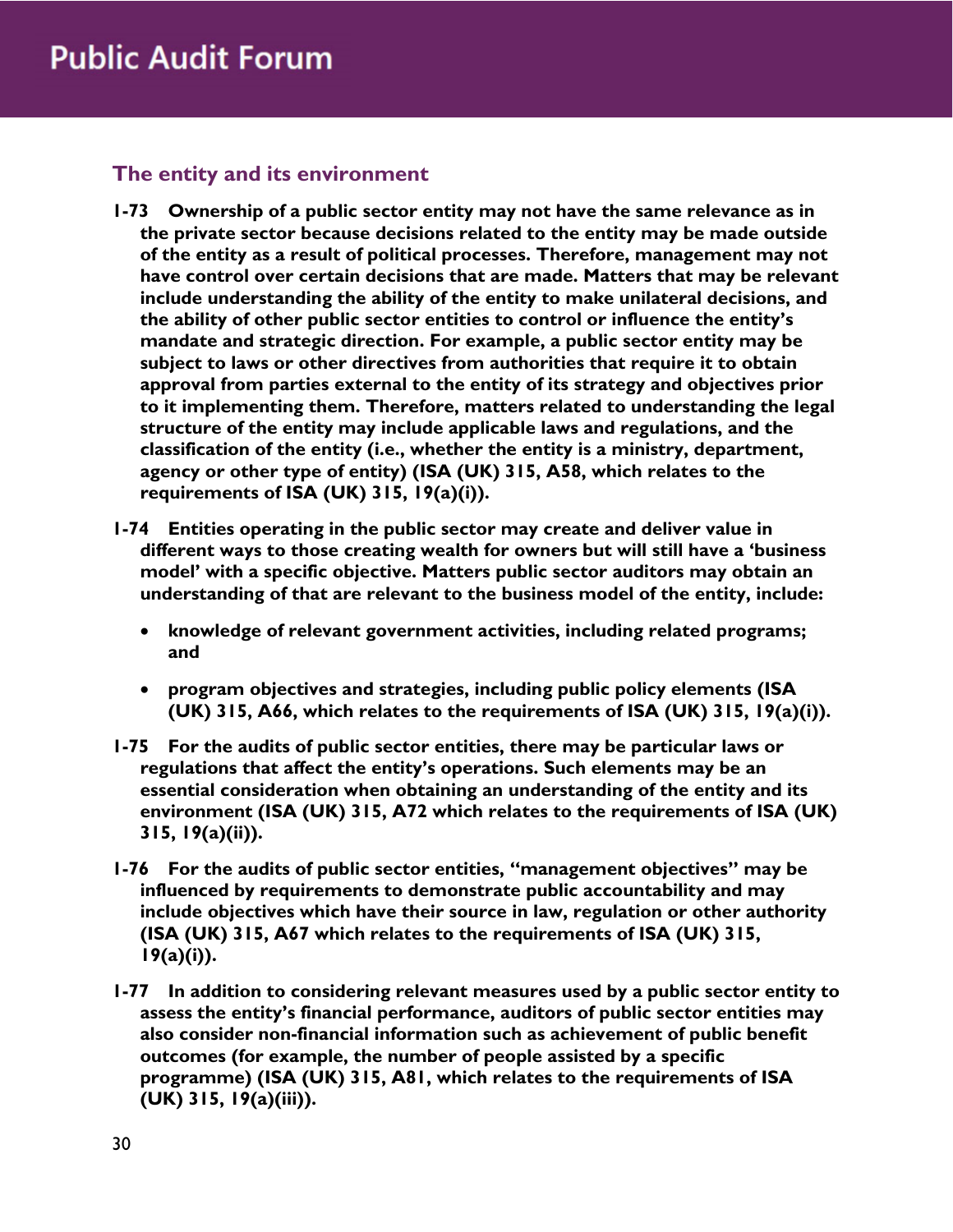### <span id="page-30-0"></span>**Risks of material misstatement**

- **1-78 For public sector entities, the identification of risks at the financial statement level may include consideration of matters related to the political climate, public interest and programme sensitivity (ISA (UK) 315, A200 which relates to the requirements of ISA (UK) 315, 28(a) and ISA (UK) 315, 30).**
- 1-79 Inherent risk factors are characteristics of events or conditions that affect susceptibility to misstatement, whether due to fraud or error, of an assertion about a class of transactions, account balance or disclosure, before consideration of controls. The following are examples of inherent risk factors that may be particularly relevant to public sector entities under the five categories of inherent risk factors described in ISA (UK) 315 (auditors are not expected to document their judgements against each of the example inherent risk factors set out below; they are intended to be helpful in suggesting the types of issues that may particularly affect susceptibility to misstatement in the public sector context):
	- *Complexity*
		- $\circ$  The size and scope of a public sector entity's activities may create complexity. For example, some government departments are comparable to the largest private sector companies or groups in terms of spending, staffing and range of locations and business activities.
		- $\circ$  Specific public sector entities may deal with highly unusual or specialised scenarios where there is limited opportunity for comparison or benchmarking. If highly specialised skills or knowledge are required to prepare or audit information in these fields, any scarcity of these skills or knowledge may affect the inherent risk associated with the related information.
		- $\circ$  Public sector entities may also be subject to complex regulatory and oversight requirements relevant to their field.
	- *Subjectivity*
		- $\circ$  Subjectivity may arise in a number of areas affecting public sector financial statements, including the status of arrangements, agreements, announcements and commitments in the public sector context.
		- $\circ$  Government has an ability not available to other sectors to act contrary to its previously announced intentions and to alter the legal position in response to events: for example, by using its command of Parliament to legislate on a particular issue.
		- $\circ$  However, there are also general expectations that public sector entities will act in certain ways that go beyond its strict legal and contractual obligations: for example, that government will act to alleviate the effects of adverse economic or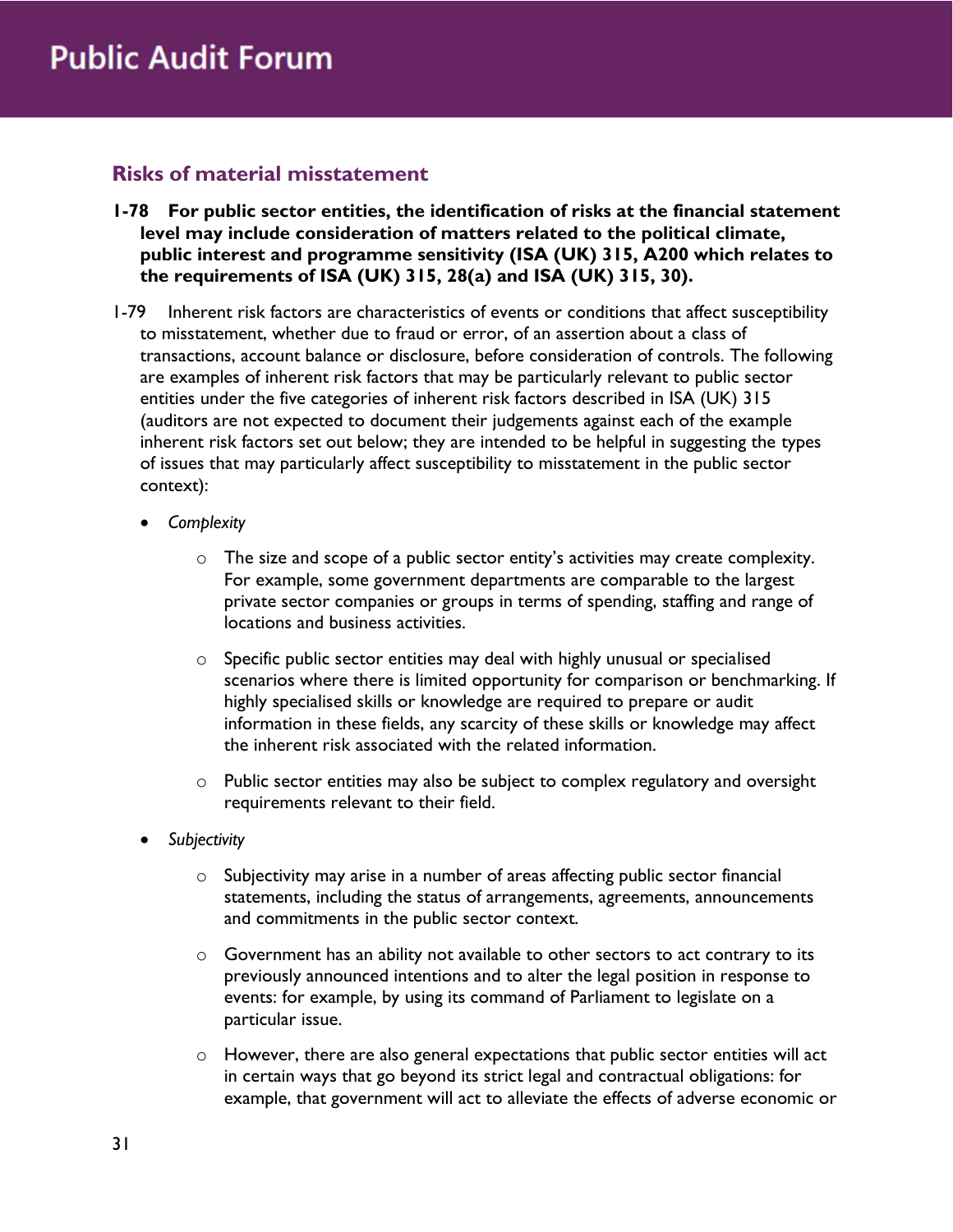environmental events on individuals, businesses and other public entities. These expectations are subject to political and situational considerations that are often highly subjective and may affect, for example, the extent to which public bodies recognise liabilities for possible obligations.

- o Arrangements may also be made between public sector entities that are not legally binding but by their nature would be contractual in a private sector context: for example, leasing arrangements where both the landlord and tenant are public bodies may be agreed using a memorandum setting out the terms of occupation, rather than a legal contract. This may give rise to subjectivity as to how these arrangements should be accounted for.
- $\circ$  Public sector entities may hold property assets for their service potential, which, depending on the financial reporting framework, may be valued using depreciated replacement cost as a measure of current value in existing use. Such valuation methodologies may lead to subjectivity in the valuation of the property due to a lack of observable inputs or benchmarks to be used in the valuation.
- *Change*
	- o Events or conditions may give rise to frequent and unpredictable change impacting a public sector entity and the environment in which it operates. For example, the objectives and responsibilities of government entities may be subject to change at short notice as a result of political developments or unexpected events and emergencies.
- *Uncertainty*
	- o Examples of public sector inherent risk factors that relate specifically to accounting estimates are given in paragraph 1-116 under the ISA (UK) 540 section of Practice Note 10.
- *Susceptibility to misstatement due to management bias or other fraud risk factors insofar as they affect inherent risk*
	- $\circ$  Incentives or pressures may exist in public sector entities that are not present in other sectors (or present to a lesser extent) that create susceptibility to intentional or unintentional failure by management to maintain neutrality in preparing information.
	- o Whereas the incentives or pressures arising in the private sector may be more focused on information about the profitability and solvency of the entity, those present in public sector entities may be to influence information on stewardship of public funds, service delivery, compliance with government requirements and policies and matters that may be politically contentious.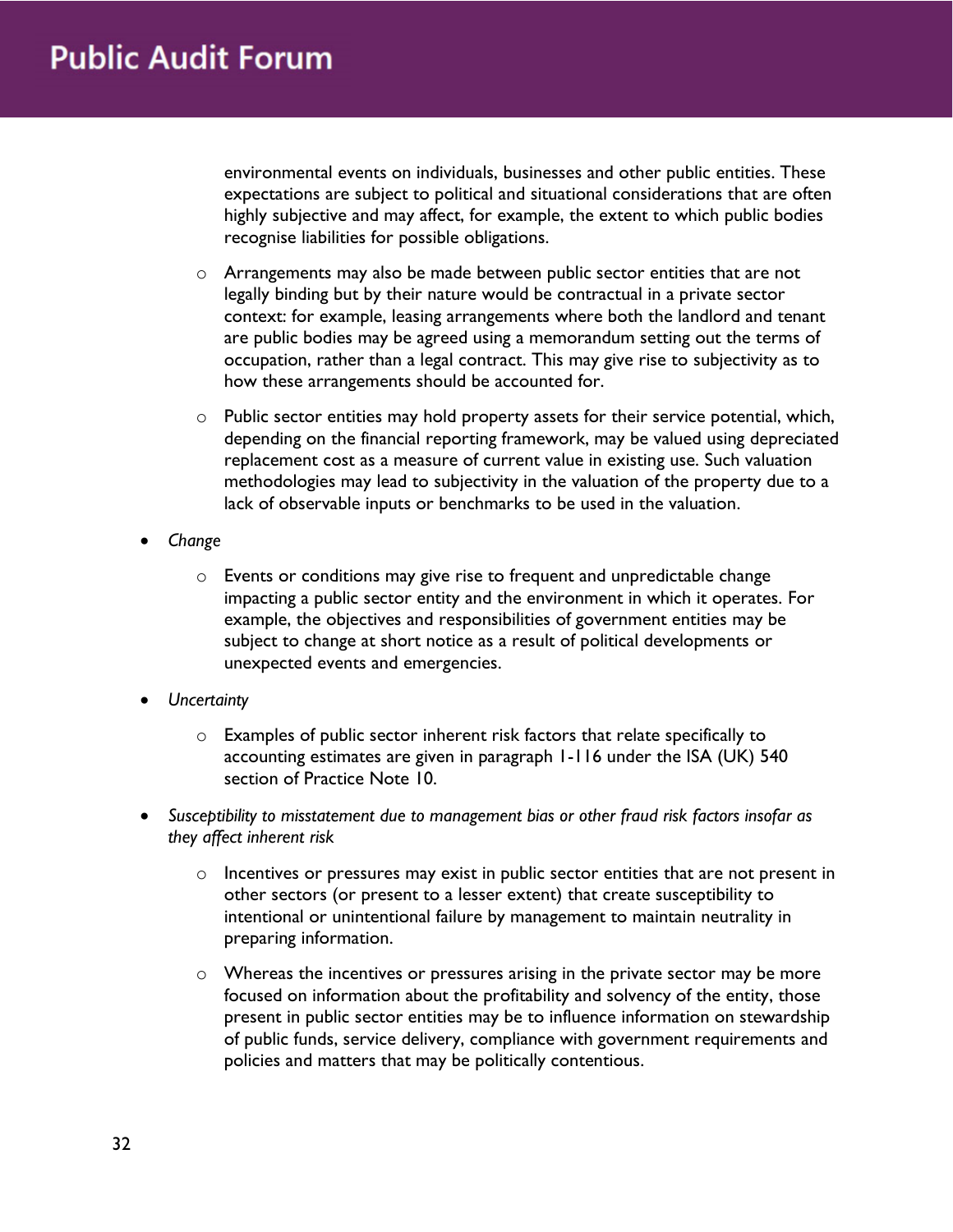- $\circ$  Incentives or pressures to influence financial information in public sector financial statements may relate to total expenditure and budgetary limits, particularly sensitive categories of expenditure and spending on high-profile projects or programmes.
- o Factors relevant to the susceptibility of public sector financial statements to misstatement due to fraud in the form of fraudulent financial reporting or misappropriation of assets are described in the ISA (UK) 240 section of Practice Note 10.
- 1-80 In addition to the five categories of inherent risk factors described in ISA (UK) 315, other inherent risk factors in public sector audits may arise from the following factors, or a combination of these:
	- a closely-regulated regime;
	- a wide range of stakeholders who may have disparate interests and needs as users of financial statements;
	- major new legislation or expenditure programmes having been introduced;
	- the possibility of a breach of Parliamentary control totals;
	- an entity is likely to be wound up, reorganised, merged, sold or privatised;
	- there is political pressure on an entity to complete transactions quickly; and/or
	- the final form of account does not reflect the underlying management and accounting processes.
- 1-81 Where entities are required to work to annual limits on resource or capital spending, the risk of transactions being recorded in the wrong accounting period is increased, since there is an incentivefor an entity to bring forward or delay expenditure or capital additions depending on its expected outturn against these limits. The risk of misclassification of transactions and balances is also increased, since there is an incentive to recognise items in a manner that increases outturn against limits that are underspent and reduces outturn against limits that are overspent.
- 1-82 When considering compliance with the applicable financial reporting framework, the public sector auditor's procedures are performed in the knowledge that entities have their own legislative framework and accounting provisions that prescribe the form and content of financial statements.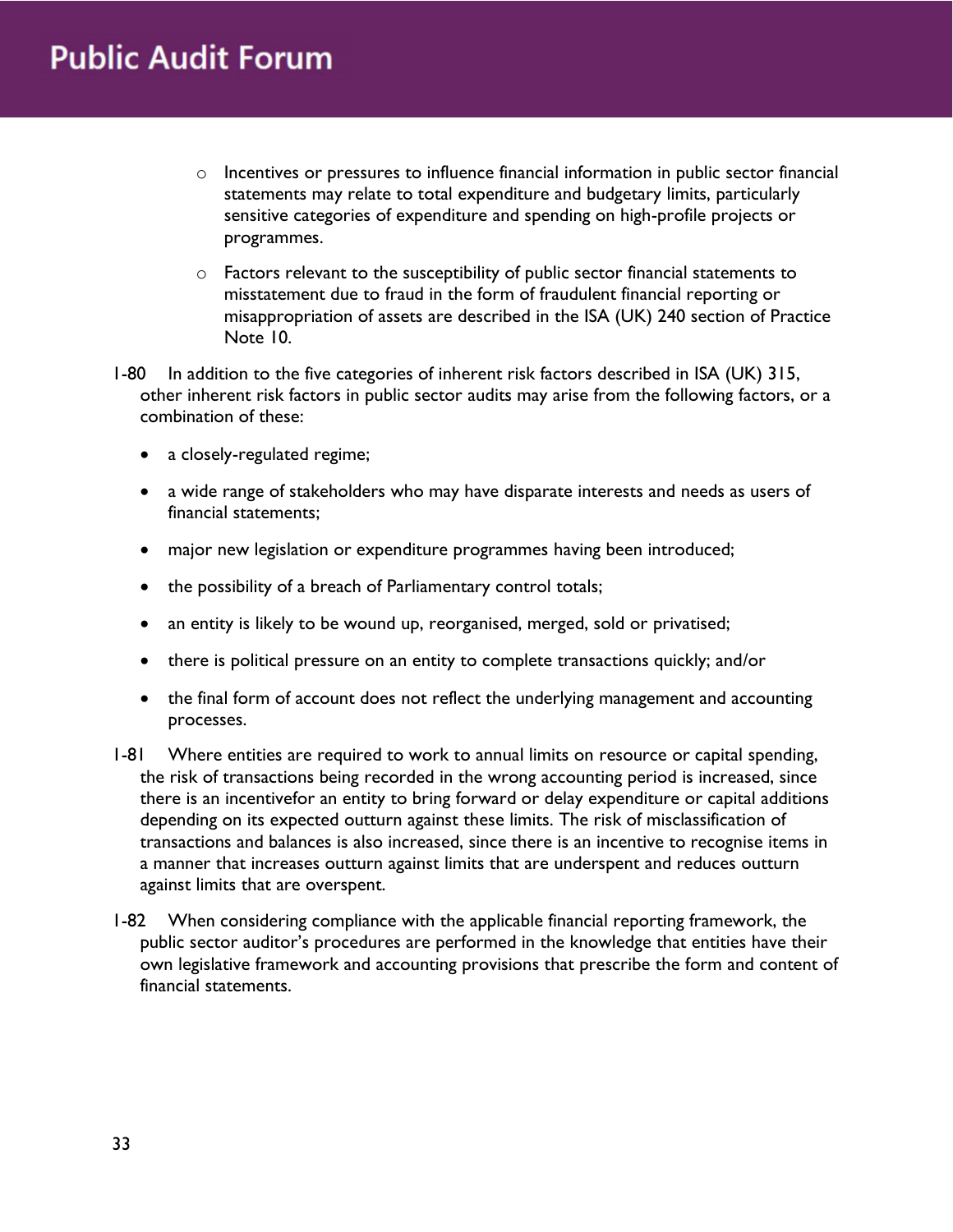## <span id="page-33-0"></span>**ISA (UK) 320 (Revised June 2016): Materiality in planning and performing an audit**

- **1-83 The objective of the auditor is to apply the concept of materiality appropriately in planning and performing the audit (ISA (UK) 320, 8).**
- **1-84 In the case of a public sector entity, legislators and regulators are often the primary users of its financial statements. Furthermore, the financial statements may be used to make decisions other than economic decisions. The determination of materiality for the financial statements as a whole (and, if applicable, materiality level or levels for particular classes of transactions, account balances or disclosures) in an audit of the financial statements of a public sector entity is therefore influenced by law, regulation or other authority, and by the financial information needs of legislators and the public in relation to public sector programmes (ISA (UK) 320, A2 which relates to the requirements of ISA (UK) 320, 10).**
- **1-85 In an audit of a public sector entity, total cost or net cost (expenses less revenues or expenditure less receipts) may be appropriate benchmarks for programme activities. Where a public sector entity has custody of public assets, assets may be an appropriate benchmark (ISA (UK) 320, A9 which relates to the requirements of ISA (UK) 320, 10).**
- 1-86 Therefore, gross expenditure or gross assets/liabilities may be more appropriate than profit or revenue as benchmarks for setting materiality for financial statements as a whole, as set out in the illustrative examples in Box 1 below:
- 1-87 Auditors may determine the materiality level or levels to be applied to particular classes of transactions, account balances or disclosures for which misstatements of lesser amounts than materiality for the financial statements as a whole could reasonably be expected to influence the decisions of users taken on the basis of the financial statements, where appropriate in the context of the audited entity and the expectations of the users of the financial statements. There are examples given in ISAs (UK) of situations when the auditor's evaluation of what items are material may vary between different areas of the financial statements: for example, paragraph A20 of ISA (UK) 450 highlights circumstances where misclassifications between balance sheet items that do not affect the performance statement may not be considered material.
- 1-88 In some public sector entities (for example, those that include major infrastructure assets or pension obligations), the value of gross assets and/or liabilities is much higher than the value of total expenditure and income. The majority of the decisions of users of these entities' financial statements are taken based mainly on in-year transactions rather than the large asset or liabilities balances, for which there is often little intervention to be made by the entity from year to year (for example, historic or specialised property assets or statutory pension schemes). However, users may also periodically make economic decisions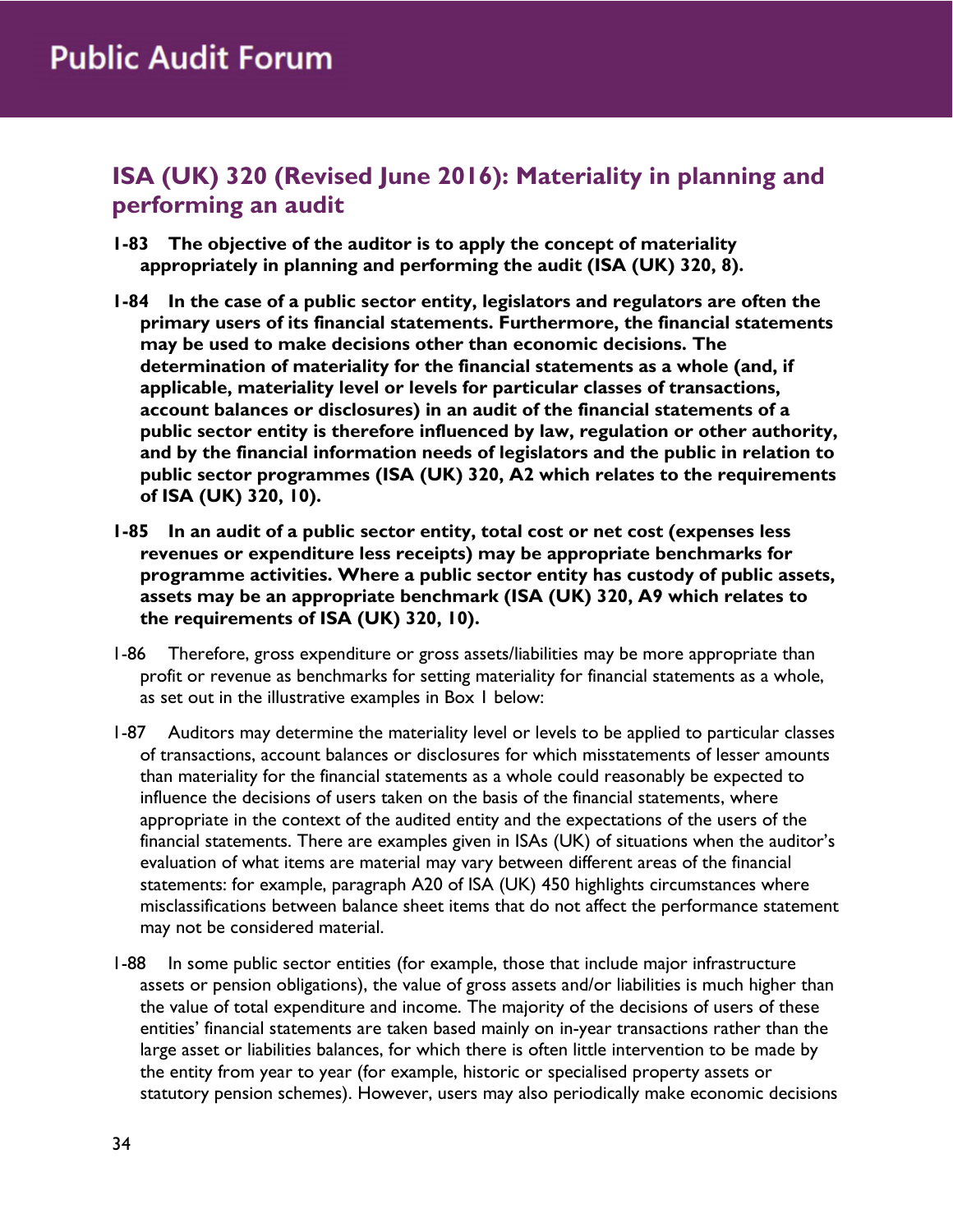based on the overall assets and liabilities (for example, decisions to re-finance infrastructure assets or transfer pension obligations). Where the audited entity has custody of significant public assets, their service potential is an important contributor to the entity's ability to deliver its critical services, which may make them an appropriate benchmark for setting materiality for the financial statements as a whole, in line with paragraph A9 of ISA (UK) 320. In this context, the auditor's approach to determining materiality levels reflects the various needs of users of the financial statements for different purposes.

### <span id="page-34-0"></span>**Box 1: Illustrative examples of applying different benchmarks for setting materiality**

The following illustrative examples are not prescriptive, but are demonstrations of some judgements that would generally be expected to be consistent with the requirements of ISA (UK) 320 in particular circumstances. Auditors may consider, using their professional judgement, that different approaches to setting materiality are appropriate, even in circumstances similar to those outlined.

**Example 1:** the main role of the entity is to provide services and the majority of expenditure relates to staff costs – the auditor considered it appropriate to use gross expenditure as a benchmark for setting materiality.

**Example 2:** the audited entity is the pension scheme account and majority of expenditure and income relates to the movements of the pension scheme asset – the auditor decided to use the gross assets as a benchmark for setting materiality.

**Example 3:** the audited entity manages government's long-term significant provisions, and the value of the liability and related movements is more significant than the value of other financial statement items – the auditor used the gross liabilities as a benchmark for setting materiality.

**Example 4:** the audited entity has significant non-current assets but its main role is to provide services to the public – the auditor decided that it is more appropriate to use gross expenditure as a benchmark for setting materiality to reflect the entity's role and interest of the users of the financial statements.

**Example 5:** the audited entity's accounts include high-value property, plant and equipment assets, but its day-to-day decision making focuses on much lower-value expenditure and income transaction streams – the auditor determined materiality for the financial statements as a whole using gross assets as a benchmark and also determined a materiality level to be applied to most or all expenditure and income transaction streams, for which misstatements of lesser amounts than materiality for the financial statements as a whole could reasonably be expected to influence the decisions of users taken on the basis of the financial statements. The materiality level applied to expenditure and income transaction streams may also apply to assets or liabilities in respect of which management decisions are more frequently made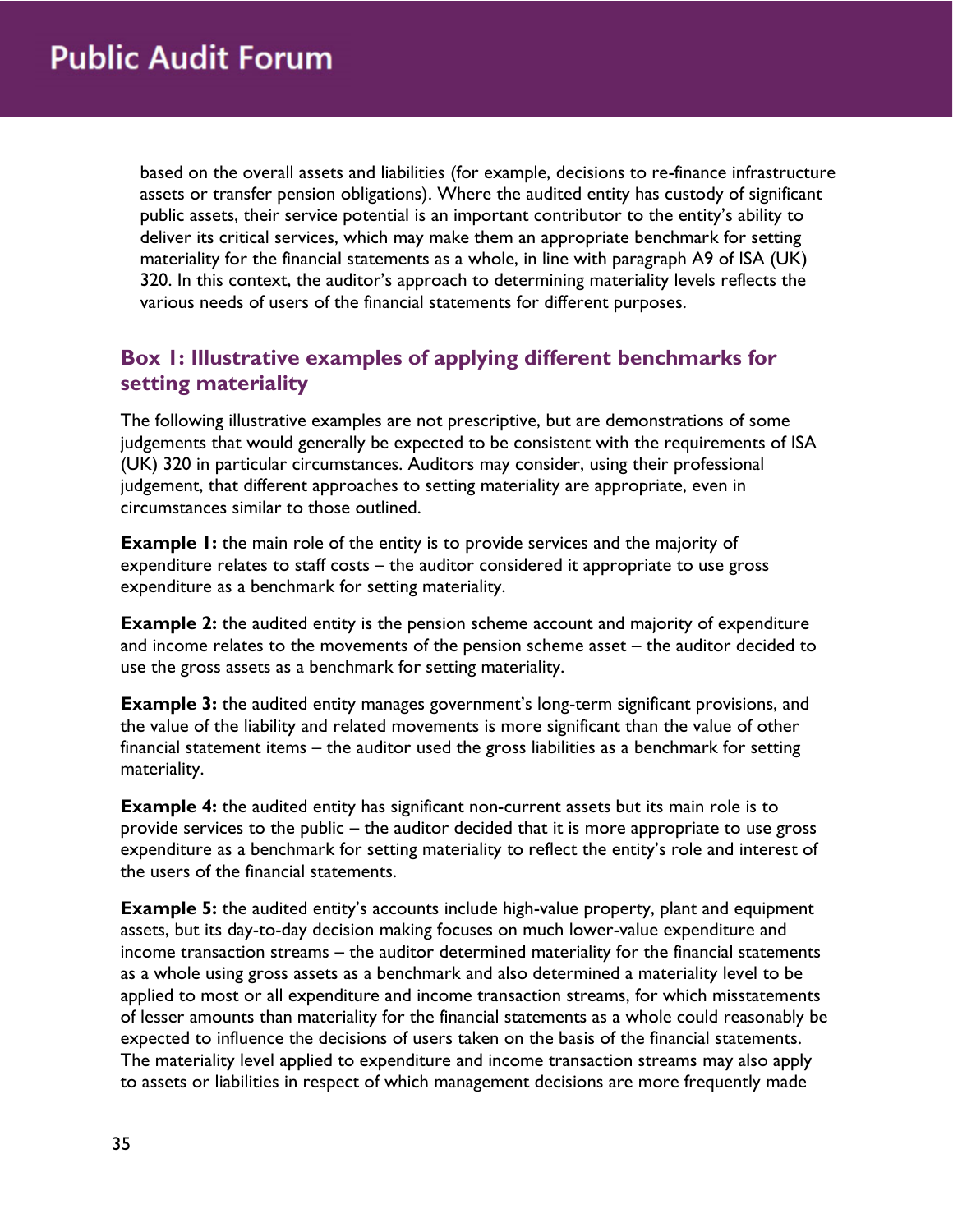than the larger account balances (for example, working capital balances or actively-managed investments).

## <span id="page-35-0"></span>**ISA (UK) 402: Audit considerations relating to an entity using a service organisation**

**1-89 The objectives of the user auditor, when the user entity uses the services of a service organisation, are:**

**(a) to obtain an understanding of the nature and significance of the services provided by the service organisation and their effect on the user entity's internal control relevant to the audit, sufficient to identify and assess the risks of material misstatement; and**

**(b) to design and perform audit procedures responsive to those risks (ISA (UK) 402, 7).**

### <span id="page-35-1"></span>**Use of service organisations in the public sector**

- 1-90 Public sector entities often use shared service providers. For example, transaction processing or payroll services may be outsourced to another entity, which could be private sector, another public sector organisation, or a joint venture between the two sectors.
- 1-91 Auditors consider how the audited body oversees the provider's performance and considers whether this raises the risk of misstatement. Where a national audit agency is the auditor of more than one user organisation for a service provider, the agency obtains an understanding of how each user entity is affected by the service organisation and makes individual assessments of risk and impact on the audit approach for each user entity.

### <span id="page-35-2"></span>**Access rights to service organisations**

- **1-92 Public sector auditors generally have broad rights of access established by legislation. However, there may be situations where such rights of access are not available, for example when the service organisation is located in a different jurisdiction. In such cases, a public sector auditor may need to obtain an understanding of the legislation applicable in the different jurisdiction to determine whether appropriate access rights can be obtained. A public sector auditor may also obtain or ask the user entity to incorporate rights of access in any contractual arrangements between the user entity and the service organisation (ISA (UK) 402, A10 which relates to the requirements of ISA (UK) 402, 9).**
- 1-93 ISA (UK) 402 in itself is not sufficient to secure access rights to service organisations for the public sector auditor. It is important that where such access rights are required,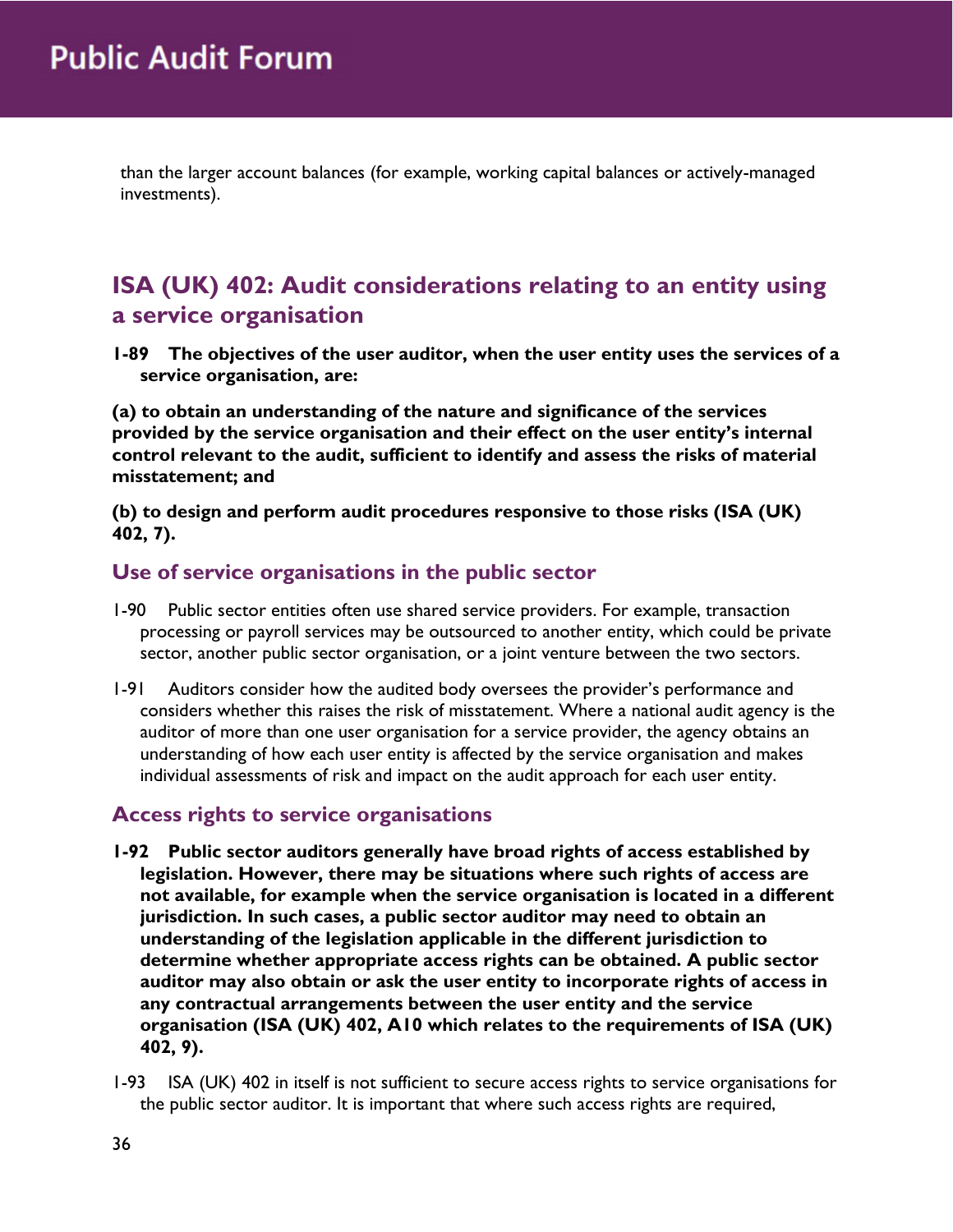appropriate arrangements are made by the audited body to provide assurance to the auditor.

- **1-94 Public sector auditors may use another auditor to perform tests of controls or substantive procedures in relation to compliance with law, regulation or other authority (ISA (UK) 402, A11 which relates to the requirements of ISA (UK) 402, 9).**
- **1-95 In some cases, law or regulation may require a reference to the work of a service auditor in the user auditor's report, for example, for the purposes of transparency in the public sector. In such circumstances, the user auditor may need the consent of the service auditor before making such a reference (ISA 402, A43 which relates to the requirements of ISA 402, 21).**

### **ISA (UK) 510: Initial audit engagements – opening balances**

**1-96 In conducting an initial audit engagement, the objective of the auditor with respect to opening balances is to obtain sufficient appropriate audit evidence about whether:**

**(a) opening balances contain misstatements that materially affect the current period's financial statements; and**

**(b) appropriate accounting policies reflected in the opening balances have been consistently applied in the current period's financial statements, or changes thereto are appropriately accounted for and adequately presented and disclosed in accordance with the applicable financial reporting framework (ISA (UK) 510, 3).**

#### **Opening balances in the context of a machinery of government change**

- 1-97 ISA (UK) 510 is concerned with the opening balances for initial engagements. This can occur when the financial statements for the prior period were audited by another auditor, but is also relevant for "machinery of government changes" that transfer functions from one part of the public sector to another as a going concern.
- 1-98 Where opening balances are clearly identifiable from the preceding period's audited financial statements for the transferring entity the auditor adopts the requirements in paragraphs 6 and 7 of ISA (UK) 510.
- 1-99 Where opening balances are not clearly identifiable from the preceding period's audited financial statements for the transferring entity, but have been derived from balances contained in those statements, the auditor discusses with the auditor of the predecessor organisation whether information is available that would provide substantive evidence for the opening balances. In the absence of such evidence, the auditor carries out substantive testing on opening balances to confirm they have been brought forward appropriately in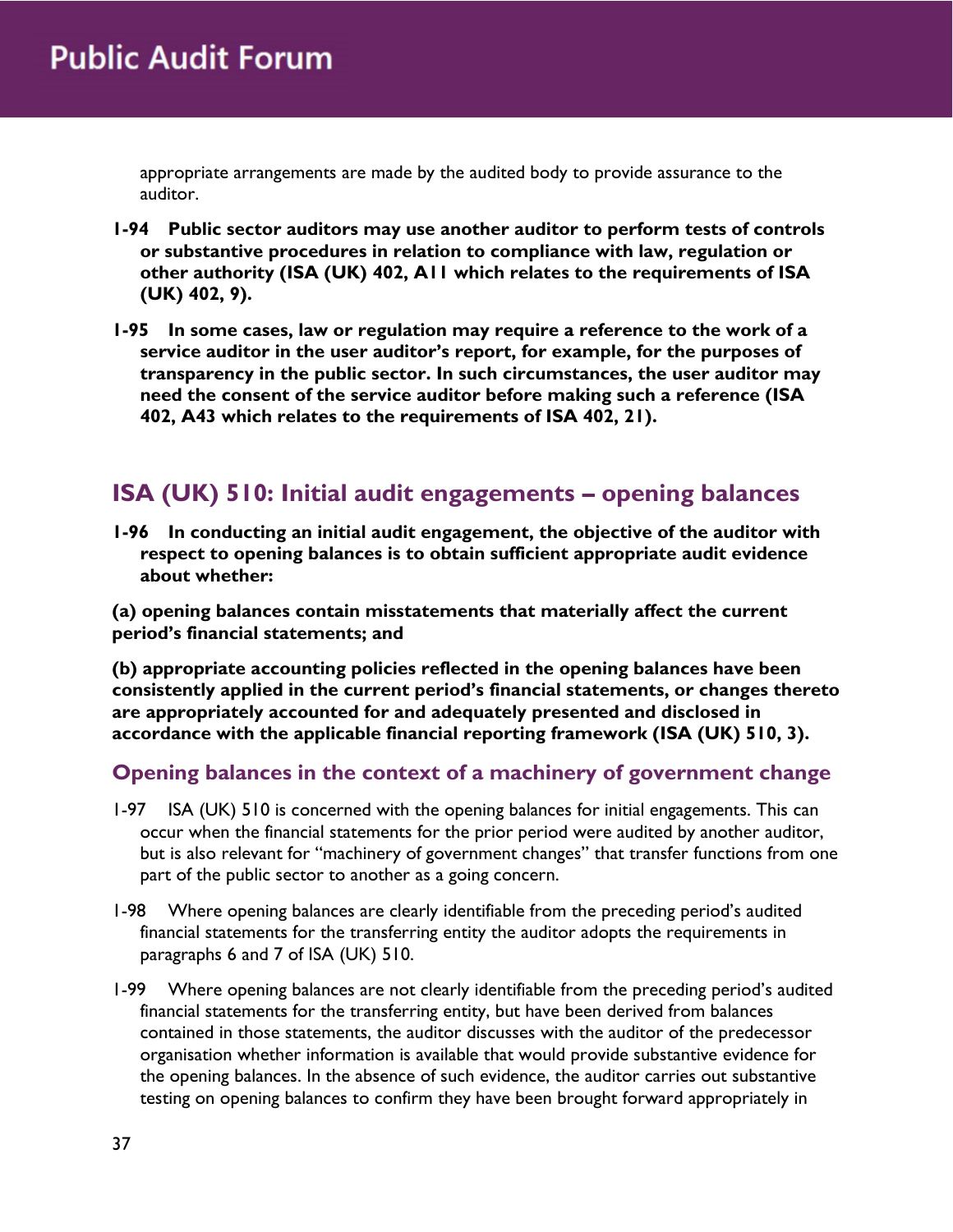accordance with the terms of the transfer, at an appropriate valuation in line with the accounting policies of the receiving body.

- 1-100 Where opening balances have been calculated as part of a separate disaggregation or merger exercise, subject to a separate specific review and report by an auditor, the auditor considers the scope and outcomes of that separate review, and considers whether the conclusions can be relied on in accordance with ISA (UK) 500. Where the work from the separate specific review cannot be used, the auditor considers carrying out substantive testing on opening balances.
- 1-101 Where opening balances have been calculated as part of a separate disaggregation/merger exercise, but not subject to separate specific review and report, the auditor considers substantive testing on opening balances. Completeness of assets and liabilities, together with appropriate valuation can be risks in a disaggregation exercise, and engagement with the audited body occurs at an early stage.
- 1-102 Where, after performing the procedures described above, the auditor is unable to obtain sufficient appropriate audit evidence concerning the opening balances of the entity, the auditor considers the implications for the auditor's report.

### **The audit of opening balances by the incoming auditor**

- 1-103 In the public sector, in the interests of efficiency and reducing the audit burden, the predecessor auditor is expected by the national audit agencies, relevant Codes of Audit Practice or terms of appointment to adopt a cooperative approach in dealing with enquiries and requests for information from the incoming auditor.
- 1-104 Arrangements to support a cooperative approach typically include enabling the incoming auditor to perform a review of the prior year audit documentation or have access to particular reports or papers that may be required rather than the transfer of all the relevant papers or data. While there is a clear expectation that auditors cooperate in support of effective handover arrangements, the incoming auditor remains responsible for meeting the requirements of ISA (UK) 510.
- **1-105 In the public sector, there may be legal or regulatory limitations on the information that the current auditor can obtain from a predecessor auditor. For example, if a public sector entity that has previously been audited by a statutorily appointed auditor (for example, an Auditor General, or other suitably qualified person appointed on behalf of the Auditor General) is privatised, the amount of access to working papers or other information that the statutorily appointed auditor can provide a newly-appointed auditor that is in the private sector may be constrained by privacy or secrecy laws or regulations. In situations where such communications are constrained, audit evidence may need to be obtained through other means and, if sufficient appropriate audit evidence cannot be obtained, consideration is given to the**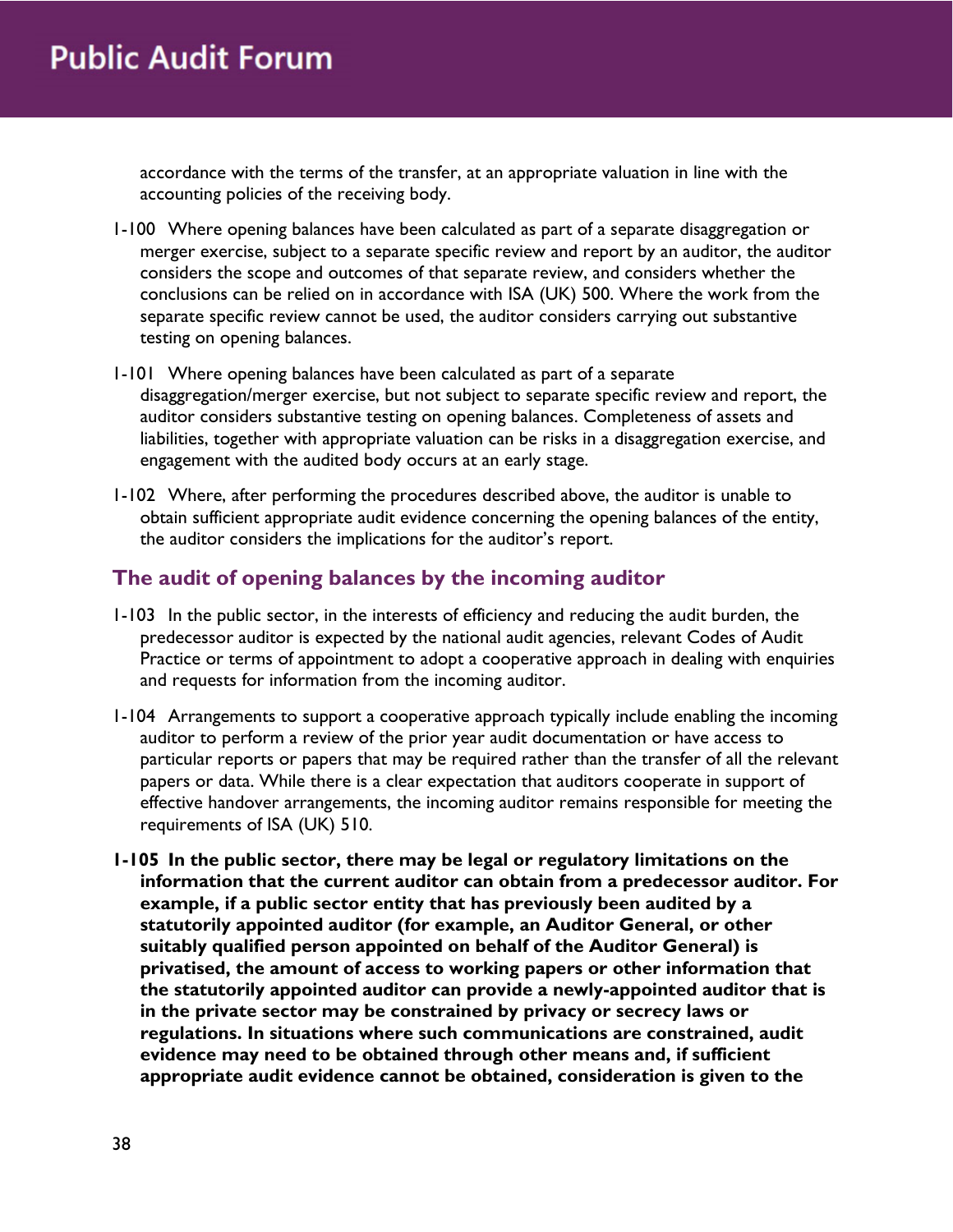**effect on the auditor's opinion (ISA (UK) 510, A1 which relates to the requirements of ISA (UK) 510, 6).**

**1-106 If the statutorily appointed auditor outsources an audit of a public sector entity to a private sector audit firm, and the statutorily appointed auditor appoints an audit firm other than the firm that audited the financial statements of the public sector entity in the prior period, this is not usually regarded as a change in auditors for the statutorily appointed auditor. Depending on the nature of the outsourcing arrangement, however, the audit engagement may be considered an initial audit engagement from the perspective of the private sector auditor in fulfilling their responsibilities, and therefore [ISA (UK) 510] applies (ISA (UK) 510, A2 which relates to the requirements of ISA (UK) 510, 6).**

### **ISA (UK) 540: Auditing accounting estimates and related disclosures**

**1-107 The objective of the auditor is to obtain sufficient appropriate audit evidence about whether accounting estimates and related disclosures in the financial statements are reasonable in the context of the applicable financial reporting framework (ISA (UK) 540, 11).**

### **The risk of management bias in accounting estimates in the public sector**

- 1-108 In the public sector, factors outside of the scope of the financial reporting framework can have a significant influence on management's estimates. For example, central government departments adhere to HM Treasury budgetary controls, so estimates in the financial statements can be influenced by the impact they have on departmental expenditure limits or the administration budget. In the health sector, statutory limits or targets can similarly influence management decisions.
- 1-109 Auditors obtain an understanding of these influences, some of which come from elsewhere within a departmental or sector group, when considering the appropriateness of accounting estimates and the assumptions applied by management.

### **Inherent risk factors relevant to accounting estimates in the public sector**

1-110 Inherent risk factors that may be relevant to accounting estimates prepared by public sector entities include, but are not limited to: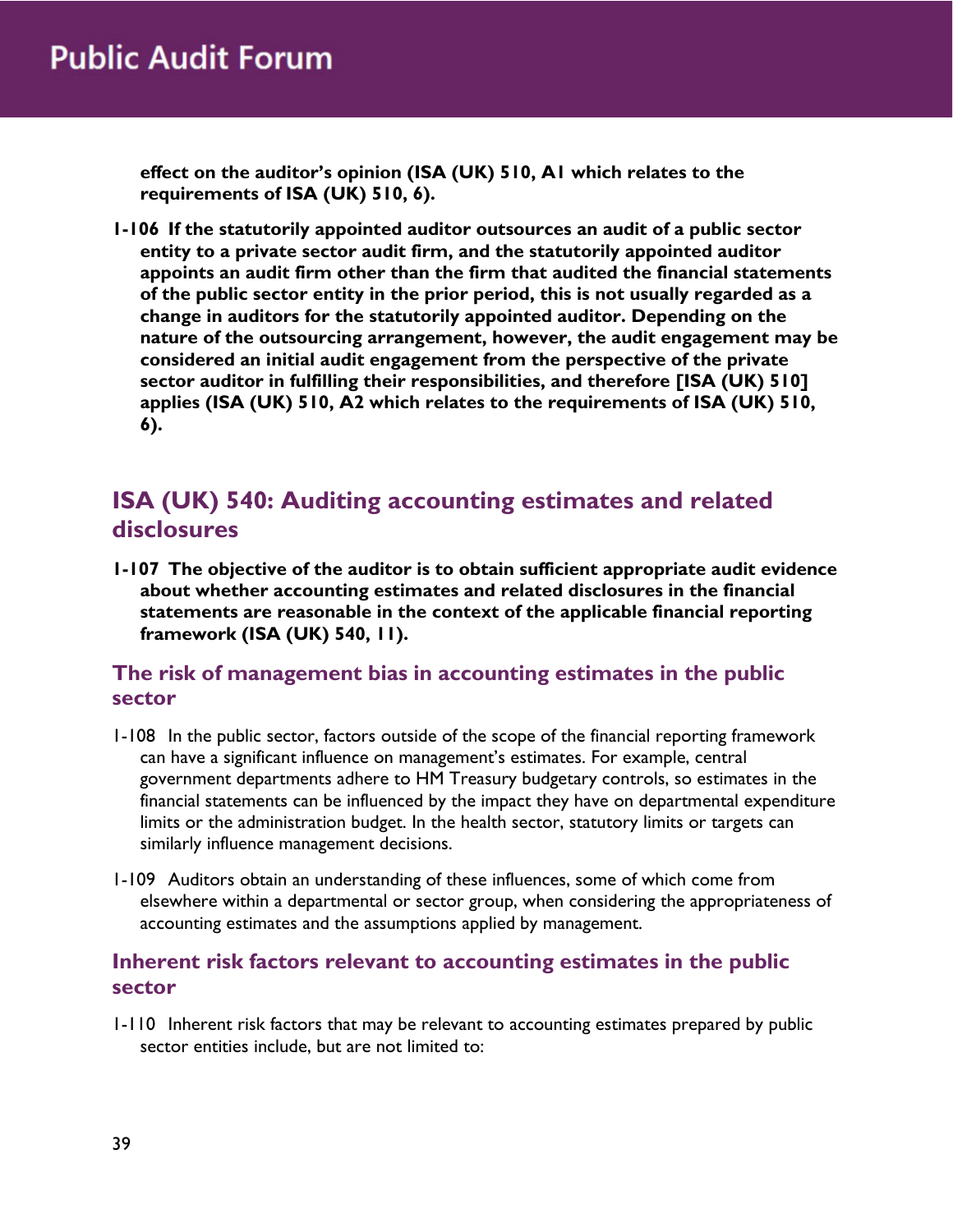# **Public Audit Forum**

- a very high degree of estimation uncertainty caused by the need to project forecasts far into the future, such as for provisions related to the disposal of nuclear waste or liabilities relating to defined benefit pension schemes;
- areas where the related skills or knowledge are highly specialised or rare or where there may be a lack of available comparators for estimates that are unique to the public sector, such as the valuation of important public assets or liabilities relating to the cost of carrying out public functions, including property valuations;
- the existence of possible constructive obligations created by political statements or past practice of carrying out actions that may be expected of public authorities but are not required by law; and
- general political uncertainty and the possibility of future changes in public policy having an impact on the assumptions used to prepare accounting estimates.

#### **The use of third-party estimates in the financial statements**

1-111 Some public sector entities are reliant on accounting estimates provided by other entities within the public sector. The auditor understands how these estimates have been derived, and may need to communicate with the auditors of the entities compiling the accounting estimates on which the public sector body relies.

### **The use of external information sources**

- 1-112 Paragraphs A127-A129 of ISA (UK) 540, along with paragraph A31 of ISA (UK) 500, set out the auditor's considerations on the reliability of information from an external information source<sup>8</sup>.
- 1-113 In the public sector, such an external information source may be another body that is part of, or controlled by, the same government. For example, the Office for National Statistics and the Office for Budget Responsibility provide information that is suitable for use by a broad range of users. Where the public sector auditor considers that the objectivity of an external information source may be reduced by political influence over both the audited entity and the external information source, the auditor considers whether additional procedures are necessary to corroborate the information from the external source.

#### **Non-current assets in the public sector**

1-114 Public sector entities may have significant holdings of specialised assets (for example, hospitals, schools, bridges or rail and road networks) for which there are no readily available and reliable sources of information for purposes of measurement at fair value or

 $8$  External information sources are defined in ISA (UK) 500, 5(cA).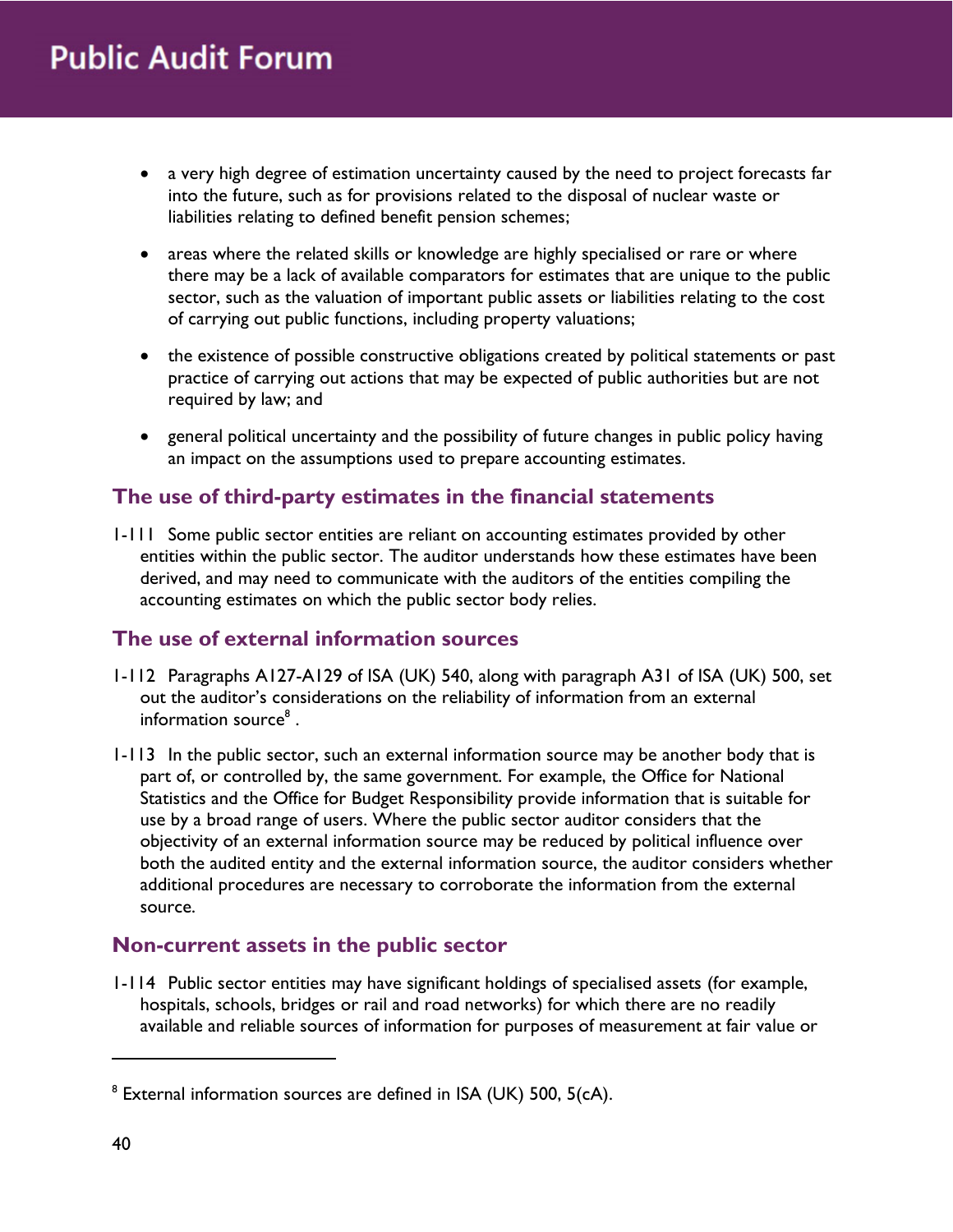other current value bases, or a combination of both. Often specialised assets held do not generate cash flows and do not have an active market. Measurement at fair value therefore ordinarily requires estimation and may be complex; the methods employed may be different from more common techniques such as the estimation of future cash flows.

# **ISA (UK) 550: Related parties**

#### **1-115 The objectives of the auditor are:**

**(a) Irrespective of whether the applicable financial reporting framework establishes related party requirements, to obtain an understanding of related party relationships and transactions sufficient to be able:**

**(i) to recognize fraud risk factors, if any, arising from related party relationships and transactions that are relevant to the identification and assessment of the risks of material misstatement due to fraud; and**

**(ii) to conclude, based on the audit evidence obtained, whether the financial statements, insofar as they are affected by those relationships and transactions:**

- **achieve fair presentation (for fair presentation frameworks); or**
- **are not misleading (for compliance frameworks); and**

**(b) in addition, where the applicable financial reporting framework establishes related party requirements, to obtain sufficient appropriate audit evidence about whether related party relationships and transactions have been appropriately identified, accounted for and disclosed in the financial statements in accordance with the framework (ISA (UK) 550, 9).**

### **Public sector specific considerations with regard to related party transactions**

**1-116 The public sector auditor's responsibilities regarding related party relationships and transactions may be affected by the audit mandate, or by obligations on public sector entities arising from law, regulation or other authority. Consequently, the public sector auditor's responsibilities may not be limited to addressing the risks of material misstatement associated with related party relationships and transactions, but may also include a broader responsibility to address the risks of non-compliance with law, regulation and other authority governing public sector bodies that lay down specific requirements in the conduct of business with related parties. Further, the public sector auditor may need to have regard to public sector financial reporting requirements for related party relationships and transactions that may differ**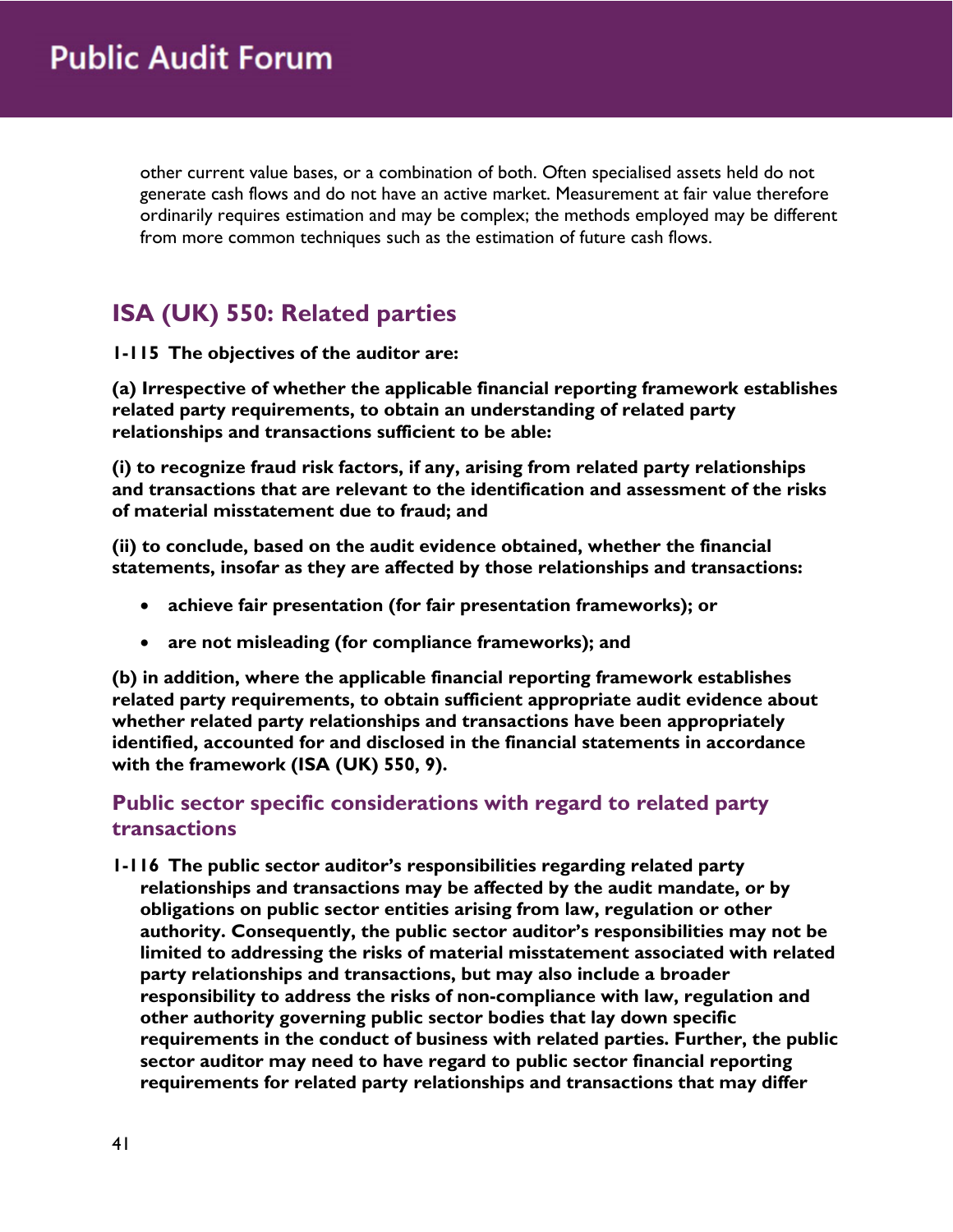#### **from those in the private sector (ISA (UK) 550, A8 which relates to the requirements of ISA (UK) 550, 11).**

- 1-117 Financial reporting frameworks establish specific accounting and disclosure requirements for related party relationships, transactions and balances to enable users of the financial statements to understand their nature and actual or potential effects on the financial statements. In particular, the audited body may need to consider the definition of a related party in respect of public sector bodies. A public sector body is not automatically a related party to another public sector body due to its classification. The related parties of public sector entities are subject to specific restrictions on the nature and scope of the relationships that they can enter into with the entity, which prescribe practices that might be permissible in relationships outside the public sector.
- 1-118 The auditor has a responsibility to perform audit procedures to identify, assess and respond to the risks of material misstatement arising from the entity's failure to appropriately account for or disclose related party relationships, transactions or balances in accordance with the requirements of the financial reporting framework.

## **ISA (UK) 560: Subsequent events**

**1-119 The objectives of the auditor are:**

**(a) to obtain sufficient appropriate audit evidence about whether events occurring between the date of the financial statements and the date of the auditor's report that require adjustment of, or disclosure in, the financial statements are appropriately reflected in those financial statements in accordance with the applicable financial reporting framework; and**

**(b) to respond appropriately to facts that become known to the auditor after the date of the auditor's report, that, had they been known to the auditor at that date, may have caused the auditor to amend the auditor's report (ISA (UK) 560, 4).**

### **Additional considerations with regard to subsequent events in the public sector**

- **1-120 In the public sector, the auditor may read the official records of relevant proceedings of the legislature and inquire about matters addressed in proceedings for which official records are not yet available (ISA (UK) 560, A10 which relates to the requirements of ISA (UK) 560, 7).**
- 1-121 In addition to giving audit opinions on the financial statements, auditors of certain local government and health entities may be required to:
	- discharge certain statutory responsibilities and duties; and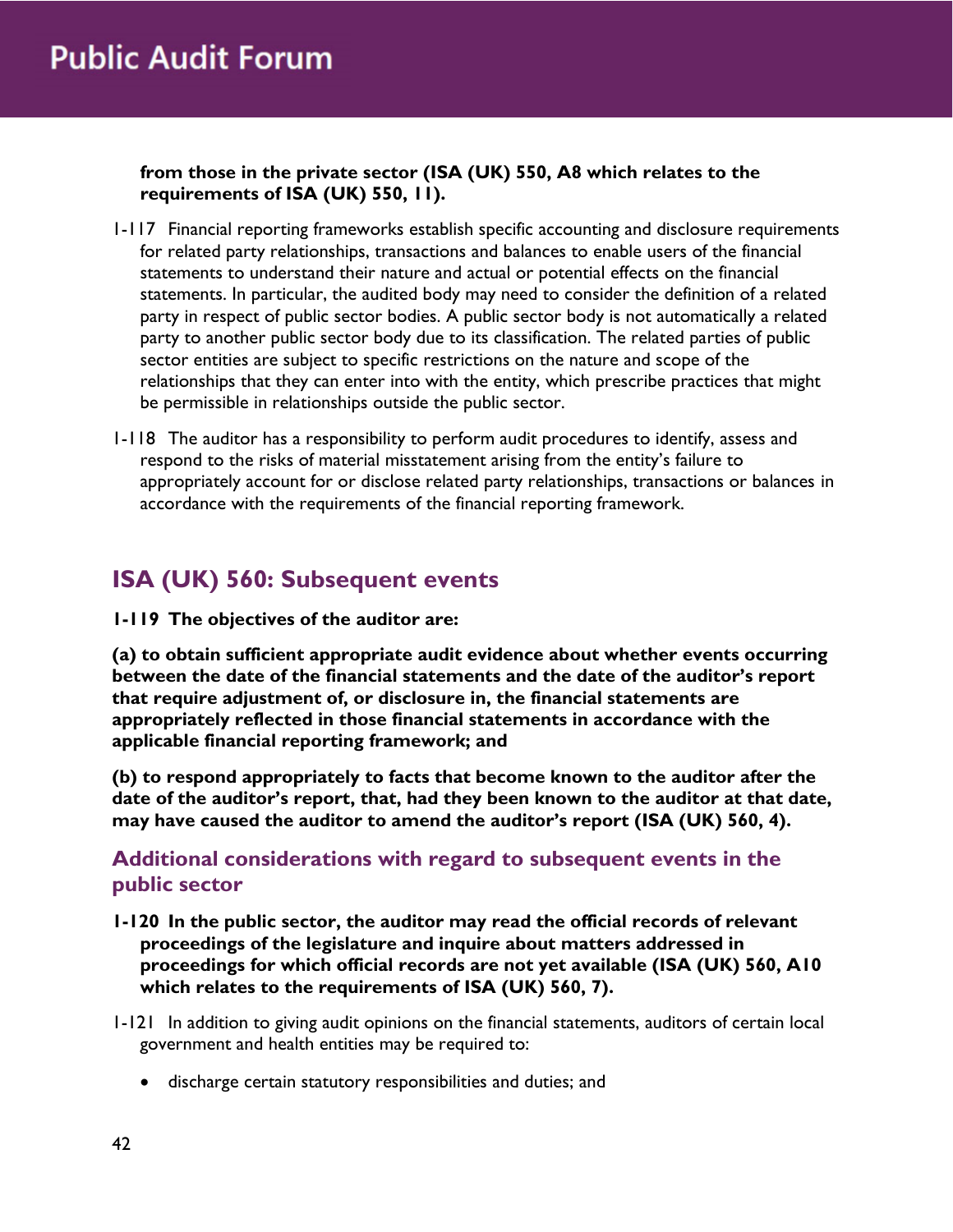# **Public Audit Forum**

- issue a certificate confirming that the audit and all related responsibilities and duties have been completed in accordance with the legislation.
- 1-122 The issue of the audit completion certificate marks the end of the exercise of the auditor's powers and duties in respect of that statutory audit.
- 1-123 Fulfilling the auditor's other statutory responsibilities and duties may lead to a significant delay between when the auditor has obtained sufficient appropriate audit evidence to provide the opinion on the financial statements and when the auditor is in a position to issue the audit completion certificate.
- 1-124 In such circumstances, the auditor assesses whether the actions the auditor expects to take in discharge of those additional statutory responsibilities and duties could give rise to matters that could have a material effect on the financial statements. If the auditor believes that discharge of those statutory responsibilities and duties are likely to give rise to matters that would have a material effect on the financial statements, the auditor does not provide an opinion on the financial statements until after those additional steps have been completed.
- 1-125 An opinion given on the financial statements of a local government or health entity in advance of the issue of the audit completion certificate is:
	- the final opinion on the financial statements for the purposes of compliance with ISAs (UK); and
	- issued to coincide with the proposed date of issue of the financial statements by the audit committee.
- 1-126 If the auditor has not issued an audit completion certificate on the prior year audit then an audit completion certificate is not issued on the current year audit until the audit completion certificate in relation to the prior year has been issued.

### **Determining the relevant dates**

- 1-127 The financial reporting framework may specify the date on which the financial statements are considered to be authorised for issue. For example, HM Treasury's *Financial Reporting Manual* states that for central government entities this date is normally the same as the date of the certificate of the Comptroller and Auditor General. This date is relevant, for example, for entities applying International Accounting Standard 10 *Events after the reporting period*, where such events occur between the end of the reporting period and the date the financial statements are authorised for issue.
- 1-128 The date that the financial statements are issued is relevant to the requirements on the auditor under ISA (UK) 560.
- 1-129 **In the case of the public sector, the date the financial statements are issued may be the date the audited financial statements and the auditor's report**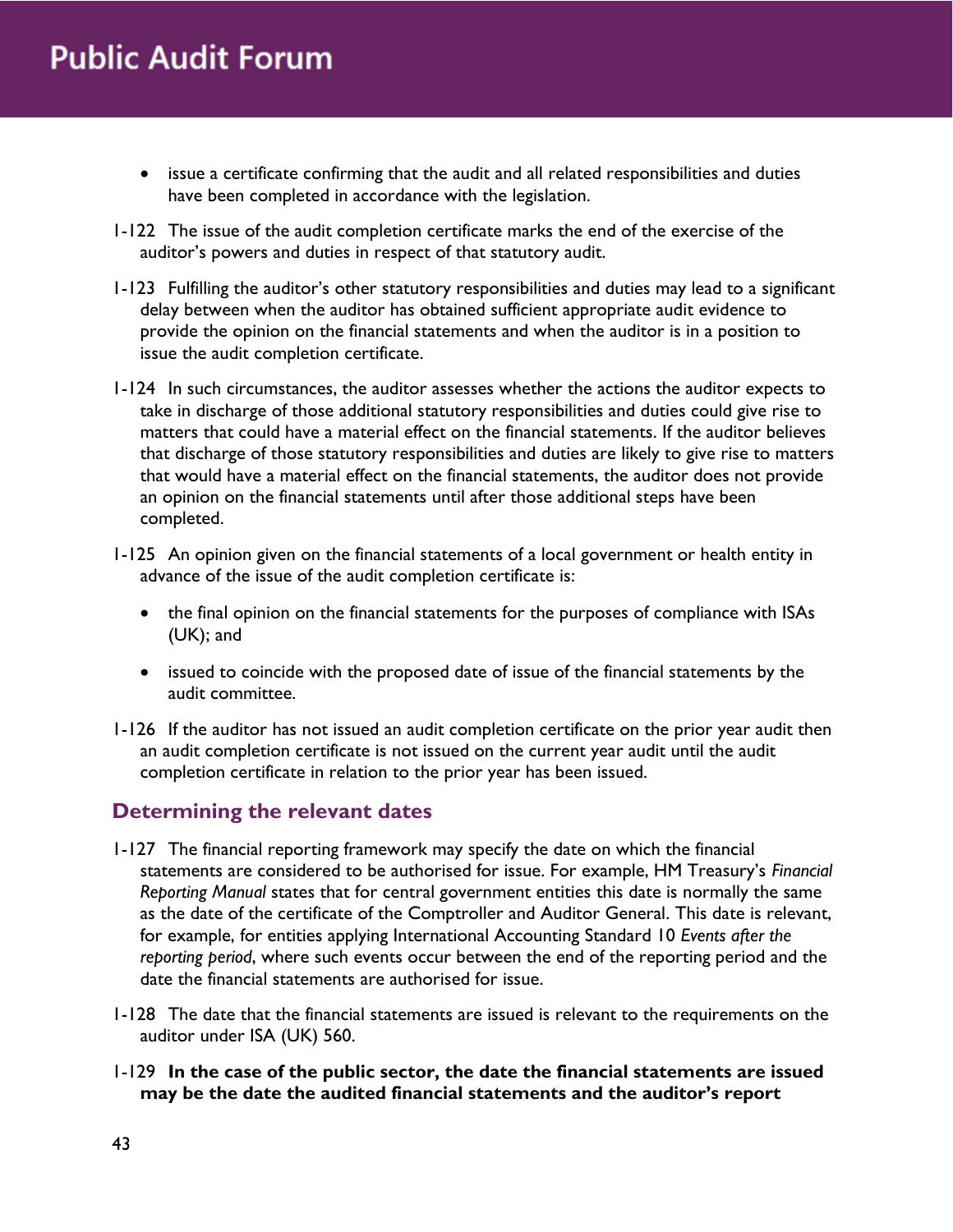# **Public Audit Forum**

**thereon are presented to the legislature or otherwise made public (ISA (UK) 560, A5 which relates to the requirements of ISA (UK) 560, 5).** This means that for entities such as local government bodies that do not present their accounts to a legislature, the date the financial statements are issued is the date the audited financial statements and the auditor's report are made public.

1-130 The financial statements of central government entities are considered to be issued on the following dates:

| Central government entities where the financial<br>statements are laid in one or both of the Houses of<br>Parliament                                    | Date the financial statements are<br>laid before the House(s).                             |
|---------------------------------------------------------------------------------------------------------------------------------------------------------|--------------------------------------------------------------------------------------------|
| Welsh Government and its sponsored and related public<br>bodies, and NHS Wales entities                                                                 | Date the financial statements are<br>laid before the Welsh Parliament.                     |
| Central government entities in Scotland                                                                                                                 | Date the financial statements are<br>laid before the Scottish<br>Parliament.               |
| Central government and health entities in Northern<br>Ireland                                                                                           | Date the financial statements are<br>laid before the Northern Ireland<br>Assembly.         |
| Central government entities where the financial<br>statements are laid before multiple legislatures, where<br>the laying takes place on different dates | Date of laying before the first<br>legislature where the financial<br>statements are laid. |

- 1-131 In central government, the financial statements of most reporting entities are generally laid before: the House of Commons; the House of Lords; both of these Houses of Parliament; the Welsh Parliament; the Northern Ireland Assembly or the Scottish Parliament. However, for certain entities, usually arm's length public bodies, the financial statements may also be considered by an intermediate body (often a board, trustees or equivalent) before being formally laid before Parliament, either by the intermediate body, by the Secretary of State of the department responsible for the entity, or by HM Treasury. Where such a reporting hierarchy exists, the auditor considers subsequent events that the auditor becomes aware of and that occur from the date of the auditor's report until the date on which the financial statements are laid before the Parliament or the Assembly.
- 1-132 The financial statements of some central government entities are not formally laid before the Houses of Parliament but may be deposited in the libraries of the House of Commons and House of Lords by the sponsor department. Because the financial statements of these entities are not formally laid before Parliament, the auditor only considers subsequent events that occur up to the date on which the financial statements are issued. Otherwise, the auditor of a central government entity follows the requirements of ISA (UK) 560 for subsequent events occurring between the dates of issue and of laying before the Parliament or the Assembly.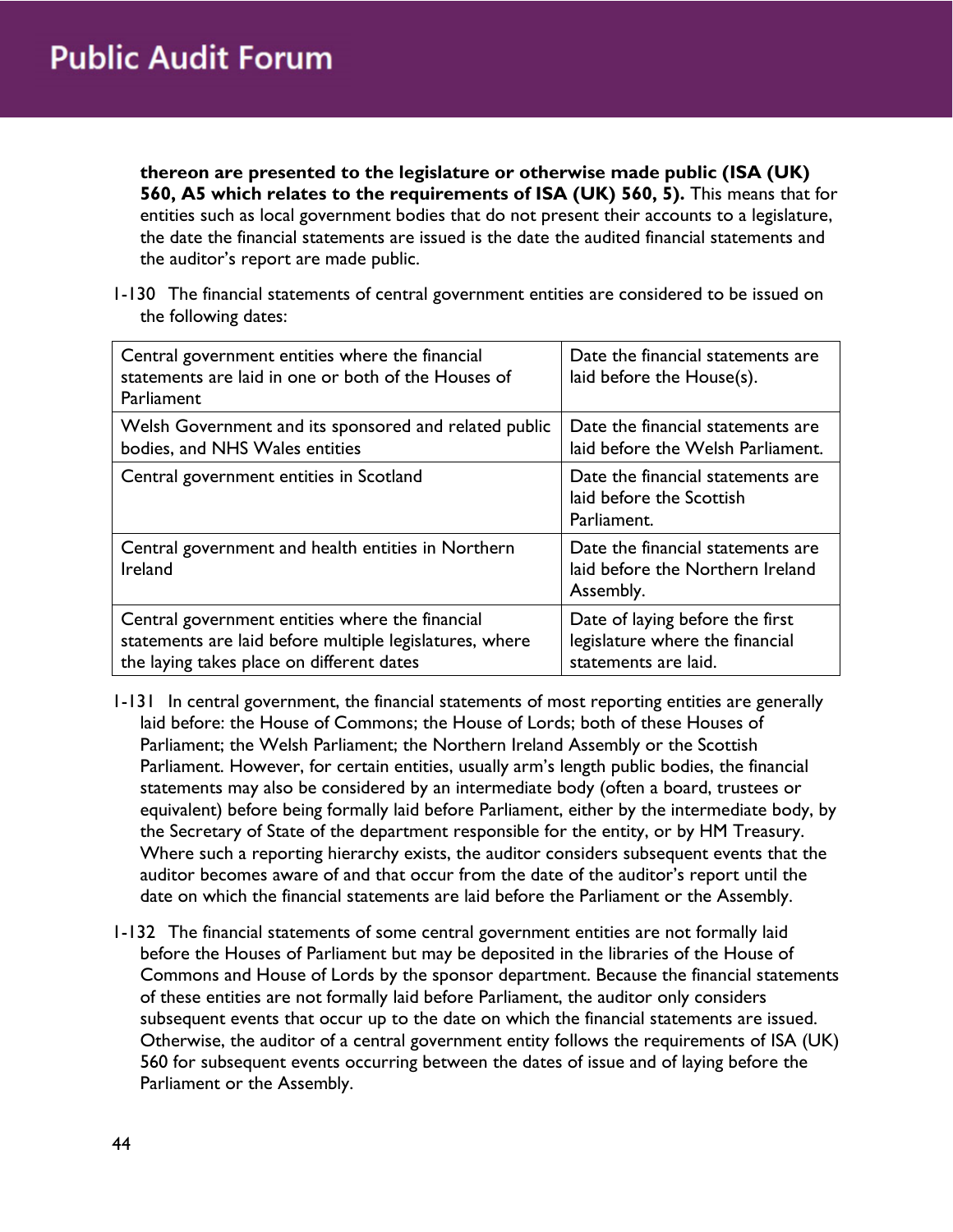### **Facts which become known to the auditor after the date of the auditor's report but before the financial statements are issued**

- 1-133 After the date of the auditor's report, an auditor has no obligation to perform audit procedures regarding those financial statements. Accordingly, after this date, there is no requirement for the auditor to seek out information that may have implications for the audit opinion that has already been given.
- 1-134 If, after the date of the auditor's report but before the date the financial statements are issued, a fact becomes known to the auditor that, had it been known to the auditor at the date of the auditor's report, may have caused the auditor to amend the auditor's report:
	- Paragraphs 10 to 13 of ISA (UK) 560 require the auditor to perform further procedures; and
	- If, after completing such further procedures, the auditor concludes that there is relevant information that would have impacted the opinion on the financial statements, the auditor refers to such matters in the audit completion certificate.
- 1-135 If those charged with governance decide not to amend the financial statements, where the auditor believes that they need to be revised, the auditor considers taking appropriate steps on a timely basis to prevent reliance on the auditor's report:
	- if the financial statements are considered by an intermediate body before being despatched to the Secretary of State of the sponsor department and before being laid before Parliament, the auditor considers making a statement to that body, depending on the auditor's relationship with the intermediate body as may be set out in the auditor's terms of engagement, and in the light of any legal advice on the auditor's position; and
	- if there is no intermediate body, and the entity has despatched the financial statements to the Secretary of State of the sponsor department but they have yet to be laid before Parliament, then subject to any legal advice on the auditor's position, the auditor considers reporting the auditor's concerns to the department. If the content of the auditor's letter of appointment is based on the guidance issued by HM Treasury, the auditor normally has right of access to report to the department any matters of importance arising out of the auditor's work.
- **1-136 In the public sector, the actions taken in accordance with paragraph 13 [of ISA (UK) 560] when management does not amend the financial statements may also include reporting separately to the legislature, or other relevant body in the reporting hierarchy, on the implications of the subsequent event for the financial statements and the auditor's report (ISA (UK) 560, A14 which relates to the requirements of ISA (UK) 560, 13).**
- 1-137 Where the financial statements are produced by an entity which is audited by the Comptroller and Auditor General, the auditor has the possibility of reporting separately to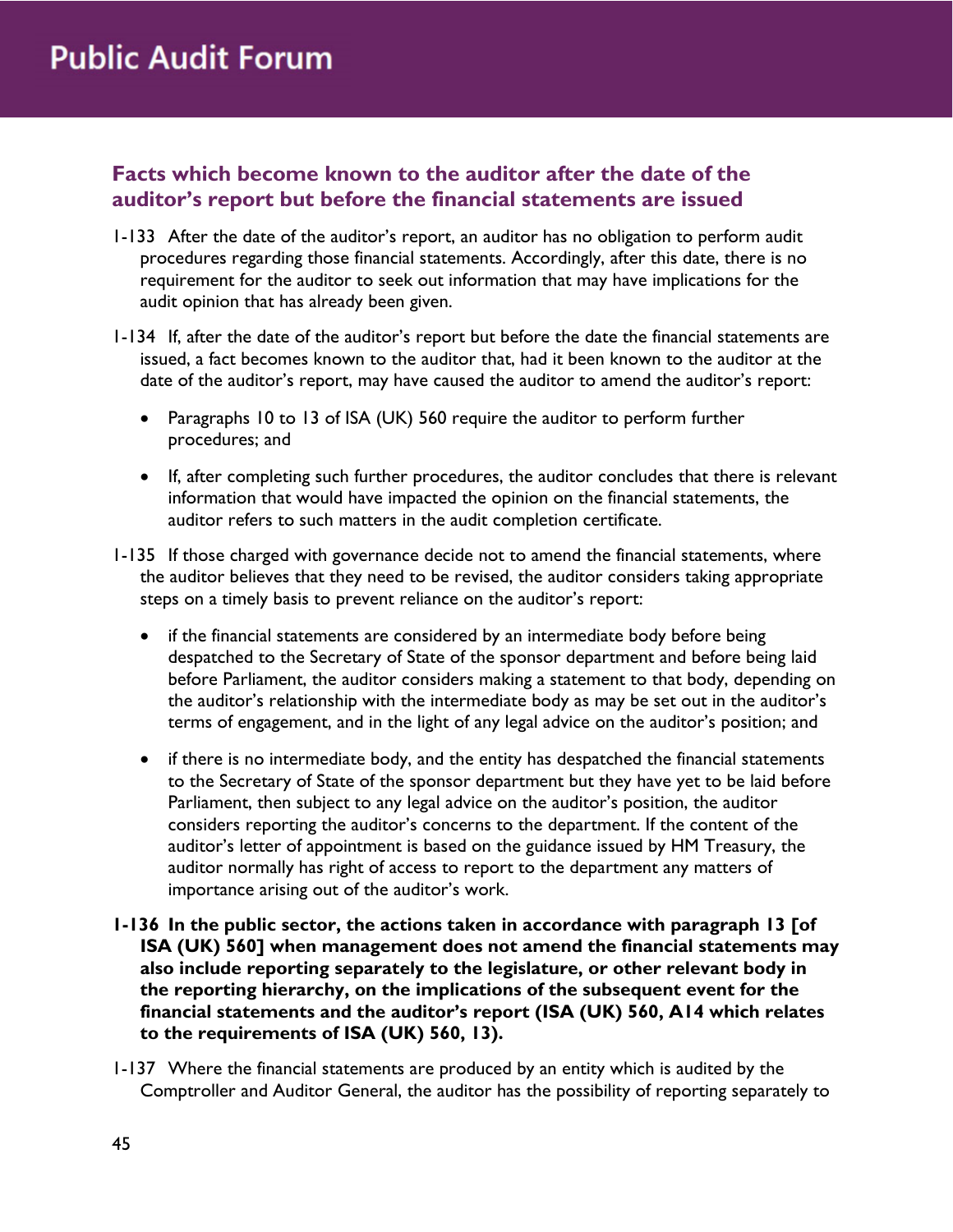Parliament on the implications of the subsequent event for the financial statements and the auditor's report. Similar arrangements enable the Auditor General for Wales to report separately to the Welsh Parliament, the Auditor General for Scotland to report to the Scottish Parliament and the Comptroller and Auditor General for Northern Ireland to report to the Northern Ireland Assembly. For local government or health entities the issue of the audit completion certificate marks the closure of the audit and the end of the exercise of the auditor's powers.

1-138 Where the subsequent event occurred after the date of the auditor's report, the auditor may, in addition to seeking legal advice, discuss the matter with the entity's Chief Executive and with the sponsor department to establish whether it might be possible to withdraw the auditor's report before the financial statements are laid before the Parliament or the Assembly.

### **Facts which become known after the financial statements have been issued**

- **1-139 In some jurisdictions, entities in the public sector may be prohibited from issuing amended financial statements by law or regulation. In such circumstances, the appropriate course of action for the auditor may be to report to the appropriate statutory body (ISA (UK) 560, A17 which relates to the requirements of ISA (UK) 560, 15).**
- 1-140 In the public sector, the issue of the auditor's statutory audit opinion marks the end of the audit and, for some public sector audit engagements, once the financial statements have been issued they cannot be revised and the auditor's report cannot be re-issued. If a matter that needs to be drawn to the attention of stakeholders arises once the financial statements have been issued and it is not possible to re-issue the audit opinion, the auditor has other mechanisms available for making a public statement. For example, in the central government sector the relevant Auditor General can report to Parliament/Assembly or local auditors or the Controller of Audit in Scotland or the Auditor General for Wales can consider the issue of a public interest report.

# **ISA (UK) 570: Going concern**

- **1-141 The objectives of the auditor are:**
- **(a) to obtain sufficient appropriate audit evidence regarding, and conclude on:**
	- **whether a material uncertainty related to going concern exists; and**
	- **the appropriateness of management's use of the going concern basis of accounting in the preparation of the financial statements; and**
- **(b) to report in accordance with [ISA (UK) 570] (ISA (UK) 570, 9-1).**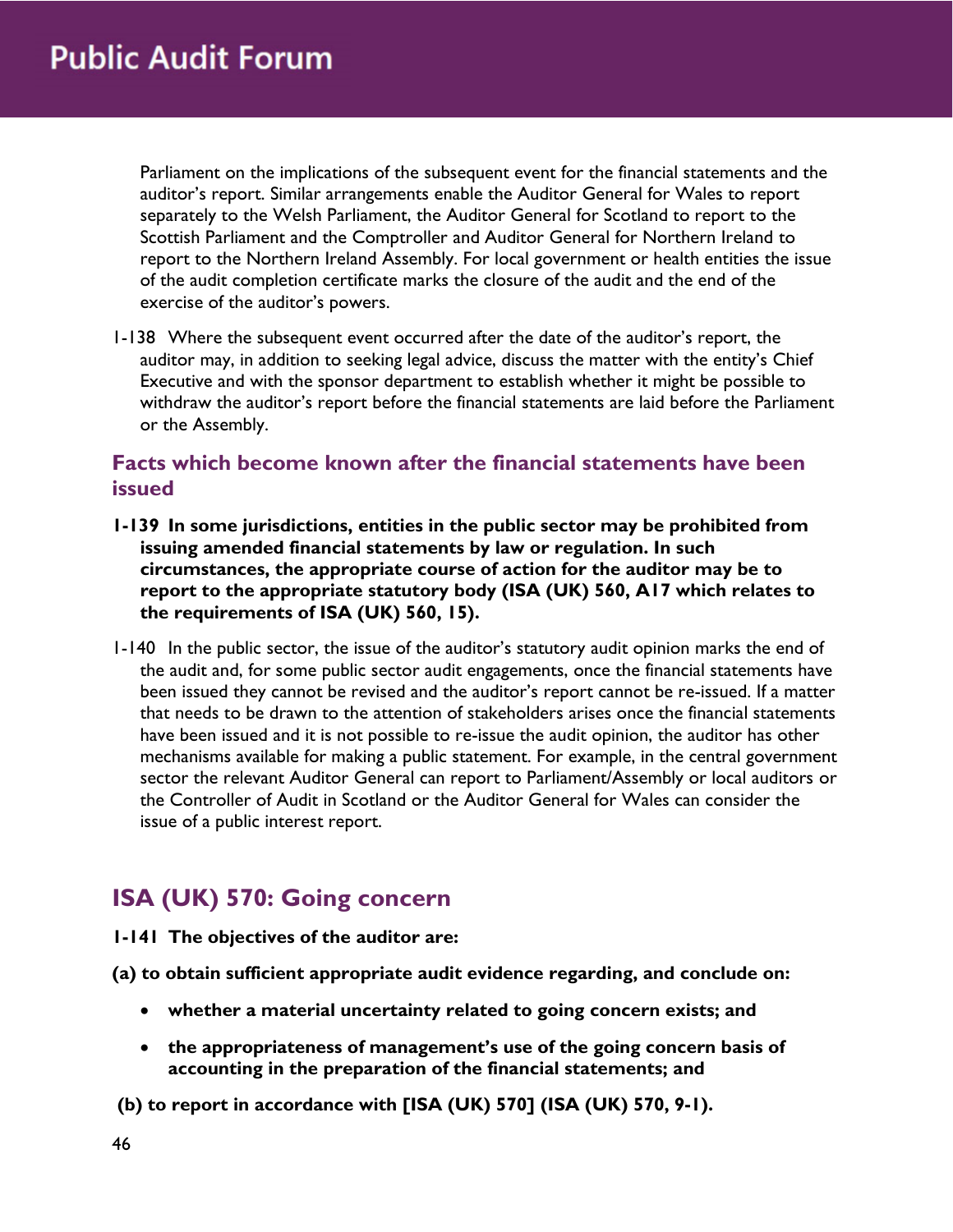### **Key principles**

- 1-142 This section of Practice Note 10 provides guidance on the application of ISA (UK) 570 for public sector entities that is based on the following principles:
	- a) The approach to going concern is fully compliant with ISAs (UK).
	- b) Nevertheless, in many (but not all) public sector entities, the use of the going concern basis of accounting is not a matter of significant focus of the auditor's time and resources because the applicable financial reporting frameworks envisage that the going concern basis for accounting will apply where the entity's services will continue to be delivered by the public sector. In such cases, a material uncertainty related to going concern is unlikely to exist.
	- c) Because of this, a straightforward and standardised approach to compliance with ISA (UK) 570 will often be appropriate for entities of the type referred to in (b).
	- d) Even where the financial reporting framework does not include provisions of the kind referred to in (b), the fact that public sector entities are likely to be able to draw upon government assistance in realising their assets and settling their liabilities means that the going concern basis of accounting may (but will not always) be more likely to apply than for private sector entities in a comparable financial position. The auditor reflects these circumstances in the conclusions they draw on going concern for the purpose of the auditor's report.
	- e) For many public sector entities, the financial sustainability of the reporting entity and the services it provides is more likely to be of significant public interest than the application of the going concern basis of accounting. These matters are not directly relevant to the auditor's opinion, but the auditor may wish to use additional reporting powers to draw the user's attention to financial sustainability concerns.

### **Going concern in the public sector**

- 1-143 In the public sector, management's use of the going concern basis of accounting may be driven by the requirements of the financial reporting framework rather than the financial sustainability of the reporting entity. Where the auditor considers that the use of the going concern basis of accounting is appropriate, but there are nevertheless significant financial sustainability issues to bring to the attention of the user of the accounts, the auditor uses those reporting powers that are considered appropriate in the circumstances. This reporting may not result in a modification to the auditor's report. The following guidance on ISA (UK) 570 deals principally with going concern rather than financial sustainability reporting.
- 1-144 The application guidance in ISA (UK) 570 gives the following examples of going concern issues that may arise in the public sector. **They include, but are not limited to, situations where public sector entities operate on a for-profit basis, where government support may be reduced or withdrawn, or in the case of**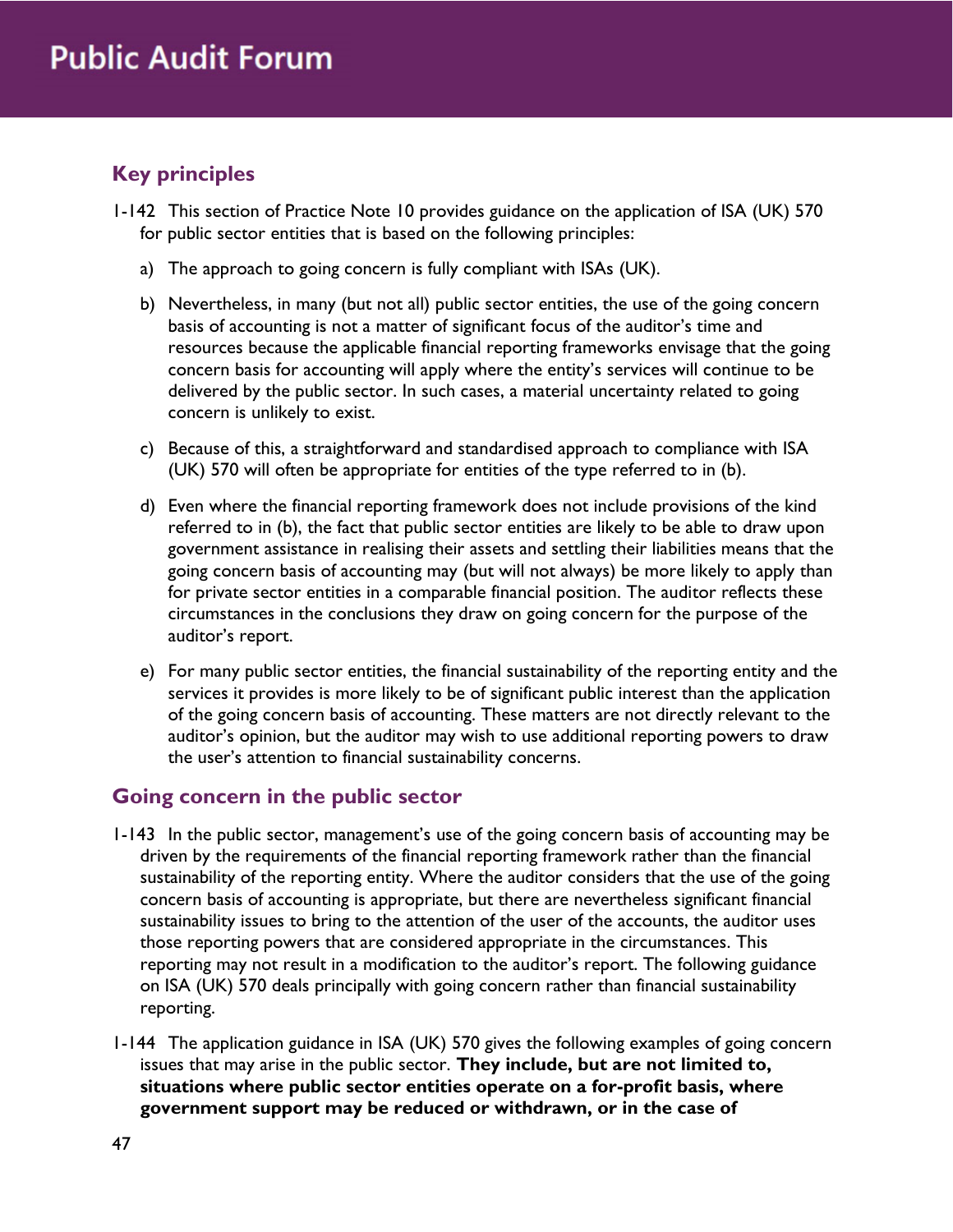**privatisation. Events or conditions that may cast significant doubt on an entity's ability to continue as a going concern in the public sector may include situations where the public sector entity lacks funding for its continued existence or when policy decisions are made that affect the services provided by the public sector entity (ISA (UK) 570, A2 which relates to the requirements of ISA (UK) 570, 2).**

1-145 Auditors report by exception on the robustness of management's assessment and adequacy of disclosures in respect of the emerging and principal risks facing the entity, as well as reporting on material uncertainty in respect of going concern in a separate section of the auditor's report.

### **Sector-specific guidance**

1-146 In addition to the requirements of ISAs (UK) and this Practice Note, the public sector auditor has regard to guidance issued by relevant authorities on the audit of going concern, which may include illustrative examples, where such guidance pertains to the audited entity's particular sector or circumstances. For example, auditors of local authorities and local NHS bodies have regard to guidance notes issued in accordance with the *Local Audit and Accountability Act 2014*<sup>9</sup> .

### **Planning the approach to going concern**

- 1-147 In the first instance, the auditor determines a proportionate approach to going concern based on the audited entity's circumstances and the applicable financial reporting framework.
- 1-148 The financial reporting framework may provide that anticipated continuation of the provision of a service in the future will be presumed to provide sufficient evidence to prepare the financial statements on a going concern basis. For example, HM Treasury's *Financial Reporting Manual* includes such a provision. The presence or absence of such a provision determines the extent of the auditor's procedures on going concern.
- 1-149 If the financial reporting framework provides for the adoption of the going concern basis of accounting on the basis of the anticipated continuation of the provision of a service in the future, the auditor applies the continued provision of service approach set out in this section of Practice Note 10 (the sections titled 'Continued provision of service approach – risk assessment procedures' and 'Continued provision of service approach – evaluating management's assessment').
- 1-150 If the financial reporting framework does not provide for the adoption of the going concern basis of accounting on the basis of the anticipated continuation of the provision of a

<sup>9</sup> [Supplementary Guidance Note \(SGN\) 01](https://www.nao.org.uk/code-audit-practice/wp-content/uploads/sites/29/2021/04/SGN-01-Going-Concern-Final-16-April-2021.pdf) *Going concern – auditor's responsibilities for local public bodies* issued by the National Audit Office in September 2021 is a relevant source of guidance for local auditors in England for the purpose of this paragraph.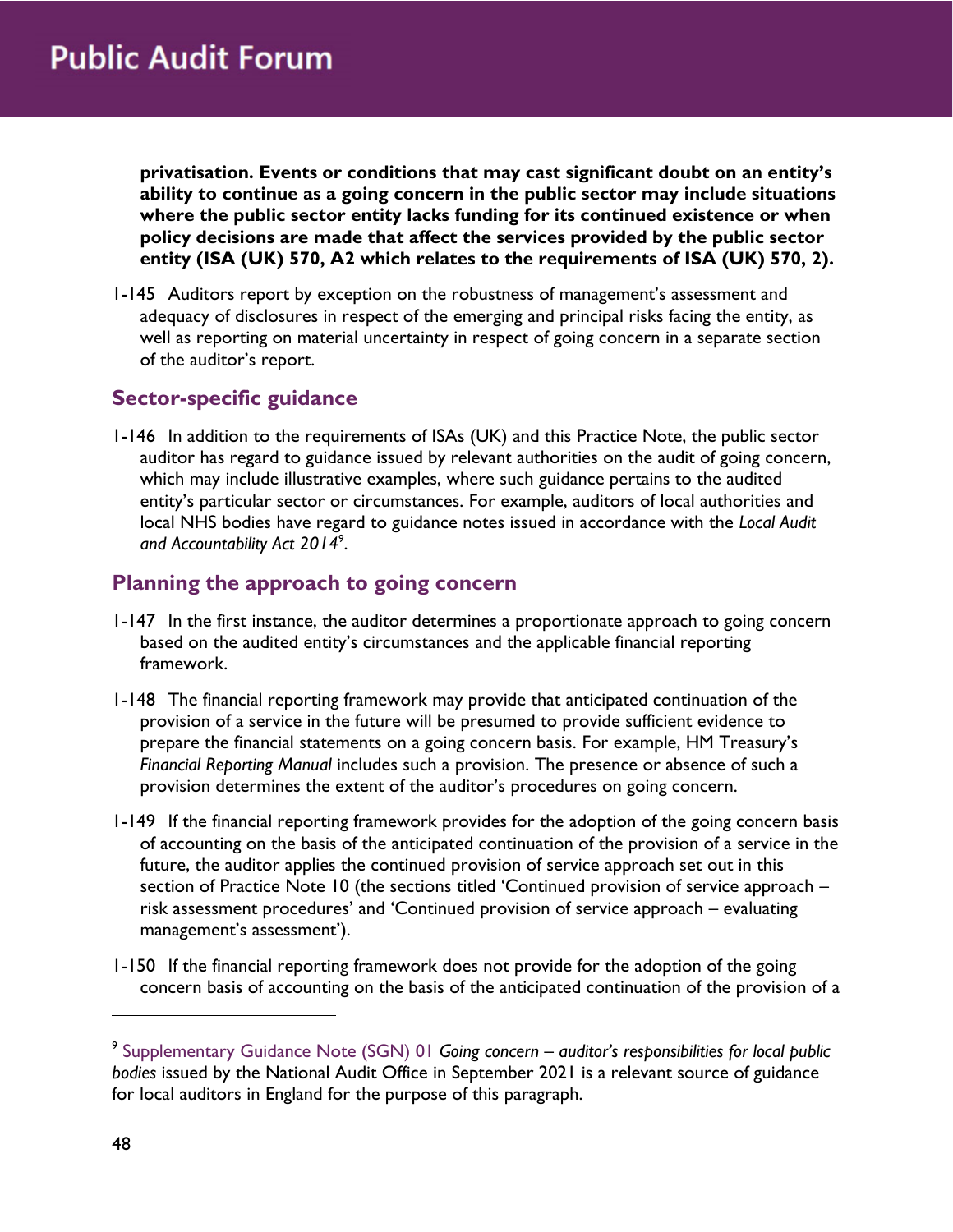service in the future, the auditor applies ISA (UK) 570, taking into account the remainder of the ISA (UK) 570 section of Practice Note 10.

- 1-151 The financial reporting frameworks that include these provisions do so to reflect the particular circumstances applying to public sector entities. In the public sector, entities may have a deficit of income over expenditure or an excess of liabilities over assets. However, the operational existence of a public sector entity will not always cease, or its scale of operations be subject to a forced reduction, as a result of an inability to finance its operations or its net liabilities. The reasons for this are:
	- local government entities are statutory bodies that are required to maintain delivery of functions essential to the local communities, are themselves revenue-raising bodies and may have the possibility, on application, of recovering losses over a period;
	- there is a general assumption that no part of the NHS will be allowed to cease operations other than by deliberate closure by central government, announced in advance. Legislation is in place under which the liabilities of NHS trusts are transferred to another public entity if the trust is closed; and
	- government departments can act to avoid financial failures by individual entities in central government and other parts of the public sector and thus secure continuation of the delivery of public services.

### **Continued provision of service approach – risk assessment procedures and related activities**

- 1-152 The auditor performs risk assessment procedures over going concern as required by paragraphs 10-1 and 10-2 of ISA (UK) 570. The auditor obtains an understanding of the following with respect to going concern: the entity and its environment; the applicable financial reporting framework; and the entity's system of internal control.
- 1-153 The considerations in paragraph A4-1 of ISA (UK)  $570^{10}$  would in most cases be expected to apply to a public entity for which the financial reporting framework provides

 $10$  The nature, timing and extent of the auditor's risk assessment procedures to obtain the understanding required in paragraphs 10-1 to 10-2 of ISA (UK) 570 may depend on the extent to which individual matter(s) apply in the circumstances. Accordingly, some considerations about the nature and extent of oversight and governance the entity has in place may be less relevant or not applicable. Furthermore, management's method to assess the entity's ability to continue as a going concern may be uncomplicated because the business is affected to a lesser degree by events and conditions that, individually or collectively, may cast significant doubt on the entity's ability to continue as a going concern. In such circumstances, the auditor's risk assessment procedures are likely to be less extensive. (ISA (UK) 570, A4-1).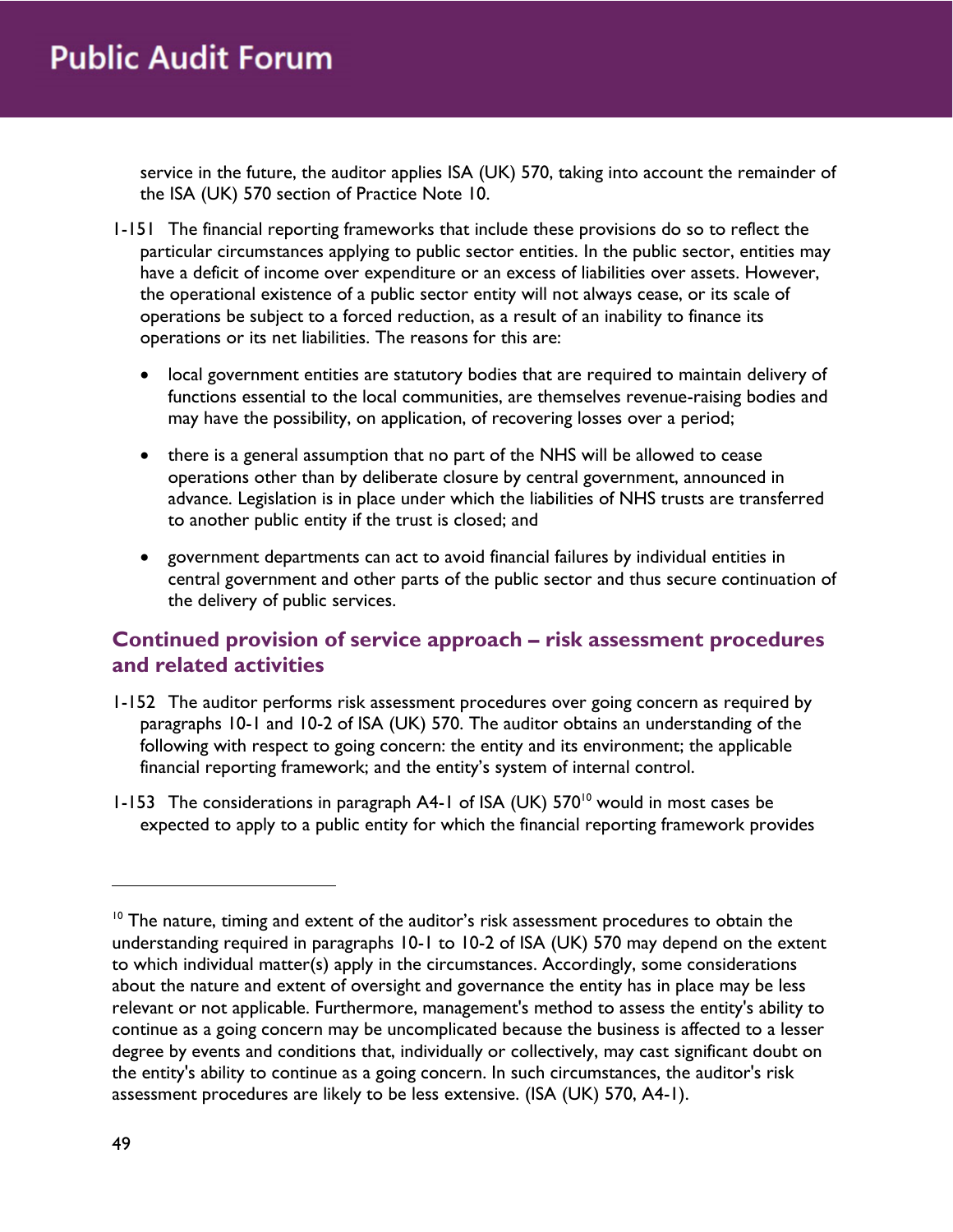for the adoption of the going concern assumption on the basis of the anticipated continuation of the provision of a service in the future.

- 1-154 If the auditor applies the continued provision of service approach to going concern, performing the risk assessment procedures required by ISA (UK) 570 involves the auditor obtaining sufficient evidence to conclude that:
	- a) the nature of the entity means that, notwithstanding any intention to liquidate the entity or cease its operations in their current form, it will continue to be appropriate to adopt the going concern basis of accounting because, in such an event, services it performs can be expected to continue to be delivered by related public authorities and preparing the financial statements on a going concern basis will still provide a faithful representation of the items in the financial statements;
	- b) the financial reporting framework permits the entity to prepare its financial statements on the basis of the presumption set out under (a) above; and
	- c) the entity's system of internal control to identify events or conditions relevant to going concern is proportionate to the low risk that a material uncertainty related to going concern exists.
- 1-155 However, if the auditor's risk assessment concludes that it may be inappropriate to assume that the services being performed by the entity will continue to be performed for the foreseeable future, the auditor ceases to apply the continued provision of service approach and reverts to alternative procedures to fulfil the requirements of ISA (UK) 570, taking into account the remainder of the ISA (UK) 570 section of Practice Note 10.
- 1-156 The risk assessment set out in this section is based on a consideration of whether the services provided by the audited entity will continue to be delivered. Those services might, in future, be delivered by the same entity, by another public sector entity or entities, or outside of the public sector. The continued existence and funding, or otherwise, of the audited entity is not, in itself, relevant to the auditor's risk assessment procedures over going concern for entities for which the financial reporting framework provides for the adoption of the going concern assumption on the basis of the anticipated continuation of the provision of a service in the future. The auditor performs these risk assessment procedures in the knowledge that uncertainty regarding the future existence and/or funding of the audited entity does not create a material uncertainty related to going concern for such entities, provided that this uncertainty does not also extend to the future delivery of the services.

### **Continued provision of service approach – evaluating management's assessment**

1-157 In the public sector, management may not always make a detailed or explicit going concern assessment because of the apparent straightforwardness of the going concern assessment in cases such as those described above. However, the auditor is still required to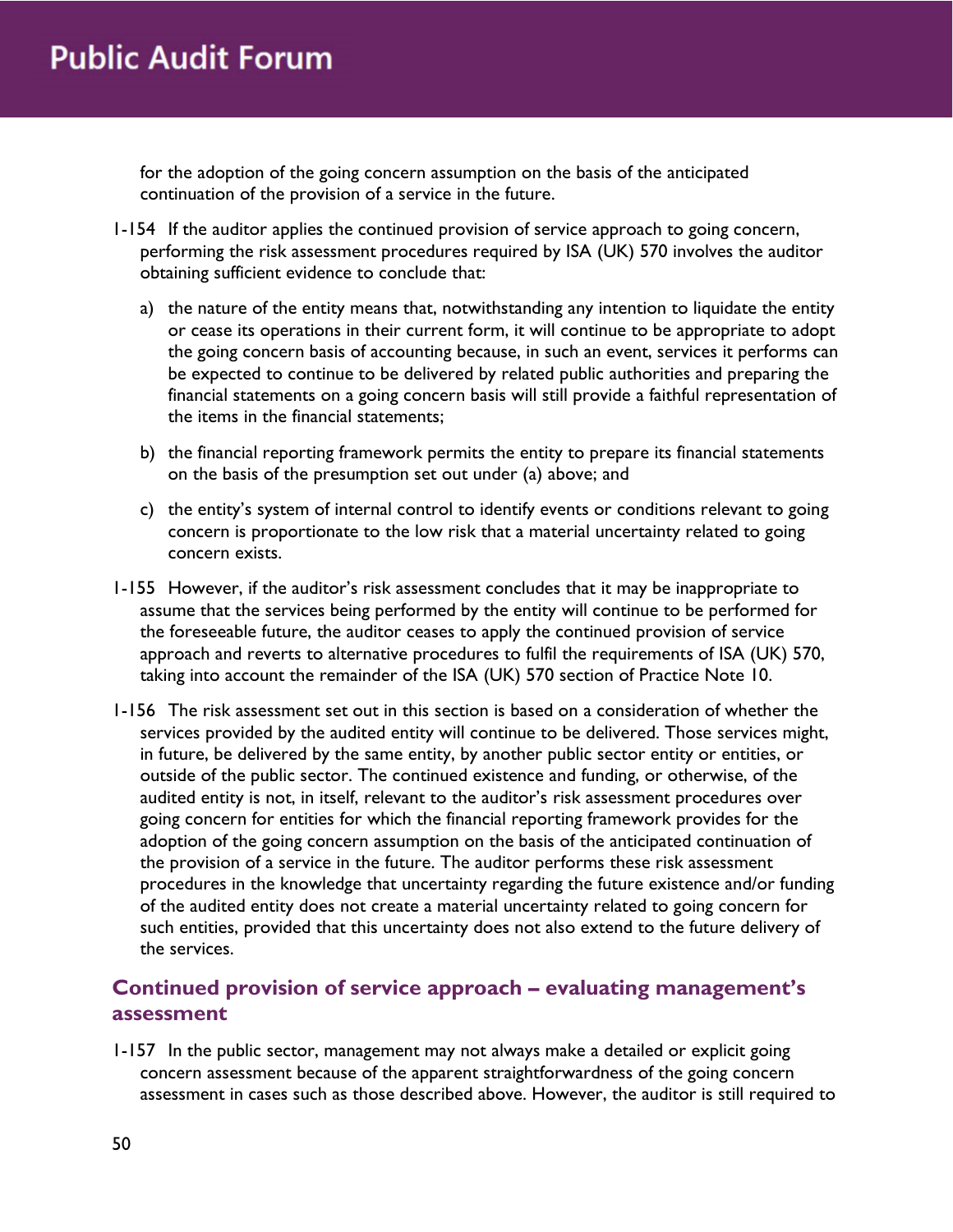perform procedures to evaluate management's assessment of going concern (ISA (UK) 570, 12-1 to 12.3).

- 1-158 Paragraph A8-1 of ISA (UK)  $570^{11}$  sets out considerations that may apply to entities for which the financial reporting framework provides for the adoption of the going concern assumption on the basis of the anticipated continuation of the provision of a service in the future.
- 1-159 Notwithstanding this, although the auditor may conclude without a detailed analysis by management, paragraph 10-3 of ISA (UK) 570 requires the auditor to make a request to management that they perform an assessment of the entity's ability to continue as a going concern where they have not done so.
- 1-160 When performing the procedures required by paragraph 12-2 of ISA (UK) 570, where the auditor plans to perform less extensive risk assessment procedures over going concern in accordance with the approach set out in this section of Practice Note 10, the auditor's evaluation of:
	- management's method to assess the entity's ability to continue as a going concern (12-  $2(a)$ ;
	- the relevance and reliability of the underlying data  $(12-2(b))$ ; and
	- the appropriateness of the underlying assumptions  $(12-2(c))$

may comprise the auditor obtaining sufficient evidence of the following matters to conclude that:

- a) either:
	- (where management has made a simple assessment of the entity's ability to continue as a going concern): management's assessment is clearly appropriate in the circumstances; or

 $11$  It is not the auditor's responsibility to rectify the lack of analysis by management. In some circumstances, however, the lack of detailed analysis by management to support its assessment may not prevent the auditor from concluding whether management's use of the going concern basis of accounting is appropriate in the circumstances. In this case, the auditor's evaluation of the appropriateness of management's assessment may be made without performing detailed evaluation procedures if the auditor's other audit procedures are sufficient to enable the auditor to conclude whether management's use of the going concern basis of accounting in the preparation of the financial statements is appropriate in the circumstances (ISA (UK) 570, A8- 1).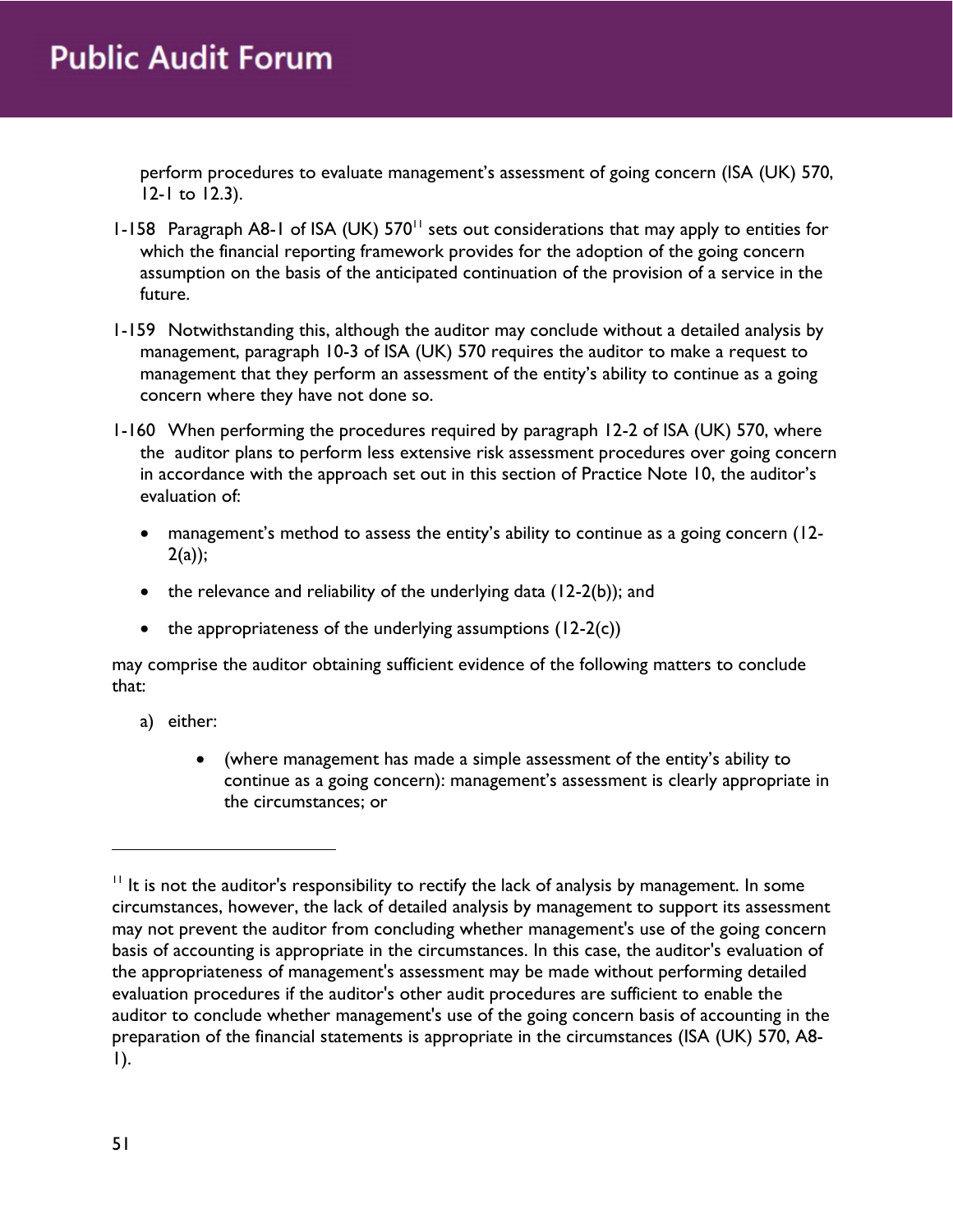- (where management has made no assessment despite a request under paragraph 10-3 of ISA (UK) 570): the auditor is able to conclude in the absence of detailed analysis by management in accordance with paragraph A8-1 of ISA (UK) 570; and
- b) either:
	- (where management has made a simple assessment of the entity's ability to continue as a going concern): no underlying data exists because management's assessment is not based on quantitative factors; or
	- (where management has made no assessment despite a request under paragraph 10-3 of ISA (UK) 570): there are no underlying data or assumptions to assess because management has not made its own assessment; and
- c) an appropriate underlying assumption is made that, because of the nature of the entity, notwithstanding any intention to liquidate the entity or cease its operations in their current form, services the entity performs can be expected to continue to be delivered by related public authorities and preparing the financial statements on a going concern basis will still provide a faithful representation of the items in the financial statements; and
- d) the financial reporting framework permits the entity to prepare its financial statements on the basis of the presumption set out under (c) above.
- 1-161 However, if the auditor is unable to obtain sufficient evidence to support the assumption that the services being performed by the entity will continue to be performed for the foreseeable future, and is therefore unable to draw the conclusions outlined in the preceding paragraph, the auditor ceases to apply the continued provision of service approach and reverts to alternative procedures to fulfil the requirements of ISA (UK) 570, taking into account the remainder of the ISA (UK) 570 section of Practice Note 10.
- 1-162 For audited entities for which the financial reporting framework provides for the adoption of the going concern assumption on the basis of the anticipated continuation of the provision of a service in the future, the auditor's conclusions regarding management's assessment, as set out in this section, are concerned with whether the services provided by the audited entity will continue to be delivered. Management's assessment – and the auditor's evaluation thereof – need not address any uncertainty over the continued existence and funding, or otherwise, of such an entity, provided that this uncertainty does not also extend to the future delivery of the services.
- 1-163 In making judgements in the evaluation of management's assessment, the auditor has regard to the considerations in the section below titled 'The auditor's responsibilities for the consideration of the appropriateness of the going concern basis'.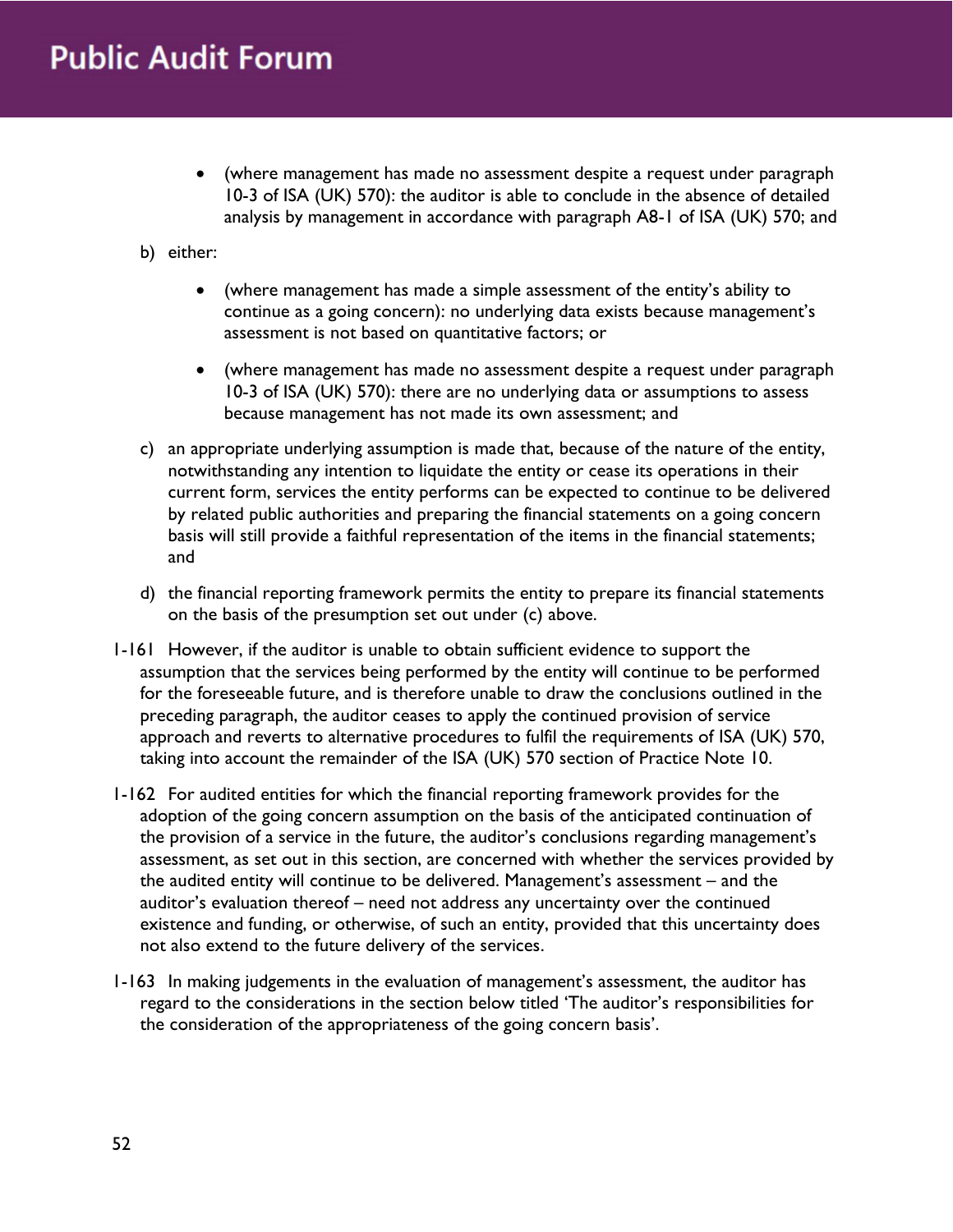### **The auditor's responsibilities for the consideration of the appropriateness of the going concern basis**

- 1-164 In forming a view on the entity's ability to continue its operations, the public sector auditor's consideration of going concern covers two separate, but sometimes overlapping, factors:
	- the risk associated with changes in policy direction; and
	- operational or business risk.
- 1-165 The auditor ascertains whether the Parliament/Assembly has a known intention to abolish, transfer or privatise the activities of the audited entity.
- 1-166 When the auditor becomes aware of information which indicates that the Parliament/Assembly has made, or plans to make, a decision which is likely to impact on the entity's continued operational existence, the auditor first establishes whether the entity's operational activities are likely to be transferred elsewhere in the public sector. If they are, irrespective of whether the entity will continue to operate, the going concern basis of preparation of the financial statements is likely to remain appropriate. If they are not to be transferred within the public sector, then in considering the going concern assumption, the auditor may decide to request that the audited entity secures from the relevant department or executive body a letter of financial support, confirming that the entity continues to have financial backing to utilise its assets and meet liabilities as they fall due. The decision to obtain evidence of support takes into account other results of the management's or the auditor's assessment of going concern, for example the assessment of forecasts, available resources and material uncertainties.
- 1-167 Some public sector bodies may have a statutory duty to break even. The existence of such a requirement may influence the scope and nature of audit procedures; for example, it may be appropriate to consider the financial performance of the entity, including the effectiveness of financial recovery plans. Failing to break-even does not in itself indicate a going concern issue.
- 1-168 Given that a key consideration in the public sector is the Parliament's/Assembly's intention, in some cases the public sector auditor may consider requesting that the entity secures direct confirmation from the department or executive body responsible for providing financial backing to the entity that there are no plans that would be likely to impact on the entity's continued operational existence. In such circumstances, a representation provided by the Accounting/Accountable Officer or responsible financial officer of the entity that financial backing will continue to be received may not be sufficient as meaningful assurance over the future of an entity. This is because the representation could be based upon presumption of knowledge of facts about the intentions of the financial backer that might not be possessed by the entity or judgements about future conditions for support that the entity is not capable of making.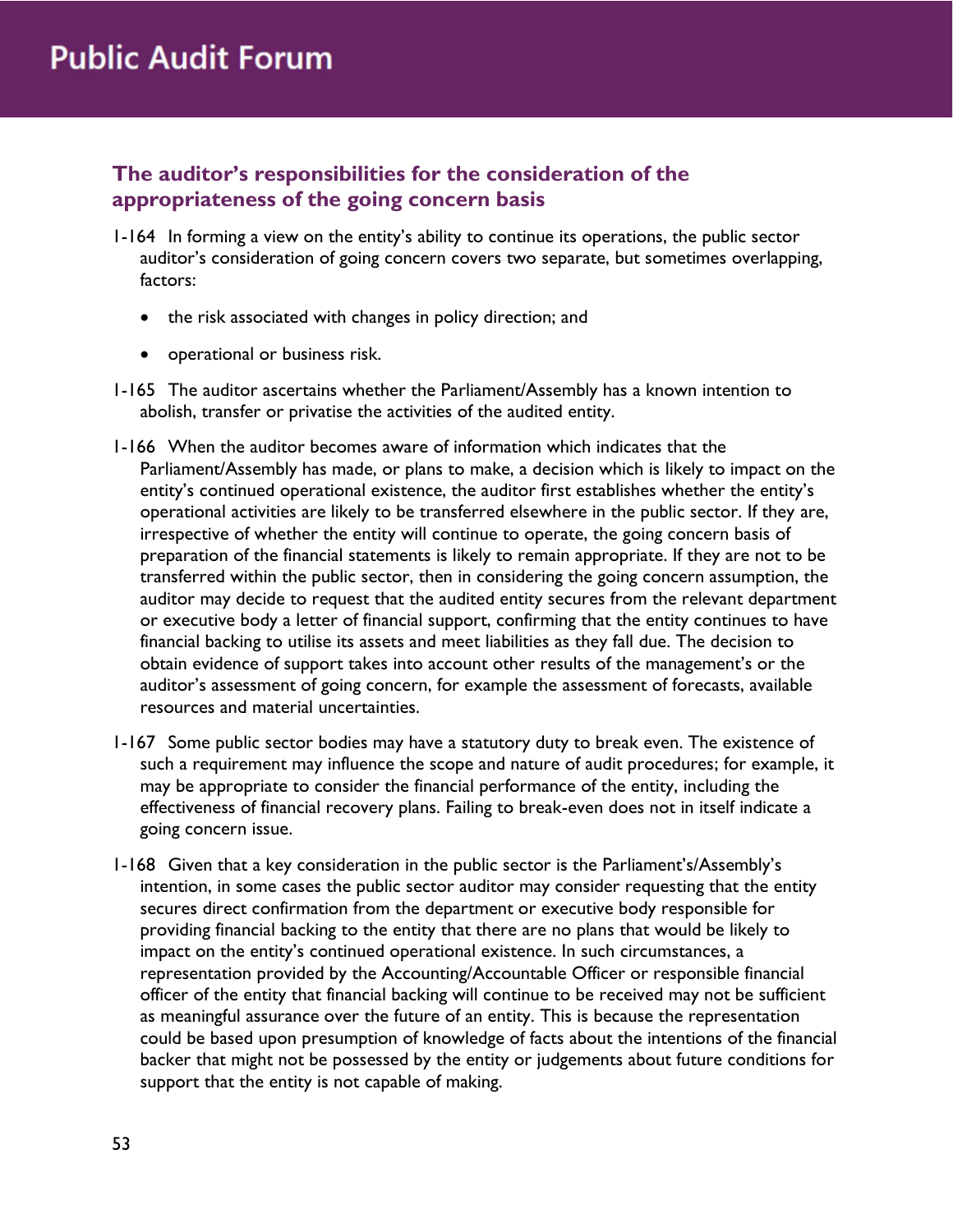- 1-169 Where there are indications that the entity may cease operations and the auditor judges that the going concern basis is appropriate for the preparation of a public sector entity's financial statements substantially on the basis of third-party confirmations received from the department or executive body responsible for providing financial backing, the auditor considers whether this is a matter of such significance that the confirmations are referred to in the financial statements and in the auditor's report as being relevant to a proper understanding of the basis of the auditor's opinion. Even where it is not deemed necessary to refer to the confirmations in the financial statements, if the auditor is required to report under paragraph 21-1(d) of ISA (UK)  $570^{12}$ , the auditor may consider it appropriate to refer to the use of the confirmations as audit evidence in the auditor's report when describing the procedures that have been performed in respect of the going concern assumption.
- 1-170 If no appropriate representations or confirmations can be obtained, the auditor considers whether there is a material uncertainty that requires a separate section under the heading 'Material Uncertainty Related to Going Concern' in the auditor's report.

### **Consideration of the foreseeable future**

1-171 Decisions to abolish, transfer or privatise the functions of public sector bodies are inherently subject to political uncertainty; for example changes of government or ministerial positions. However, it is rare that the future cannot be predicted with some certainty for the period up to one year from the date of approval of the financial statements. Political decisions, in particular transfers of functions between different entities, can often be as, or even more uncertain than those completely unforeseeable risks faced by all private sector companies, of which neither the directors nor the auditor could be aware.

### **Circumstances where the going concern basis is in doubt**

- 1-172 Cessation is most likely to result from a legislative change or a decision made by Parliament/Assembly. A decision may be taken to:
	- wind-up and dissolve an entity in its entirety, where central government determines that the entity's functions are no longer required;
	- wind-up and dissolve all or part of an entity, but transfer some or all of its functions to another entity in the same sector or another sector;
	- merge the entity, or some part of it, with another in the same sector; or
	- privatise an entity, or some part of it, where the government decides that certain functions would be better delivered by the private sector.

 $12$  See the section below titled 'Reference in the auditor's report to going concern'.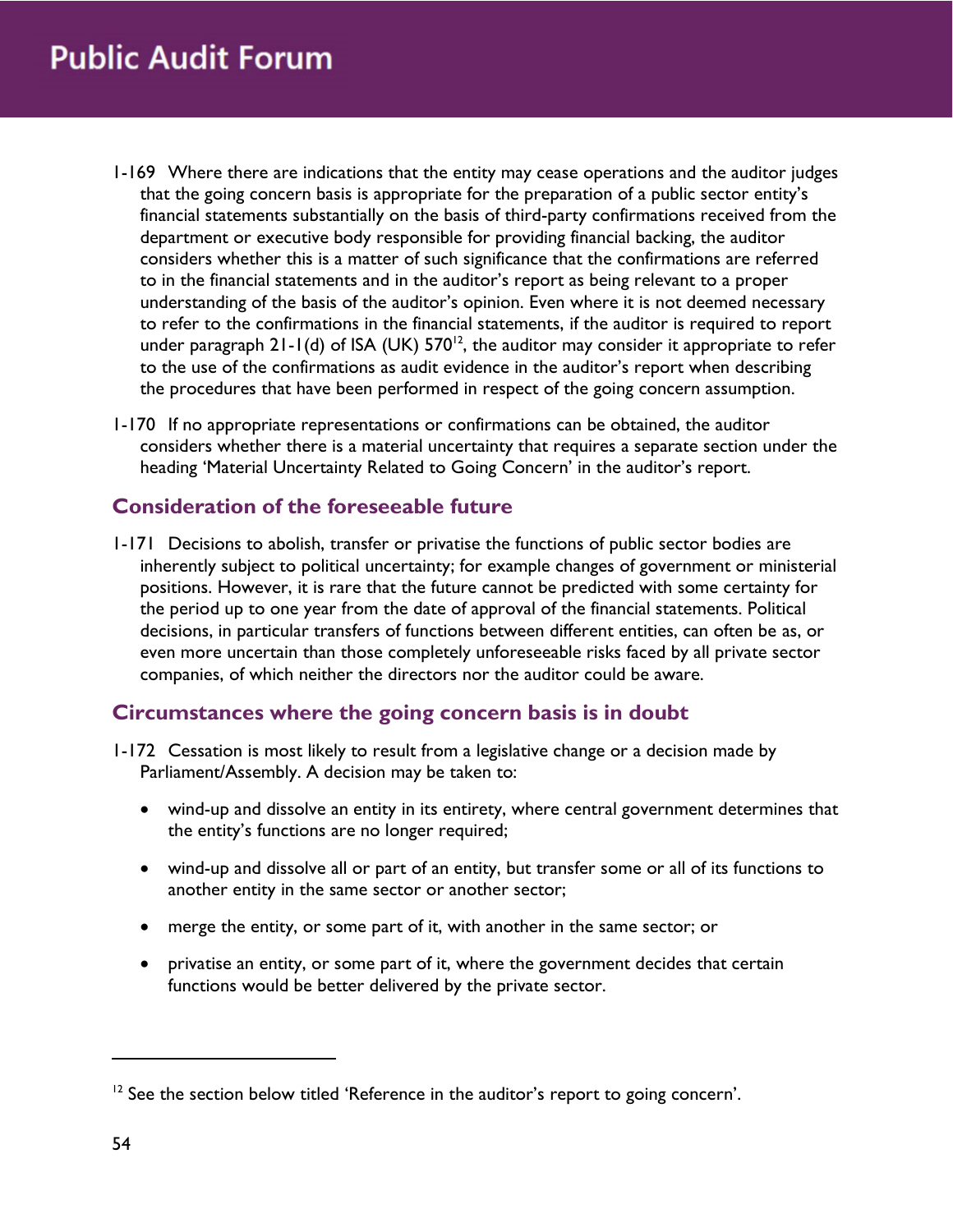- 1-173 In each of these cases the operational existence of all or part of the entity ceases, but only in the case of dissolution without any continuation of operations would the going concern basis cease clearly to be appropriate. In the other cases the auditor considers the basis on which the activities are transferred, from the viewpoint of the entity that is relinquishing the assets and liabilities at the accounting date.
- 1-174 In the public sector it is not uncommon for statutory bodies to give guarantees which, if called upon, cannot be met by the resources currently available to the organisation. In such circumstances, the auditor considers whether the disclosures made by management in respect of going concern are adequate and whether the matter needs to be referred to in the auditor's report.
- 1-175 Where a central government entity operates at arm's length from government, particularly in a trading capacity, the auditor may determine that a deficit of income over expenditure or an excess of liabilities over assets undermines the going concern assumption.

### **Public sector auditors' responsibilities for reviewing and reporting upon an entity's arrangements for securing value for money**

1-176 Auditing frameworks may require public sector auditors to review and report upon the entity's arrangements for securing value for money and in such cases it may be appropriate for auditors to consider how the entity ensures that it is able to maintain the sustainability of its services and finances. But, where auditors identify concerns about an entity's general financial health, or its arrangements for maintaining the sustainability of its services and finances, this does not necessarily cast doubt upon the entity's ability to continue to prepare its financial statements on a going concern basis.

### **References in the auditor's report to going concern**

1-177 For the bodies specified in paragraph  $21-I(d)$  of ISA (UK) 570<sup>13</sup>, the section of the auditor's report titled 'Conclusions relating to Going Concern' includes an explanation of how the auditor evaluated management's assessment of the entity's ability to continue as a going concern and, where relevant, key observations arising with respect to that evaluation. Where the auditor's conclusions are based on the considerations set out in this section of Practice Note 10, such as a necessity for the service provided by the public sector entity to continue to be delivered in some form, the auditor makes reference to these considerations in the 'Conclusions relating to Going Concern' section of the auditor's report.

<sup>&</sup>lt;sup>13</sup> These entities, as specified in paragraph  $21-I(d)$  of ISA (UK) 570, are public interest entities, other listed entities, entities that are required, and those that choose voluntarily, to report on how they have applied the UK Corporate Governance Code, and other entities subject to the governance requirements of the *Companies (Miscellaneous Reporting) Regulations 2018*.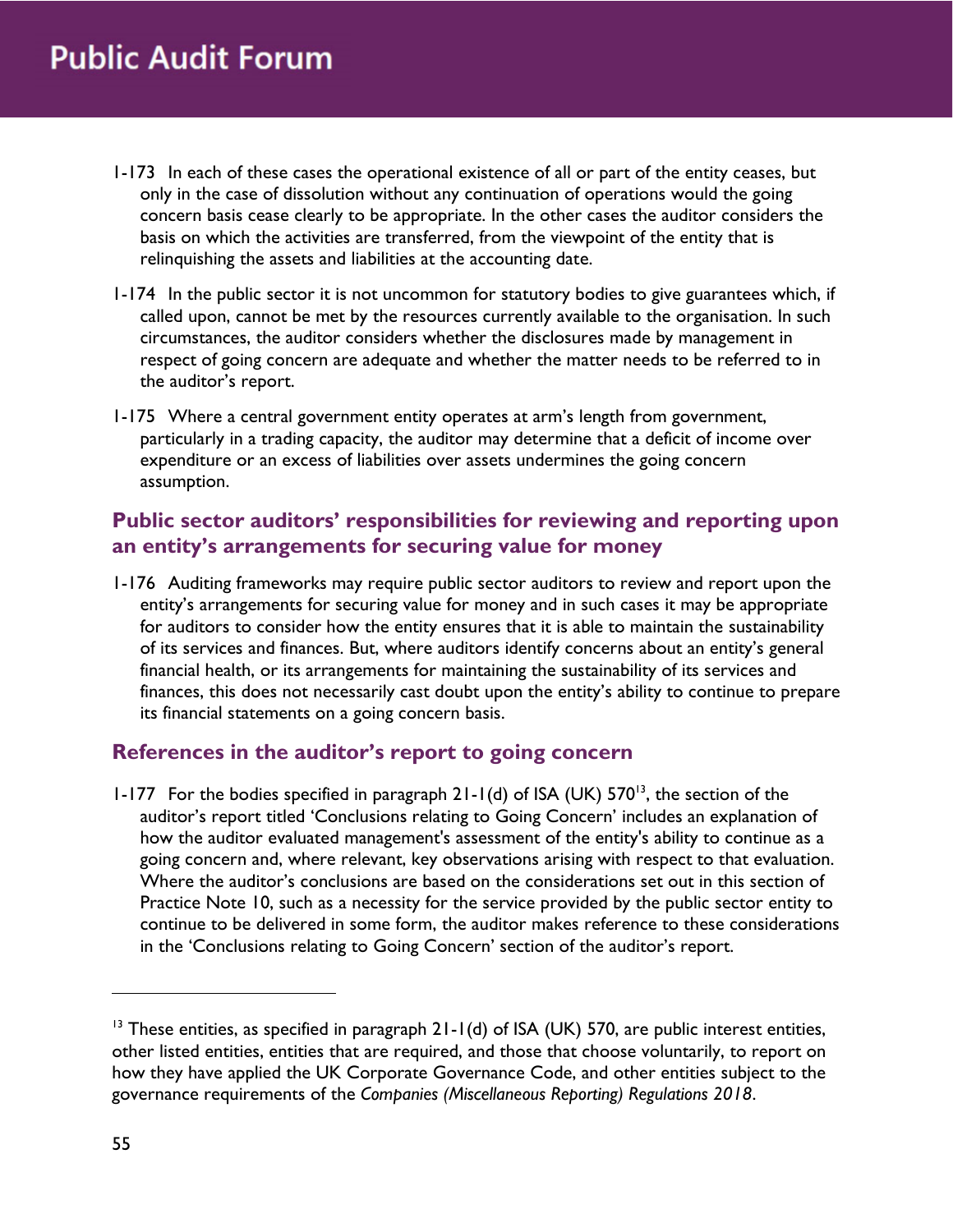- 1-178 Where the situation relating to the public sector entity's going concern status is complex, or there are significant concerns with respect to the financial sustainability of the services being delivered, the auditor considers using any additional reporting powers to report further on these considerations.
- 1-179 In preparing the auditor's report, the auditor considers whether it would be beneficial to include an explanation of conclusions relating to going concern that clearly articulates the meaning of the concept of going concern as covered by the auditor's work. This section of the auditor's report, if included, might include an explanation that the conclusions given do not amount to assurance regarding the entity's current or future financial sustainability.
- 1-180 Additional considerations relevant to the content of the auditor's report are set out in the sections above titled 'The auditor's responsibilities for the consideration of the appropriateness of the going concern basis' and 'Going concern where public sector entities prepare financial statements on a cash basis'.

# **ISA (UK) 580: Written representations**

**1-181 The objectives of the auditor are:**

**(a) to obtain written representations from management and, where appropriate, those charged with governance that they believe that they have fulfilled their responsibility for the preparation of the financial statements and for the completeness of the information provided to the auditor;**

**(b) to support other audit evidence relevant to the financial statements or specific assertions in the financial statements by means of written representations if determined necessary by the auditor or required by other ISAs (UK); and**

**(c) to respond appropriately to written representations provided by management and, where appropriate, those charged with governance, or if management or, where appropriate, those charged with governance do not provide the written representations requested by the auditor (ISA (UK) 580, 6).**

### **Identifying who is competent to give written representation in the public sector**

- 1-182 The auditor takes care to ensure that representations are only accepted from those competent to give them, such that:
	- acknowledgement of the responsibilities of "directors" for the financial statements is made by those in whom the responsibilities are vested; and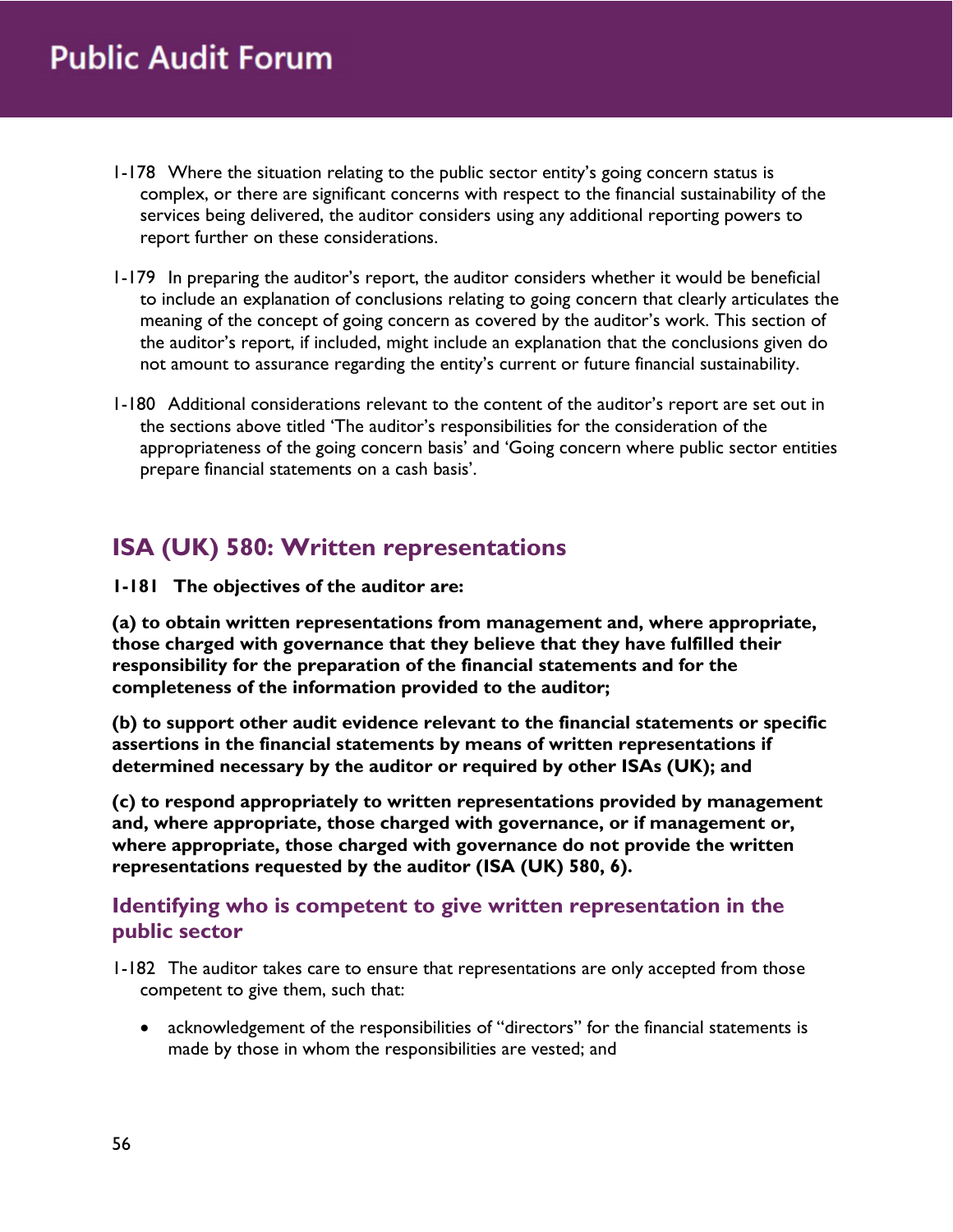- management representations on matters material to the financial statements are made by persons who have knowledge of the facts or who are authorised to make the judgement or express the opinion.
- 1-183 In central government and health entities, representations will usually be obtained from the Accounting Officer or the Accountable Officer. At local government bodies, the responsible finance officer has statutory responsibility for the proper administration of the entity's financial affairs. The auditor of a local government entity may therefore obtain representations from the responsible finance officer.

#### **The content of written representations in the public sector**

**1-184 The mandates for audits of the financial statements of public sector entities may be broader than those of other entities. As a result, the premise, relating to management's responsibilities, on which an audit of the financial statements of a public sector entity is conducted may give rise to additional written representations. These may include written representations confirming that transactions and events have been carried out in accordance with law, regulation or other authority (ISA 580, A9 which relates to the requirements of ISA 580, 10–11).**

### **ISA (UK) 600: Special considerations – audits of group financial statements (including the work of component auditors)**

**1-185 The objectives of the auditor are:**

**(a) to determine whether to act as the auditor of the group financial statements; and**

**(b) if acting as the auditor of the group financial statements:**

**(i) to communicate clearly with component auditors about the scope and timing of their work on financial information related to components and their findings; and**

**(ii) to obtain sufficient appropriate audit evidence regarding the financial information of the components and the consolidation process to express an opinion on whether the group financial statements are prepared, in all material respects, in accordance with the applicable financial reporting framework (ISA (UK) 600, 8).**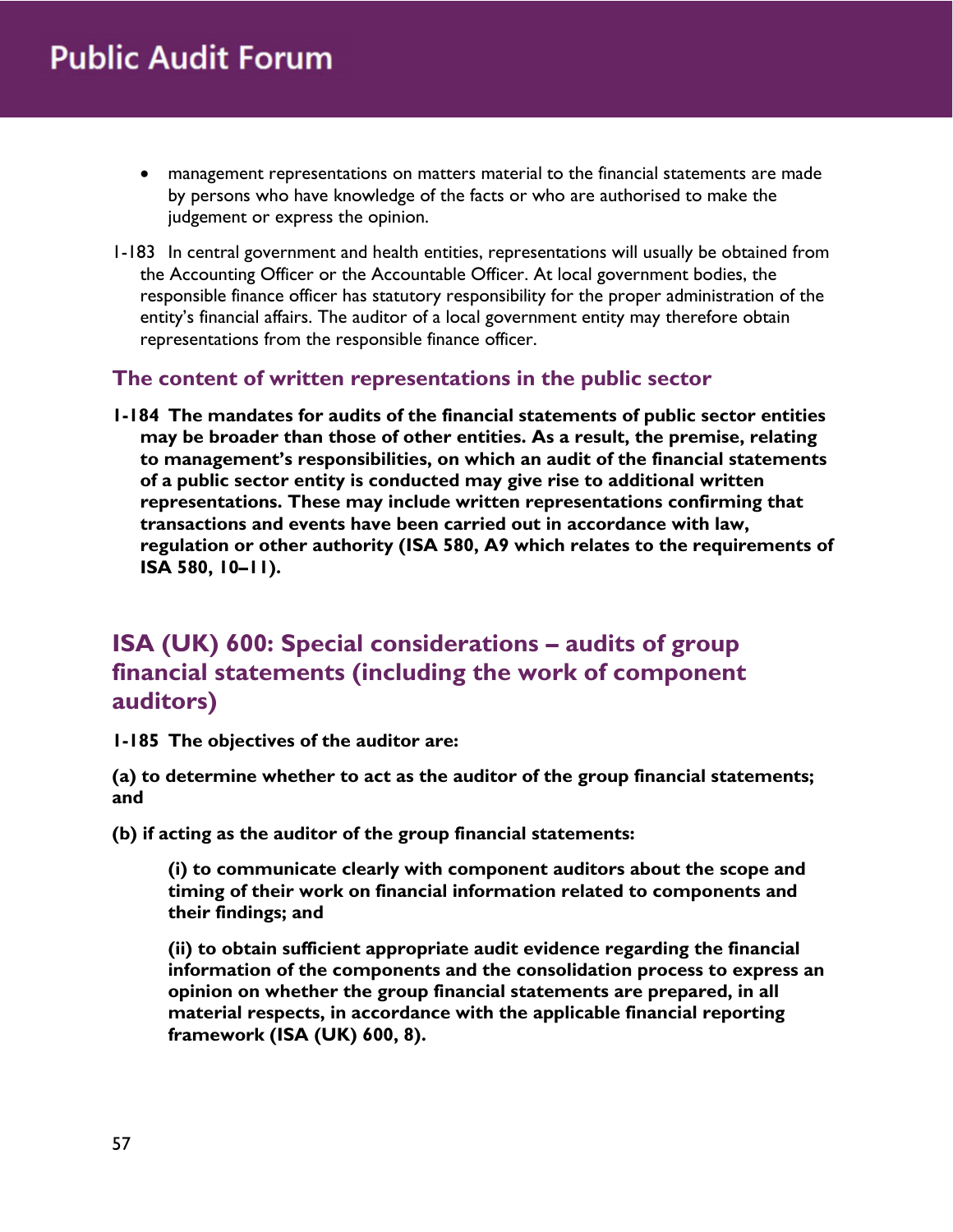- 1-186 In certain parts of the public sector where the responsibilities of principal and other auditors are governed by statutory provisions, these may override the provisions of ISA (UK) 600 (ISA (UK) 600, A1-1 which relates to the requirements of ISA (UK) 600, 3).
- 1-187 In the public sector, the option of declining or withdrawing from an engagement may not be available to the auditor due to the nature of the mandate or public interest considerations. In these circumstances, ISA (UK) 600 still applies to the group audit, and the effect of the group engagement team's inability to obtain sufficient appropriate audit evidence is considered in terms of ISA (UK) 705.
- 1-188 Where the group auditor uses the work of component auditors, the group auditor determines the component materiality. In particular, the group auditor may need to give careful consideration to the implications of auditors of different entities within the group, some of which may be companies, using a different benchmark for setting materiality for their audited body. The group auditor considers whether the component materiality is appropriate in respect of the group materiality.
- 1-189 Groups are common in certain parts of the public sector. For example, central government in the United Kingdom issues consolidated financial statements for government departments and Whole of Government Accounts. Individual public sector entities may have shares or ownership in companies.
- 1-190 Auditors are reminded of the specific public sector interpretations in respect of preparation of the group accounts and a definition of control. These may be included in the applicable financial reporting framework, such as HM Treasury's *Financial Reporting Manual* for central government entities. Based on that information, the auditor assesses whether the audited entity should produce group financial statements and which entities should be consolidated.

### **Combined financial statements of components that have no parent**

- 1-191 Public entities may prepare combined financial statements aggregating the financial information prepared by components that have no parent. The auditor of the combined financial statements applies the principles in ISA (UK) 600 to the audit of such combined financial statements.
- 1-192 The auditors of components of such combined financial statements seek to facilitate access to the auditor of the combined financial statements on a similar basis as a group auditor has access to the work of component auditors under ISA (UK) 600. The provisions of paragraphs 13 and A14 to A19 of ISA (UK) 600 on 'Access to information' will apply in these circumstances as though the entity preparing the combined financial statements were the parent of a group.
- 1-193 Combined financial statements in the public sector may consist entirely of a large number of non-significant components. In this case, the auditor's approach need not include a review of the working papers of non-significant component auditors. The auditor may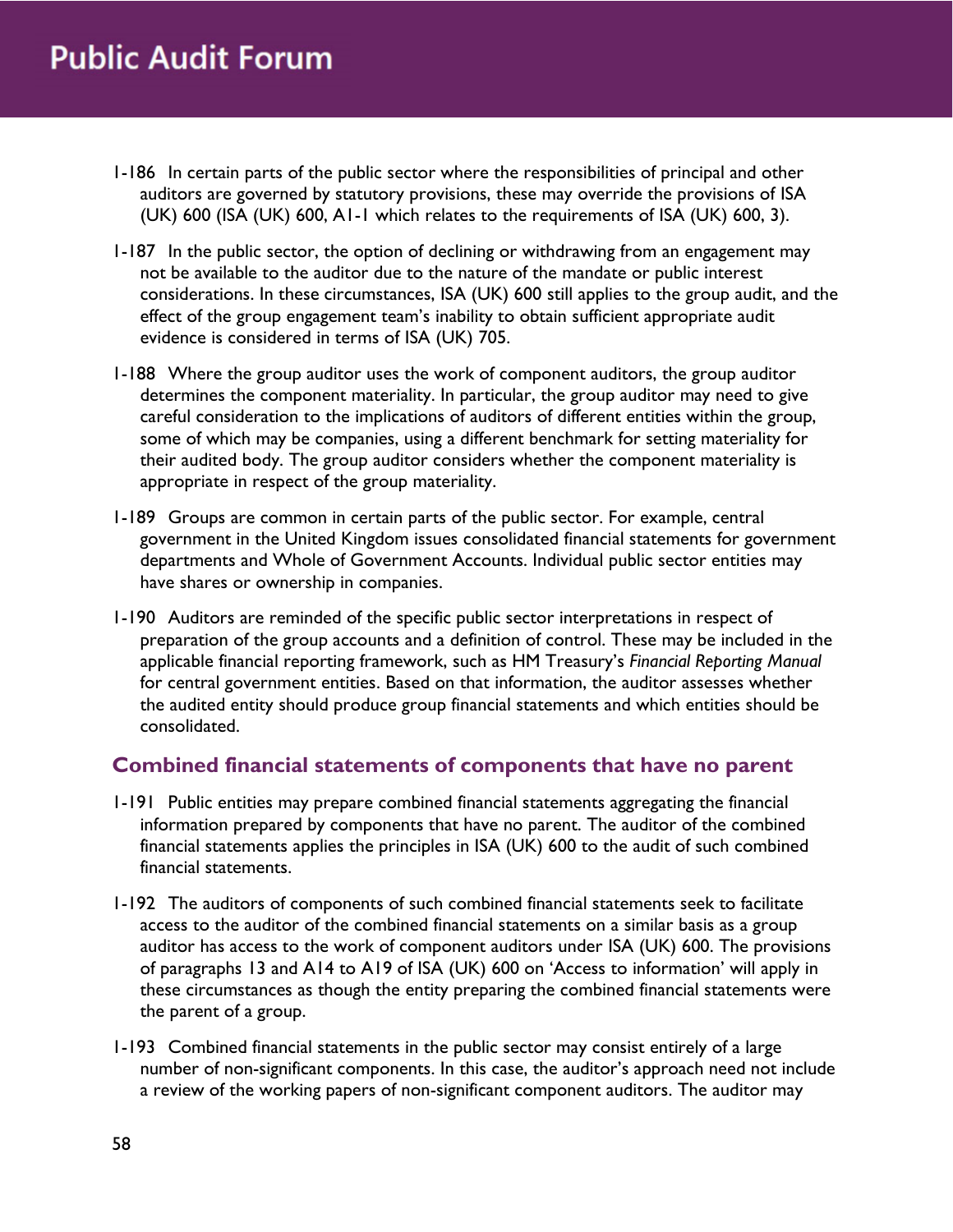perform other procedures that provide sufficient appropriate assurance over the combined financial information of components. These procedures will be more extensive than merely the analytical procedures required by paragraph 28 of ISA (UK) 600; procedures may include, for example, targeted sample testing of components.

- 1-194 In the context of this type of audit, the auditor interprets those charged with governance (as defined in paragraph 10(a) of ISA (UK) 260) as referring to the person(s) or organisation(s) with responsibility for overseeing the financial reporting process relating to the combined financial statements. This group may have responsibility for overseeing the strategic direction and obligations related to the accountability of the sector to which the financial information included in the combined financial statements relates.
- 1-195 The interpretation described in the preceding paragraph (for the purpose of identifying those charged with governance in the audit of combined financial statements of components that have no parent) may also be relevant to the identification of those charged with governance in the context of other types of group audit, where this is open to interpretation.

## **ISA (UK) 610: Using the work of internal auditors**

**1-196 The objectives of the external auditor, where the entity has an internal audit function and the external auditor expects to use the work of the function to modify the nature or timing, or reduce the extent, of audit procedures to be performed directly by the external auditor, or to use internal auditors to provide direct assistance, are:**

**(a) to determine whether the work of the internal audit function or direct assistance from internal auditors can be used, and if so, in which areas and to what extent;**

**and having made that determination:**

**(b) if using the work of the internal audit function, to determine whether that work is adequate for purposes of the audit; and**

**(c) if using internal auditors to provide direct assistance, to appropriately direct, supervise and review their work. (ISA (UK) 610, 13).**

**Using the work of internal audit in relation to the auditor's other responsibilities.**

1-197 The auditor may have responsibilities to review the systems of internal control, in addition to the audit of financial statements, for example to provide a negative assurance on the Governance Statement. The work of internal audit may be assessed for such purposes,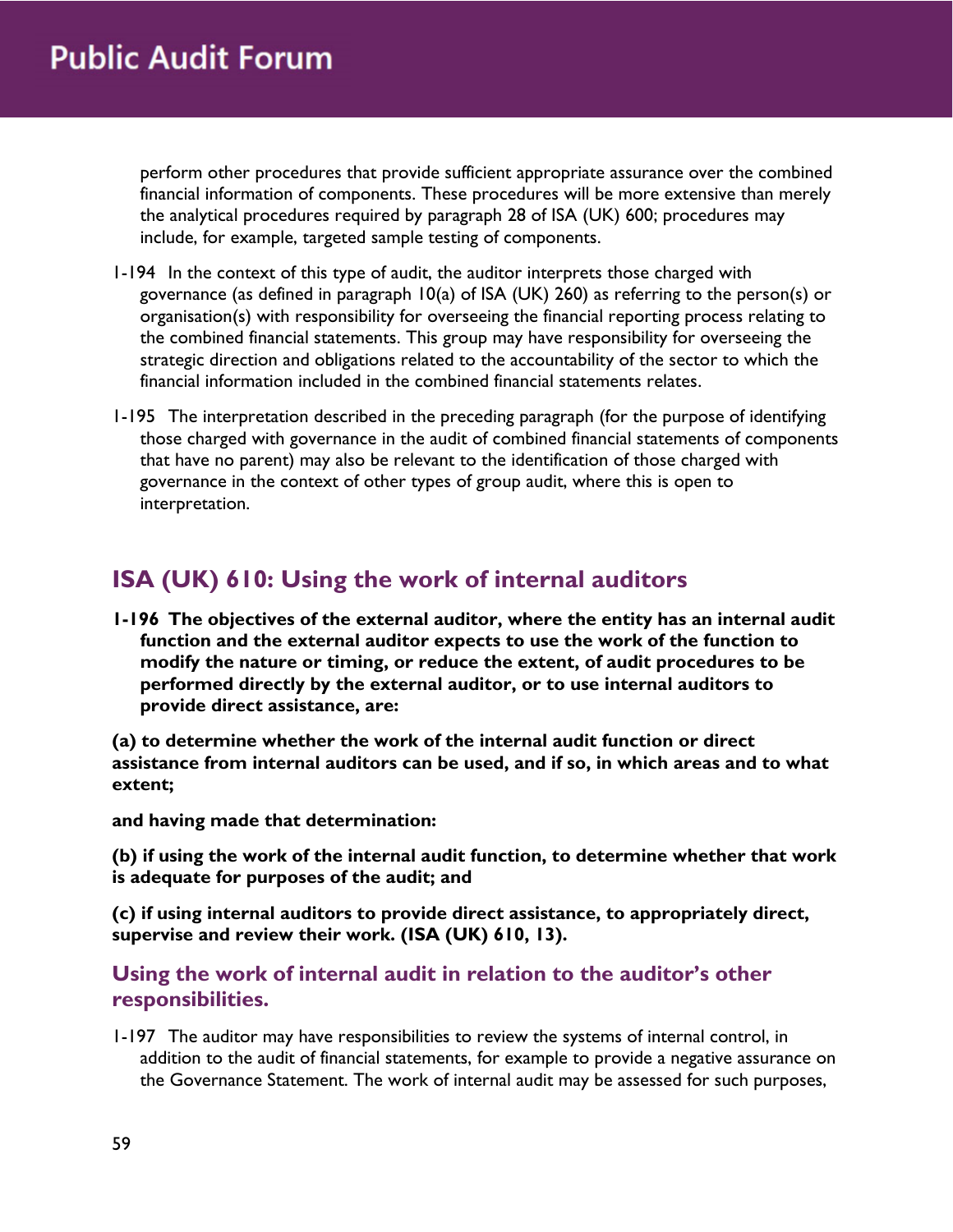even if the auditor considers that it may not be possible or desirable to use its work in specific areas for the purpose of the external audit of the financial statements.

1-198 The work of internal audit may also be considered in relation to the auditor's other responsibilities. Where matters come to the auditor's attention relating to the work of internal audit, these findings are properly reviewed in accordance with ISA (UK) 610 for their potential impact on the audit of the financial statements.

## **ISA (UK) 620: Using the work of an auditor's expert**

- **1-199 The objectives of the auditor are:**
- **(a) to determine whether to use the work of an auditor's expert; and**

#### **(b) if using the work of an auditor's expert, to determine whether that work is adequate for the auditor's purposes (ISA (UK) 620, 5).**

1-200 In the public sector, there may be circumstances (in addition to those described in ISA (UK) 620), where the auditor is required to use the work of an auditor's expert. For example, for the audit of specialist or complex accounting estimates, the auditor may need to appoint an expert to obtain understanding of the estimation process. Another example is when one auditor appoints an expert to provide assurance to a number of auditors, for example in respect of professional valuation of properties or a pension scheme.

## **ISA (UK) 700: Forming an opinion and reporting on financial statements**

**1-201 The objectives of the auditor are:**

#### **(a) to form an opinion on the financial statements based on an evaluation of the conclusions drawn from the audit evidence obtained; and**

#### **(b) to express clearly that opinion through a written report (ISA (UK) 700, 6).**

1-202 The section of this guidance on extended auditor's reporting reflects the fact that some public sector auditors report under ISA (UK) 701.

#### **Addressee of the auditor's report in the public sector**

1-203 ISA (UK) 700 requires the title of an auditor's report to identify the person or persons to whom it is addressed. This is normally the person or persons on whose behalf the audit is undertaken and will vary across the public sector, depending upon the relevant auditing framework.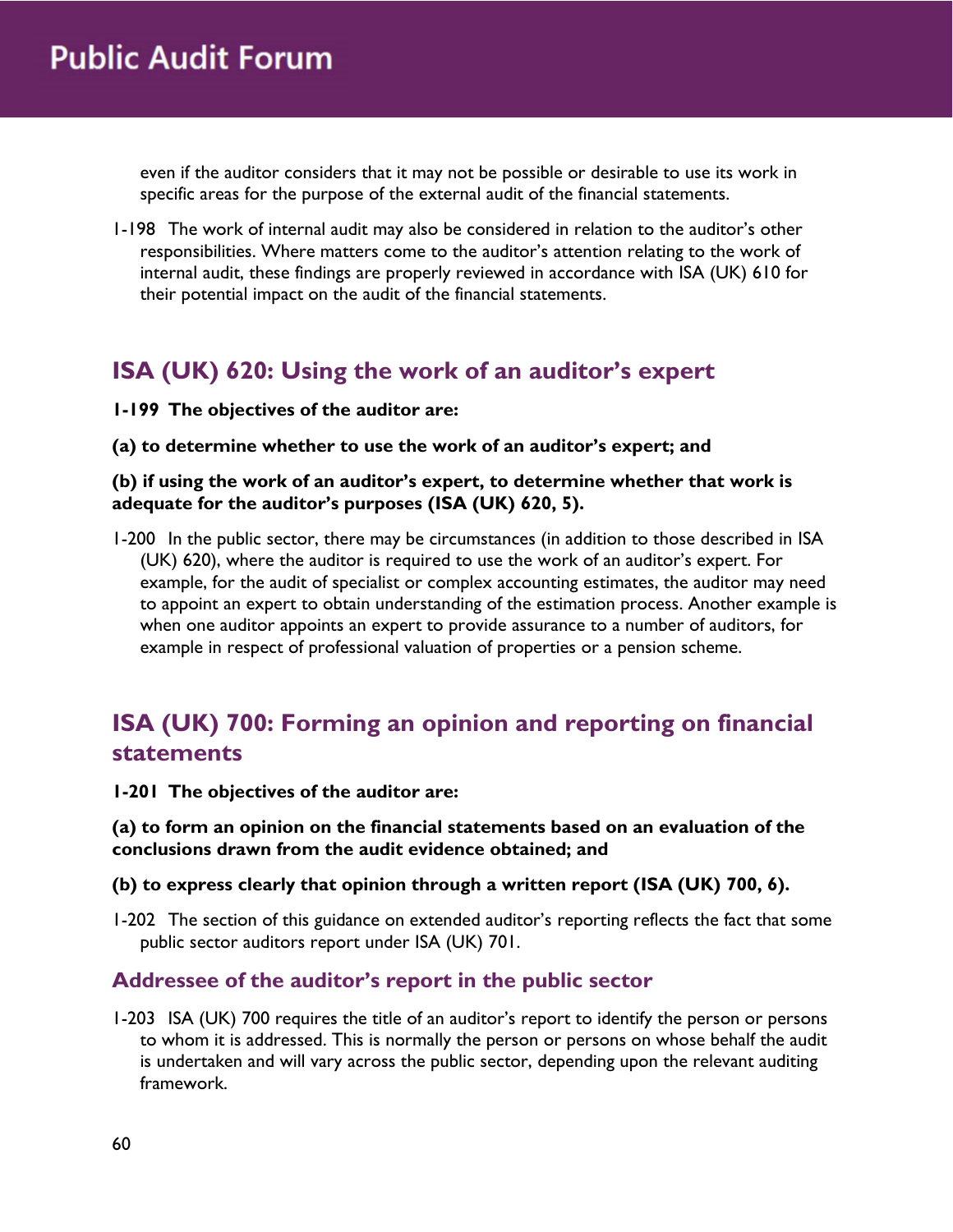### **Reports by contracted-out auditors to national audit agencies**

1-204 Where an audit is carried out on a "contracted-out" basis then the contract between the firm and the audit agency may specify that the firm issues an audit report to the audit agency. Under these circumstances this is outside of the scope of ISA (UK) 700 and the reporting arrangements will be defined by the contract between the firm and the audit agency. The report the firm issues to the audit agency reflects the scope of the engagement under the terms of the contract.

### **The requirement to certify that the audit has been completed in the public sector**

1-205 For certain entities there is a requirement to certify that the audit has been carried out or to certify that the audit has been completed. The former is a fundamental part of the audit opinion as required by the legislation for specific public bodies and is incorporated into the wording of the introductory paragraph to the auditor's report. The latter is a wider responsibility for auditors of local government in England and Wales and health entities in England and its link with the opinion on the financial statements needs to be understood. Auditors may refer to the separate guidance on this issue that is published by the relevant national audit agency.

### **Reference to the basis for the audit in the public sector auditor's report**

1-206 Where the requirement to audit an entity's financial statements is provided for under statute, the auditor refers to the relevant Act of Parliament and accounts direction when identifying the financial statements have been audited. The relevant Act of Parliament and accounts direction will vary across the public sector.

### **Implications of the prescribed wording of the audit opinion on compliance with International Standards on Auditing (UK)**

1-207 Although most public sector financial statements require an opinion as to whether the financial statements give a true and fair view, some auditing frameworks requires an opinion as to whether the financial statements present fairly or properly present the entity's transactions or balances. Whichever wording is used will not have an impact on the extent to which the auditor observes the requirements of auditing standards.

### **Extended auditor reporting**

1-208 **Listed entities are not common in the public sector. However, public sector entities may be significant due to size, complexity or public interest aspects. In such cases, an auditor of a public sector entity may be required by law or regulation or may otherwise decide to communicate key audit matters in the auditor's report (ISA (UK) 700, A43 which relates to the requirements of ISA (UK) 700, 31).**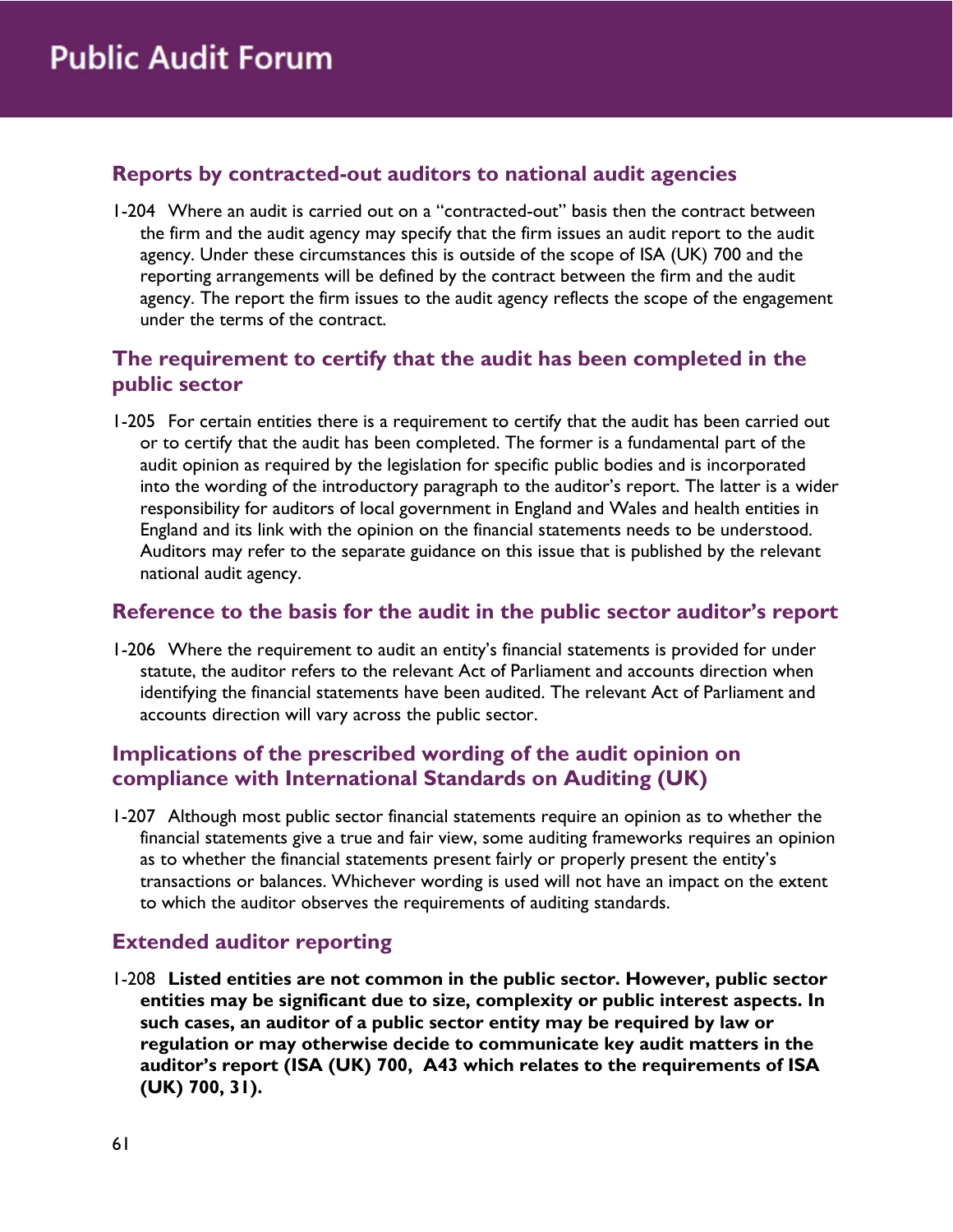# **Public Audit Forum**

- 1-209 **Auditors of public sector entities may also have the ability pursuant to law or regulation to report publicly on certain matters, either in the auditor's report or in a supplementary report, which may include information that is consistent with the objectives of ISA (UK) 701. In such circumstances, the auditor may need to tailor certain aspects of the communication of key audit matters in the auditor's report required by ISA (UK) 701 or include a reference in the auditor's report to a description of the matter in the supplementary report (ISA [\(UK\)](https://library.croneri.co.uk/isauk700r5&p=#a70.) [700,](https://library.croneri.co.uk/isauk700r5&p=#a70.) A75 which relates to the requirements of ISA (UK) 700, 50).**
- 1-210 Extended auditor's reporting requirements including key audit matters (as determined by ISA (UK) 701)<sup>14</sup> apply in the public sector, where the audited body is required by the regulator or voluntarily chooses to adopt the UK Corporate Governance Code. While many public sector bodies do not meet these criteria, the auditor may consider it appropriate to include this information required by ISA (UK) 701 in the audit report or issue a separate report for additional openness and transparency or where required by relevant Codes of Audit Practice or equivalent.
- 1-211 Some public sector auditors may have additional statutory powers and responsibilities to report on matters of interest to the relevant Parliament, Assembly or regulator. This may include, for example, background information on the basis for the audit opinion, inadequate financial control or propriety issues.

### **Matters to be reported by exception in the public sector**

- 1-212 The *Companies Act 2006* requires company auditors to report on certain matters by exception, including where:
	- adequate accounting records have not been kept, or returns adequate for the audit have not been received from branches not visited during the audit; or
	- the financial statements are not in agreement with the accounting records or returns; or
	- they have not received all of the information and explanations they require for their audit.
- 1-213 Public sector auditors report on these matters by exception, as set out in the terms of the engagement.

<sup>&</sup>lt;sup>14</sup> ISA (UK) 701 is effective for audits of financial statements for periods commencing on or after 17 June 2016. Early application is permitted.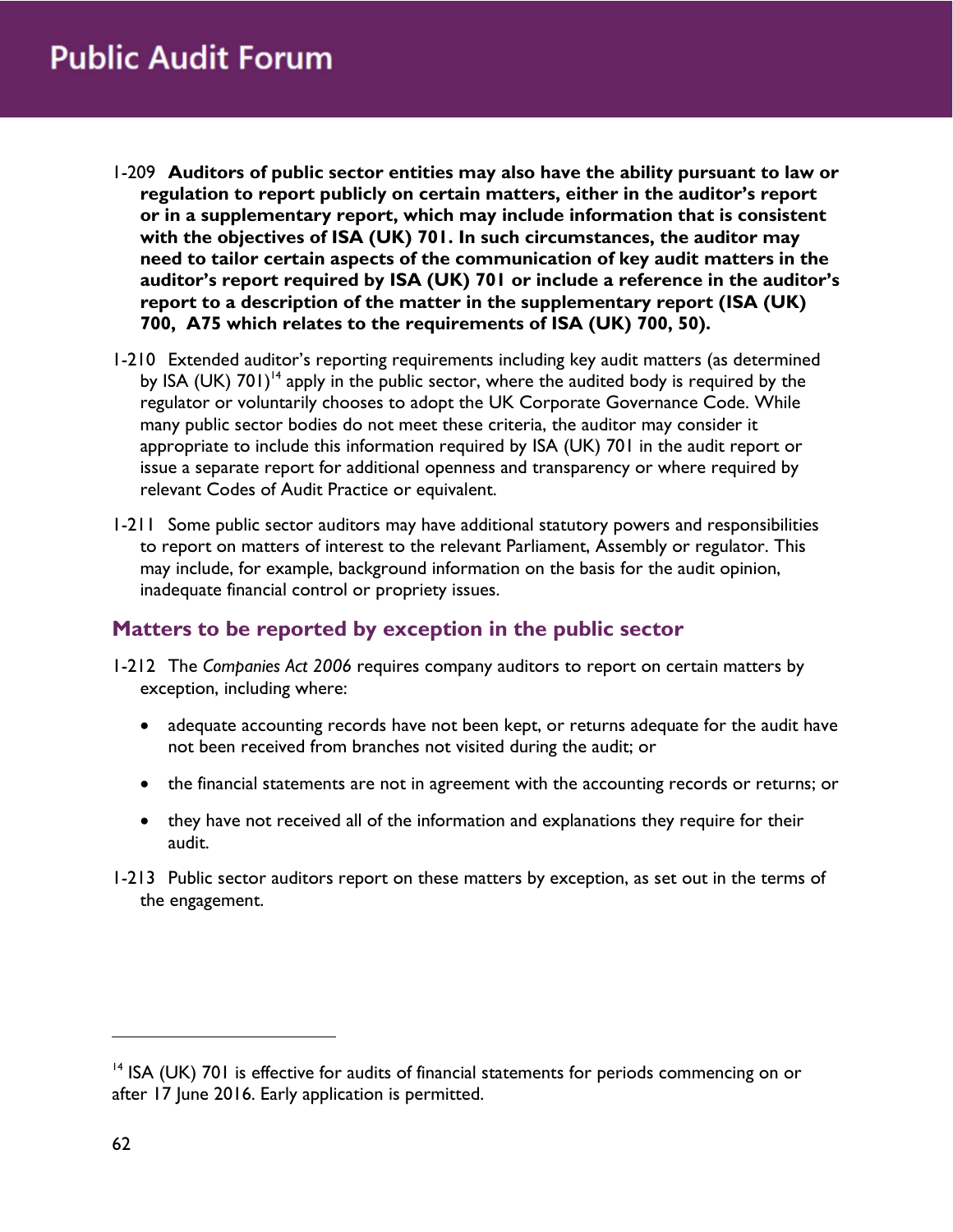### **Explanation of the extent to which the audit was considered capable of detecting irregularities, including fraud**

1-214 Paragraph 29-1 of ISA (UK) 700 requires the auditor's report to explain to what extent the audit was considered capable of detecting irregularities, including fraud. As described in paragraph 1-43 of this Practice Note, the term 'irregularities' is used in ISAs (UK) to refer to instances of non-compliance with laws and regulations, including fraud. In the context of the regularity opinion, 'irregular transactions' refers to transactions not in accordance with the framework of authorities, as described in Part 2. As described in paragraph 1-44, an irregular transaction may not be an irregularity under ISAs (UK), although any irregularities detected may involve irregular transactions.

### **ISA (UK) 701: Communicating key audit matters in the independent auditor's report**

- **1-215 The objectives of the auditor are to determine key audit matters and, having formed an opinion on the financial statements, communicate those matters by describing them in the auditor's report (ISA (UK) 701, 7).**
- 1-216 Where the auditor of a public sector entity gives an opinion covering the regularity or value for money of transactions in the financial statements and is required or chooses to communicate key audit matters in the auditor's report under ISA (UK) 701, the auditor considers whether to report on key audit matters related to regularity or value for money as appropriate.

### **ISA (UK) 706: Emphasis of matter paragraphs and other matter paragraphs in the independent auditor's report**

**1-217 The objective of the auditor, having formed an opinion on the financial statements, is to draw users' attention, when in the auditor's judgement it is necessary to do so, by way of clear additional communication in the auditor's report, to:**

**(a) a matter, although appropriately presented or disclosed in the financial statements, that is of such importance that it is fundamental to users' understanding of the financial statements; or**

**(b) as appropriate, any other matter that is relevant to users' understanding of the audit, the auditor's responsibilities or the auditor's report (ISA (UK) 706, 6).**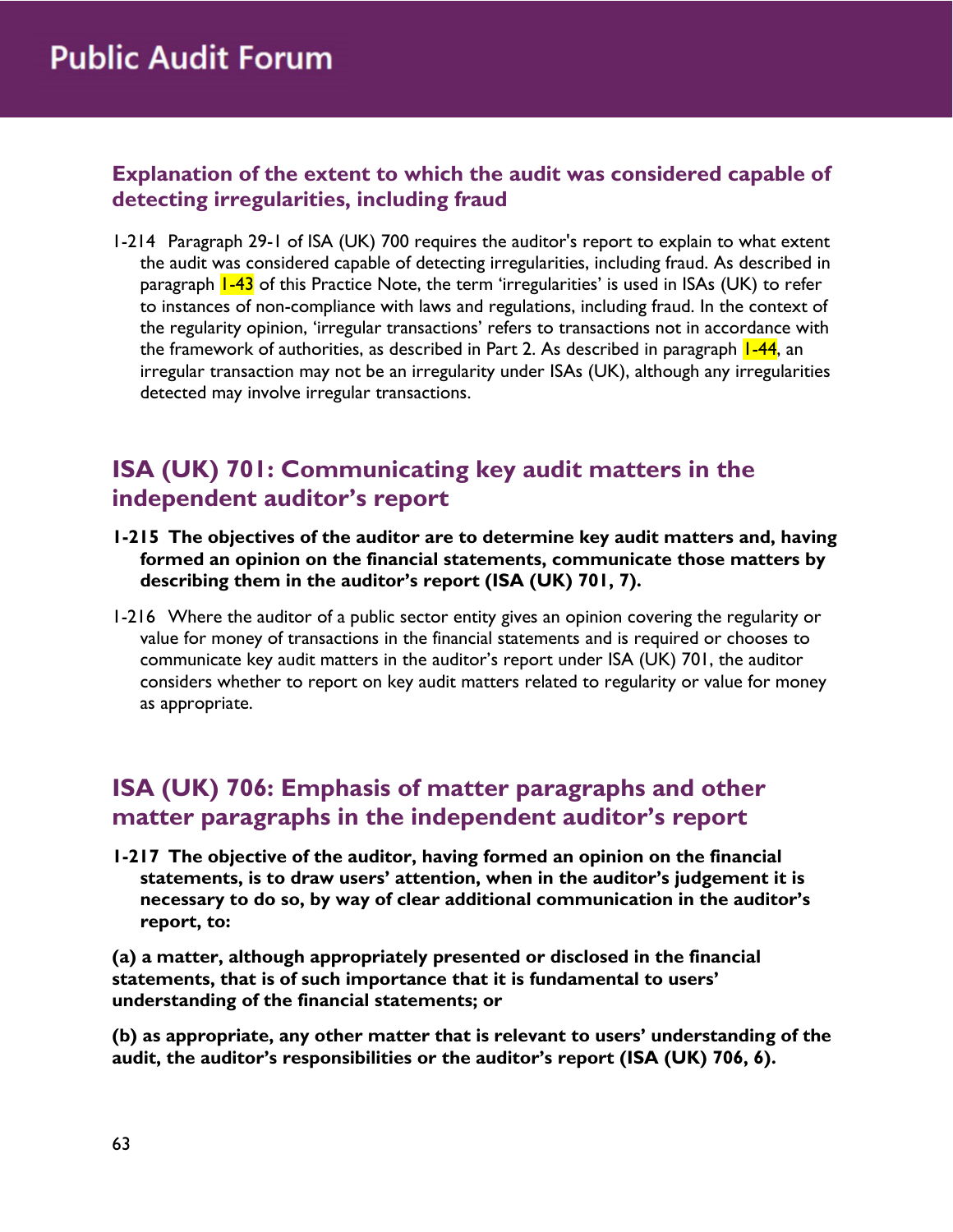1-218 In the public sector withdrawal from the audit may not always be possible. Where this option is preferential, but not available, the auditor may also consider it necessary to include an Other Matter paragraph in the auditor's report or to report relevant matters to the appropriate statutory body.

### **ISA (UK) 720: The auditor's responsibilities relating to other information**

**1-219 The objectives of the auditor, having read the other information, are:**

**(a) to consider whether there is a material inconsistency between the other information and the financial statements;**

**(b) to consider whether there is a material inconsistency between the other information and the auditor's knowledge obtained in the audit;**

**(c) to respond appropriately when the auditor identifies that such material inconsistencies appear to exist, or when the auditor otherwise becomes aware that other information appears to be materially misstated;**

**(d) where required by law or regulation, to form an opinion on whether the information given in the other information is consistent with the financial statements and the auditor's knowledge obtained in the audit; and**

**(e) to report in accordance with [ISA (UK) 720] (ISA (UK) 720, 11).**

#### **The auditor's responsibilities relating to the annual report**

- 1-220 Many public sector entities are required to include an annual report in the same documents as the financial statements. For the most part, entities are required to incorporate the elements of the *Companies Act* Strategic and Directors' Report within this additional material. The terms of engagement for the national audit agency also normally require an opinion to be made on the consistency of that material with the financial statements audited. As the material may be dispersed within other surrounding information published with the accounts, it is important for the audit report to identify what is covered by the consistency opinion.
- 1-221 In addition to this consistency opinion, ISA (UK) 720 requires the auditor to read all information published with the financial statements, which includes all material covered by the consistency opinion. Again, the audit report clarifies what content has been read.
- 1-222 By agreement with the relevant bodies where necessary, some public sector auditors report where the Governance Statement does not reflect compliance with the relevant guidance. The auditor's responsibility in respect of the Governance Statement is to consider the statement. This review is not to provide assurance on the statement, but to: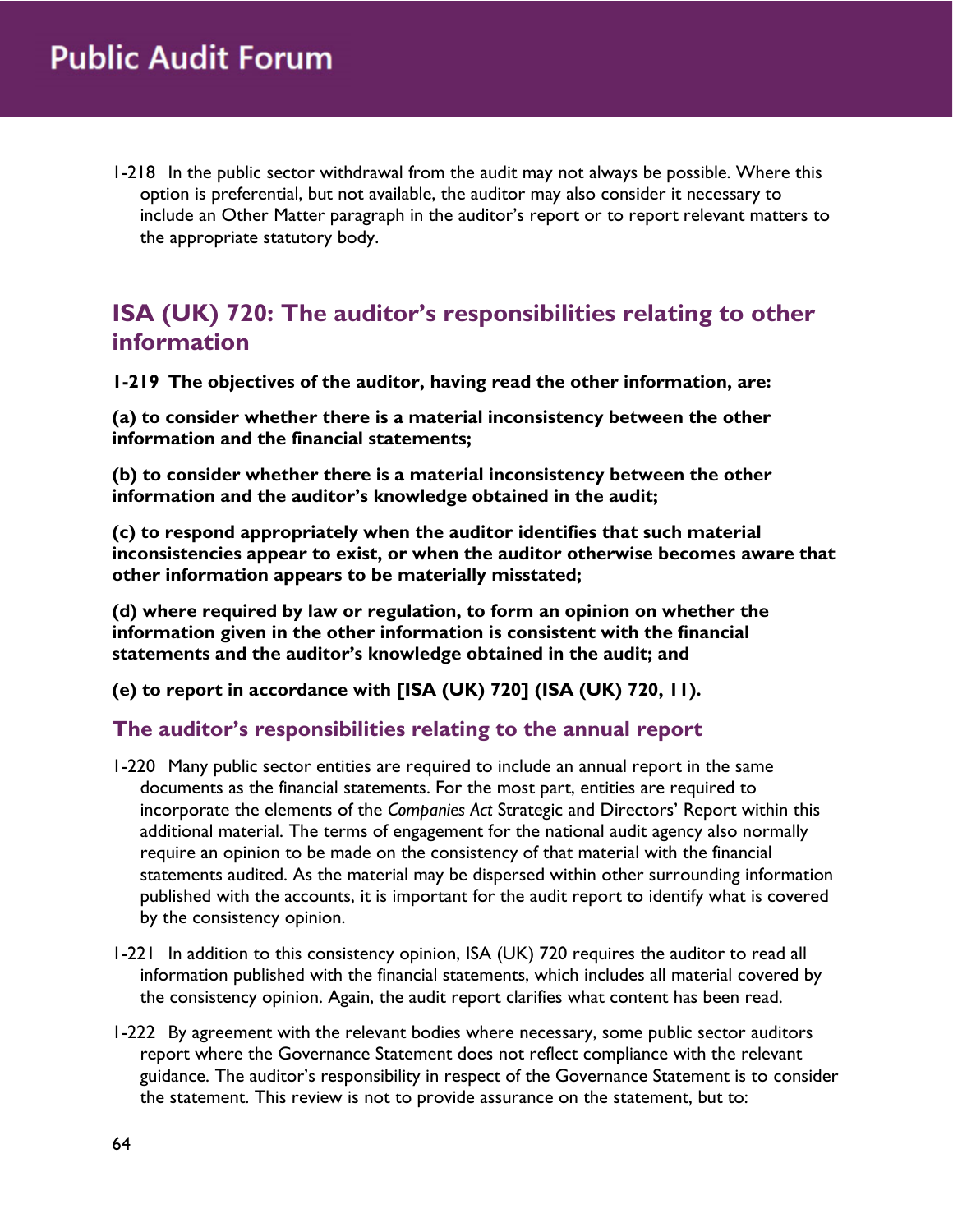- consider the completeness of the disclosures in meeting the reporting requirements;
- identify whether the disclosures are misleading; and
- identify any inconsistencies between the disclosures and the information that the auditor is aware of from audit work.
- 1-223 Requirements for publishing other information alongside financial statements varies depending on the nature of the entity's operations and the reporting requirements. Typically, they may include a statement setting out the responsibilities of the Accounting/Accountable Officer or equivalent and a corporate governance statement.
- 1-224 The reporting framework may include a requirement that the other information presented is 'fair, balanced and understandable'.<sup>15</sup> An example of a reporting framework with such a requirement is HM Treasury's *Financial Reporting Manual* for central government entities. In this case, if the auditor identifies that any aspects of the other information are not presented in a fair, balanced or understandable manner, the auditor considers the implications for the report. The auditor considers whether the information is presented in a way that would be understandable to a wide range of potential users with varying levels of expertise.

### **Reporting to the legislature**

**1-225 In the public sector, withdrawal from the engagement may not be possible. In such cases, the auditor may issue a report to the legislature providing details of the matter or may take other appropriate actions (ISA (UK) 720, A47 which relates to the requirements of ISA (UK) 720, 18).**

### **Statutory other information**

1-226 Public sector annual reports and accounts may include information that is treated as statutory other information due to specific statutory reporting responsibilities or the terms of the engagement. For example, HM Treasury's *Financial Reporting Manual* provides for auditors to provide an opinion on particular disclosures in the Accountability Report and for this information to be clearly identified as audited. The auditor makes a positive statement in the auditor's report in respect of this information in accordance with paragraph A58-1 of ISA (UK) 700 and carries out appropriate procedures in respect of the information.

<sup>15</sup> The requirement for reporting to be 'fair, balanced and understandable' originates in the *UK Corporate Governance Code*. See the *Code* issued in July 2018 here: [https://www.frc.org.uk/getattachment/88bd8c45-50ea-4841-95b0-d2f4f48069a2/2018-UK-](https://www.frc.org.uk/getattachment/88bd8c45-50ea-4841-95b0-d2f4f48069a2/2018-UK-Corporate-Governance-Code-FINAL.pdf)[Corporate-Governance-Code-FINAL.pdf](https://www.frc.org.uk/getattachment/88bd8c45-50ea-4841-95b0-d2f4f48069a2/2018-UK-Corporate-Governance-Code-FINAL.pdf)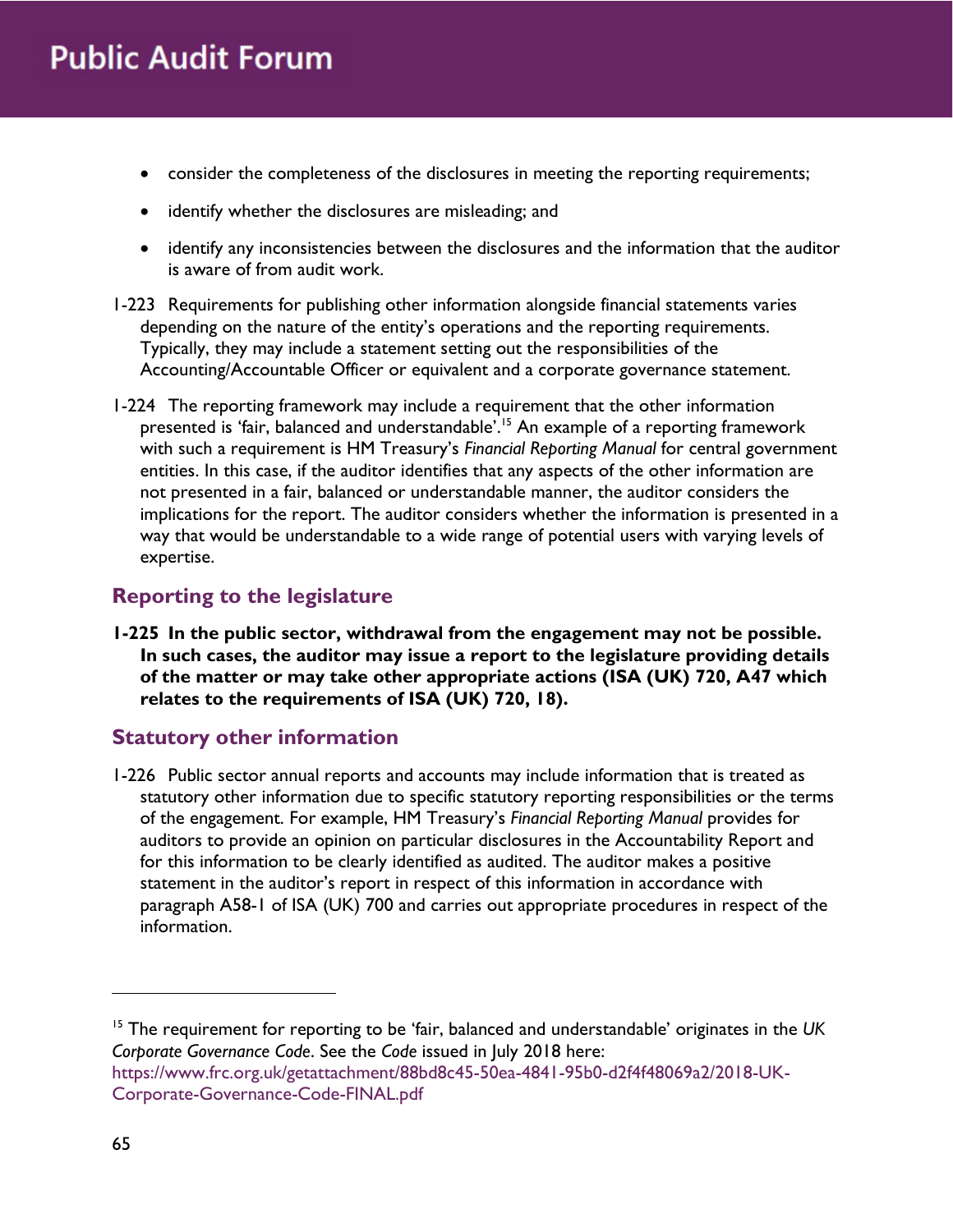## **Revised Ethical Standard 2019**

### **Overarching principles**

- **1-227 The firm, its partners and all staff shall behave with integrity and objectivity in all professional and business activities and relationships (Revised Ethical Standard 2019, A1).**
- **1-228 In relation to each engagement, the firm, and each covered person, shall ensure (in the case of a covered person, insofar as they are able to do so) that the firm and each covered person is free from conditions and relationships which would make it probable that an objective, reasonable and informed third party would conclude the independence of the firm or any covered person is compromised (Revised Ethical Standard 2019, A2).**

### **Loan staff assignments**

**1-229 A firm shall not enter into an agreement with an entity relevant to an engagement, or with the affiliates of such an entity, to provide any partner or employee to work for a temporary period as if that individual were an employee of any such entity or its affiliates. An exception applies: in respect of staff employed by a UK national audit agency, in a role with no management responsibilities; when the role to be filled in an entity relevant to an engagement has no line management or management responsibilities; for a period of no longer than three months (or no longer than six months for a staff member from a national audit agency employed on a training contract); and where the service to be provided would not be prohibited by the Ethical Standard (Revised Ethical Standard 2019, 2.36)**

### **Partners and engagement team members joining an entity relevant to an engagement**

**1-230 In the circumstances covered by paragraph 2.45 [of the Revised Ethical Standard 2019]<sup>16</sup>, where the responsibility for the engagement is assigned by** 

<sup>&</sup>lt;sup>16</sup> Paragraph 2.45 of the Revised Ethical Standard 2019 relates to circumstances where a partner, or another person (including a person whose services are at the disposal or under the control of the firm) who is personally approved as a statutory auditor as described in paragraph 2.40 of the Standard, is appointed as a director, a member of the audit committee or body performing equivalent functions, or to a key management position with an entity relevant to an engagement, having previously been a covered person: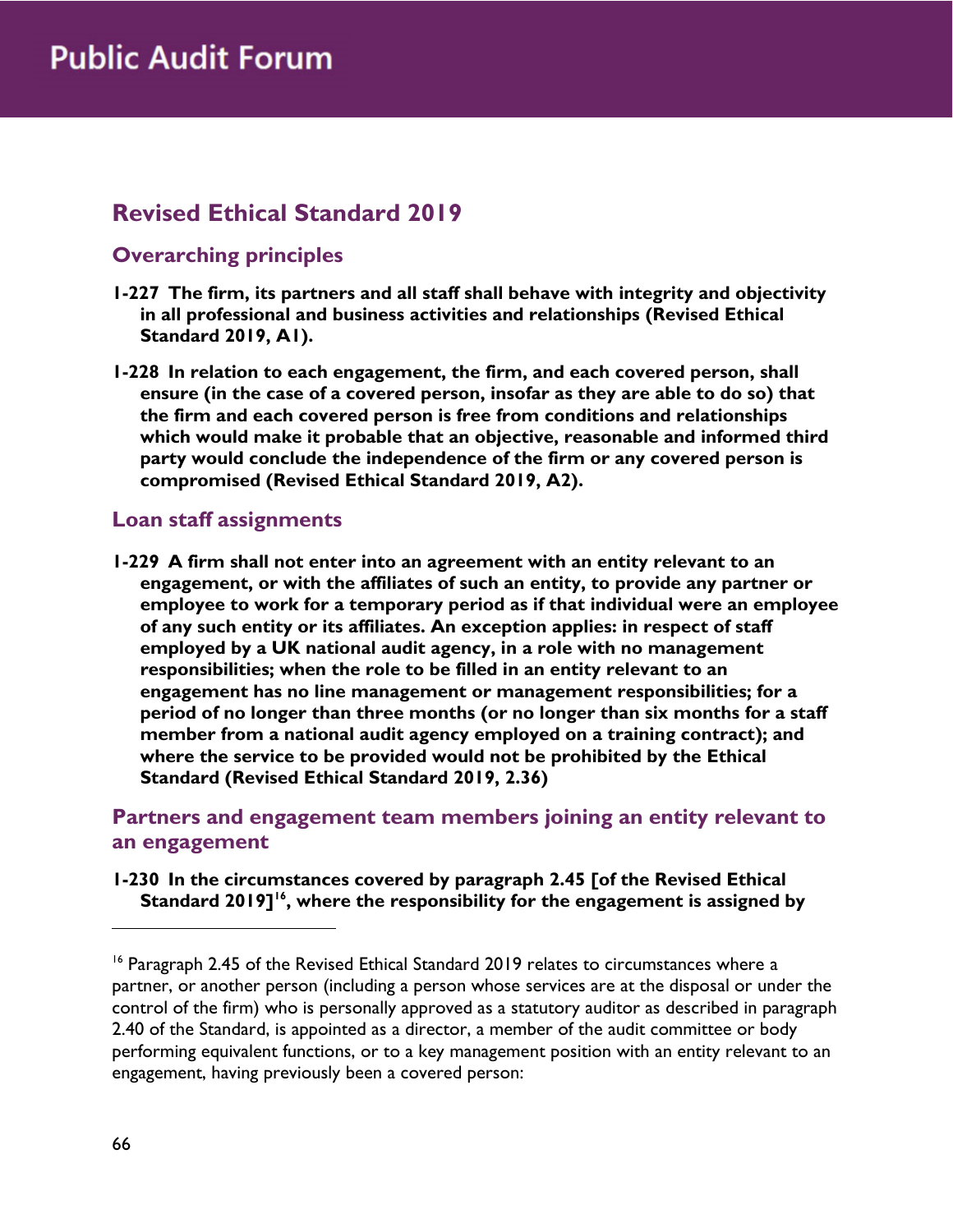**legislation or regulation and the auditor cannot resign from the engagement (e.g. for certain public sector bodies) the firm shall apply alternative safeguards to reduce threats to integrity or objectivity to a level where independence would not be compromised (Revised Ethical Standard 2019, 2.46).**

### **Long association with engagements and with entities relevant to engagements**

**1-231 Where partners and staff in senior positions have a long association or extensive and/ or regular involvement with an entity relevant to the engagement, the firm shall assess the threats to integrity, objectivity and independence of the firm and covered persons and shall:**

**• apply safeguards to reduce the threats to a level where independence would not be compromised; and**

**• disclose the engagements previously undertaken by the firm for an entity relevant to the engagement to those charged with governance and, where applicable, any other persons or entities the firm is instructed to advise.**

**Where appropriate safeguards cannot be applied, the firm shall not accept the engagement, shall resign from the engagement or not stand for reappointment, as appropriate. Where the responsibility for the engagement is assigned by legislation or regulation and the firm cannot resign from the engagement (e.g. in the case of certain public sector bodies) the firm shall apply alternative safeguards (Revised Ethical Standard 2019, 3.1).**

1-232 In the public sector, legislation may establish the appointments and terms of office of the auditor with engagement partner responsibility. As a result, it may not be possible to comply strictly with the engagement partner rotation requirements envisaged for listed entities. Nonetheless, for public sector entities considered significant, it may be in the public interest for public sector organisations to establish policies and procedures to promote compliance with the spirit of rotation of engagement partner responsibility.

<sup>(</sup>a) in the case of a partner, at any time during the two years prior to such appointment; or

<sup>(</sup>b) in the case of another person, at any time during the year prior to such appointment,

and requires that the firm shall resign from the engagement where possible under applicable law or regulation and not accept another engagement for the entity for a specified period.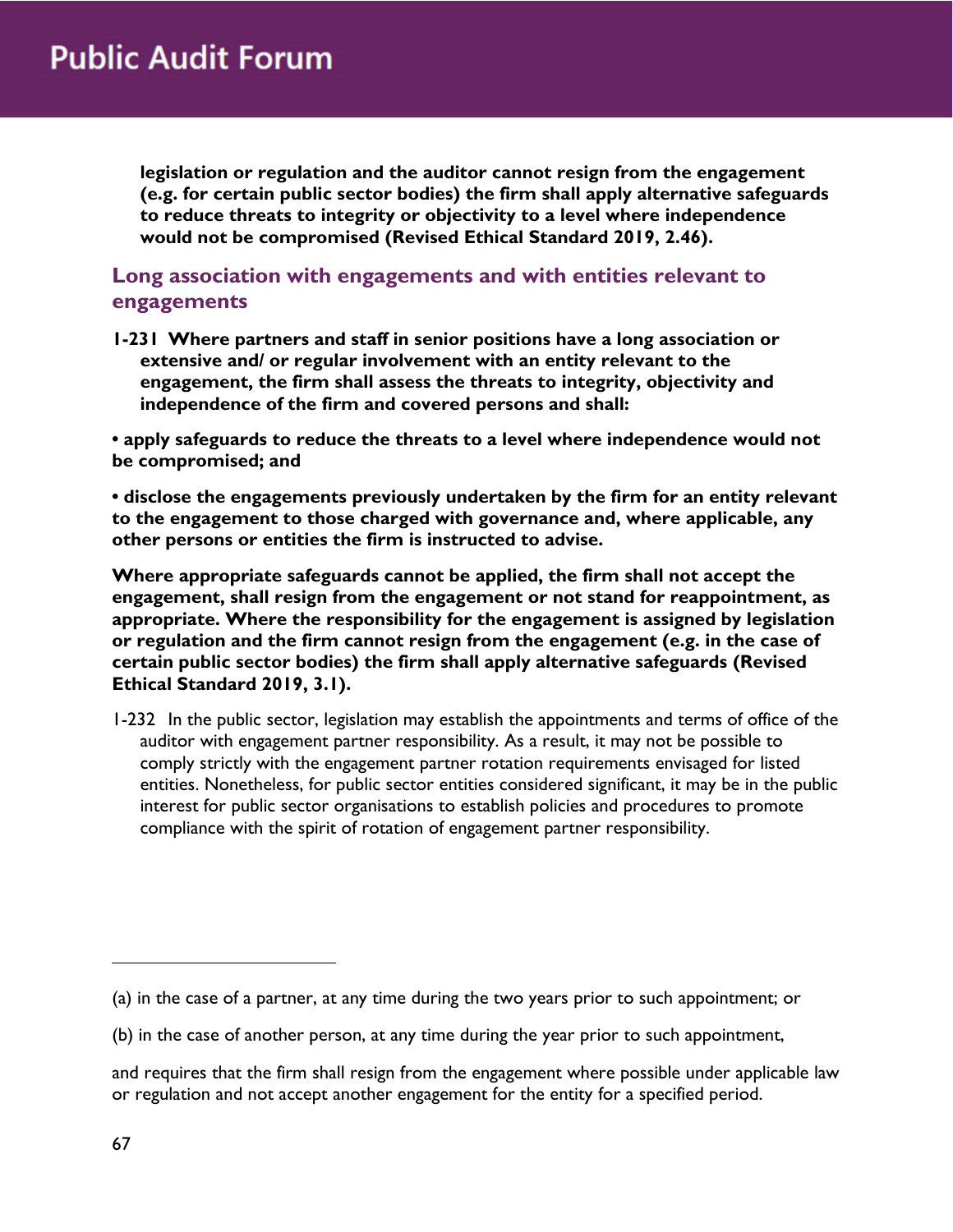# **Public Audit Forum**

#### **Fees**

**1-233 Paragraphs 4.23 to 4.34 [of the Revised Ethical Standard 2019]<sup>17</sup> do not apply to engagements of entities where the responsibility for the engagement is assigned by legislation and the firm cannot resign from the engagement, irrespective of considerations of economic dependence (e.g. for certain public sector bodies) (Revised Ethical Standard 2019, 4.22).**

• it is expected that the total fees for services receivable from a non-listed entity that is not a public interest entity and its subsidiaries relevant to a recurring engagement by the firm will regularly exceed 15% of the annual fee income of the firm,

and require that the firm shall not act as the provider of the engagement for that entity and shall either resign or not stand for reappointment, as appropriate.

<sup>&</sup>lt;sup>17</sup> Paragraphs 4.23 and 4.24 of the Revised Ethical Standard 2019 relate to circumstances where:

<sup>•</sup> it is expected that the total fees for services receivable from a public interest entity or other listed entity and its subsidiaries relevant to a recurring engagement by the firm will regularly exceed 10% of the annual fee income of the firm; or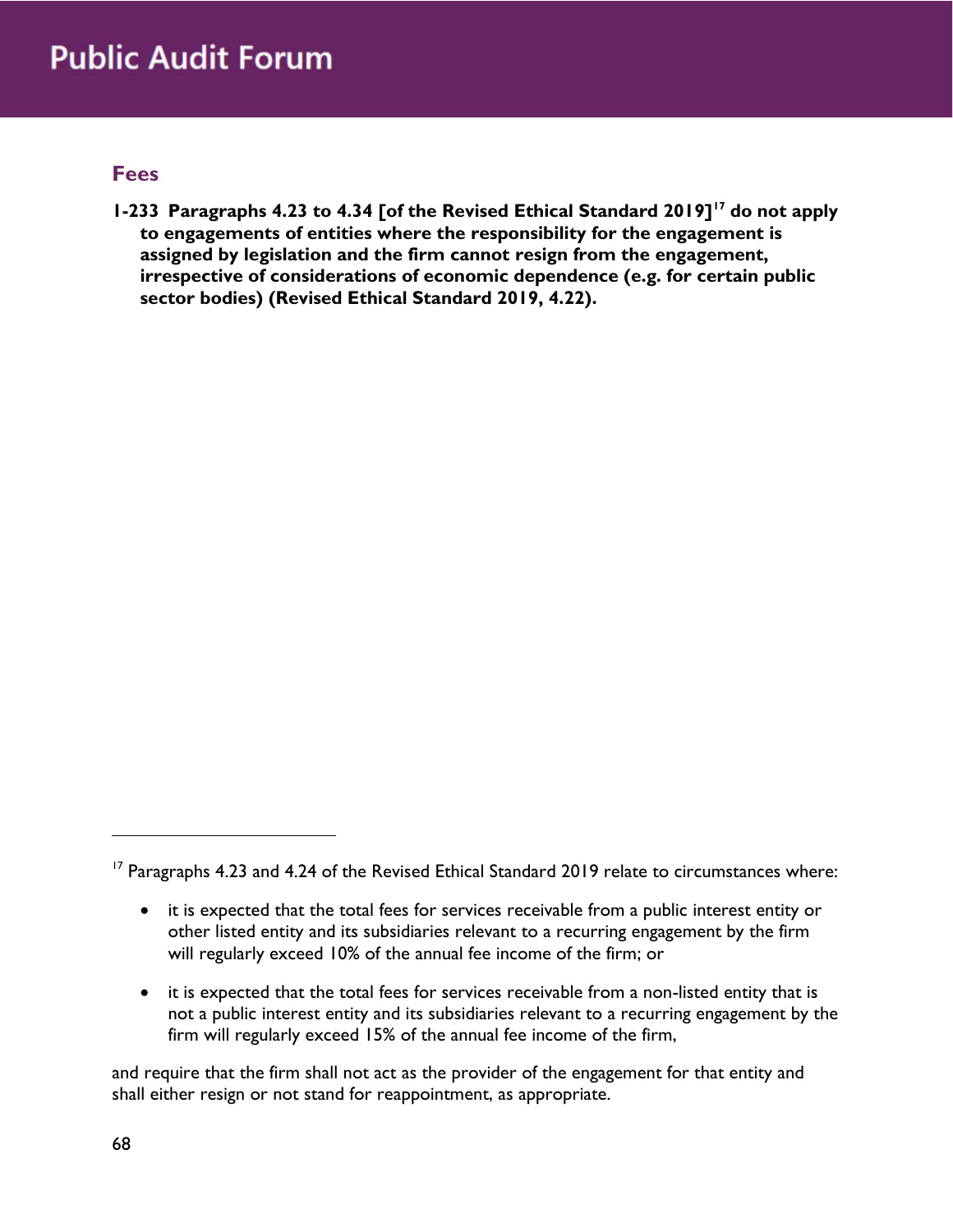# **Part 2: The audit of regularity**

### **Introduction**

**2-1** This part of the Practice Note sets out guidance on public sector auditors' considerations of regularity and related matters. It covers:

- understanding the concept of regularity:
- how regularity relates to other concepts including propriety and compliance with laws and regulations;
- $\bullet$  the audit of regularity an overview;
- understanding the entity and its environment;
- understanding the entity's internal controls;
- materiality for the audit of regularity;
- assessing the risk of material irregular transactions;
- planning and performing audit procedures;
- areas requiring special consideration;
- written representations;
- using the work of others;
- evaluating irregular transactions;
- the risk of fraud in the audit of regularity;
- regularity opinion on financial statements; and
- other reporting on regularity.

**2-2** Public sector auditors may have statutory powers and responsibilities in relation to how audited bodies use public funds. Some of these responsibilities may be discharged through the audit of regularity, where required by legislation. The audit of regularity is related to the audit of financial statements and so it is covered by this Practice Note. Auditors may also be required to report in respect of propriety or the economy, efficiency and effectiveness (value for money) of the use of public funds. These are not covered by this Practice Note and the auditors may instead refer to the specific legislative framework and other guidance; for example, Codes of Audit Practice developed by a relevant audit agency.

**2-3** This part of the Practice Note focuses on the audit of regularity to provide a reasonable assurance opinion. Some public sector entities may require limited or other assurance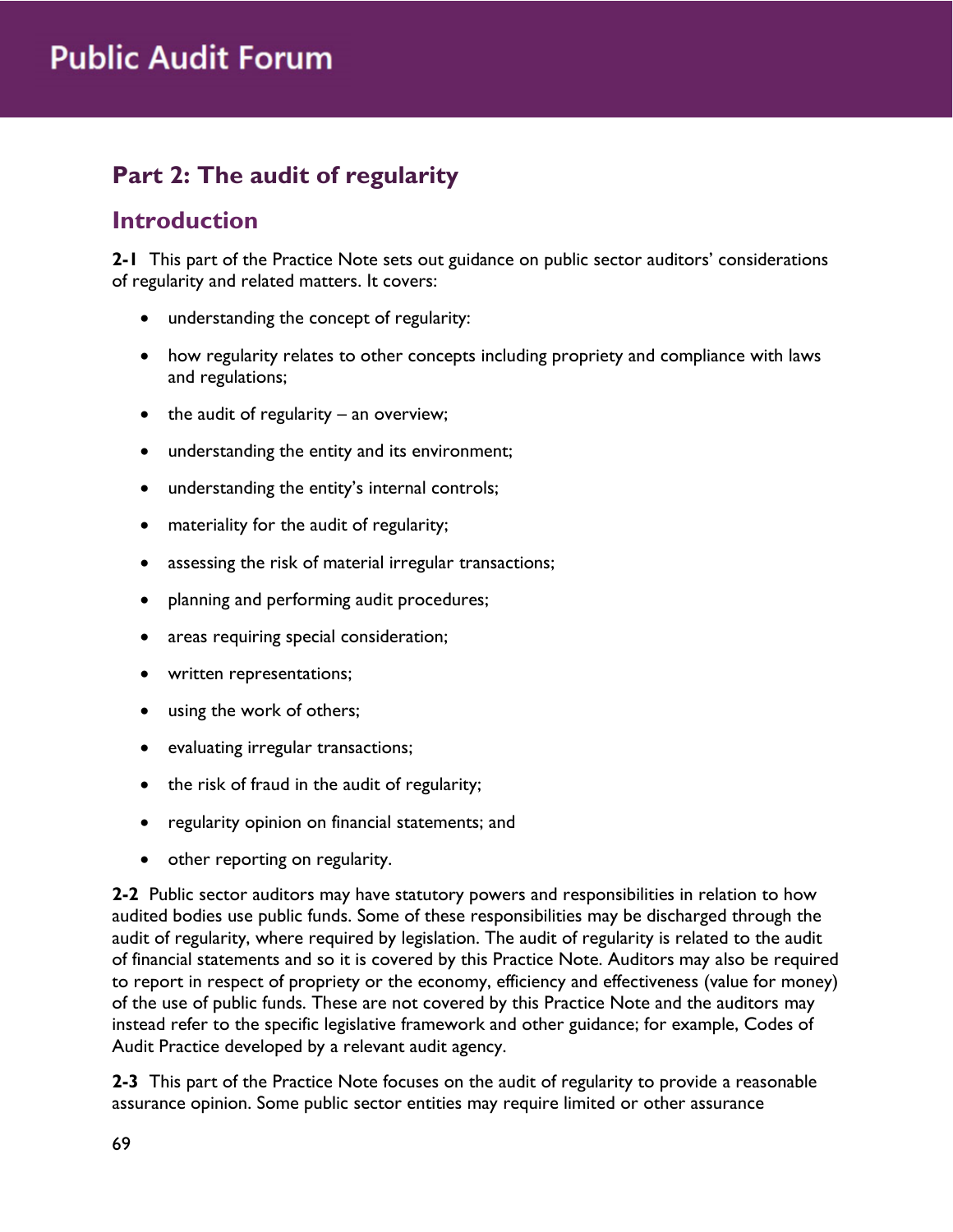engagements as part of funding obligations or grant conditions set by other public sector bodies. Guidance on such engagements is not included in this Practice Note and the auditors instead consult other relevant information on engagements of this type. For example, academy trusts and college corporations in England are required to commission external auditors, as reporting accountants, to perform an annual review of regularity (which, in this case, is a type of a limited assurance engagement) as part of their funding conditions. The auditors may refer to the relevant framework document (e.g. an accounts direction or a tripartite agreement) and other professional guidance (such as the ICAEW technical release on regularity reporting for academies or International Standard on Assurance Engagements (ISAE) 3000) for further information about other assurance engagements in respect of regularity.

# **Understanding the concept of regularity**

**2-4** Regularity is the concept that transactions that are reflected in the financial statements of an audited entity must be in accordance with the relevant framework of authorities.

**2-5** Frameworks of authorities are external frameworks, specific to the audited entity, with which the audited entity's transactions must conform. These frameworks are set up by bodies able to issue and/or enforce the authorities for that entity and might include, for example:

- authorising legislation;
- regulations issued under governing legislation;
- parliamentary authorities (including budgetary laws, for example budget estimates voted by the relevant Parliament/Assembly); and
- government or related authorities (for example *Managing Public Money*<sup>18</sup> issued by HM Treasury).

**2-6** The concept of regularity reflects concerns of the users of the public sector accounts that public money raised is used only for the purposes intended by relevant framework of authorities. The preparation of financial statements by public bodies is an important means by which they are held accountable for the use of public funds.

**2-7** For the audit of central government (or equivalent) and some health bodies, there is an explicit statutory requirement on the auditor to provide an additional audit opinion on whether, in all material respects, expenditure and income (payments and receipts) have been applied for the purposes intended by Parliament, where applicable and conform with the

<sup>&</sup>lt;sup>18</sup> Managing Public Money provides guidance on how to handle public funds and sets out the regularity framework for central government in the UK. The document can be found on the following website: [www.gov.uk/government/publications/managing-public-money](http://www.gov.uk/government/publications/managing-public-money)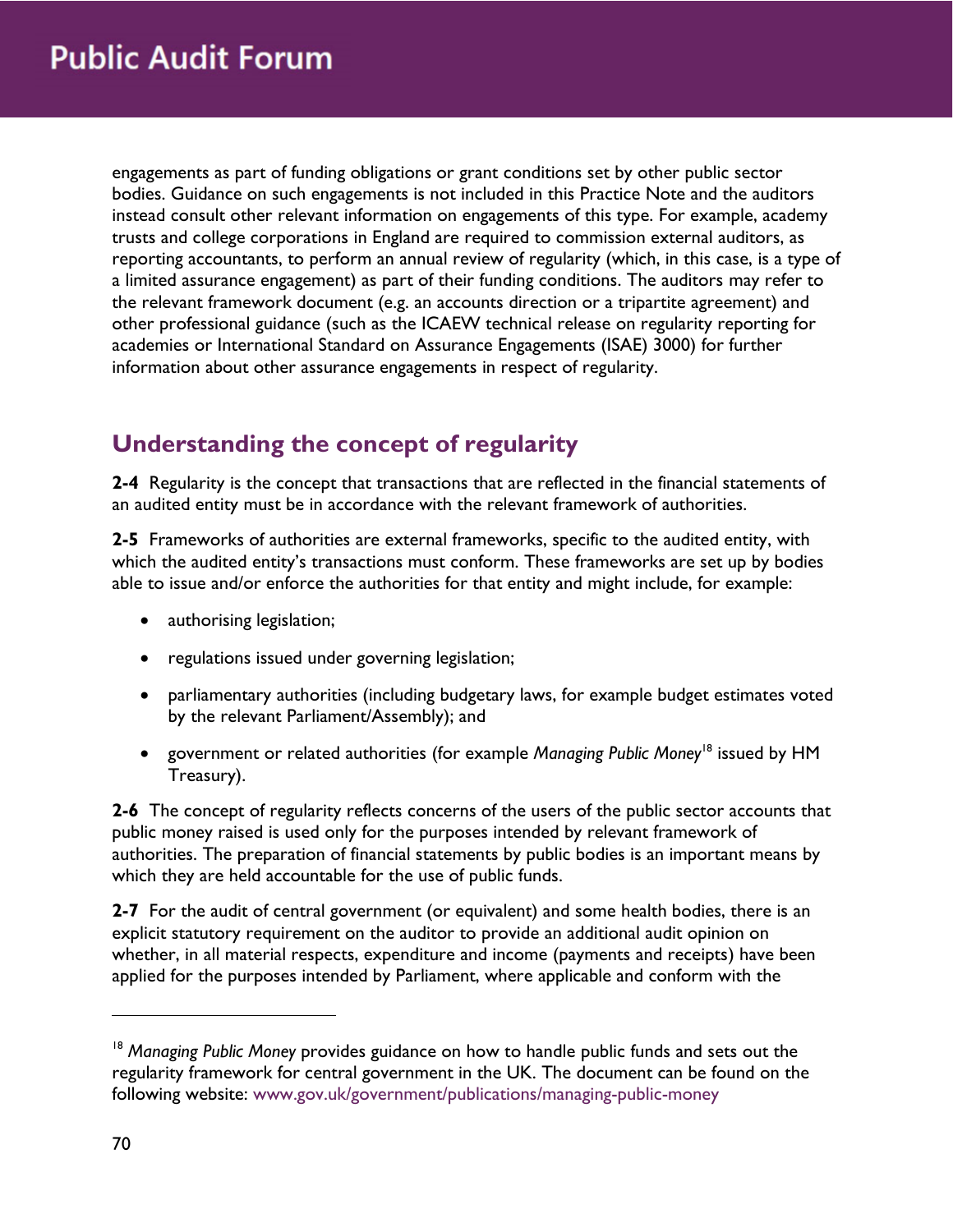authorities which govern them. The auditor can adopt an integrated audit approach covering the audit of the financial statements and supplemented by additional testing of regularity, where necessary.

### **How regularity relates to other concepts including propriety and compliance with laws and regulations**

**2-8** Whereas regularity is concerned with compliance with a relevant framework of authorities, propriety is concerned more with standards of conduct, behaviour and corporate governance. It includes matters such as fairness, integrity, the avoidance of personal profit from public business, even-handedness in the appointment of staff, open competition in the letting of contracts and the avoidance of waste and extravagance.

**2-9** Propriety is not readily susceptible to objective verification and, as such, is not expressly covered in the opinion on financial statements. When issues of propriety come to light in the course of the audit of financial statements, the auditor considers whether and, if so, how they may be reported.

**2-10** Propriety might be part of the wider statutory role of the auditor or might fall within the terms of the audit engagement. For example, in Scotland, the Public Finance and Accountability (Scotland) Act 2000 requires audits of accounts for which the Auditor General is responsible to include auditor's reports that set out findings on whether the expenditure and receipts shown in the account were incurred or applied in accordance with relevant statutory provisions and with any applicable guidance (whether as to propriety or otherwise) issued by Scottish Ministers.

**2-11** As part of the audit of regularity, the auditor assesses the audited body's compliance with relevant laws and regulations. This consideration feeds into work performed by the auditor under ISA (UK) 250A. The guidance on the application of this ISA (UK) can be found in Part 1 of this Practice Note.

**2-11A** Paragraphs 1-44A to 1-44D of Part 1 of Practice Note 10 set out how the concept of regularity interacts with the auditor's responsibilities relating to fraud under ISA (UK) 240, including fraud that may have implications for the regularity opinion, along with matters relating to the terminology of 'irregularities'. The risk of fraud in the audit of regularity is also addressed in paragraphs 2-79 to 2-82 in Part 2 of Practice Note 10.

### **The audit of regularity – an overview**

**2-12** The auditor's approach to the audit of the regularity of transactions in the financial statements of public sector entities is similar to the audit approach set out in ISA (UK)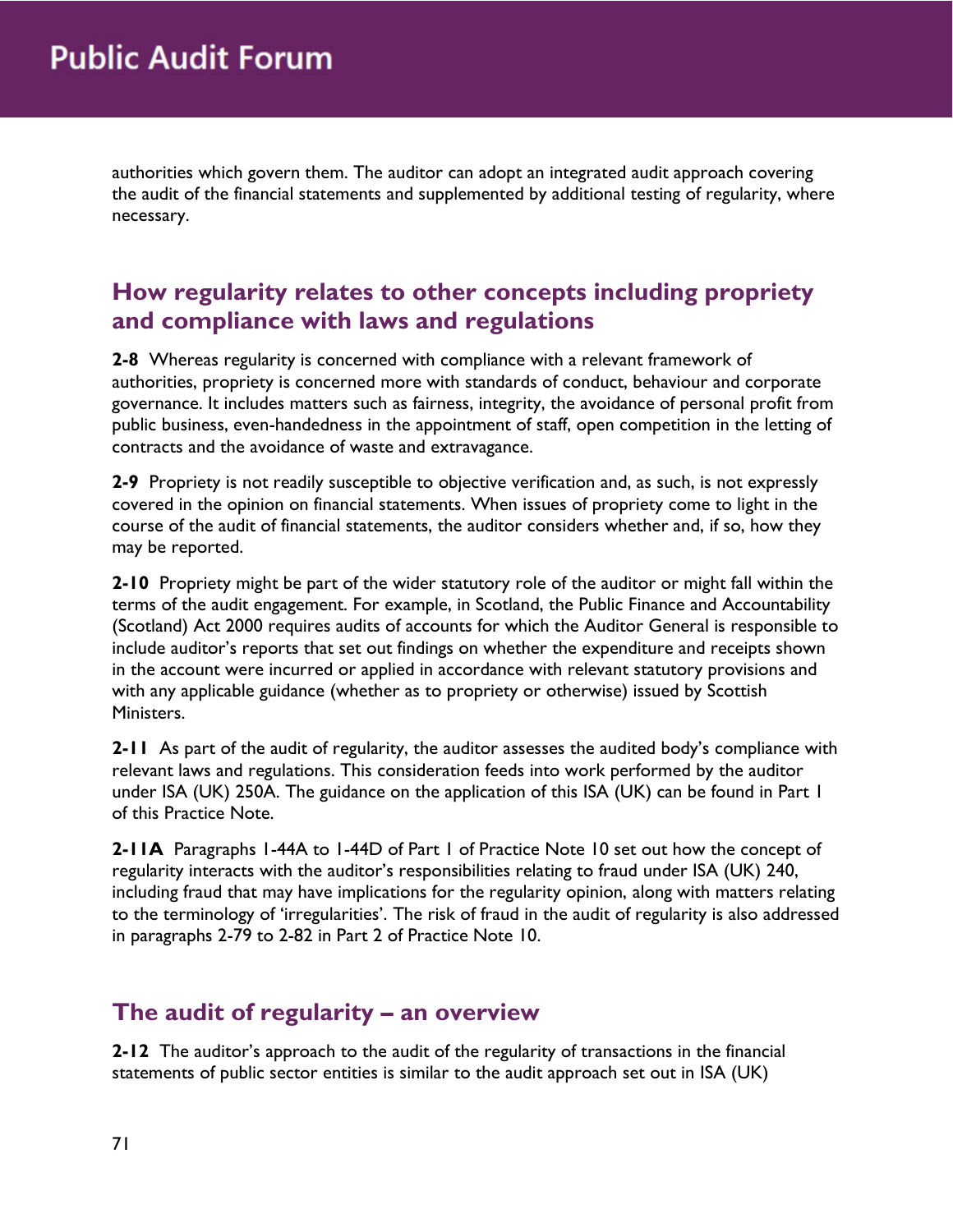250A:*Consideration of laws and regulations in an audit of financial statements*. It can be summarised as:

- obtaining a sufficient understanding of the framework of authorities that are specific to the entity. The auditor obtains a broad understanding that is sufficient to enable identification of transactions or events that may have a significant effect on the regularity of transactions in the financial statements. The auditor also considers the systems and procedures in place to ensure compliance with the framework of authorities. The auditor obtains an understanding of the internal control environment to enable a preliminary assessment of controls which mitigate the risk of material irregular transactions;
- obtaining sufficient appropriate evidence to obtain assurance over regularity. Taking into account materiality, the auditor performs audit procedures on transactions through a combination of tests of controls and substantive procedures. Audit procedures can be integrated with those relating to the audit of the financial statements; and
- reporting on regularity through a separate and explicit opinion on regularity or separate reports on regularity issues.

**2-13** In certain parts of the public sector, the principles and procedures applied to obtain sufficient appropriate evidence to support an opinion on the regularity are similar to those applied to the audit of the financial statements. Thus, in forming an opinion on regularity, the auditor seeks to provide reasonable assurance that the financial statements are free from material irregular transactions. For example, the auditor sets a materiality threshold for the regularity opinion in a similar manner as for the opinion on financial statements, applying the guidance in ISA (UK) 320 and the accompanying guidance in the ISA (UK) 320 section of Practice Note 10. The materiality threshold for regularity may, but will not necessarily, be the same as that for the financial statements. Qualitative considerations of materiality apply in a similar manner to the regularity opinion as for the opinion on financial statements, but different qualitative considerations may be relevant to the two distinct opinions, depending on the circumstances pertaining to the reporting entity.

**2-14** There may, however, be particular considerations in respect of the auditor's assessment of materiality, risk and the design of audit procedures in relation to regularity that are set out in this Practice Note. In addition to these considerations, the auditor may have particular regard to the regularity of receipts, the disclosure of transactions in accordance with relevant framework of authorities, and securing management representations.

**2-15** The auditor, in the audit of regularity, is expected to comply with the Financial Reporting Council's ethical, auditing and quality management standards and the guidance set out in this Practice Note.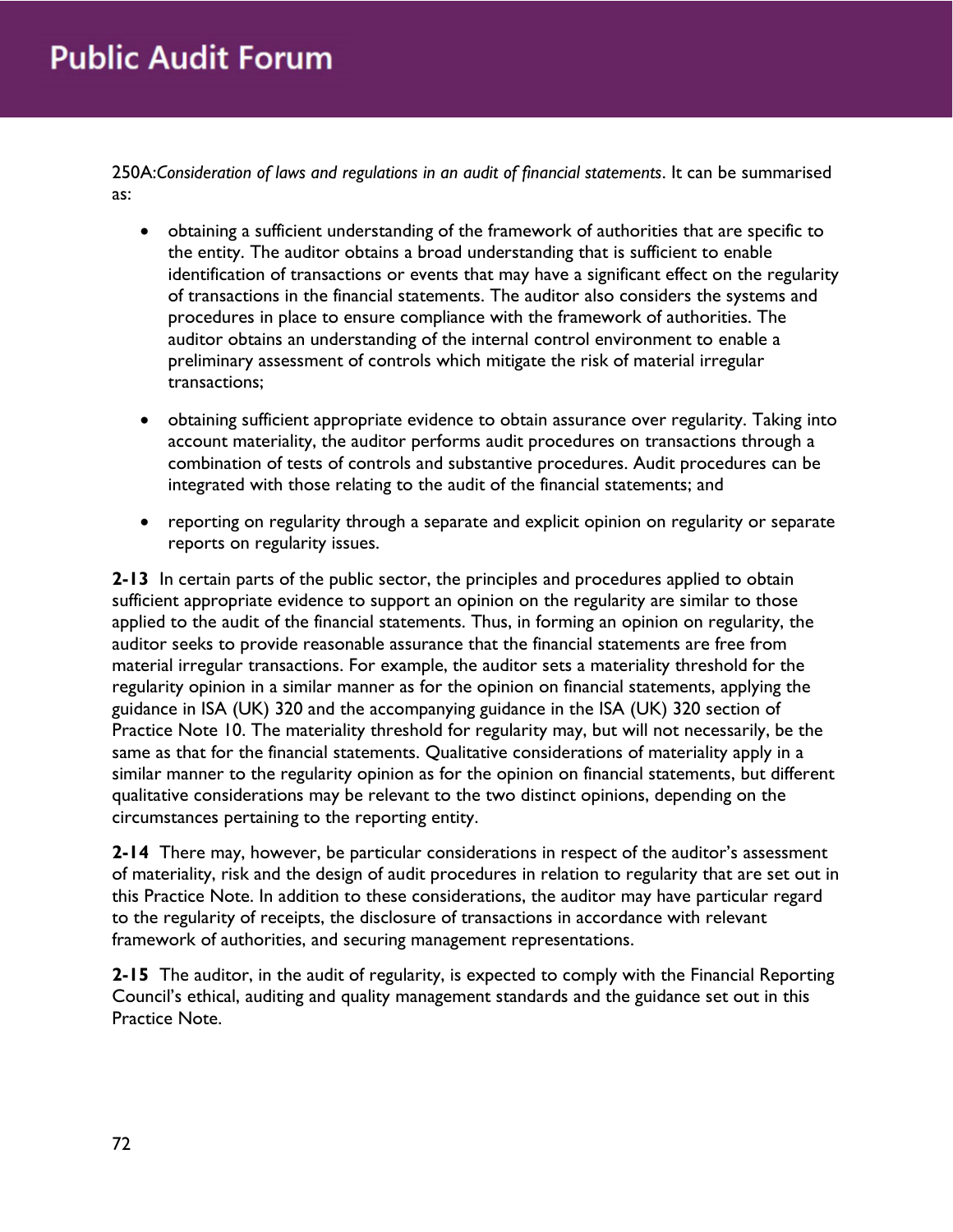## **Understanding the entity and its environment**

**2-16** An auditor in the public sector has, or obtains an understanding of the framework of authorities governing the audited body and its activities which is sufficient to enable identification of events, transactions and practices which may have a material effect on the regularity of transactions in the financial statements.

**2-17** The extent of the auditor's work in relation to obtaining a sufficient understanding of the regulatory framework will depend on the complexity of the laws and regulations. In complex regulatory environments, the auditor considers the translation of the framework of authorities into relevant rules and procedures used by the audited entity.

**2-18** In all regards, the audited entity retains the responsibility for ensuring the regularity of its transactions and for disclosing these transactions in the financial statements. However, the auditor has a responsibility for understanding the framework of authorities and cannot wholly rely on management representations about the framework, as the auditor's opinion on regularity is based on evidence of compliance with the framework of authorities, rather than on evidence of compliance with the entity's understanding of the framework.

**2-19** The auditor can identify the framework of authorities from a number of sources, including:

- a framework document or accounts direction, where issued under the authorising legislation;
- previous experience with the entity or similar entities;
- review of legislation and regulations governing the audited body;
- discussions with the staff employed by the entity (finance officers, internal audit, policy and legal branches); or
- documents produced by the entity (for example: minutes of board and other principal committee meetings; correspondence and minutes of meetings with relevant authorising bodies; prior years' financial and annual reports; budgets; internal management reports; management policy manuals; manuals of accounting and internal control; and scheme control plans).

**2-20** In considering the framework of authorities, the auditor distinguishes between those authorities which are specific to the entity and provide specific direct authority for its financial transactions and those laws and regulations which provide the general framework within which it conducts its activities.

**2-21** Laws and regulations that fall within the general framework include, for example, those relating to health and safety, environmental protection and employment. While non-compliance with those laws and regulations that provide the general legal framework would not affect the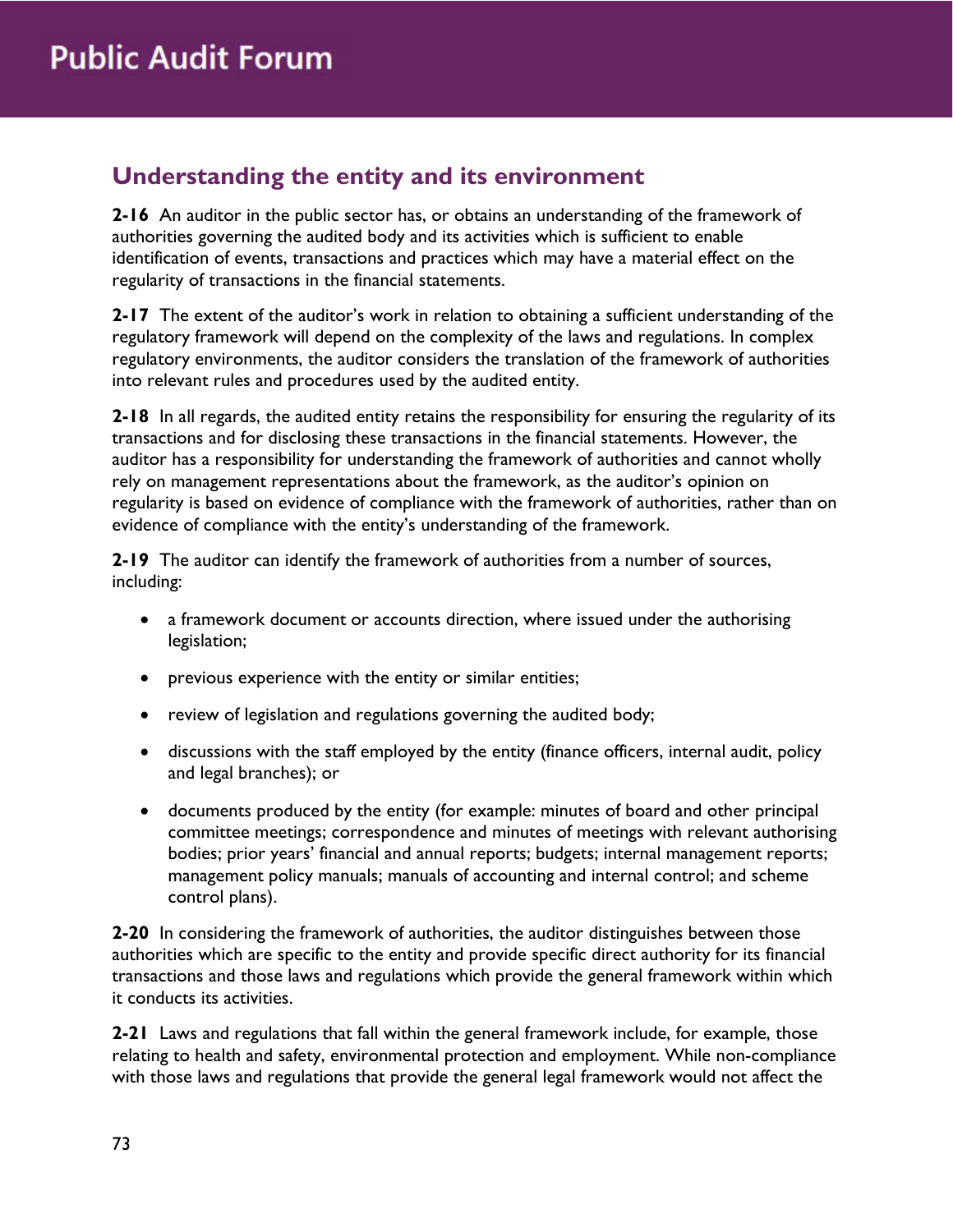auditor's opinion on the regularity of transactions, some of these may be relevant to the auditor's assessment of compliance with laws and regulations under [ISA \(UK\) 250 Section A.](https://library.croneri.co.uk/isauk250ar1)

**2-22** Understanding the framework of authorities and using this information appropriately will assist the auditor in developing the audit plan and in identifying potential material irregular transactions in the financial statements, for example, from new and complex legislation or from a misinterpretation of legislation and its scope. The auditor's understanding of the authorities includes knowledge of the reasons for the legislation and its objectives as this will aid the auditor's understanding of any secondary legislation or subsidiary regulations. The nature and complexity of the relevant legislation and other authorities has an impact on the extent of the auditor's work on regularity.

## **The framework of authorities included in the auditor's report**

**2-23** A transaction is regular if it is in accordance with the framework of authorities. If it is not in accordance with the framework of authorities then it is not regular. The authorities that are within the scope of the auditor's regularity opinion may be determined by the legislation under which the auditor is appointed. Where the auditor gives a regularity opinion that is not required by legislation, the auditor may use a similar form of opinion to that which is normally given for audits where that auditor is appointed by statute, and the scope of the regularity opinion will be determined by the form of words used in the report. For example:

• Where the Comptroller and Auditor General is required to give a regularity opinion under Section 6 of the *Government Resources and Accounts Act 2000*, the report will be on whether money provided by Parliament has been expended for the purposes intended by Parliament, resources authorised by Parliament to be used have been used for the purposes in relation to which the use was authorised and the financial transactions are in accordance with any relevant authority. Parliament expresses its intentions through primary and secondary legislation and so these clearly form part of the framework of authorities. In addition, through long-standing convention HM Treasury has a role in setting rules for Government departments' spending<sup>19</sup>, which means that guidance issued by the Treasury is a relevant authority. Other authorities may also be relevant authorities and the auditor considers which authorities are relevant for the purpose of the regularity opinion (see paragraph **2-24** below). For regularity opinions given by the Comptroller and Auditor General otherwise than under the Government Resources and Accounts Act 2000, the form of opinion will typically follow this pattern and so similar considerations will apply when considering what forms part of the framework of authorities.

<sup>19</sup> See<https://publications.parliament.uk/pa/ld201213/ldselect/ldconst/165/16505.htm> for further discussion on this point.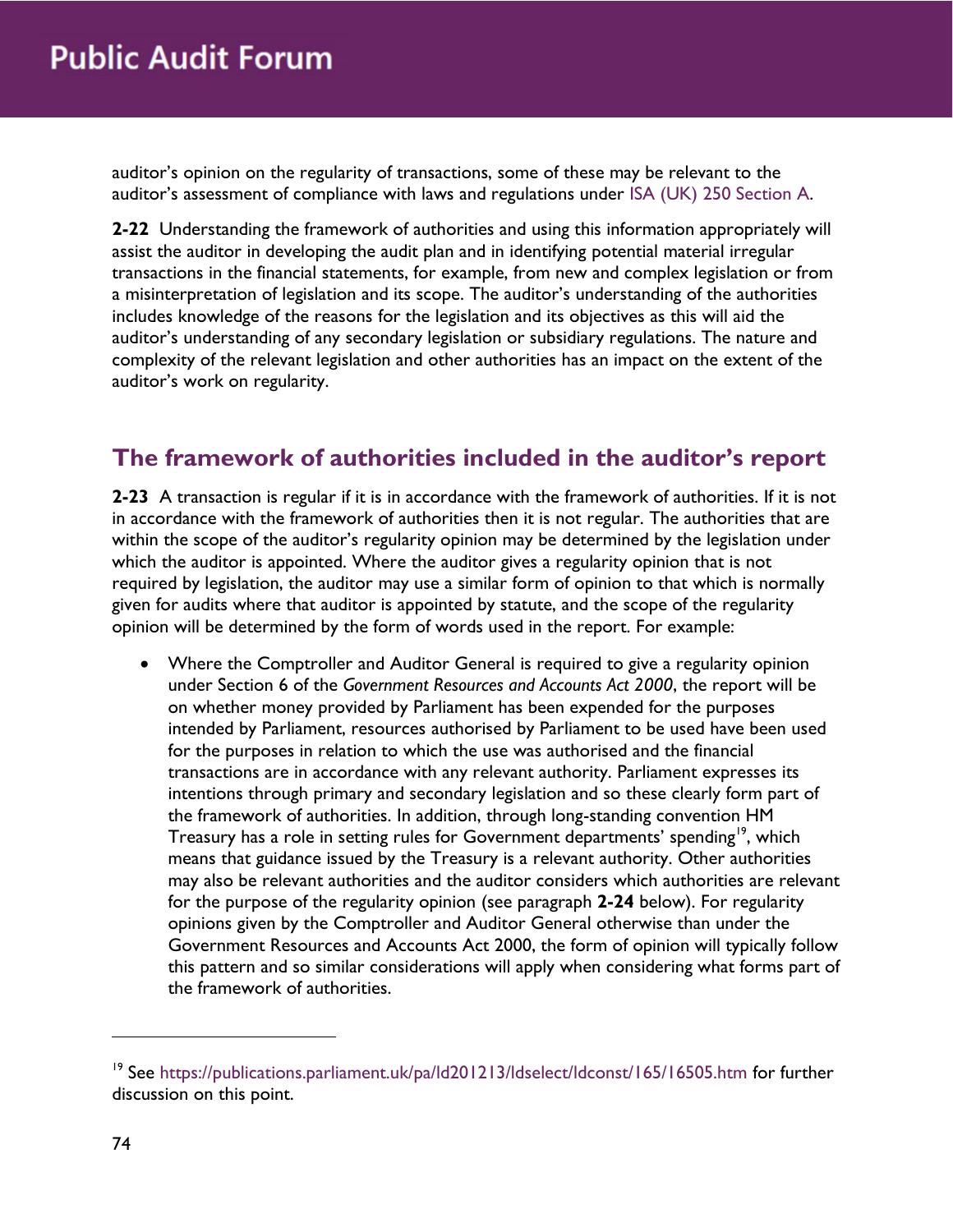# **Public Audit Forum**

• Where the Auditor General for Scotland, or a person appointed by the Auditor General, gives a regularity opinion under Section 22 of the Public Finance and Accountability (Scotland) Act 2000, the report will be on whether the transactions in the account were in accordance with any applicable enactments and guidance issued by the Scottish Ministers, the Budget (Scotland) Act covering the financial year and sections 4 to 7 of the Public Finance and Accountability (Scotland) Act 2000 and the sums paid out of the Scottish Consolidated Fund for the purpose of meeting the expenditure shown in the financial statements were applied in accordance with section 65 of the Scotland Act 1998. The legislation referred to specifically forms part of the framework of authorities. The auditor additionally considers which of the Scottish Ministers' guidance is applicable for the purpose of the regularity opinion (see paragraph **2-24** below).

**2-24** Some authorities (such as legislation) are explicitly cited within the wording of the regularity opinion. In other cases, the form of opinion refers to 'relevant' or 'applicable' authorities and in this case the auditor determines which authorities are in scope of the opinion. When considering these matters, the auditor may adopt the principle that an authority is relevant or applicable if the Parliament/Assembly or other body to which the auditor's report is addressed would consider that that authority is relevant or applicable to the audited entity's financial transactions.

## **Understanding the entity's internal controls**

**2-25** In planning the audit of regularity, the auditor considers how the entity's management complies with the framework and where relevant, addresses the risk of material irregular transactions through controls. This involves an assessment of the general control environment at the entity level and control procedures relating to individual transaction streams that are designed to prevent or detect and correct material irregular transactions.

**2-26** As part of the auditor's review of the control environment, the auditor considers the general control framework for ensuring regularity, including:

- the entity's organisational structure and the extent to which the responsibility for ensuring regularity is delegated;
- methods of ensuring regularity and accountability where the responsibility for it is delegated;
- the results of any relevant internal audit work which covers controls over compliance with laws and regulations or regularity; and
- the entity's corporate governance arrangements, insofar as the arrangements address compliance with regulations, in particular the work carried out by the entity to support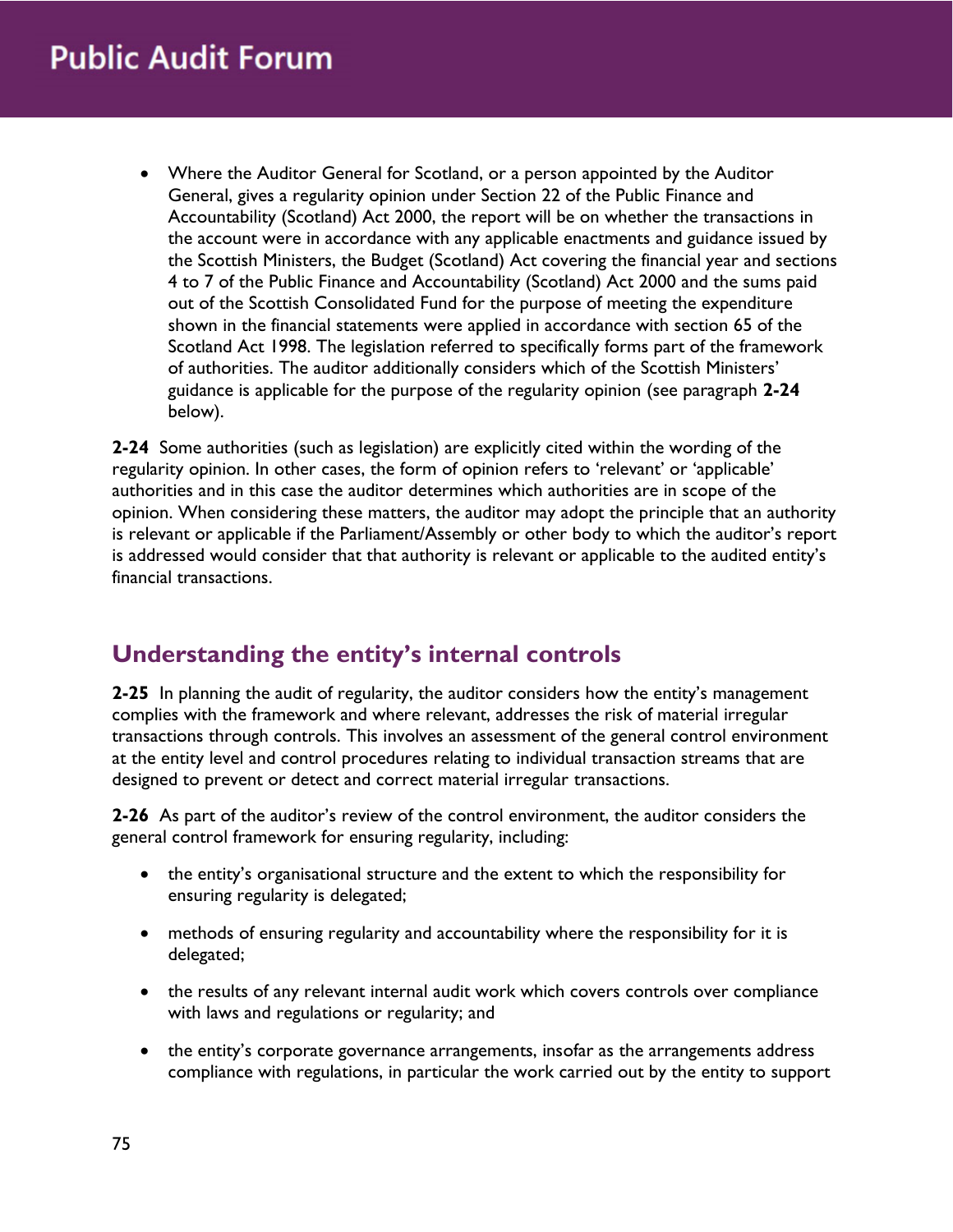# **Public Audit Forum**

the corporate governance statements, and the auditor's own work in reviewing the statements.

**2-27** Controls and procedures which the audited body operates to ensure regularity of individual transaction streams may include, for example:

- application of desk instructions for staff which translate statutory requirements into a set of operating procedures;
- monitoring of compliance with financial memoranda; or
- receipt of reports on compliance from auditors of other entities.

**2-28** It is sometimes necessary for the auditor to consider major or new legislation affecting the financial transactions or to consider whether regulations are appropriately translated into relevant rules and procedures. The auditor's work on legislation or regulations need only focus on those authorities that are relevant to the entity's financial transactions, such as those that govern the powers of the entity to make payments or receive money, or set out the value of such payments or receipts. It is not concerned with administrative rules or regulations that are not directly linked to financial transactions.

**2-29** The auditor's consideration of the translation of framework of authorities may involve reviewing the legislation to identify the provisions that authorise activities and reviewing the process for their translation and interpretation in subsidiary regulations and guidelines. It may also extend to the process for translation of those regulations into working manuals or other key documentation. In conducting this review the auditor pays particular attention to the statutory regulations which govern, for example:

- the powers of relevant bodies to determine the rules and procedures;
- the controls to be operated by the entity responsible for the administration of a scheme;
- the eligibility of beneficiaries to receive grants or other kinds of financial support under a scheme;
- the calculation of grants or any other payments; and
- the setting of fees and charges and other revenues.

**2-30** In considering relevant rules and procedures relating to schemes, the auditor also identifies those controls that are designed to prevent or detect and correct material irregular transactions.

**2-31** Where the volume of laws or regulations is significant, entities may have systems for the design and monitoring of procedures and controls to ensure that they are appropriate and meet legislative requirements.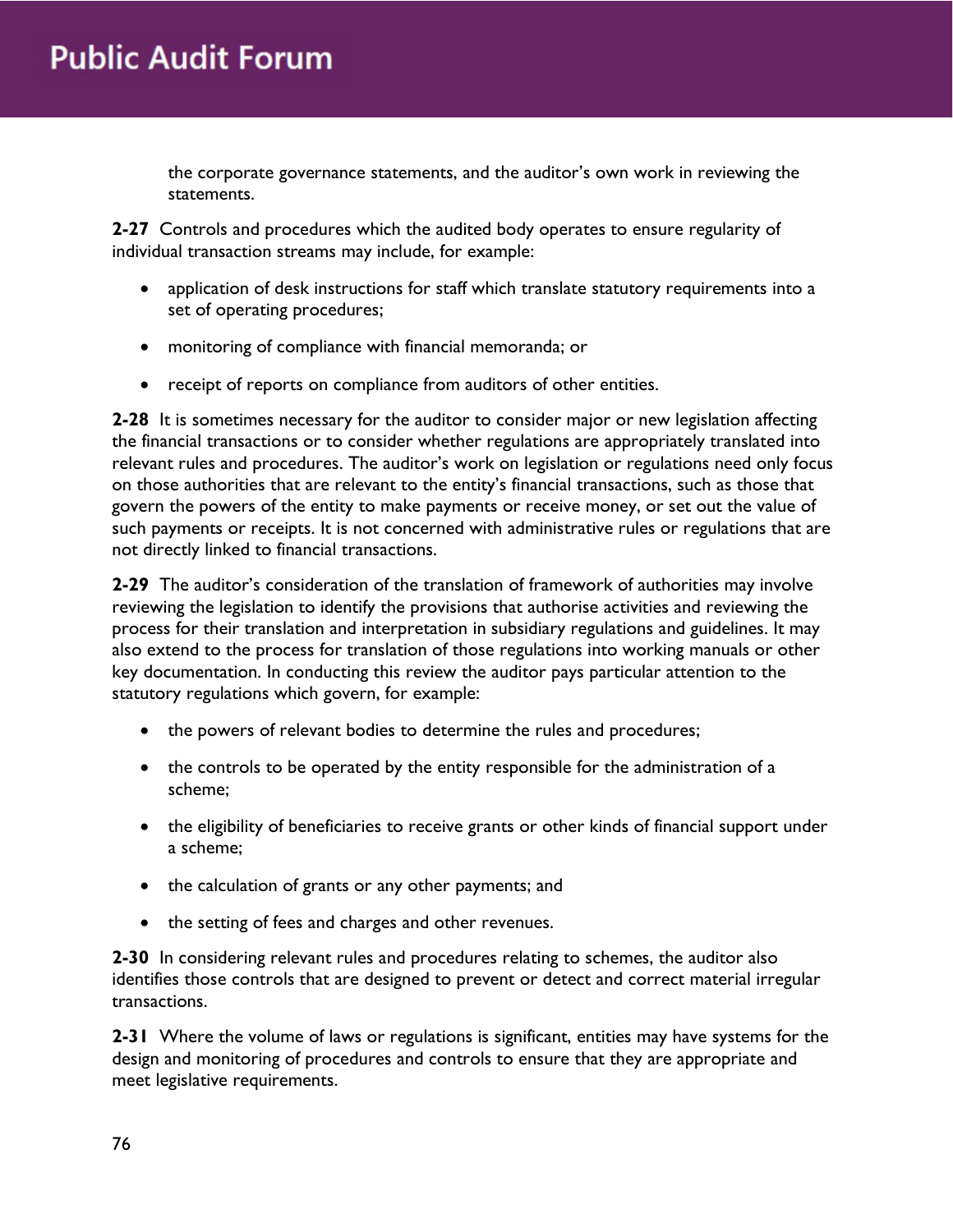**2-32** The auditor remains alert for significant problems encountered by the audited body relating to the interpretation of new and existing legislation or the application of regulations and the impact on the audit.

## **Materiality for the audit of regularity**

**2-33** The concept of materiality applies to the audit of regularity. The auditor is required to obtain sufficient appropriate evidence that the audited body has complied with the relevant framework of authorities "in all material respects". This explicitly recognises the fact that the auditor cannot detect all occurrences of irregular transactions through the audit work. Materiality affects both the way in which the auditor plans the audit work on regularity and evaluates and reports the results of that work.

**2-34** The auditor follows ISA (UK) 320 when determining the materiality in the context of regularity. However, the materiality threshold for the audit of regularity may be different to the materiality for the financial statements as a whole.

**2-34A** Examples of situations when the auditor may, depending on their professional judgement, determine a different materiality threshold for the audit of regularity from that for the financial statements as a whole include where:

- the audited entity makes payments to individuals or other bodies that are of significantly greater public interest than the administrative functions of the entity itself;
- the benchmark used to determine materiality for the financial statements as a whole has increased significantly (for example, due to an expansion of the audited entity's operations) but there remains user interest in the regularity of transactions at a more granular level;
- aspects of the audited entity's framework of authorities and/or regulatory oversight regime indicate that quantitatively small non-compliance with the framework of authorities would be perceived more seriously than would be apparent from assessing the amounts against materiality for the financial statements as a whole; or
- the benchmark used to determine materiality for the financial statements as a whole is based on assets or liabilities and these amounts are out of proportion to the expenditure and income transactions that are subject to the regularity opinion.

**2-34B** The auditor's assessment of what is material is a matter of judgement and includes both quantitative and qualitative considerations. This is because the users might have an interest in breaches of authority even where the sums of money involved may be small in relation to the overall expenditure in the financial statements.

**2-35** This might mean that certain classes of transactions, account balances or disclosures need to be considered against a threshold lower than the materiality level. For example, in the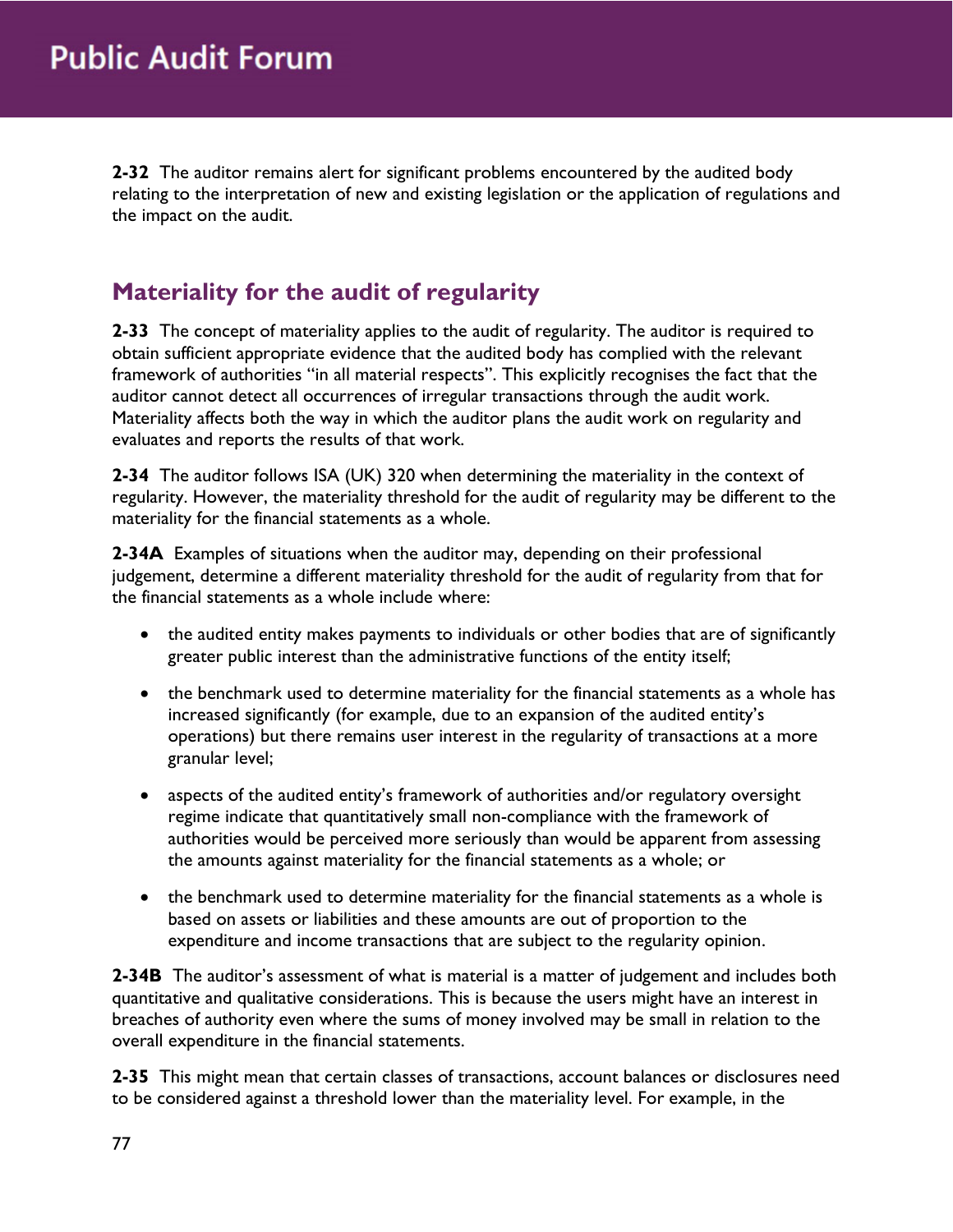context of regularity in central government in the United Kingdom, the auditor may consider material items including, but not limited to: any expenditure incurred in excess of the amounts authorised by Parliament; any expenditure on senior remuneration incurred without appropriate approvals; and any expenditure on activities that constitute tax avoidance.

**2-36** The auditor remains alert to the nature of irregular transactions and considers their significance having regard to the interest of the users of the financial statements in the matter.

**2-37** The determination of materiality in the public sector is influenced by legislative and regulatory requirements, and by the financial information needs of legislators and the public in relation to public sector programmes. The list of matters will vary from audited body to audited body, however considerations may include:

- the need for openness and transparency, for example senior staff or board members' remuneration;
- public expectations and public interest which might deem separate disclosure necessary; and
- the context in which a matter appears, for example if the matter is also subject to compliance with the framework of authorities, legislation or regulations.

## **Assessing the risk of material irregular transactions**

**2-38** The auditor considers the risks of material irregular tranasctions through the process of obtaining an understanding of the entity, its environment and its internal controls.

**2-39** To assess the inherent risk of a material irregular transactions occurring, the auditor uses judgement and prior experience and knowledge of the entity and its environment to evaluate a range of factors, for example:

- the complexity of the regulations;
- the introduction of major new legislation or regulations changes in existing ones;
- services and programmes delivered through third parties; and
- payments and receipts made on the basis of claims or declarations.

**2-40** The auditor considers the controls which mitigate the risk that material irregular transaction could occur in an account balance or class of transactions and would not be prevented, or detected and corrected on a timely basis by the accounting and control systems. Where the auditor expects to be able to rely on the operation of internal controls to reduce the extent of substantive procedures relating to regularity, the auditor assesses the design and implementation of those controls and plans and performs tests of their effectiveness.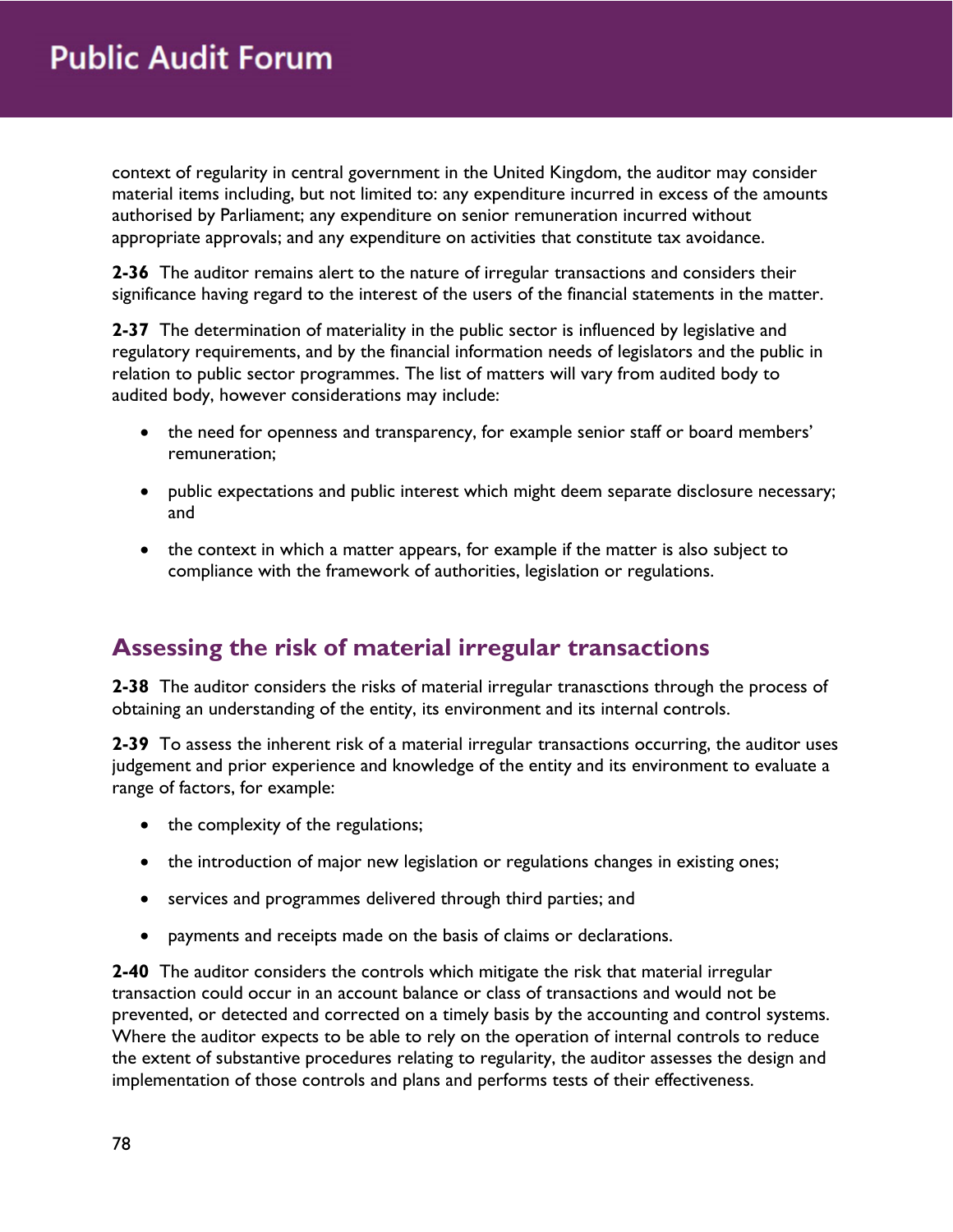**2-41** Examples of areas of risk and possible mitigating controls in relation to regularity are summarised as follows.

| <b>Risk</b>                                                   | <b>Description</b>                                                                                                                                                                                                  | <b>Mitigating Controls</b>                                                                                                                                                                                                                                                                                                   |
|---------------------------------------------------------------|---------------------------------------------------------------------------------------------------------------------------------------------------------------------------------------------------------------------|------------------------------------------------------------------------------------------------------------------------------------------------------------------------------------------------------------------------------------------------------------------------------------------------------------------------------|
| Complexity of regulations                                     | The more complex the<br>regulations the greater the<br>risk of error. This may occur<br>either through a<br>misunderstanding or<br>misinterpretation of the<br>regulation or through an<br>error in application.    | Formal procedures for the<br>translation of statutory<br>requirements into operating<br>instructions.<br>Formal control plans<br>prepared and monitored by<br>scheme managers.<br>Review of scheme control<br>plans and operating manuals<br>by internal audit or some<br>other independent audit<br>function.               |
| New legislation                                               | New legislation may require<br>the introduction of new<br>administrative and control<br>procedures. This may result<br>in errors in either the design<br>or operation of controls<br>required to ensure regularity. | The controls identified above<br>involving formal procedures<br>for the translation of<br>statutory requirements into<br>scheme rules. Formal control<br>plans and the independent<br>review of operating<br>instructions and control plans<br>will also apply where<br>schemes are introduced<br>following new legislation. |
| Services and programmes<br>delivered through third<br>parties | Where programmes are<br>administered by agents,<br>departments lose a degree of<br>direct control and may have<br>to rely on agents to ensure<br>compliance with authorities.                                       | Formal agreements between<br>the entity and the agent<br>defining control procedures<br>to be applied in the<br>administration of services.<br>Management control and<br>monitoring of third-party<br>activities.                                                                                                            |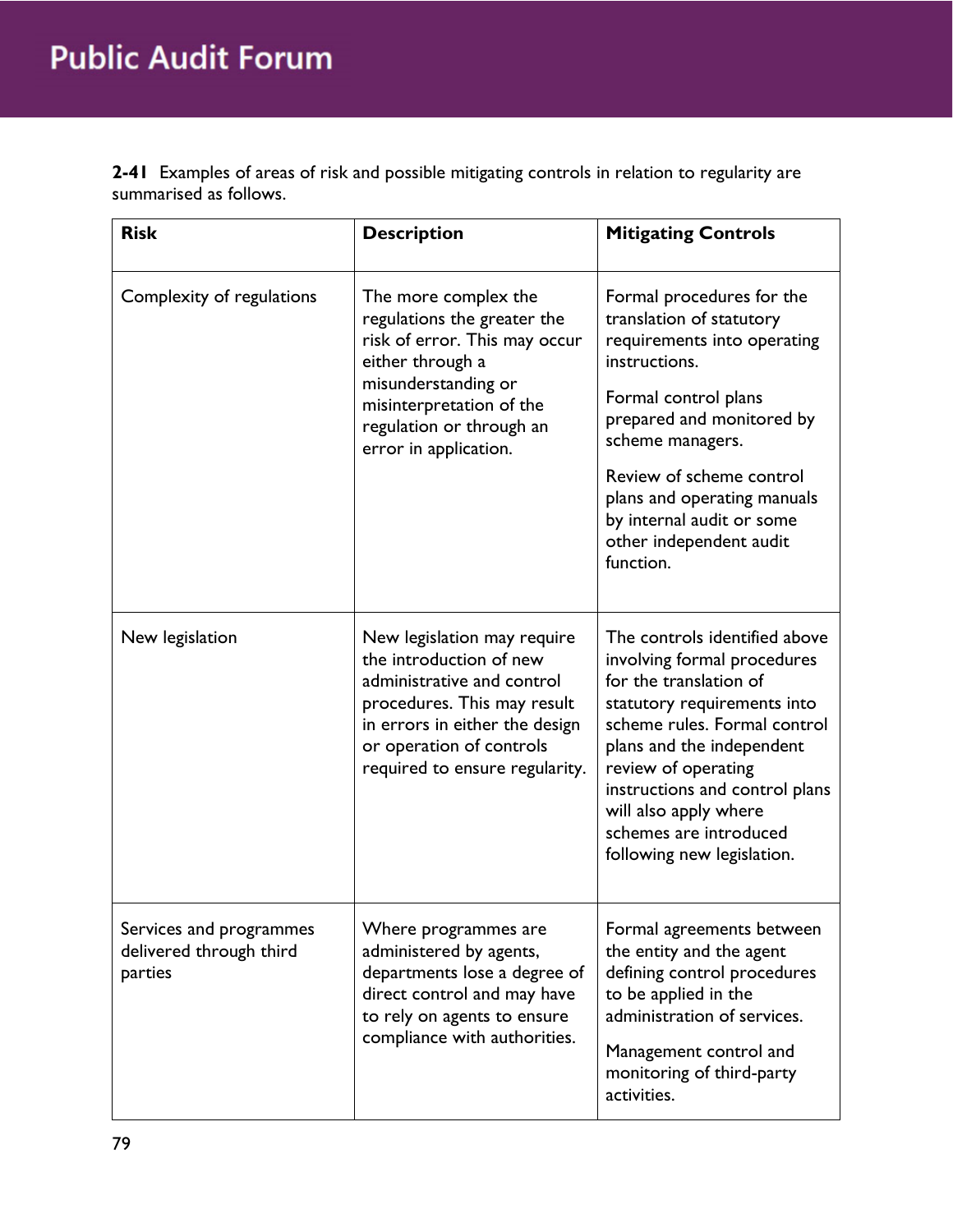|                                                                         |                                                                                                                                                                                                 | Inspection visits by internal<br>audit to third parties to<br>review systems and<br>procedures, including those<br>relevant to regularity.<br>Independent assurance<br>report on, or certification of,<br>payments and receipts by the<br>third parties' reporting<br>accountant or auditor.<br>Established criteria for<br>making claims, clearly set out<br>in departmental instructions<br>and guidance to claimants. |
|-------------------------------------------------------------------------|-------------------------------------------------------------------------------------------------------------------------------------------------------------------------------------------------|--------------------------------------------------------------------------------------------------------------------------------------------------------------------------------------------------------------------------------------------------------------------------------------------------------------------------------------------------------------------------------------------------------------------------|
|                                                                         |                                                                                                                                                                                                 |                                                                                                                                                                                                                                                                                                                                                                                                                          |
| Payments and receipts made<br>on the basis of claims or<br>declarations | An entity's ability to confirm<br>compliance with authorities<br>may be restricted where, for<br>example, criteria specified for<br>receipt of grant are not<br>subject to direct verification. | Standard requirements for<br>documentation evidencing<br>entitlement to be submitted<br>in support of claims. (This<br>may be a condition of<br>payment of grant or a<br>requirement once the activity<br>supported by the grant has<br>been completed).<br>Physical inspection of<br>claimants' records etc., to<br>confirm eligibility.                                                                                |
|                                                                         |                                                                                                                                                                                                 | Procedures for assessing the<br>financial standing of claimants<br>before awarding a grant and<br>for monitoring continuing<br>solvency.<br>Independent assurance                                                                                                                                                                                                                                                        |
|                                                                         |                                                                                                                                                                                                 | report on, or certification of,<br>the application of grant by<br>reporting accountant or<br>external auditor.                                                                                                                                                                                                                                                                                                           |
|                                                                         |                                                                                                                                                                                                 |                                                                                                                                                                                                                                                                                                                                                                                                                          |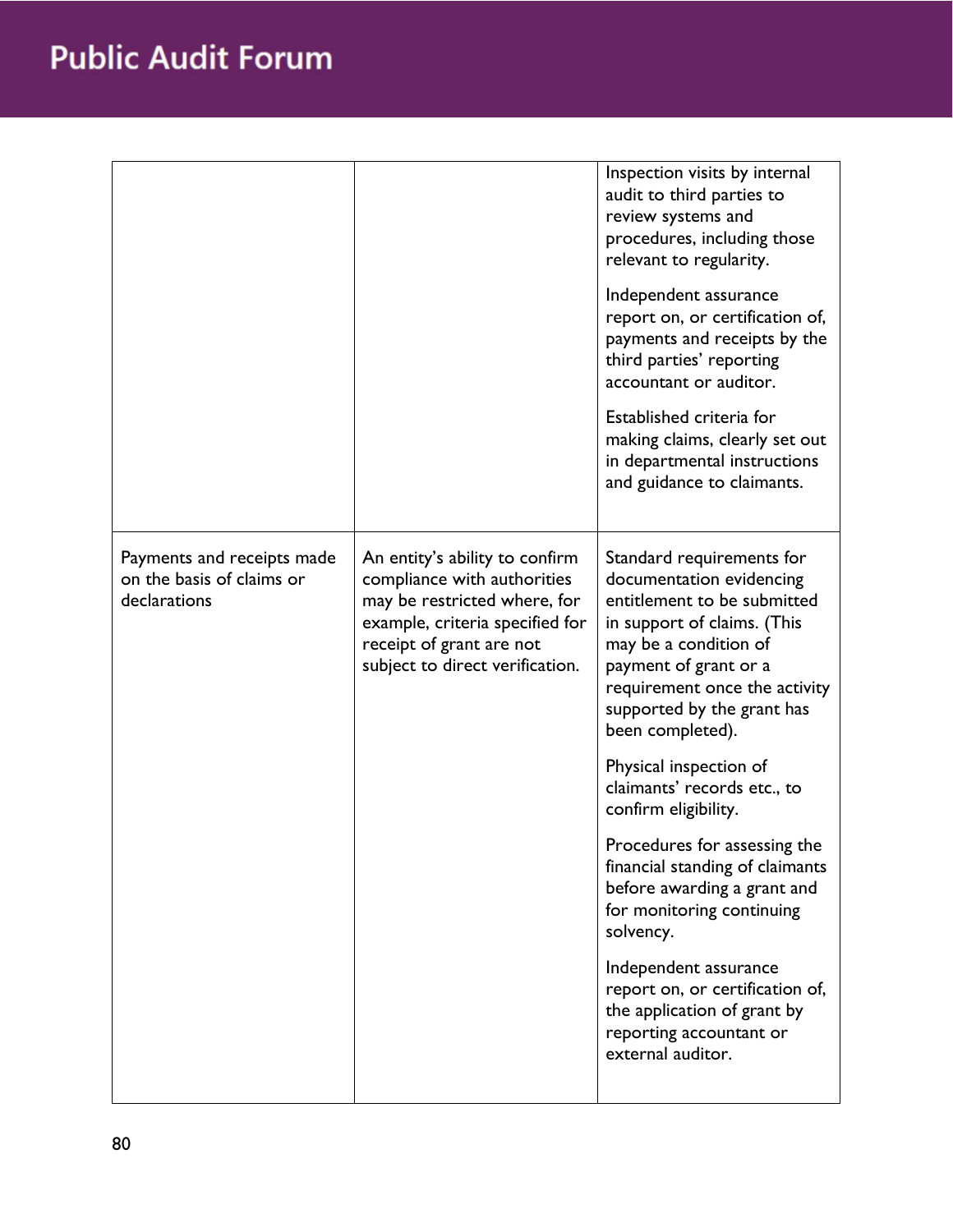**2-42** The auditor considers the significance of the identified risks of material irregular transactions in determining the nature, timing and extent of substantive procedures required to reduce audit risk to an acceptable level. As part of the risk assessment, the auditor determines which of the risks identified require special audit consideration.

# **Planning and performing audit procedures**

**2-43** The nature, timing and extent of the audit procedures is dependent on the complexity of the framework of authorities. For example, where an entity pays grants that are subject to specific restrictions in the grant agreement, the auditor plans and performs adequate procedures to obtain assurance that the grant receiving entity complied with these restrictions.

**2-44** Audit procedures designed to obtain assurance over the regularity of transactions are usually based on a combination of tests of controls and substantive procedures. The auditor performs these in line with ISA (UK) 330.

**2-45** For tests of controls, the auditor determines whether the controls are adequately designed and implemented and are operating effectively to prevent or detect and correct material irregular transactions. If the auditor concludes that the controls are not effective, the auditor will not obtain assurance from them.

**2-46** For substantive procedures, the auditor confirms that financial transactions conform to framework of authorities, the range and scope being dependent on identified risks of material irregular transactions and the extent to which evidence from tests of control provides audit assurance.

**2-47** Where the auditor obtains satisfactory evidence as to the operating effectiveness of the entity's controls in relation to regularity, the auditor may seek to reduce the extent of substantive procedures. The auditor may also have regard to work carried out on the auditor's review of the Governance Statement.

**2-48** Evidence in relation to regularity can be gathered as part of an integrated approach with the audit of financial statements. The auditor considers whether the audit evidence available is sufficient and appropriate to obtain assurance over regularity of transactions.

**2-49** Analytical procedures on their own are unlikely to provide the auditor with sufficient appropriate evidence in support of regularity. They may nevertheless, assist the auditor in assessing whether amounts recorded in financial statements are consistent with expectations. For example, where allowances under a scheme are subject to a maximum value and the number of recipients is known the auditor may use analytical procedures to identify whether the permitted maximum may have been breached.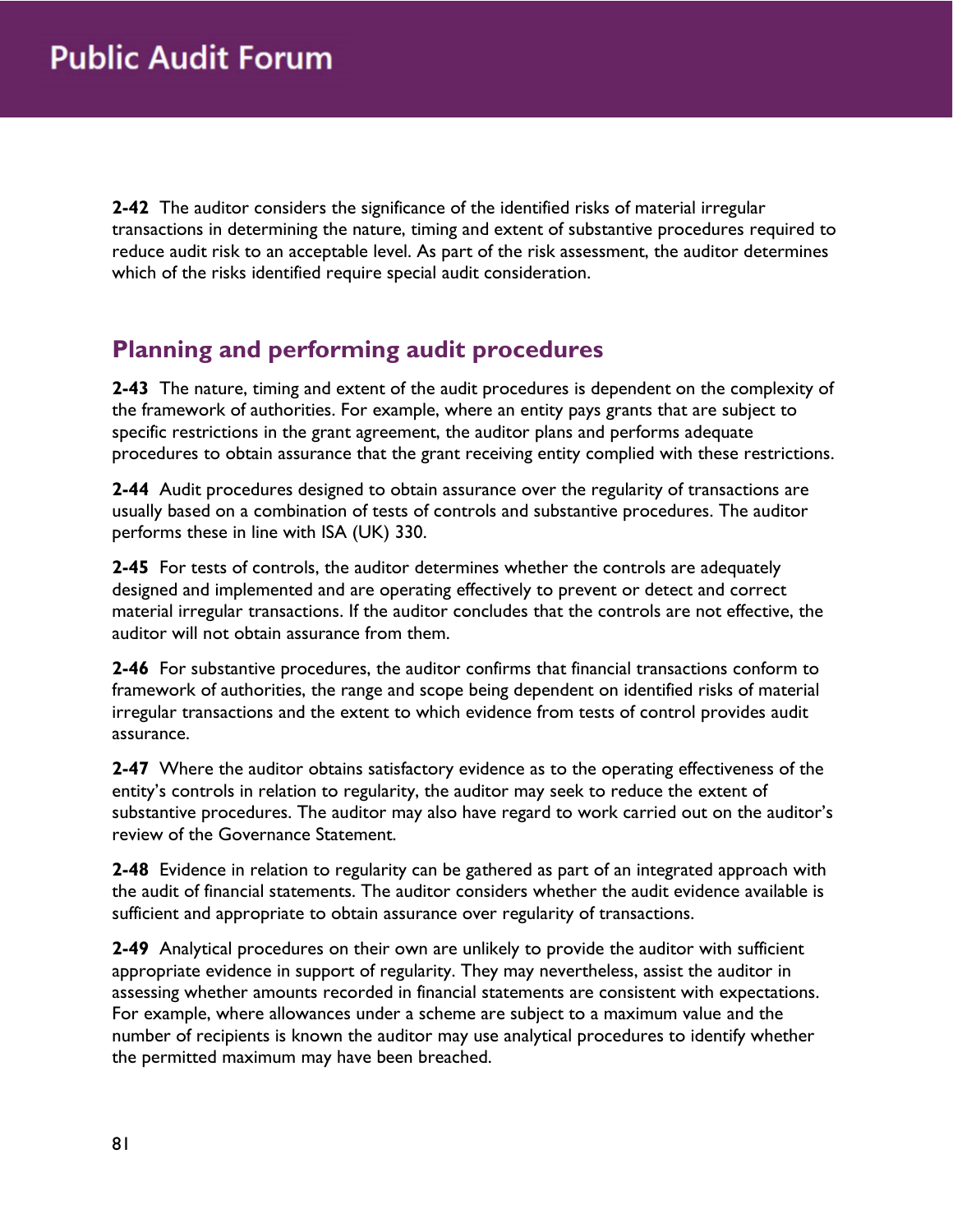**2-50** The auditor may carry out specific audit procedures to identify activities and transactions that are not in accordance with the framework of authorities. These tests might involve:

- the review of financial statements and any specific legislation;
- the review of the entity's management accounts to identify any unusual transaction streams or account balances or any incorrect analysis of transactions; and
- the substantive testing of transactions and account balances.

#### **Areas requiring special consideration**

**2-51** The auditor may encounter difficulties obtaining audit evidence regarding certain aspects of regularity, for instance eligibility for grants. Ideally, the auditor requires direct evidence to satisfy the objective of the test. Where this is not available, the auditor considers how the entity satisfied itself as to regularity. This may be through the work of a separate inspection function or by receiving advice or assurance from an independent third party.

**2-52** Rather than pay grants directly to the recipients intended by relevant framework of authorities, public sector bodies may fund other bodies to administer a scheme. Where this is the case, the auditor of the body may assess the arrangements put in place by the body to ensure proper accountability for such grants. This includes consideration of any work undertaken by the auditor of the other body on the regularity of expenditure.

**2-53** An auditor engaged in the examination of expenditure on schemes funded by the European Union considers the compliance of transactions with the relevant European legislation and the impact of any non-compliance on the audit of regularity. In particular, the auditor obtains an understanding of the consistency of any regulations established in the UK with the provisions in the governing European Council or Commission Regulation and that these provisions are properly translated into instructions and procedures.

**2-54** The auditor also remains alert to any legal actions that challenge the provisions of national or delegated legislation implementing European legislation by making enquiries of the entity and obtaining representations.

**2-55** The auditor takes into account particular considerations when auditing the regularity of fees and charges levied by public sector entities, for example:

- reviewing the relevant primary legislation to confirm that it provides appropriate authority for the audited body to levy fees and charges for the services concerned;
- confirming that fee orders and other types of Statutory Instrument issued under the governing legislation are in accordance with those authorities; and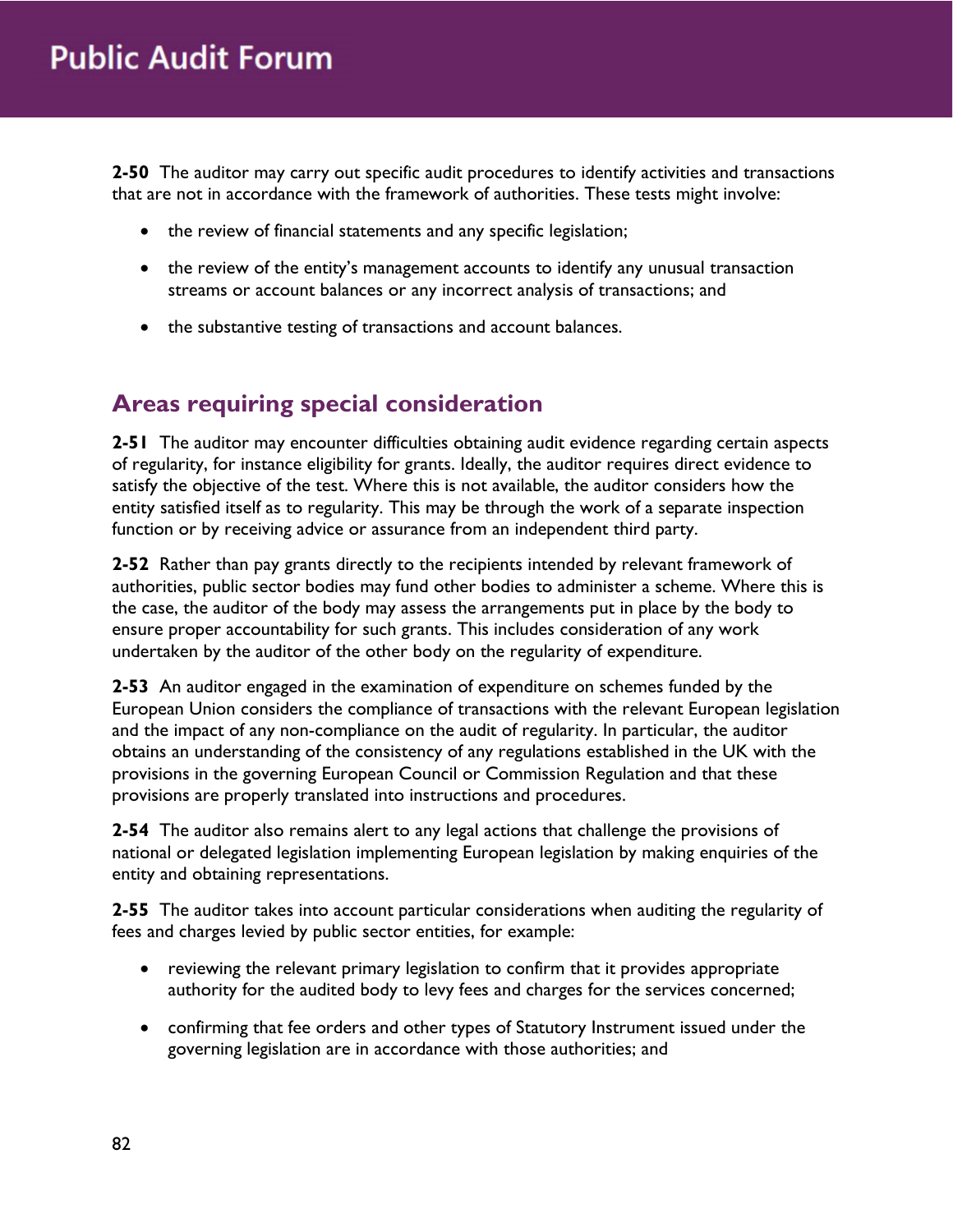• confirming that the relevant legislation provides the appropriate authority for the receipts to be applied in aid of expenditure and not used to generate surplus (set up on a cost recovery basis).

**2-56** As well as determining the authorities for levying fees and charges, the auditor also confirms that receipts are properly utilised and disclosed in the financial statements as authorised in the appropriate legislation.

**2-57** Depending on the financial reporting framework, there may be additional requirements for disclosures in the financial statements in respect of regularity. In particular, the audited body may be required to disclose any non-compliance with frameworks of authorities. Taking into account materiality, the auditor considers the implications of lack of or inadequate disclosure on the audit opinion on regularity and the need to present a separate report on the matter to a relevant authority.

#### **Written representations**

**2-58** Audit evidence on regularity is gathered from the audit procedures. However, the auditor may also seek representations from management (for example, Accounting Officers or Accountable Officers) on the discharge of their responsibility for the regularity of transactions. This is particularly important in areas, such as benefit and grant schemes, where direct evidence may not be available to the auditor.

**2-59** Management is normally expected to provide a formal statement on the discharge of their responsibility each year. Where this statement is included in the financial statements, the auditor makes reference to the statement or discloses, in the responsibilities section of the auditor's report, the fact that the statement is not included or is not comprehensive in setting out management's responsibilities. The length and formality of management representations on regularity do not influence the scope of the auditor's procedures in obtaining evidence to support the regularity opinion.

## **Using the work of others**

**2-60** The auditor may wish to use the work of the internal auditor to obtain sufficient appropriate evidence in support of regularity. Where the auditor considers internal audit work, the auditor applies ISA (UK) 610. In particular, the auditor is prohibited from the direct use of internal audit staff as part of the engagement team.

**2-61** The auditor may seek to use the work of the auditor of another entity. The auditor may encounter the work of another auditor, for example where the entity:

- consolidates or summarises the financial statements of other bodies;
- has paid a grant to another entity; or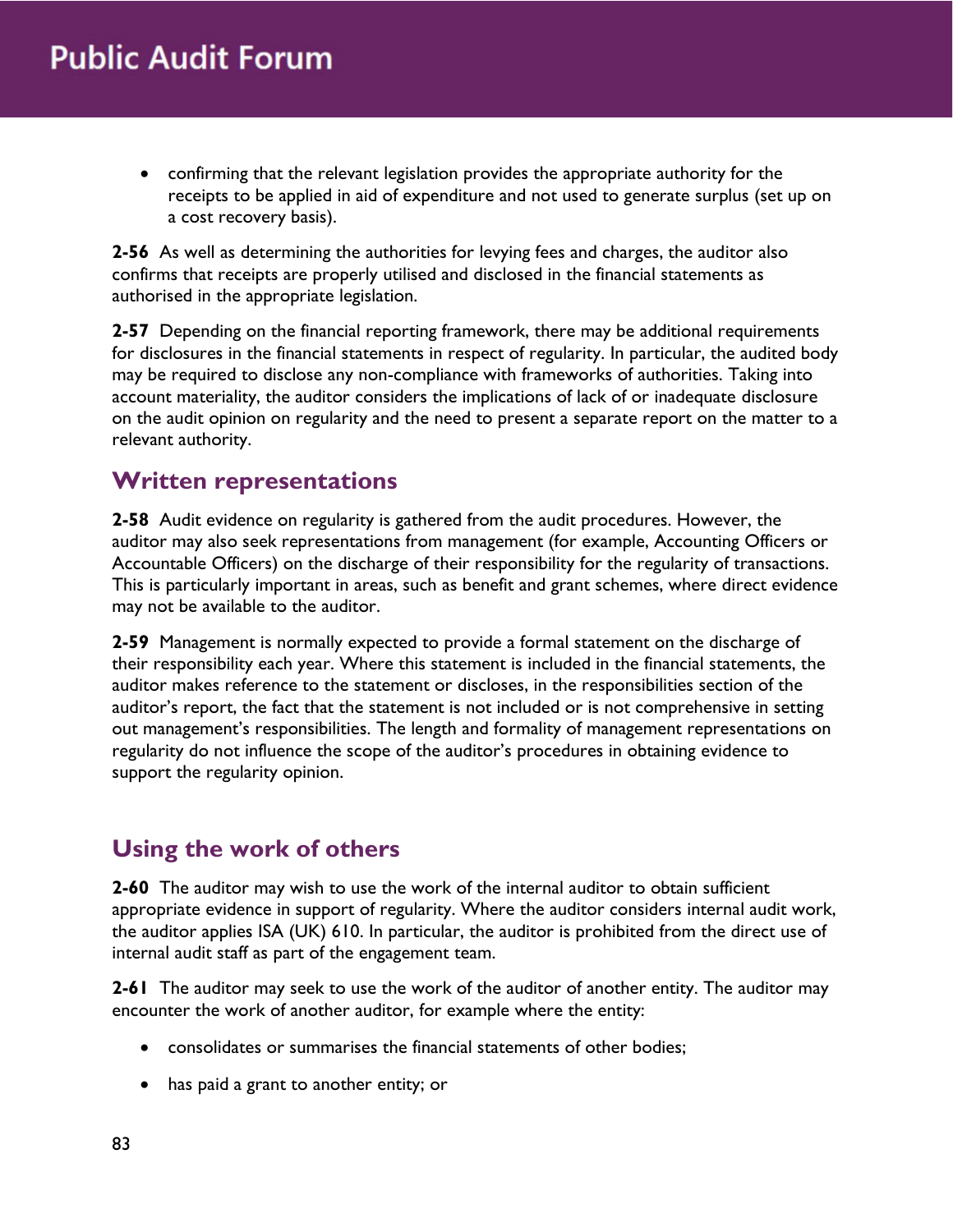• has contracted out services to a service organisation.

**2-62** Where the entity prepares group financial statements, the auditor of a group determines how to obtain sufficient appropriate evidence over regularity of the group's transactions. Where the auditor of a group wishes to use the work of a component auditor in the audit of regularity, the auditor follows the standards and guidance in [ISA \(UK\) 600.](https://library.croneri.co.uk/isauk600r2)

**2-63** Frameworks of authorities are specific to each entity and the fact that an entity is consolidated does not result in that entity having to apply their parent entity's framework of authorities. For example, a public sector body may not have a specific framework of authorities. Therefore, the component may not require the audit of regularity for the purpose of a group regularity opinion, except for fraud considerations. However, where a consolidated entity has a framework of authorities but was not subject to the audit of regularity, the group auditor may carry out audit procedures (or instruct a component auditor to do so) to obtain assurance over regularity of the component's transactions.

**2-64** The group auditor obtains representations from the component auditor as to that auditor's independence from the entity and their compliance with the relevant auditing and ethical requirements. This also applies if the group auditor uses audited financial statements, signed by the component auditor, which contain a specific opinion on regularity.

**2-65** Where a public sector entity has paid a grant to another entity, it will usually establish controls designed to ensure that the recipient complies with the grant conditions. The management might specify in the financial memoranda or grant conditions to receive an auditor's report or certificate on regularity.

**2-66** The auditor may need to examine the application of grants paid to other entities through, for example:

- examination of the evidence available in the principal entity, including reports by their own internal audit function;
- using the work of the other entity's external auditor;
- consideration of the work of the other entity's internal audit function; and
- direct access to the other entity and performance of appropriate audit procedures.

**2-67** The auditor may use the certificate and reports issued by the auditor of the grant recipient by:

- confirming that the instructions issued to that auditor address the regularity considerations satisfactorily;
- agreeing the scope; and
- reviewing the results of the quality control review.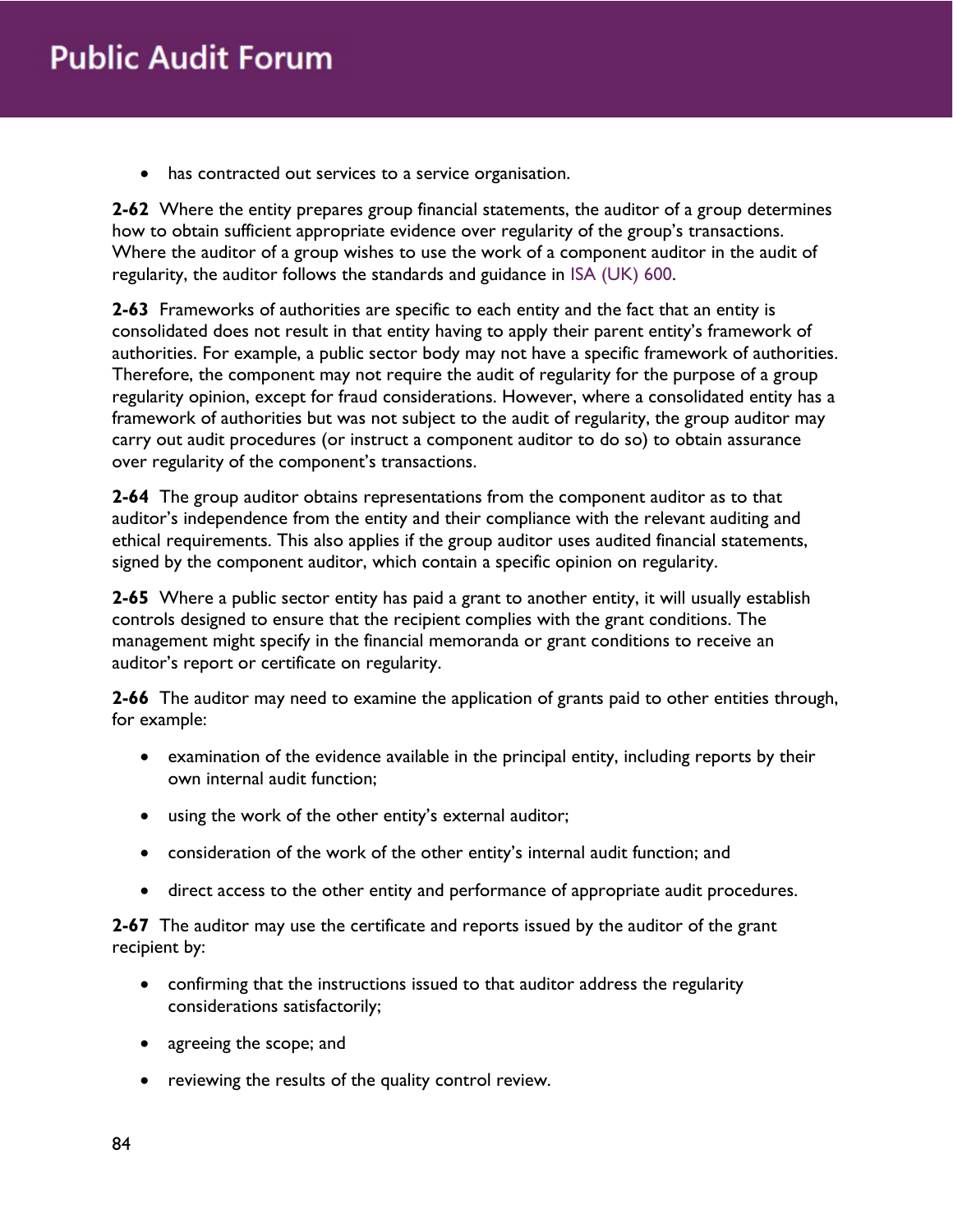**2-68** Where the auditor of a public sector entity does not have a right of access to the other entity or other sources to obtain sufficient appropriate evidence, an auditor considers whether there is a limitation on the scope of the audit in accordance with [ISA \(UK\) 705.](https://library.croneri.co.uk/isauk705r2)

**2-69** Where another auditor is required to provide a report or certificate on regularity to the principal entity, it is often the case that this is done a considerable time after the financial period being audited. The auditor ensures that only the evidence available to the principal entity relating to the reporting period is used. Where this is not possible, or if the principal and other entities have different year end dates, then the principal auditor may have to perform additional procedures, including the exercise of inspection rights, where appropriate.

**2-70** Where the public sector entity has contracted-out services to a service organisation, the need to access that organisation and/or their auditor depends on the nature of the services provided, the information available at the principal entity, and the terms of engagement of the other auditor.

**2-71** Where a public sector auditor is considering the need to obtain legal opinions concerning the interpretation of statutes or regulations the auditor follows the standards and guidance in [ISA \(UK\) 620.](https://library.croneri.co.uk/isauk620r1)

**2-72** When determining whether to seek legal advice on a matter of regularity, the auditor considers:

- the materiality of the matter in the context of the financial statements;
- the risk of irregular transactions based on the nature and complexity of the framework of authorities; and
- the availability of other relevant audit evidence, in particular whether the entity has sought its own legal advice.

**2-73** Usually where there is doubt about the regularity of transactions, management may seek clarification on the legal position. Where the entity is unwilling to seek legal advice or where the auditor has concerns about the legal advice given to the entity, the auditor may wish to seek a separate legal opinion.

**2-74** Where the auditor is uncertain about the regularity of expenditure in relation to the framework of authorities other than legislation, the auditor first determines whether the entity sought clarification or, where necessary, obtained the appropriate authorisation from the relevant bodies. The auditor may also seek advice directly from the relevant authority. In these circumstances, the auditor follows similar steps to those the auditor would take when seeking legal advice.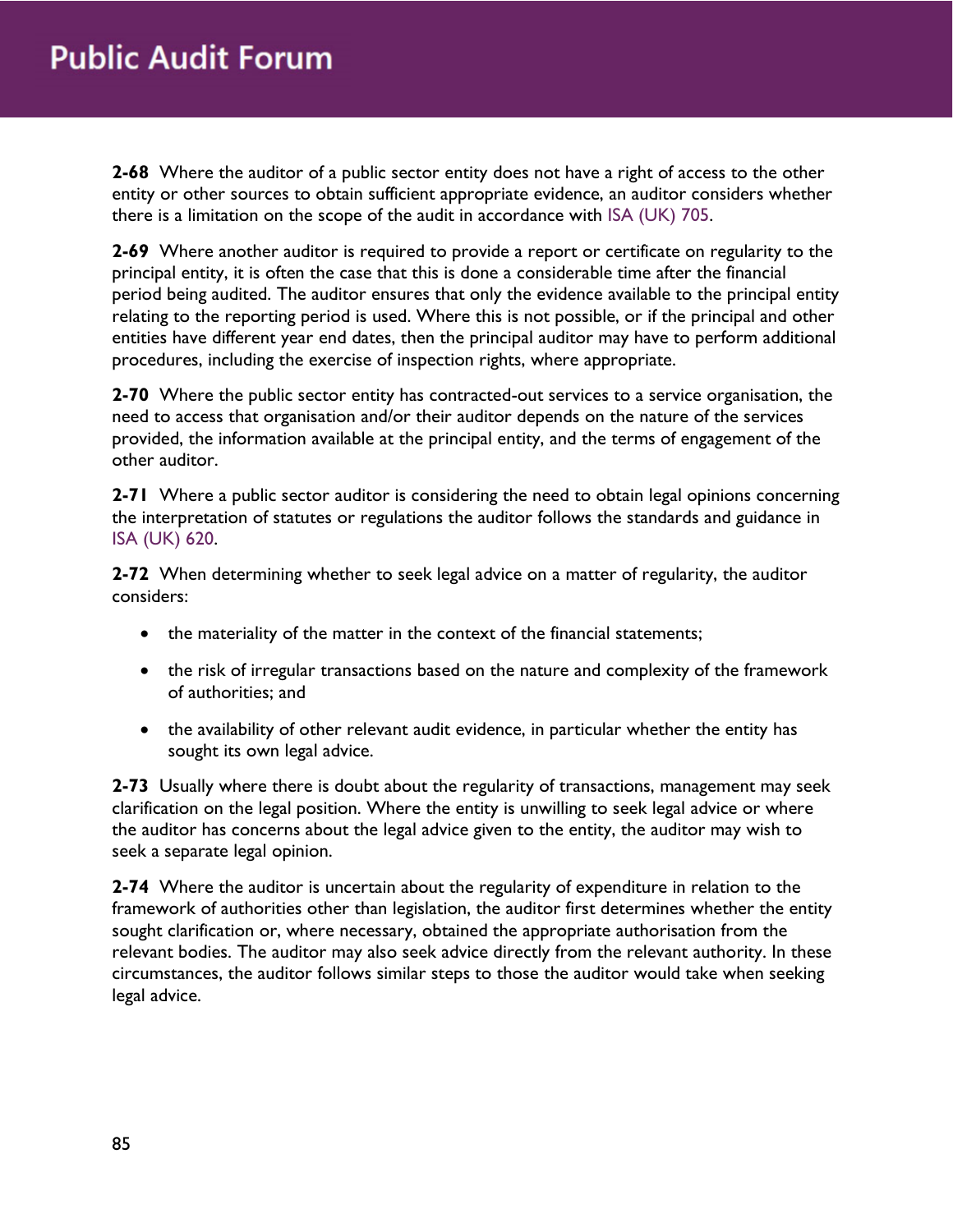## **Evaluating irregular transactions**

**2-75** Where non-compliance with regulations is suspected or discovered, the auditor considers the wider implications for the audit opinion on regularity. This will also include consideration of the implications for the auditor's assessment of risks and controls in relation to material irregular transactions and the extent of assurance that the auditor can obtain from the overall control environment and representations from management.

**2-76** The auditor considers the nature and extent of any non-compliance and, in particular, whether it arises from a fundamental misinterpretation of legislation or a misapplication of rules.

**2-77** Cases of non-compliance with regulations may be reported to management of the entity to allow corrective action to be taken, for example, by recovering overpayments of grant. Where it is not possible for the entity to take corrective action, the management may disclose the non-compliance in the financial statements by outlining the circumstances surrounding the breach of regulations and the possible extent of irregular transactions. Even where a breach of regularity is disclosed, the auditor considers the implications for the audit opinion on regularity and the need to present a separate report on the matter to the relevant authority. In doing so, the auditor considers the materiality of the matter at issue.

**2-78** If the entity's management does not accept the auditor's opinion that the relevant transactions are not in compliance with the appropriate authorities, then the auditor may:

- communicate in a report to the appropriate level of management or those charged with governance the findings from the auditor's investigations into the circumstances surrounding the suspected irregular transactions and the conclusions drawn therefrom;
- consider whether the matter is one which management is required to report to the relevant authority or group management and if so, request in writing that management notify them;
- report directly to the relevant authority or group management if management are required to do so and the auditor is unable to establish whether management have complied with the requirement; and
- consider modifying the opinion on regularity.

# **The risk of fraud in the audit of regularity**

**2-79** A particular transaction can be determined as fraudulent only through the applicable legal framework. However, the auditor often encounters situations where there is suspicion of fraud, identified by management, internal audit, third parties or the auditor. Although the auditor does not have the authority to determine whether or not a fraud has actually occurred, the auditor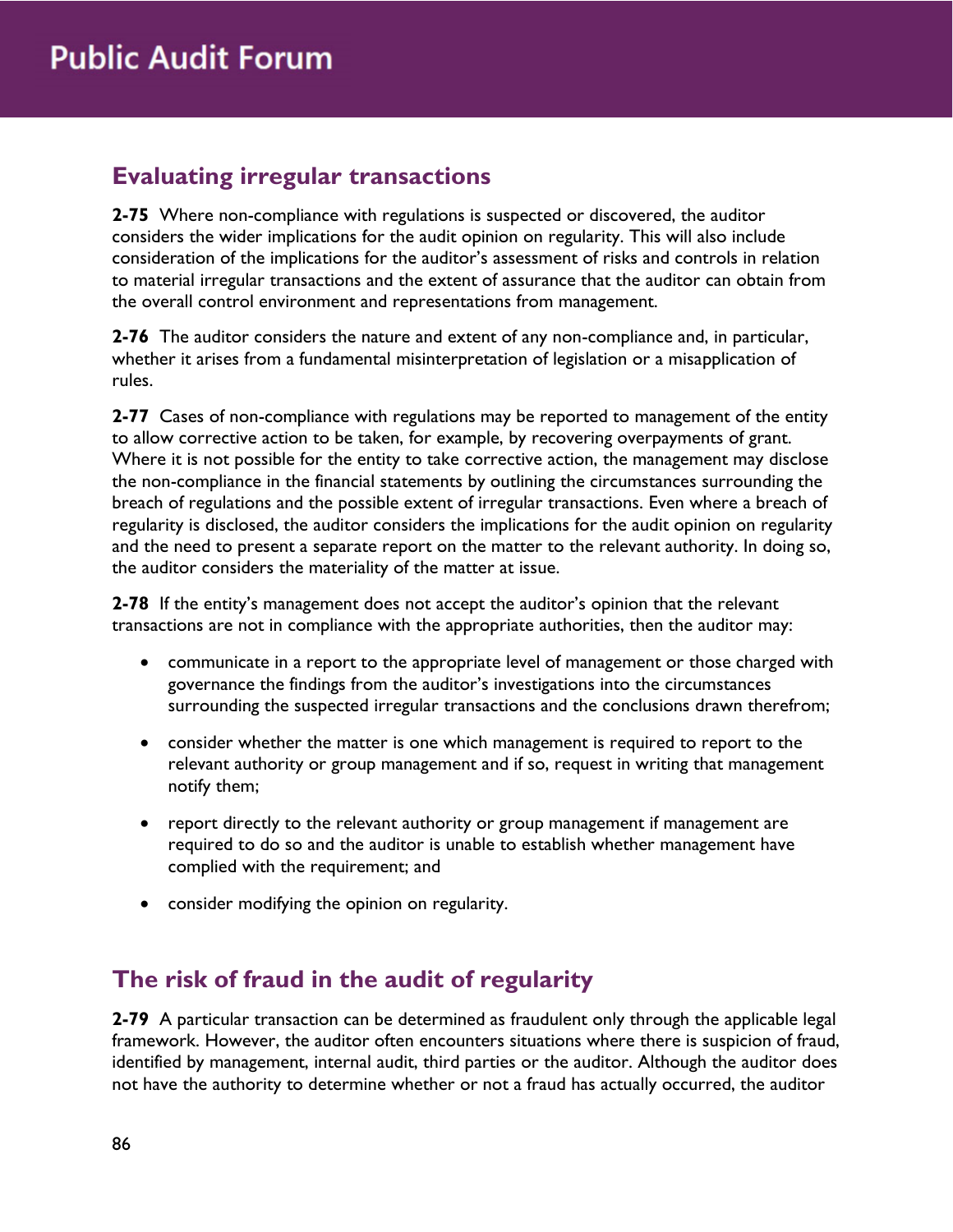considers whether, in the auditor's opinion, the transactions concerned are in compliance with the relevant framework of authorities.

**2-80** Fraudulent transactions are always irregular regardless of the manner or extent of disclosure in the financial statements since they are without proper authority. The auditor considers the impact of suspected or proven fraudulent transactions on the audit opinion, taking into account the materiality of the irregular transactions.

**2-81** For the purpose of auditing regularity, fraudulent financial reporting is not itself irregular, although it may disguise underlying irregular transactions. However, misappropriation of assets is irregular and the risk of material misappropriation of assets due to fraud is considered for both the risk of management override and the audit of regularity.

**2-82** While ISA (UK) 240 is not written to address the audit of regularity, in some instances compliance with its requirements may be used to gain assurance over regularity, for example by:

- evaluating whether unusual or unexpected relationships that have been identified through analytical procedures are indicative of material irregular transactions due to fraud;
- testing the appropriateness of journal entries; and
- considering the rationale for significant transactions undertaken outside the normal course of business.

# **Regularity opinion**

**2-83** For the audit of central government (or equivalent) and some health bodies, the auditor provides an opinion on the regularity of transactions. The opinion would normally be included within the audit certificate or report. It may be included next to the true and fair opinion on the financial statements or within a separate section of the report entitled "The audit of regularity" or as appropriate. The form of words used in the regularity opinion relate to the statutory requirements or the scope of the engagement agreed with the audited body. The wording is also accompanied by:

- disclosure of management's responsibilities in relation to regularity in the statement of responsibilities and a reference to the disclosure in the responsibilities section of the auditor's report; or, full disclosure in the responsibilities section; and
- inclusion of the overall work performed with regard to regularity in the scope of the basis of opinion section of the auditor's report.

**2-84** If the auditor modifies the audit opinion on regularity, the auditor applies the principles of ISA (UK) 705.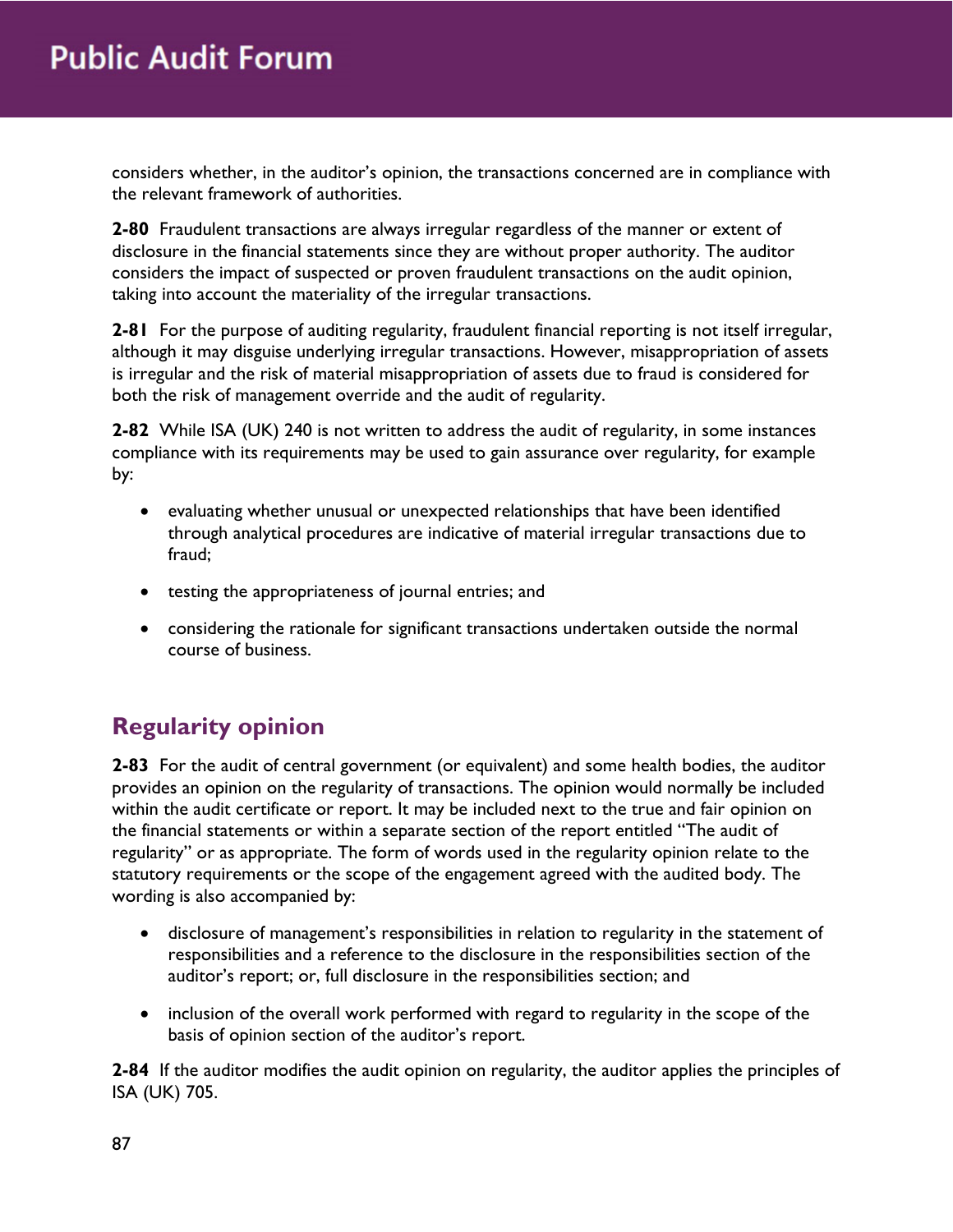**2-85** Where the auditor concludes that material financial transactions do not comply with the relevant framework of authorities, the auditor qualifies the regularity opinion, stating that the audited body complies with a relevant framework of authorities, except for the non-compliance identified. Where the impact of the non-compliance on the financial statements is pervasive, the auditor issues an adverse opinion on regularity.

**2-86** Where the auditor is unable to obtain sufficient evidence to reach an opinion, the auditor qualifies the regularity opinion as limitation of scope or if pervasive, the auditor issues a disclaimer.

**2-87** A qualified opinion on regularity does not in itself lead to a qualification of the truth and fairness, fair presentation or proper presentation opinion on the financial statements. However, the auditor considers whether the matter is properly disclosed in the financial statements and whether it is so pervasive as to make the financial statements misleading.

## **Other reporting on regularity**

**2-88** In certain parts of the public sector, the auditor may be required to provide separate reports, other than through audit opinions, on issues of regularity. The auditor may be required to report matters relating to regularity to third parties, for example a component auditor reporting to the group's management or reporting to a regulator such as the Charity Commission. The form and scope of these reports may be determined by the third party as part of a specific condition of the grant or subsidy and will be subject to specific instructions to the auditor. In other entities, the auditor may be required to submit a more general report on the entities' compliance with regulations, determined by the auditor's terms of engagement.

**2-89** The auditor may also have statutory powers to issue a public interest report on any regularity or propriety matter which comes to the auditor's attention in the course of the audit in order that it is considered by the entity concerned or brought to the attention of the public.

**2-90** In certain parts of the public sector, the auditor considers the need for a separate report where the audit opinion is modified as a consequence of material irregular transactions. The purpose of a separate report is to provide the users of the financial statements with a detailed explanation of the basis for qualification and support the relevant authority in holding the audited entity to account. This is linked to guidance on additional reporting responsibilities in Part 1 of this Practice Note (ISA (UK) 700).

**2-91** The auditor may in some cases identify irregular transactions during the course of the audit which are not material to the financial statements but which need, in the auditor's judgement, to be drawn to the attention of the addressees of the auditor's report. An example of this may be where expenditure in previous years is retrospectively deemed to be irregular by virtue of a legal challenge to the interpretation of legislation.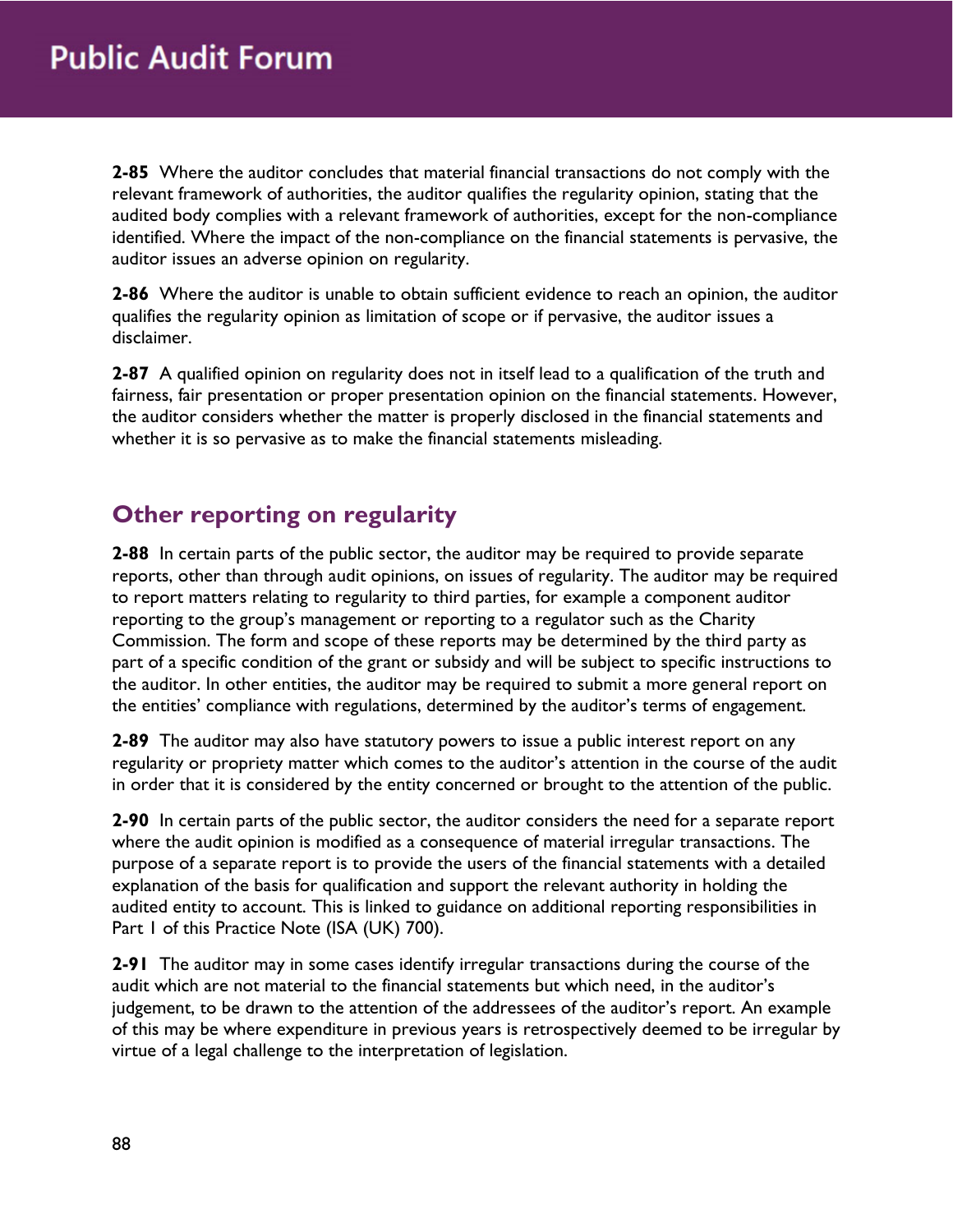# **Appendix One – Glossary of terms**

**Accountable Officer**(1) – members of the staff of the Scottish Administration designated by the Principal Accountable Officer with responsibility for parts of the Administration, bodies or office holders as regards signing the accounts of the entity and ensuring the propriety and regularity of its finances.

**Accountable Officer**<sup>(2)</sup> – the officer (directed as the Chief Executive) responsible for the propriety and regularity of the public finances of health entities, and for the keeping of proper records, as set out in the Accountable Officers' Memorandum issued by the Department of Health or Chief Executive, NHS Wales. In Northern Ireland, the Accountable Officers' Memorandum is issued by the Department of Health.

**Accounting Officer** – usually the permanent head or senior full-time official of a central government entity or an NHS Foundation Trust, appointed or designated as the Accounting Officer for that entity and with a personal responsibility for, among other things, signing of the financial statements, ensuring that proper financial procedures are followed and accounting records maintained, ensuring that public funds and assets are properly managed and safeguarded and all relevant financial considerations, including issues on propriety, regularity or value for money are taken into account.

**Accounts Commission** – the independent body with statutory responsibilities for securing the audit of local government entities in Scotland, and to assist such entities in achieving best value. In relation to the audit of the financial statements, the Commission is responsible for appointing auditors, setting the required standards for its appointed auditors and regulating the quality of audits.

**Accounts Direction** – the document issued by HM Treasury or the Secretary of State of a parent or sponsor department, or by Welsh Ministers or Scottish Ministers which sets out the accounting and disclosure requirements to be applied in preparing the entity's financial statements. In Northern Ireland, the Department of Finance is responsible for issuing accounts directions for central government departments and executive agencies while normally the sponsoring department is empowered to direct the form of accounts for non-departmental public bodies and health service entities, with the consent of the Department of Finance.

**"Appointment By" Basis Engagement** – an engagement where another firm or individual is responsible for the assignment, its performance and the issuing of the audit report.

**Assembly** – the Northern Ireland Assembly.

**Audit Scotland** – national audit agency which supports both the Accounts Commission and the Auditor General for Scotland in carrying out their work.

**Audit Wales** – the trademark of two legal entities: the Auditor General for Wales and the Wales Audit Office.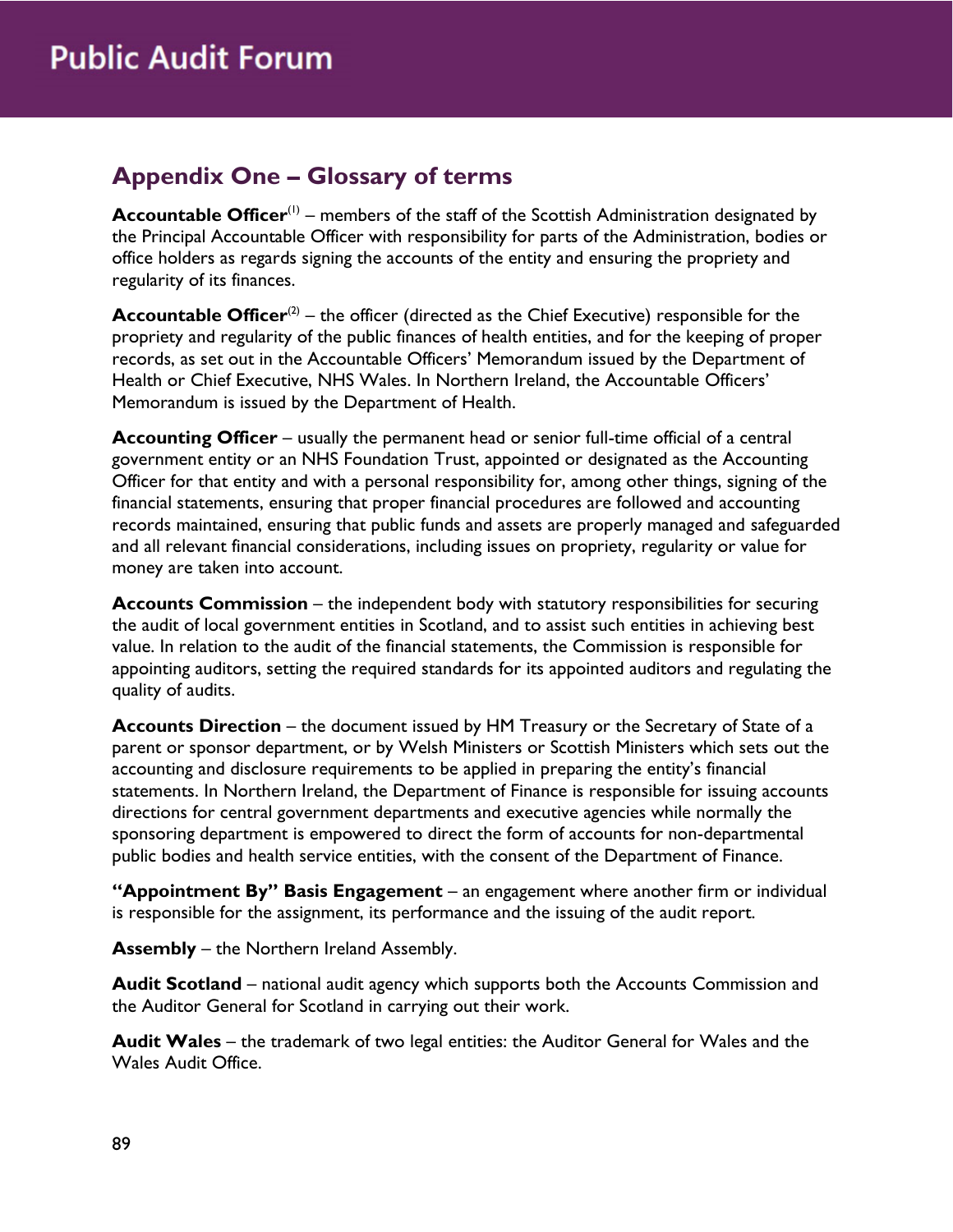**Auditor of a public sector body (a public sector auditor)** – a person, or persons appointed under statute or agreement; or appointed by, employed by or acting as the agent of a national audit agency, a secretary of state or a government department acting under statute or by agreement; or appointed as auditor to a body regulated by an independent regulator which has determined that this Practice Note applies.

**Auditor General for Scotland** – the individual responsible for authorising the issue of public funds from the Scottish Consolidated Fund to government departments and other public sector bodies; for examining or ensuring the examination of parliamentary accounts (which includes determining whether sums paid out of the Fund have been paid out and applied in accordance with statute), and certifying and reporting on them; for carrying out or ensuring the carrying out of examinations into the economy, efficiency and effectiveness with which the Scottish Ministers and the Lord Advocate have used their resources in discharging their functions; and for carrying out or ensuring the carrying out of examinations into the economy, efficiency and effectiveness with which other persons determined under Scottish legislation to whom sums are paid out of the Fund have used those sums in discharging their functions.

**Auditor General for Wales** – the individual responsible for examining and certifying the accounts of the Welsh Government, its sponsored and other related public bodies, Welsh local government bodies and NHS Wales entities. The Auditor General for Wales is responsible for authorising the issue of public funds from the Welsh Consolidated Fund to Welsh Ministers and other public sector bodies. The Auditor General is also responsible for carrying out value for money work at those bodies.

**Auditor's report** – any auditor's report expressing an opinion on the truth and fairness, fair presentation or proper presentation of financial statements and, in specified cases, on the regularity of the financial transactions included in them and any other legal and regulatory requirements. In central government, the auditor's report may also be referred to as a Certificate.

**Central government entities** – defined as government departments and their executive agencies, any entity which operates as a trading fund (a government department, part of a department or an executive agency) and arm's length bodies. For the purposes of this Practice Note, central government does not include National Health Service bodies, local authorities, public corporations, academy trusts, college corporations or nationalised industries.

**Certificate**<sup>(1)</sup> – the title of an audit report containing the opinion of the Comptroller and Auditor General, the Auditor General for Wales or the Comptroller and Auditor General for Northern Ireland on financial statements audited under statute where there is a statutory requirement for the examination to be certified, usually on the resource and other accounts produced by government departments (and on accounts produced by health entities in Wales and Northern Ireland). Use of the word "certificate" clearly differentiates the audit report from any other report of the Comptroller and Auditor General, the Auditor General for Wales and the Comptroller and Auditor General for Northern Ireland.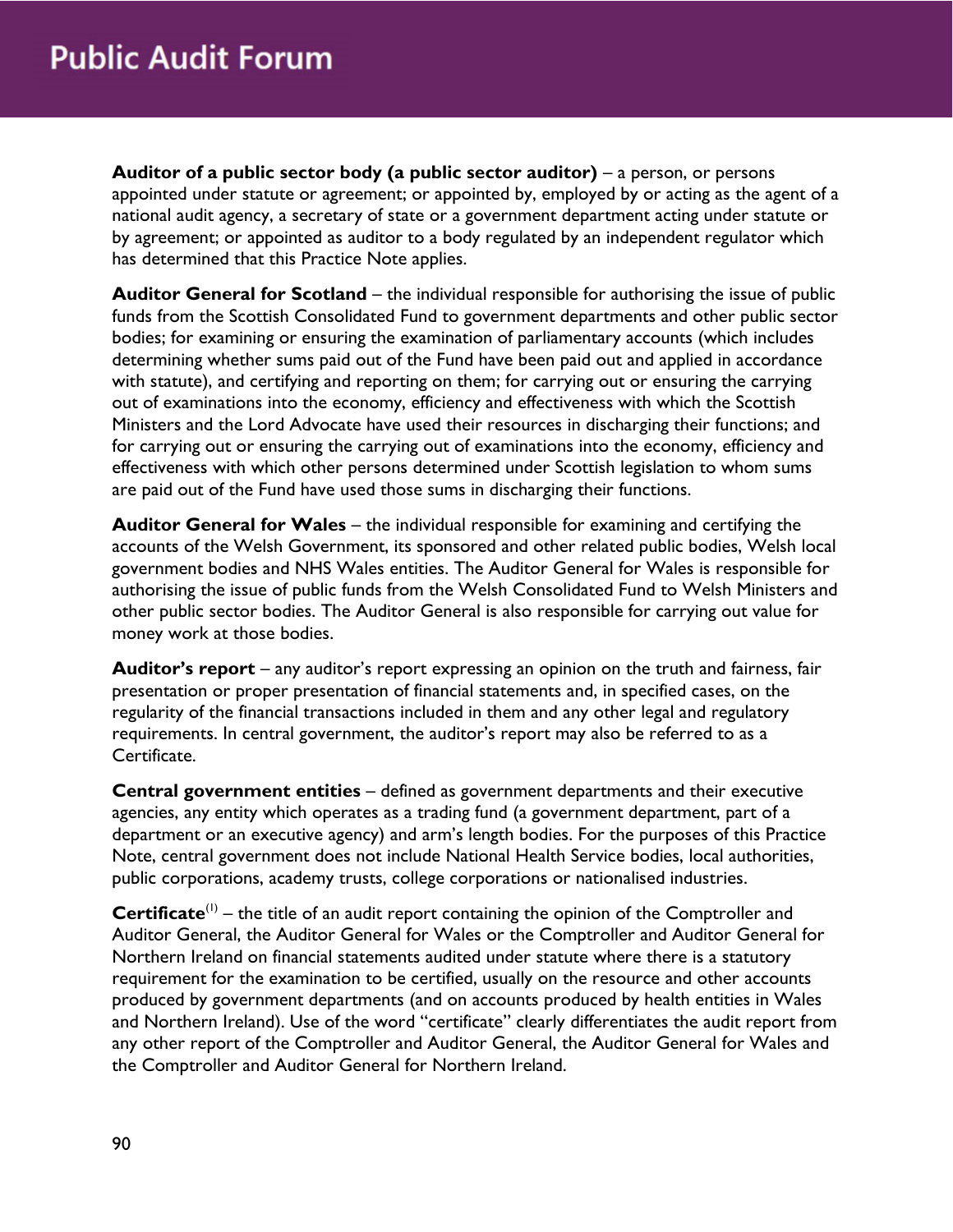**Certificate**<sup>(2)</sup> – the declaration by auditors under the Local Audit and Accountability Act 2014 that the audit of a local government or health entity has been completed in accordance with the Act. The certificate is normally, but not necessarily, incorporated in the audit report. A similar certificate is issued by local government auditors in Wales under the Public Audit (Wales) Act 2004 and by local government auditors in Northern Ireland under the Local Government (Northern Ireland) Order 2005.

**Chief Executive** – the title applied to the senior official of a public sector body, accountable for the management and operations of that agency.

**Code of Audit Practice** – any document identified as such, issued by a national audit agency or the relevant head of that agency, that prescribes the way in which the auditor is to carry out their functions in respect of the audits of specified entities, embodying what the national audit agency considers to be the best professional practice with respect to the standards, procedures and techniques to be adopted by the auditor.

**Comptroller and Auditor General (the C&AG)** – the head of the National Audit Office. As Comptroller, the C&AG's duties are to authorise the issue by HM Treasury of public funds from the Consolidated Fund and National Loans Fund to government departments and others; as Auditor General, the C&AG certifies the accounts of all central government departments and some other public bodies, and carries out value-for-money examinations.

**Comptroller and Auditor General for Northern Ireland** – the individual responsible for authorising the issue of public funds to Northern Ireland departments and other public sector bodies, for carrying out the audit of the financial statements of Northern Ireland central government and health entities (which includes satisfying themselves that expenditure and income have been applied in accordance with the Assembly's intentions and conforms to governing authorities) and for examining the economy, efficiency and effectiveness with which Northern Ireland central government entities have discharged their functions.

**Contractor auditor** – An auditor who has been engaged to undertake all or some of an auditor assignment on behalf of the statutory auditor under a contract or agreement.

**Contracted-out engagement** – An engagement where, although responsibility for issuing the audit report remains with the statutory auditor, all or some of the audit assignment is undertaken by another firm or auditor under contract or agreement.

**Corruption** – the offering, giving, soliciting or acceptance of any inducement or reward that may influence the actions taken by an entity, its members or its officers.

**Firm** – sole practitioner, partnership, limited liability partnership, or corporation or other entity of professional accountants engaged in the provision of engagements. In the public sector context, firm can also mean a national audit agency and local auditors.

**Framework of Authorities** – external frameworks, specific to the audited entity, with which the audited entity's transactions must conform. These frameworks are set up by bodies able to issue and/or enforce the authorities for that entity and might include, for example: authorising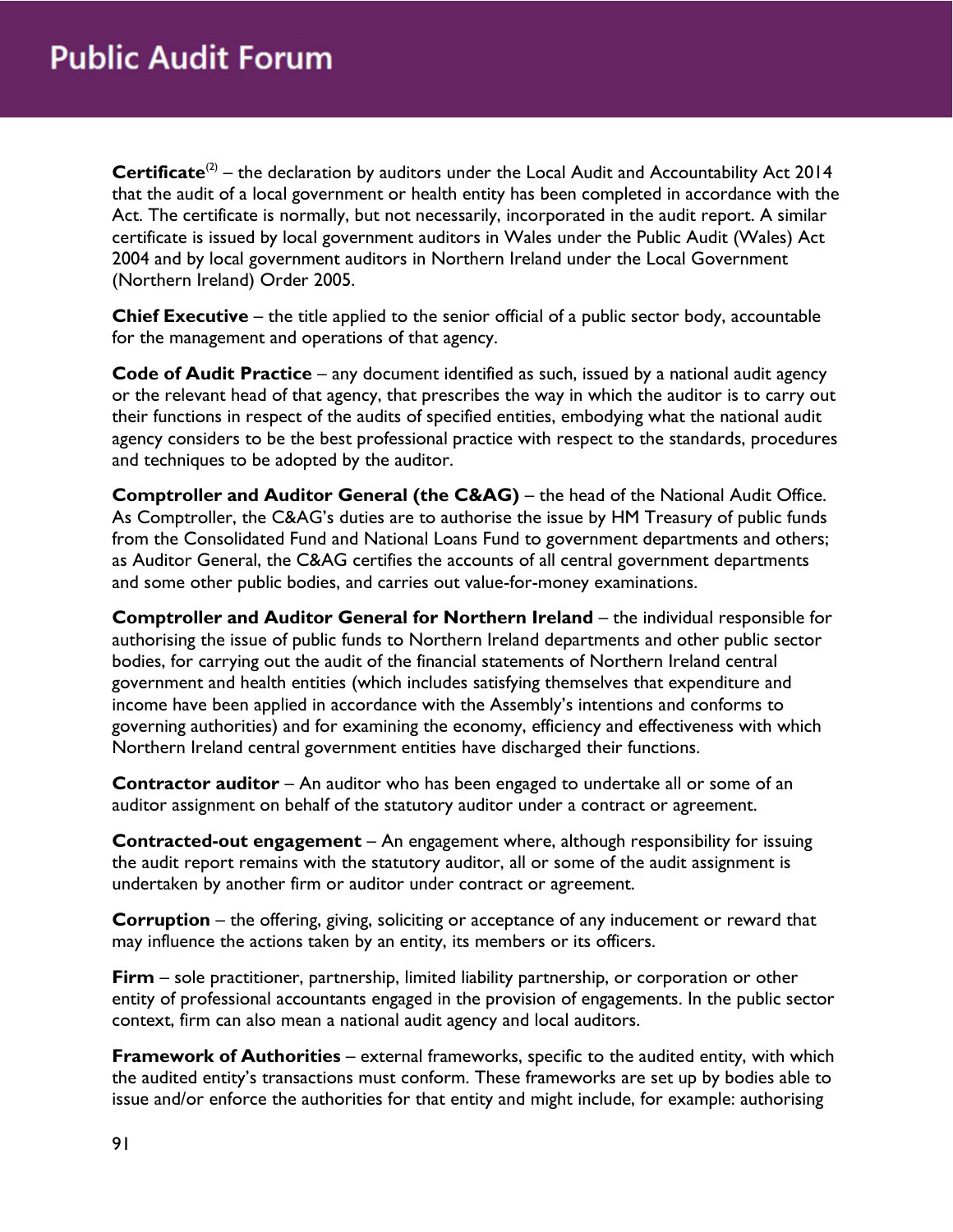legislation; regulations issued under governing legislation; Parliamentary authorities (including budgetary laws); government or related authorities.

**Government Departments** – these represent the top tier of central government, or equivalent, in each country. Parliament/Assembly provides money annually to each department to spend for purposes that are specified in Supply Estimates/Budget Act or equivalent. Each government department is headed by an Accounting Officer who is responsible to Parliament for the application and expenditure of the funds provided in the Supply Estimates.

**Grant** – payments made by departments to outside bodies to reimburse expenditure on agreed items or functions.

**Health entities** – individual corporate entities that are part of the National Health Service but do not form part of a department or are constituted as executive agencies, arm's length bodies or public corporations. Includes NHS foundation trusts, NHS trusts and clinical commissioning groups. In Wales, health entities are NHS Trusts and Local Health Boards. In Northern Ireland health entities are Health and Social Services Boards, Trusts and Special Agencies.

**Legislation** – Acts of Parliament and delegated or subordinate legislation including, for example, Welsh Measures, Statutory Instruments, or Rules and Orders issued by Ministers and submitted to Parliament. The term legislation also includes Regulations, Directives and Decisions issued by the European Council of Ministers and the European Commission.

**Local auditors** – Auditors of local public sector entities in England, such as local government bodies, appointed under the Local Audit and Accountability Act 2014.

**National audit agency** – one of the United Kingdom public audit agencies responsible for carrying out the audit of the financial statements of public sector bodies (the National Audit Office for the Comptroller and Auditor General, Audit Wales, Audit Scotland for the Auditor General for Scotland and the Accounts Commission, and the Northern Ireland Audit Office for the Comptroller and Auditor General for Northern Ireland) and/or responsible for the appointment and regulation of auditors of public sector bodies.

**National Audit Office (NAO)** – national audit agency which supports the Comptroller and Auditor General (the C&AG) in scrutinising public spending for Parliament.

**Northern Ireland Audit Office (NIAO)** – national audit agency which supports the Comptroller and Auditor General for Northern Ireland in fulfilling their responsibilities.

**Other responsibilities** – any function, other than the audit of the financial statements and the giving of an opinion on regularity, that public sector auditors take on whether as a result of statutory prescriptions or direction by the relevant national audit agency.

**Parliament** – the United Kingdom Parliament, the Scottish Parliament and the Welsh Parliament, but not the Northern Ireland Assembly.

**Performance audit** – work performed by the auditor in relation to the economy, efficiency and effectiveness of use of public funds. It may be also referred to as "value for money" work.